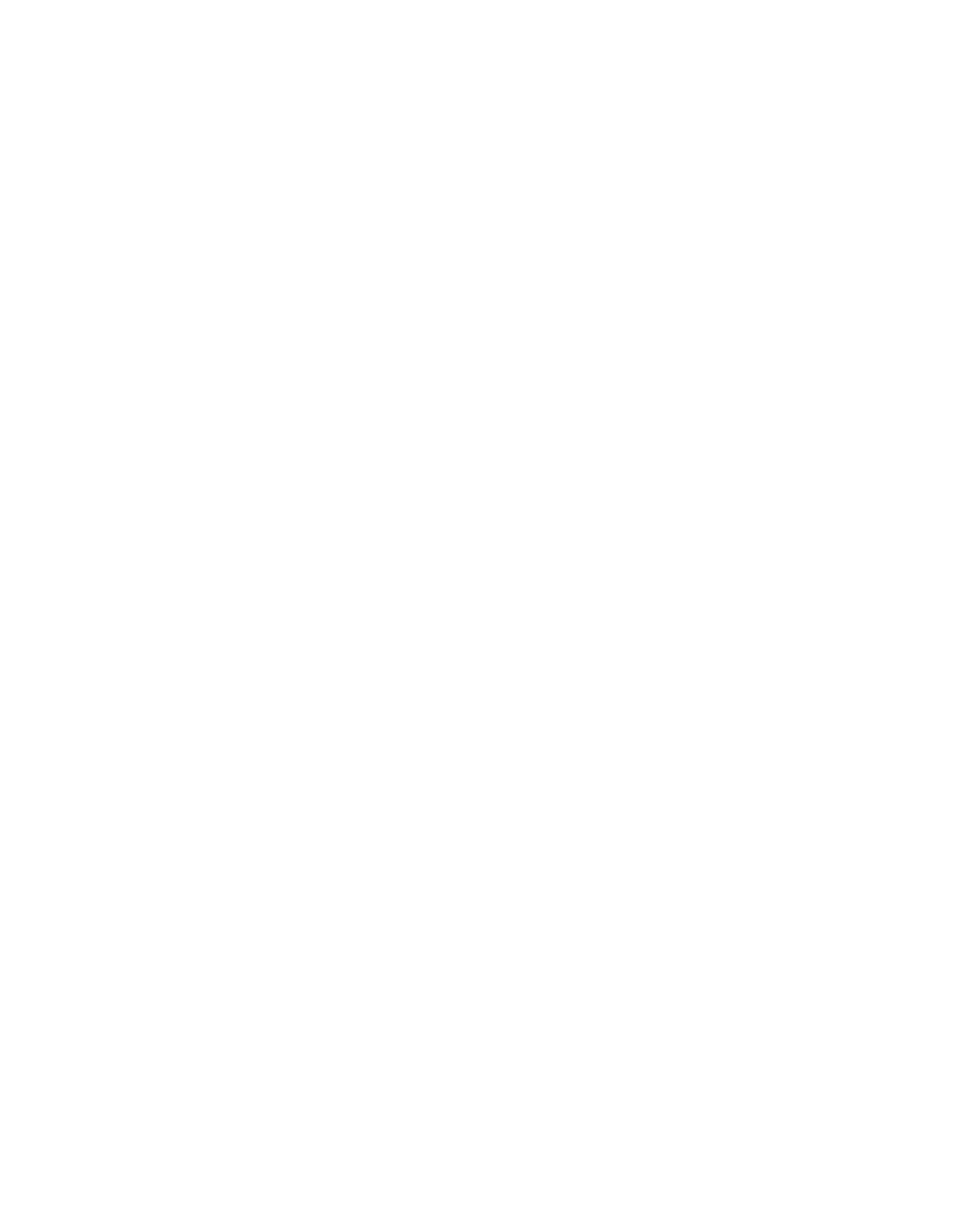# Acknowledgements

First of all I would like to express my sincerest gratitude to my supervisor prof. dr. Ben Moonen for all his support throughout the learning process of this master's thesis. Without his patience, encouragement and all insightful conversations we shared, this thesis would have never been completed. Also I would like to thank dr. Wieb Bosma for putting so much of his precious time into helping me and for providing numerous useful remarks.

Furthermore I would like to thank my family and loved ones, who supported me throughout the entire process, both financially and emotionally. Special thanks goes out to my father, Frans van Vliet. He always supported my dreams and aspirations and, if I say so myself, did a fine job raising me. Without him I would have never started this study, let alone finish it.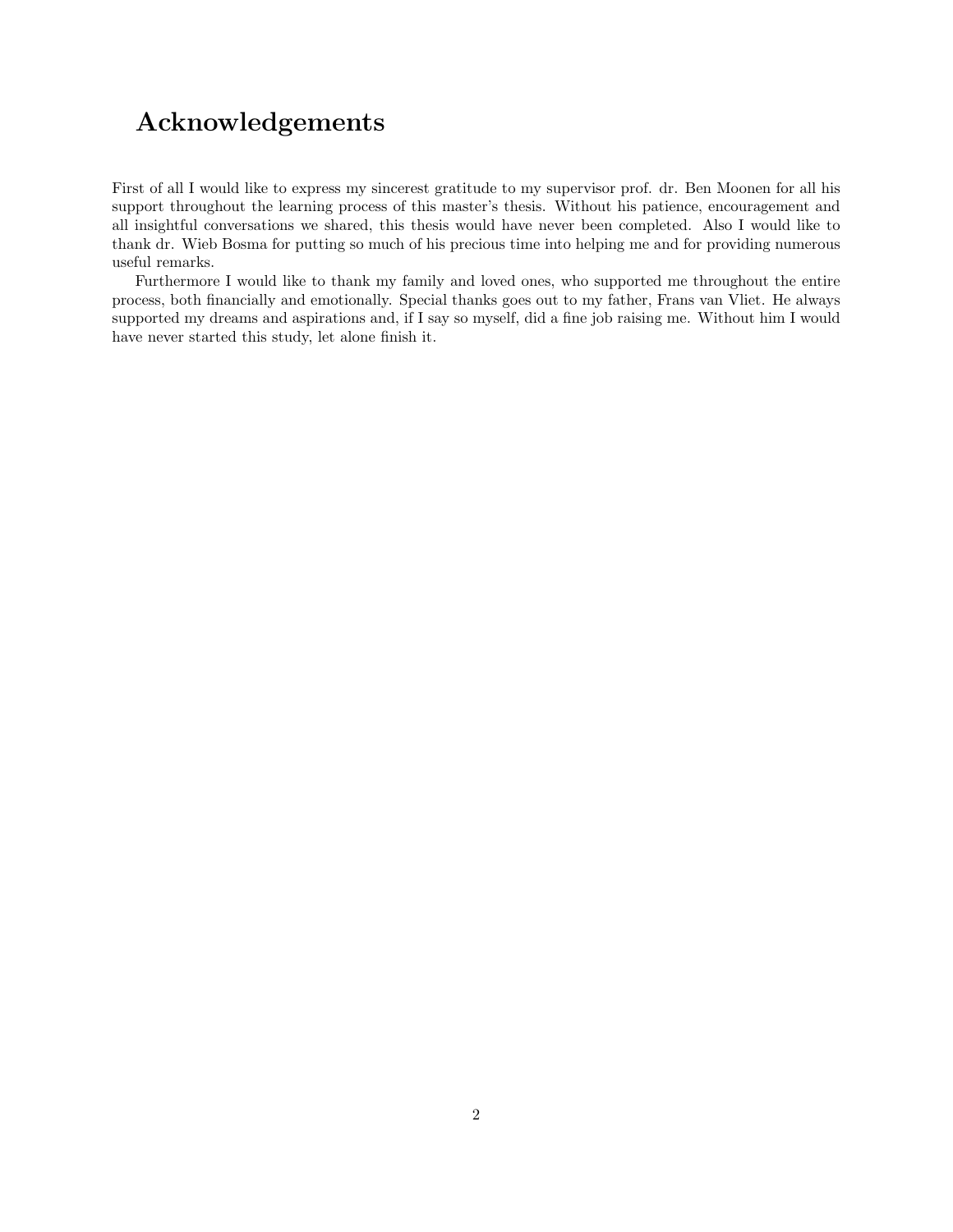# Contents

| 1        |            | $\bf{6}$<br>Introduction to Cryptography               |
|----------|------------|--------------------------------------------------------|
|          | 1.1        | $\boldsymbol{6}$                                       |
|          | 1.2        | $\boldsymbol{6}$                                       |
|          | 1.3        | $\overline{7}$                                         |
|          | 1.4        | 10                                                     |
| $\bf{2}$ |            | <b>Elliptic Curves</b><br>12                           |
|          | 2.1        | 12                                                     |
|          | 2.2        | 13                                                     |
|          | 2.3        | 16                                                     |
|          | 2.4        | 19                                                     |
|          | 2.5        | 21                                                     |
|          | 2.6        | 23                                                     |
|          | 2.7        | $25\,$                                                 |
|          | 2.8        | 26                                                     |
|          | $2.9\,$    | 28                                                     |
|          |            |                                                        |
| 3        |            | <b>Elliptic Curves over Finite Fields</b><br>30        |
|          | 3.1        | 30                                                     |
|          | 3.2        | 33                                                     |
|          | 3.3        | 35                                                     |
|          | 3.4        | 36                                                     |
| 4        |            | Schoof's Algorithm<br>39                               |
|          | 4.1        | General Description and the Division Polynomials<br>39 |
|          | 4.2        | 41                                                     |
|          |            | 43<br>4.2.1                                            |
|          |            | 43<br>4.2.2                                            |
|          | 4.3        | 45                                                     |
|          |            |                                                        |
| 5        |            | Protocols<br>48                                        |
|          | 5.1        | 48                                                     |
|          | 5.2        | 50                                                     |
|          |            | 5.2.1<br>51                                            |
|          |            | 52<br>5.2.2                                            |
|          |            |                                                        |
| 6        |            | General Attacks on the DLP<br>54                       |
|          | 6.1        | 54                                                     |
|          | 6.2<br>6.3 | 57                                                     |
|          |            | 59                                                     |
| 7        |            | The MOV Attack<br>61                                   |
|          | 7.1        | 61                                                     |
|          | 7.2        | 63                                                     |
|          | 7.3        | 67                                                     |
|          | 7.4        | 70                                                     |
|          |            |                                                        |
| 8        |            | The Frey-Rück Attack<br>73                             |
|          | 8.1        | 73                                                     |
|          | 8.2        | 76                                                     |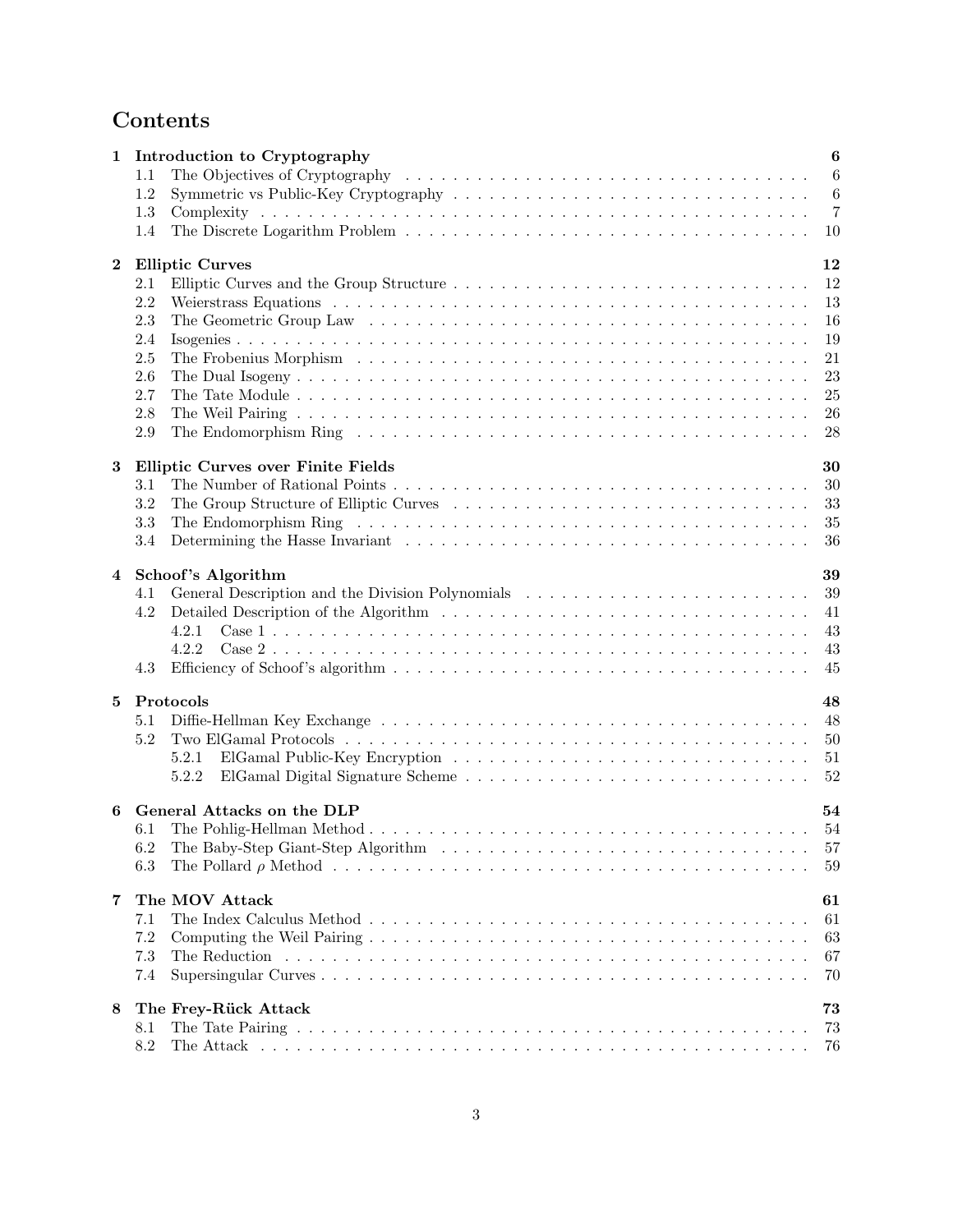| 9 Anomalous Curves   |    |
|----------------------|----|
|                      |    |
|                      |    |
| 10 Conclusion        | 90 |
| A Schoof's Algorithm | 95 |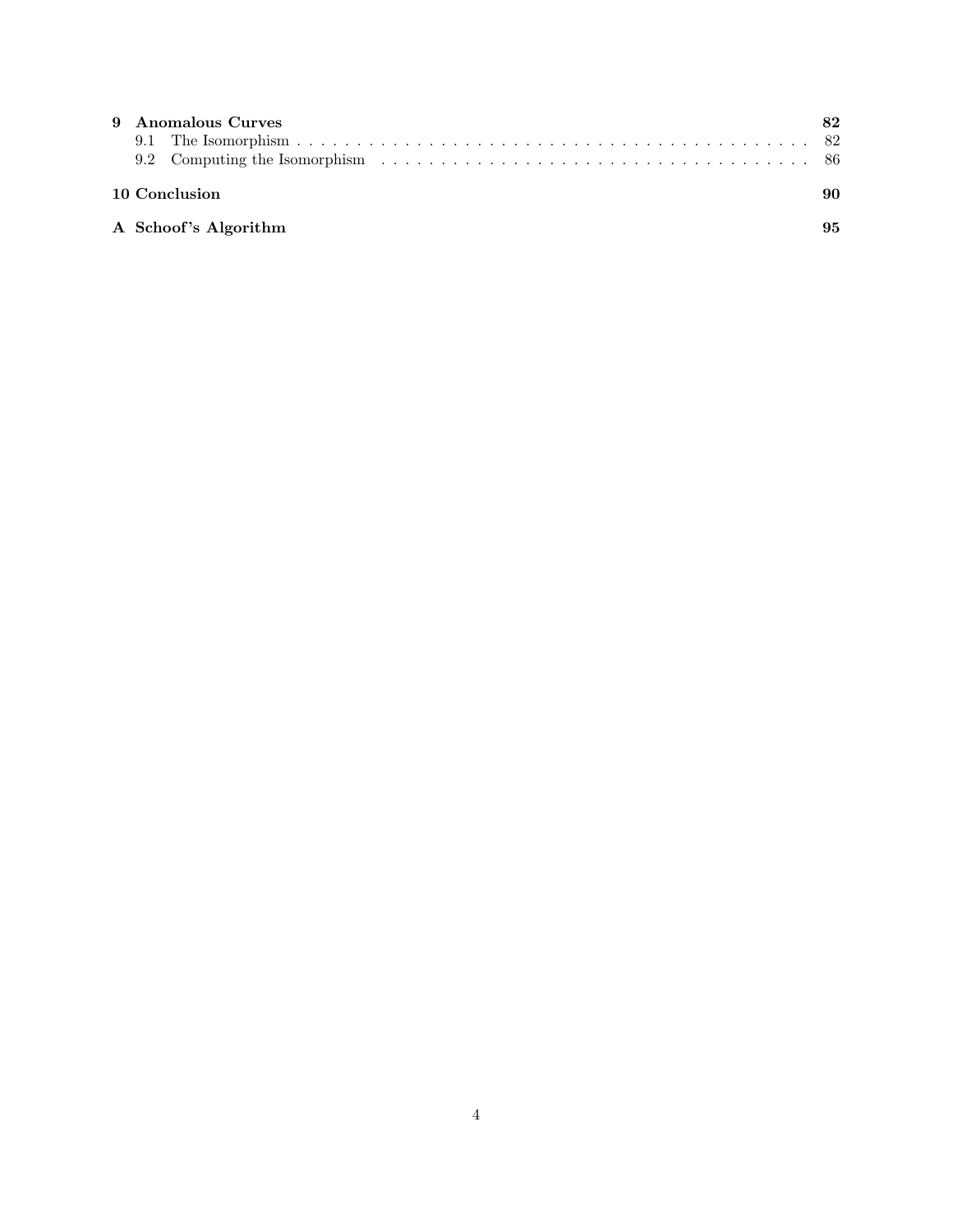## Introduction

Elliptic curves have been a subject of research for a long time. They naturally occur in the study of Diophantine equations as well as the study of certain complex line integrals, e.g., complex integrals of the form

$$
\int d\ t/\sqrt{t(t-1)(t-\lambda)},
$$

which arise when one attempts to compute the arc length of an ellipse. In fact, this is where elliptic curves originally acquired their name from. Around the year 1985 elliptic curves over finite fields, which at first seem to have the structure of rather boring abelian groups, found a new application in cryptography. At that time, discrete logarithm based cryptosystems already played an important role in cryptography. In short, these systems rely on the supposed 'hardness' of the *discrete logarithm problem* for abelian groups. The discrete logarithm problem is the problem of, given a finite abelian group  $(G, \oplus)$ , a point  $P \in G$  and a point  $Q \in \langle P \rangle$ , finding an integer k such that  $[k]P = Q$ , i.e., such that  $P \oplus \ldots \oplus P = Q$ . Victor S. Miller  $\overline{k}$  times

[35] and Neal Koblitz [27] independently realized that using elliptic curves as groups for these systems might be more efficient than the conventional groups, used at that time. They figured that using elliptic curves in cryptosystems could reduce key sizes, while retaining a similar level of security. However, not all elliptic curves are suitable for cryptography, since in some cases the internal structure of an elliptic curve can be used to solve the discrete logarithm problem efficiently.

The main question of this thesis is:

What requirements does an elliptic curve need to meet in order to be considered 'safe for cryptographic purposes'?

In order to answer this question, first elliptic curves have to be defined and their basic properties explained. After that I will explain which requirements an elliptic curve should have in order to provide security for discrete logarithm based cryptosystems and why these requirements have to be met. In short, this thesis consists of the following three parts:

- Part 1: This part consists only of chapter 1. In this chapter I will give a short introduction to the subject of cryptography and the role of the discrete logarithm problem in this subject.
- Part 2: The second part of this thesis consists of chapters 2 to 4. In this part I will define elliptic curves and give its basic arithmetic properties. Chapter 2 will give the basic properties of elliptic curves over arbitrary algebraically closed fields, while chapter 3 will deal with elliptic curves over finite fields. In section 4 an algorithm will be given that computes the most important quantity of elliptic curves over finite fields, i.e., its number of rational points.
- Part 3: In the last part I will focus on the role of elliptic curves in cryptography. First, in chapter 5, I will give a few explicit examples of how elliptic curves can be used in cryptography. After that I will explain the most important attacks on the discrete logarithm problem. These include attacks on the discrete logarithm problem for general groups in chapter 6 and three attacks on this problem for certain specific elliptic curves in chapter 7 to 9.

In this thesis I will assume that the reader has some basic mathematical maturity. For example, some knowledge about abelian groups, rings and (general and finite) fields is necessary. Also I will use Cayley-Hamilton's theorem and the Chinese remainder theorem without stating them. In addition I will assume the reader to be familiar with the notion 'algebraic varieties' and 'algebraic curves'. Some basic knowledge about objects like the divisor group of a curve or the vector space of differential forms on a curve will be very useful. For a reader who is unfamiliar with the subject, reading the first two chapters of Silverman's beautifully written book [45] might suffice.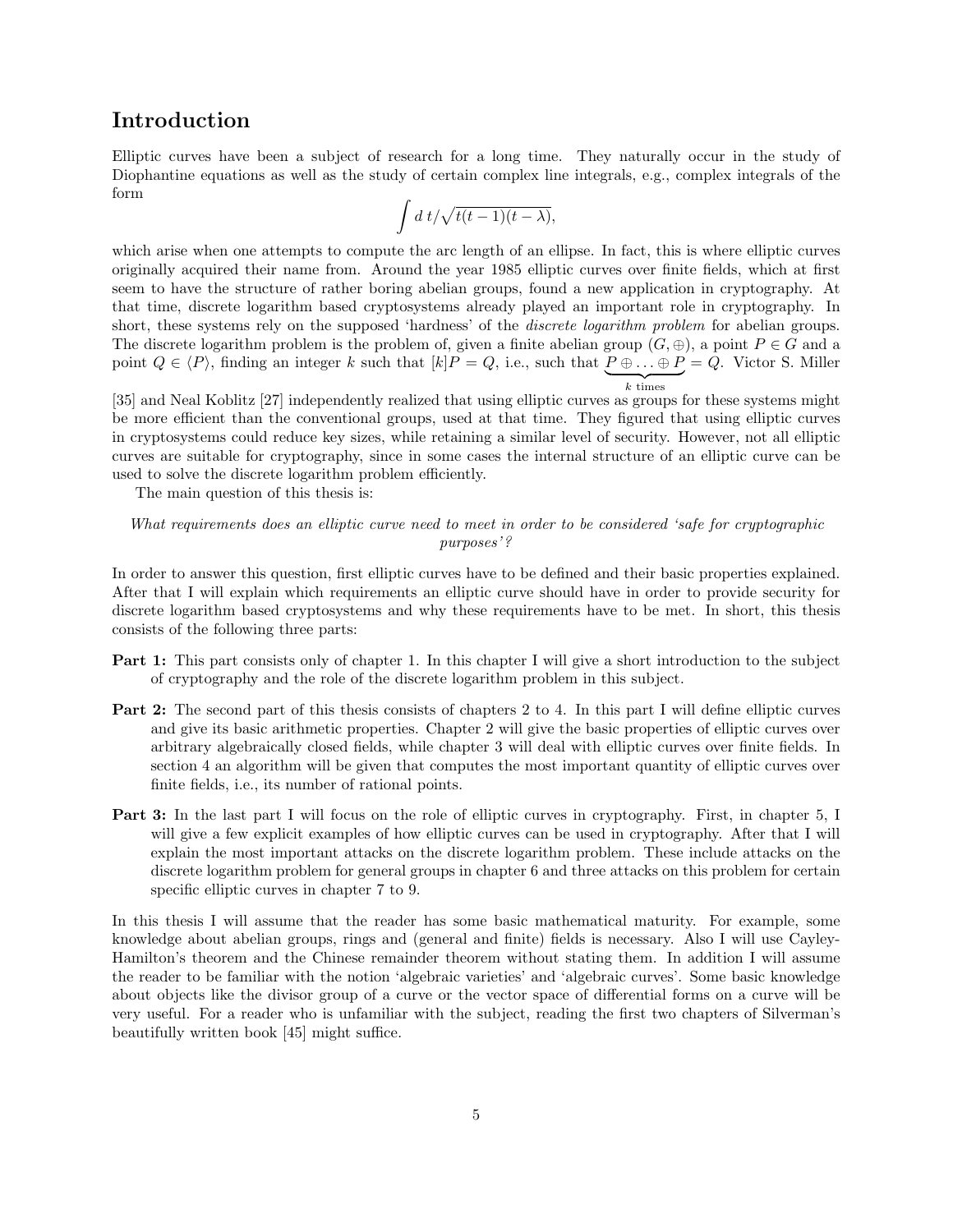## 1 Introduction to Cryptography

### 1.1 The Objectives of Cryptography

Suppose someone wants to send a message to a receiver, but he wants to be sure that no-one else can read it, even though the message might be intercepted by a third party. The solution to this problem is cryptography. Cryptography uses mathematics to enable us to transmit sensitive information safely over a potentially insecure network. It is a very interesting field of research where security and computer science meet mathematics. However even before computers existed, cryptography was already used. For example in the first and second world war, the government as well as the military relied on cryptography to safely send sensitive information to one another. Later, with the upcoming of computers and the ienternet, the demand for cryptography from the private sector rose. Nowadays cryptography is widely used by businesses and banks all over the world.

We will assume a situation where Alice and Bob (commonly used in cryptography because of their handy abbreviations A and B) want to communicate in a secure manner over an insecure channel. That is, if an eavesdropper Eve (E) were to listen to the conversation, he or she should not be able to extract the original message. In cryptographic terminology the original message is called *plaintext* or *cleartext*, encoding the message in such a way that the content is hidden for Eve is called *encryption*, the encrypted message is called *cyphertext* and the process of retrieving the plaintext from the cyphertext is called *decryption*. The manner in which the cleartext is encrypted is called the *cryptographic system* or *cryptosystem*. The secret information used to encrypt the the cleartext is called the key of the cryptosystem. Thus being in possession of the key should make decrypting the cyphertext 'easy'.

Cryptography in general is concerned with a number of problems. The most important ones are listed below:

- Confidentiality, which is the process of keeping information secret so that only the intended recipient is able to understand it.
- Authentication, which is the process of providing proof of identity of the sender to the recipient, so that the recipient can be assured that the sender is who he claims to be.
- Integrity, which is the problem of ensuring that the send information is not altered or otherwise tampered with during its transit or its storage on a network.
- Non-repudiation, which prevents an entity from denying having send a certain message. For example, the sender might have send authorization for the purchase of property to someone else and later deny having given such authorization.

Adequately addressing these problems is the main goal of cryptography.

### 1.2 Symmetric vs Public-Key Cryptography

Roughly speaking there are two kinds of cryptosystems; symmetric and Public-key or asymmetric cryptosystems. In a symmetric cryptosystem Alice and Bob need to have access to the same secret key, which is used to encrypt the plaintext as well as decrypt it. Obviously this might pose a problem when Alice and Bob have never met in person. They would have to rely on some mechanism to safely share the key with each other. A solution to this problem was published in [11] by Whitfield Diffie and Martin E. Hellman in 1976. This paper can be considered to be the start of Public-key Cryptography. More information about the algorithm described in [11] will be given in section 5.1. In a Public-key cryptosystem two keys are used; a public-key and a private key. The public-key is openly communicated over the insecure channel and used to encrypt a message, while the private key is held secret and used to decrypt the cyphertext. If for example Alice wants to communicate privately with Bob, Bob must establish the two keys and communicate the public-key to Alice. Alice then encrypts the plaintext using this key and sends it to Bob, who then uses his private key to decrypt it. If Eve listened to the entire conversation, she would obtain the cyphertext and also know how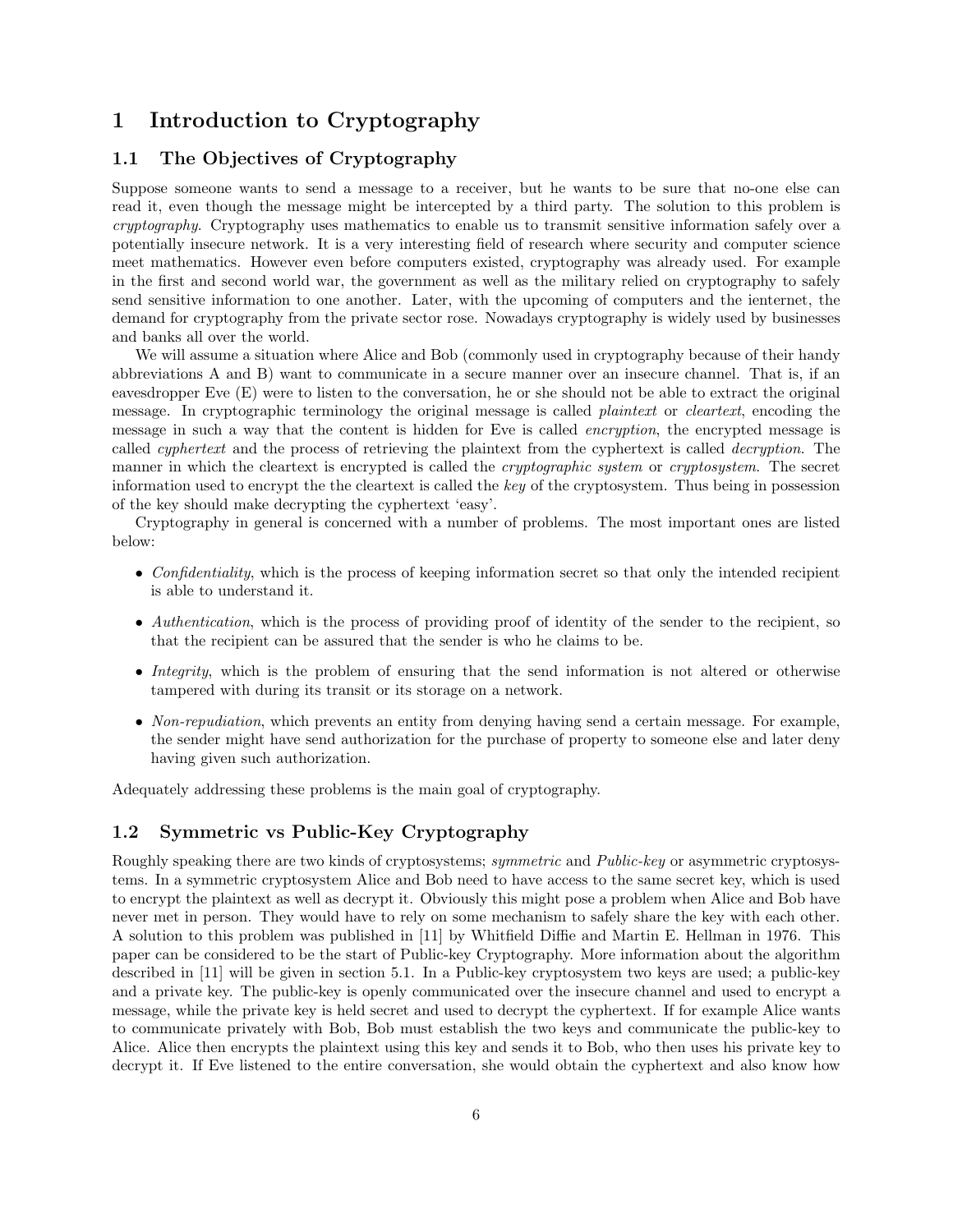this was encrypted. However, the system should be set up so, that it would still be impossible for her to decrypt the message without knowledge of the private key. This concept was without a doubt a revolutionary concept in cryptography. However, when Diffie and Hellman first introduced their concept in 1976, they did not have a practical realization yet. The first realization of a public-key cryptosystem was discovered in 1978 by Rivest, Shamir and Adleman. This cryptosystem is referred to as RSA and is still the most commonly used public-key cryptosystem to this day.

Usually a public-key cryptosystem can also be used to verify the identity of the sender. Remark that this is the problem of authentication as was stated in the previous section. If we assume that Alice and Bob have already set up a public-key cryptosystem of which only Bob has the secret key, then Bob could use his private key to encrypt the plaintext. In this case everybody who is listening would be able to decrypt the cyphertext with help of the public-key. The message would thus not be secret. However it would prove that the message was actually send by Bob since he is the only one possessing the private key. If any other key was used to encrypt the plaintext, then decrypting using the public-key would only generate nonsense.

An advantage of symmetric cryptosystems is that the key sizes are still significantly smaller than the key sizes for public-key cryptosystems. Also the encryption and decryption algorithms are much faster. For this reason it is common to use a Public-key cryptosystem to safely share a secret key for a symmetric cryptosystem. More about these and other practical implementation of cryptosystems can be found in chapter 5.

#### 1.3 Complexity

.

In cryptography algorithms are used to encrypt the cleartext as well as decrypt the cyphertext. Since it is crucial for the problem of decrypting the cyphertext without the key to be 'hard', it is useful to describe what it means for a problem to be 'hard to solve'. Complexity theory gives us one way to formalize this notion. In this section I will give a brief description of the goals of complexity theory as well as some necessary definitions.

The aim of complexity theory is to give an estimate for the memory or time consumption of a given algorithm. The memory consumption of an algorithm is given by the amount of bytes used to store information, while the time consumption is measured in FLOPS. (Floating Point Operations) It is possible to attach to each algorithm a function  $f$  that, given the length of the input, bounds the 'resource consumption' of this algorithm. If the resource bounded by this  $f$  is the execution time (resp. the memory consumption) of the algorithm, this function f is said to measure its *time complexity* (resp. *space complexity*). The length of the input could be the number of symbols if the input is a string, or the size if the input is for example an integer or a real. Since we are usually interested in the grow rate of the resource consumption of an algorithm for 'big' inputs and independent of the used processor, it is convenient to define the recourse consumption only up to a constant factor. The most common way to formalize this 'sloppiness' is the big- $O$  notation:

**Definition 1.3.1.** Let f and g be two real functions of s variables. The function  $g(N_1, \ldots, N_s)$  is said to be of order  $f(N_1, \ldots, N_s)$ , denoted by  $O(f(N_1, \ldots, N_s))$ , if there exists a positive constant c and some constant N such that

$$
|g(N_1,\ldots,N_s)| \leq cf(N_1,\ldots,N_s)
$$

for all  $N_i > N$ . Sometimes a finite set of tuples  $(N_1, \ldots, N_s)$  is excluded, for example those for which either  $f$  of  $g$  are not defined.

Additionally to the 'big-O' notation, there is also the 'small-o' notation. The function  $g(N_1, \ldots, N_s)$  is of order  $o(f(N_1, \ldots, N_s))$  if the following holds:

$$
\lim_{N_1,\ldots,N_s\to\infty}\frac{g(N_1,\ldots,N_s)}{f(N_1,\ldots,N_s)}=0
$$

**Example 1.3.2.** Let  $g : \mathbb{R} \to \mathbb{R}$  be the function defined by  $g(N) = 10N^2 - 3N + 9$ . Then  $g(N)$  is  $O(N^2)$ , since for  $N > 3$  we have  $|g(N)| \leq 10N^2$ .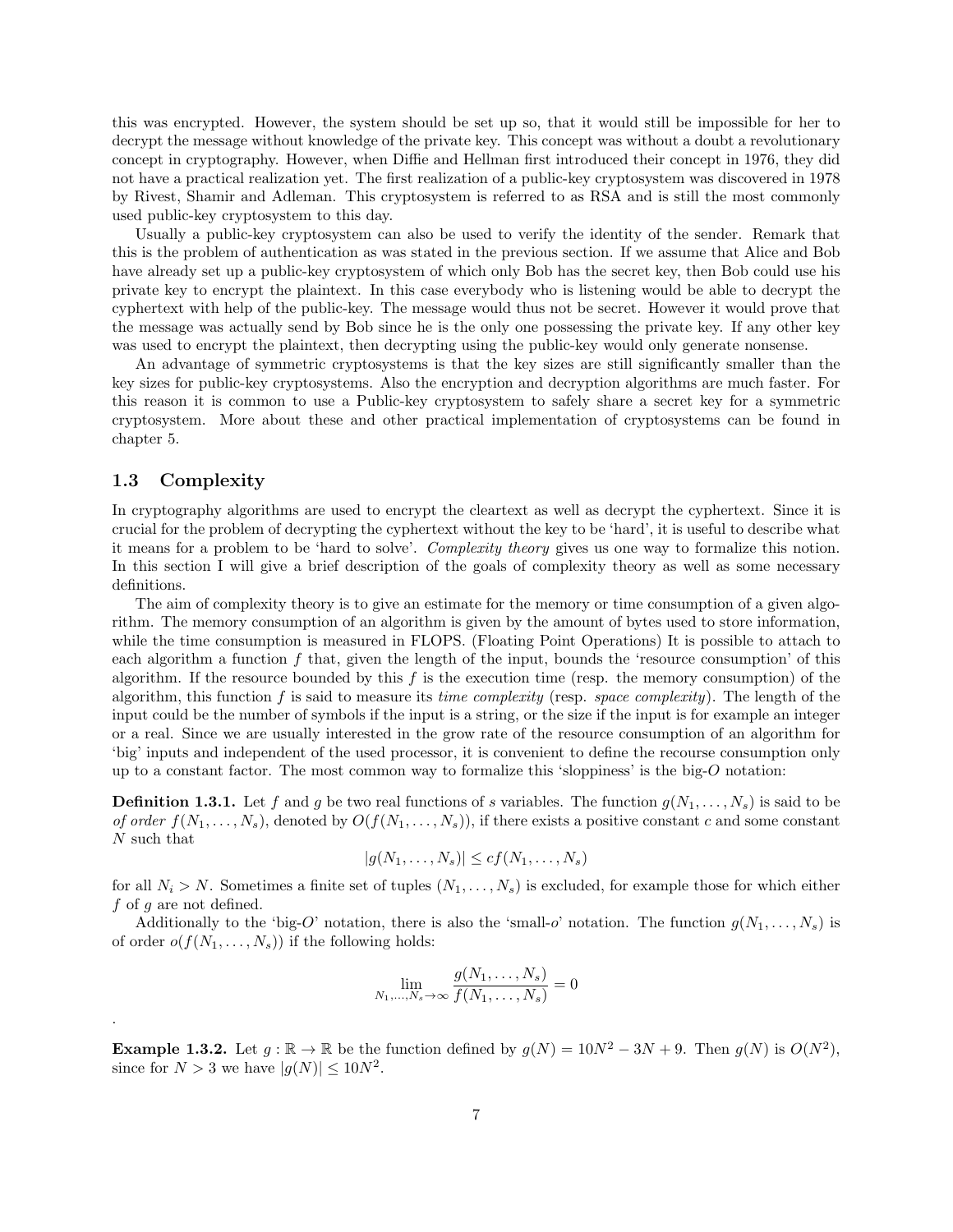Of course it is also true in the last example that  $q(N)$  is  $O(N^3 + 2N + 100)$ , but this completely defeats the purpose of the 'big-O' notation. An algorithm is said to run in *polynomial time* in N if its running time is  $O(f(N))$  where f is a polynomial. Remark that if it runs in polynomial time, then there is a positive integer k such that its running time is  $O(N^k)$ . An algorithm has exponential running time in N if its running time can be bounded from above as well as below by  $e^{s(N)}$  and  $e^{t(N)}$  for some polynomials s and t. Algorithms of this last sort are considered to be computationally hard, while polynomial time algorithms are considered easy. Remark that for small  $N$  it is possible that a polynomial time algorithm is much slower than a exponential time algorithm. However if  $N$  becomes large enough, the exponential time algorithm will eventually require a lot more FLOPS than the polynomial time algorithm.

**Example 1.3.3.** As an example I will give two different algorithms determining the  $n<sup>th</sup>$  number in the Fibonacci sequence and give their complexity. For clarification: The Fibonacci sequence is the sequence

 $0, 1, 1, 2, 3, 5, 8, 13, 21, 34, 55, 89, \ldots$ 

That is, the sequence  $F_n$  where

$$
F_0 = 0
$$
,  $F_1 = 1$  and  $F_N = F_{N-2} + F_{N-1}$ 

for all  $N \geq 2$ . The first algorithm is the following:

| Algorithm 1 Fibbslow $(N)$                                |
|-----------------------------------------------------------|
| <b>Input:</b> an integer $N$                              |
| <b>Output:</b> the $N^{\text{th}}$ Fibonacci number $F_N$ |
| 1: if $N=0$ then                                          |
| 2: $return 0$                                             |
| $3:$ end if                                               |
| 4: if $N=1$ then                                          |
| $5:$ return 1                                             |
| $6:$ end if                                               |
| 7: return Fibbslow $(N-2)+$ Fibbslow $(N-1)$              |
|                                                           |

This program is easy to implement. However for a fixed integer  $N$ , the algorithm invokes itself twice and both Fibbslow(N-1) and Fibbslow(N-2) again invokes itself twice, ect... It is thus not too hard to see that this algorithm runs in exponential time. The following recursive algorithm, however, calculates the same thing if it is invoked with the parameters  $[a_1, a_2] := [0, 1]$ , but then in linear time. I.e., it runs in  $O(N)$  time.

Algorithm 2 Fibbfaster([ $a_1, a_2$ ], N)

**Input:** The first two Fibbonacci numbers  $\theta$  and  $\theta$  and an integer  $N$ **Output:** the  $N^{\text{th}}$  Fibonacci number  $F_N$ 1: if  $N = 0$  then 2: return  $a_1$ 3: else 4: **return** Fibbfaster([ $a_2$ ,  $a_1 + a_2$ ],  $N - 1$ ) 5: end if

However, the Fibonacci sequence can also be calculated directly by the following equality:

$$
F_N = \frac{(1 + \sqrt{5})^N - (1 - \sqrt{5})^N}{2^N \sqrt{5}}
$$

.

Thus even the second algorithm is not at all efficient.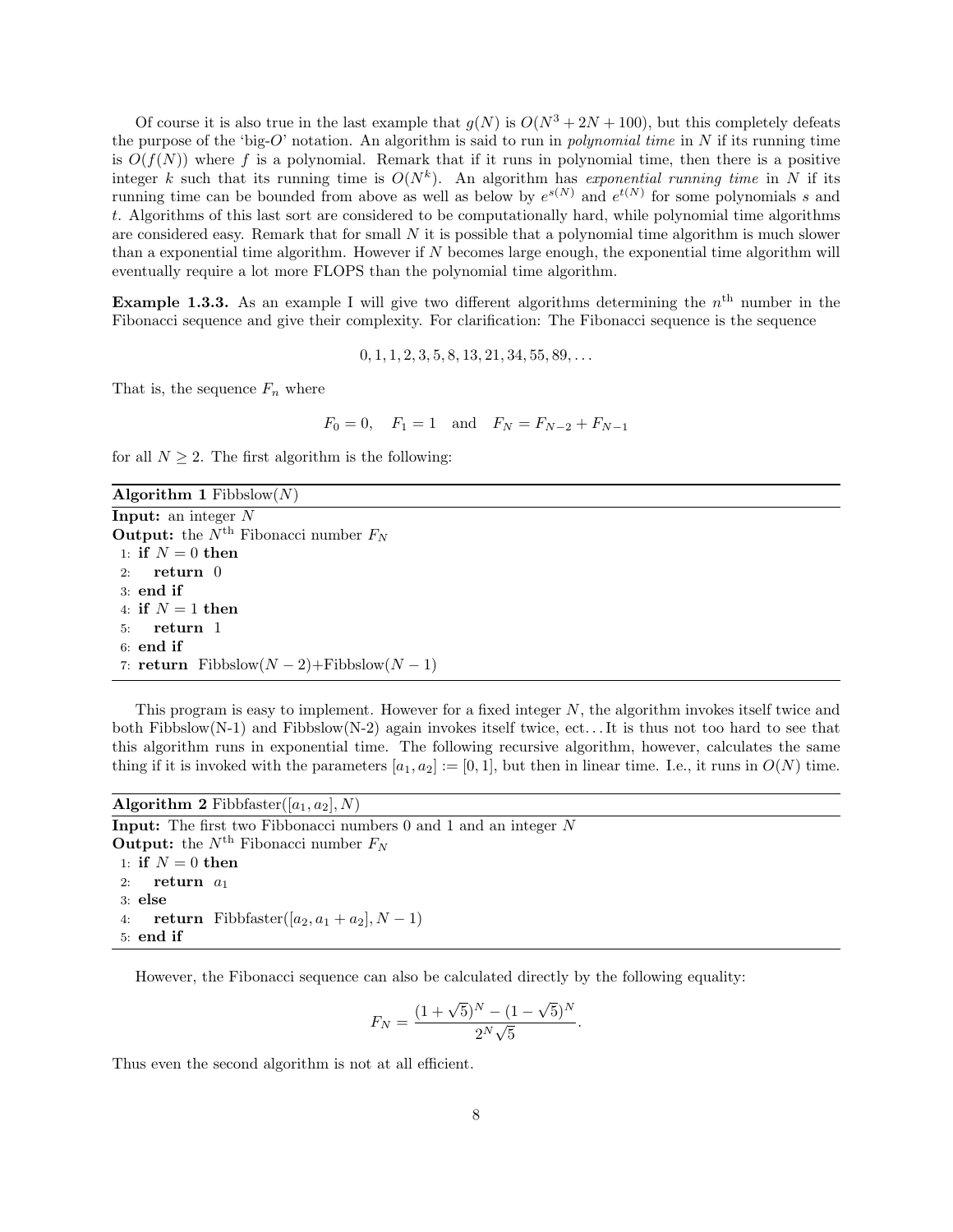Definition 1.3.4. It is possible that an algorithm is 'too slow' to be a polynomial time algorithm, while it is also 'too fast' to be exponential time. These algorithms are said to run in subexponential time. For these it is common to denote the running time to be  $O(L_N(\alpha, c))$  where

$$
L_N(\alpha, c) := \exp((c + o(1))(\ln N)^{\alpha}(\ln \ln N)^{1 - \alpha}).
$$

Here  $0 \le \alpha \le 1$  and  $0 < c$ . The  $o(1)$  refers to the asymptotic behavior of N. A slightly shorter notation is often used where the second variable is omitted. In this case it is understood that  $c = 1/2$ .

It is easy to see that for any fixed  $0 < c$ ,  $L_N(\alpha, c)$  interpolates between polynomial complexity for  $\alpha = 0$ and exponential complexity for  $\alpha = 1$ .

Sometimes in this paper, in the absence of a better alternative, *probabilistic* algorithms will be used.

Definition 1.3.5. A probabilistic algorithm is an algorithm that is randomized. Namely, at some point it chooses a variable (or multiple variables) at random.

Remark that a probabilistic algorithm does not have to give the correct answer in all instances. It is possible that the random chosen variable is 'wrong' with as result that the output of the algorithm is not the desired outcome. It is thus important to be able to detect whether the output of a probabilistic algorithm is right or not. If the output is wrong, another random variable has to be chosen and the subsequent calculations of the algorithm have to be repeated. Evidently, if a probabilistic algorithm is given, it is important to give a lower bound for the chance that the algorithm actually gives the right output. In general the complexity of a probabilistic algorithm is given by the complexity we get when we assume the randomized variable to be chosen 'right' the first time. A probabilistic algorithm running in polynomial time is called a probabilistic polynomial time algorithm, or PPT in short. For an algorithm to not be probabilistic, means that it will always produce the same output if it is invoked with the same input. Algorithms with this property are called deterministic algorithms.

In practice the complexity of a problem is often measured by the complexity of the best known algorithm to solve it, e.g., a problem is said to have exponential complexity of the only known algorithms that solve this problem run in exponential time. A problem is said to be intractable (or infeasible) is the best known algorithm does not run in polynomial time. For cryptographic purposes we are looking for problems, that are easily (in deterministic polynomial time or PPT) constructible and solvable if one is in possession of a certain secret key, while solving the problem without this secret key is infeasible. It was previously explained that in public-key cryptography there are two keys: the public-key and the private key. These can be linked uniquely by a one-way function.

**Definition 1.3.6.** Let  $\Sigma := \bigcup_{n\in\mathbb{N}} \{0,1\}^n$  be the set of all finite binary strings, and let  $f : \Sigma \to \Sigma$  be a function. The function  $f$  is said to be a one-way function if the following hold:

- the function f is injective and  $\forall x \in \Sigma$ ,  $f(x)$  is at most polynomially longer or shorter than x
- for all  $x \in \Sigma$  it is possible to compute  $f(x)$  in polynomial time
- there is no polynomial-time algorithm which for all  $y \in \Sigma$  determines whether  $y \in \text{im}(f)$  and, if it is, returns  $x \in \Sigma$  such that  $y = f(x)$ .

Given a one-way function, one can choose a private key  $a \in \Sigma$  and create the public-key  $f(a)$ . This value can be published since the problem of finding a from  $f(a)$  is intractable.

Remark 1.3.7. Unfortunately there is no proof that any one-way function actually exists. In fact, it is not too hard to prove that the existence of a one-way function would imply that  $P \neq NP$ , which is arguably the most important conjecture of complexity theory. The result is that the security of public-key cryptosystems can not be proven, instead it relies on the complexity of the best known solution to a problem at that moment.

In the next section I will explain the discrete logarithm problem. This is a problem that can be set up in polynomial time, while solving this problem in general is infeasible, as far as we know.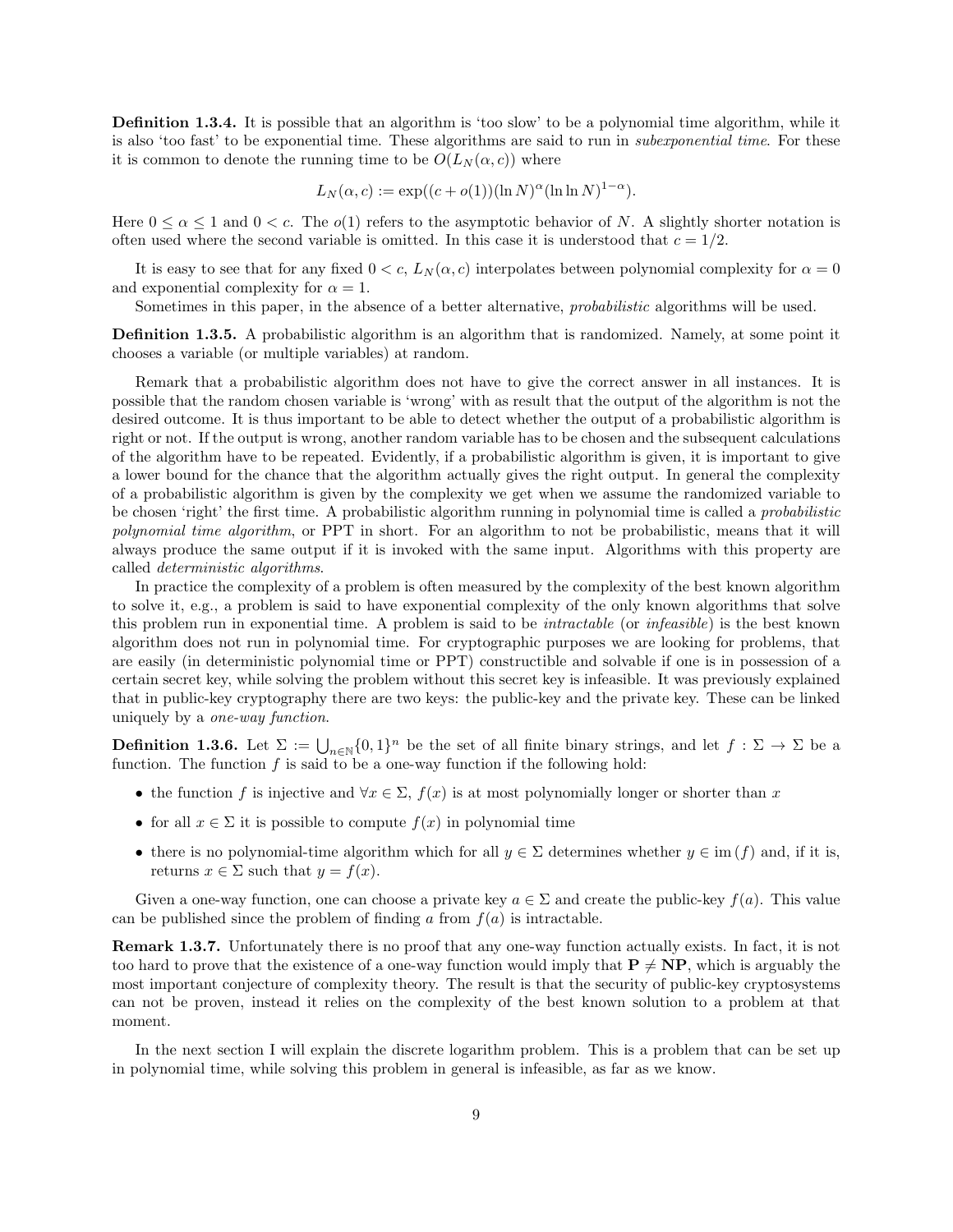#### 1.4 The Discrete Logarithm Problem

In this chapter  $(G, \oplus)$  is a finite group and P is a point in G. Furthermore  $\langle P \rangle \subseteq G$  is the subgroup of G generated by P and  $\langle P \rangle$  is assumed to have order N. The map

$$
\phi: \mathbb{Z}/N\mathbb{Z} \to \langle P \rangle,
$$
  

$$
k \mapsto [k]P := \underbrace{P \oplus \dots \oplus P}_{k \text{ times}}
$$

is an isomorphism between  $\mathbb{Z}/N\mathbb{Z}$  and  $\langle P \rangle$ . The problem of finding the inverse of this map is called the discrete logarithm problem (DLP) to the base of P. To be more concrete: the discrete logarithm problem is the problem of, given P and some  $Q \in \langle P \rangle$ , determining  $k \in \mathbb{N}$  such that  $Q = [k]P$ . This k (which is obviously only uniquely defined mod  $N$ ) is then called the discrete logarithm of  $Q$  to the base of  $P$  and is denoted by  $k = \log_P (Q)$ .

Suppose now that a group  $(G, \oplus)$  is given for which the DLP is presumably intractable and for the moment assume that  $G = \langle P \rangle$ . If Bob wants to set up a cryptosystem based on this DLP to privately communicate with Alice, a few things need to happen. At first Bob has to choose a secret integer k. This integer will be the private key. After that he can communicate the public-key to Alice. This key will be the group G, the point P and the point  $Q = [k]P$ . If the keys are established, A and B would still need find a smart way to encrypt the plaintext and decrypt the cyphertext using the given information. This is in no way an arbitrary problem. The way that such a system is set up, is called a cryptographic protocol. A number of protocols can be found in [49, 6]. Also chapter 5 will give some practical examples.

**Example 1.4.1.** Let  $(G, \oplus) := (\mathbb{Z}/n\mathbb{Z}, +)$  for some positive integer n. This group has generator  $P :=$  $1 + \mathbb{Z}/n\mathbb{Z}$ . In this case the discrete logarithm of a point  $a + \mathbb{Z}/n\mathbb{Z}$  to the base of P is simply given by  $k = a$ . Even if we take any other nonzero element  $m + \mathbb{Z}/n\mathbb{Z}$  as our generator P the problem is still very fast solvable. Because of this, these groups are not very useful in cryptography.

Some slightly more complicated groups can be given using the following definition:

**Definition 1.4.2.** Let R be any ring, the notation  $R^*$  denotes the multiplicative group of the ring R, i.e., the elements of R<sup>∗</sup> are the units of the ring and the group operation is given by multiplication in the ring R.

These groups are very important in cryptography, as the following two examples will make clear.

**Example 1.4.3.** Let p and q be two large primes and  $n := pq$ . The group  $G := \mathbb{Z}/n\mathbb{Z}^*$  has  $N := (p-1)(q-1)$ elements. In this method an integer e is chosen such that  $gcd(e, N) = 1$ , i.e., the integers e and N are coprime. The security of RSA systems relies on the difficulty of finding the inverse of  $e \pmod{N}$ , i.e., the element  $d \in \mathbb{Z}/N\mathbb{Z}$  such that  $de \equiv 1$ . This problem can be solved in at least two different ways:

- If the prime factorization of n (i.e., the prime numbers p and q) is known, then  $N = (p-1)(q-1)$  can be computed. In this case  $d$  can be found very fast with help of the extended Euclidean algorithm. Thus the security of the RSA system relies on the presumed intractability of the problem of finding the prime factorization of composite numbers.
- If the problem  $e^k = 1$  can be solved for k in the group  $(\mathbb{Z}/N\mathbb{Z})^*$ , then  $d \equiv e^{k-1} \pmod{N}$  can be computed. Thus the security of the RSA system also relies on the presumed intractability of the DLP in the group  $\mathbb{Z}/N\mathbb{Z}^*$ .

**Example 1.4.4.** Let p be a prime number and  $q = p^n$  for some natural number n. Also let  $\mathbb{F}_q$  denote the field with q elements. Let furthermore  $(G, \oplus) := \mathbb{F}_q^*$ . Thus G is the multiplicative group containing q − 1 elements. Let furthermore  $\zeta \in \mathbb{Z}/p\mathbb{Z}^*$  be a primitive  $(q-1)$ <sup>th</sup> root of unity. (I.e.,  $\zeta$  generates the multiplicative group  $\mathbb{F}_q^*$ .) One example of a cryptosystem that is based on the DLP to the base of  $\zeta$  is the DSA (Digital Signature Algorithm), which is a U.S. government-approved and certified encryption algorithm that can be found in [1]. Remark that if  $n = 1$ , then  $G = \mathbb{Z}/p\mathbb{Z}^*$  and the previous examples has shown us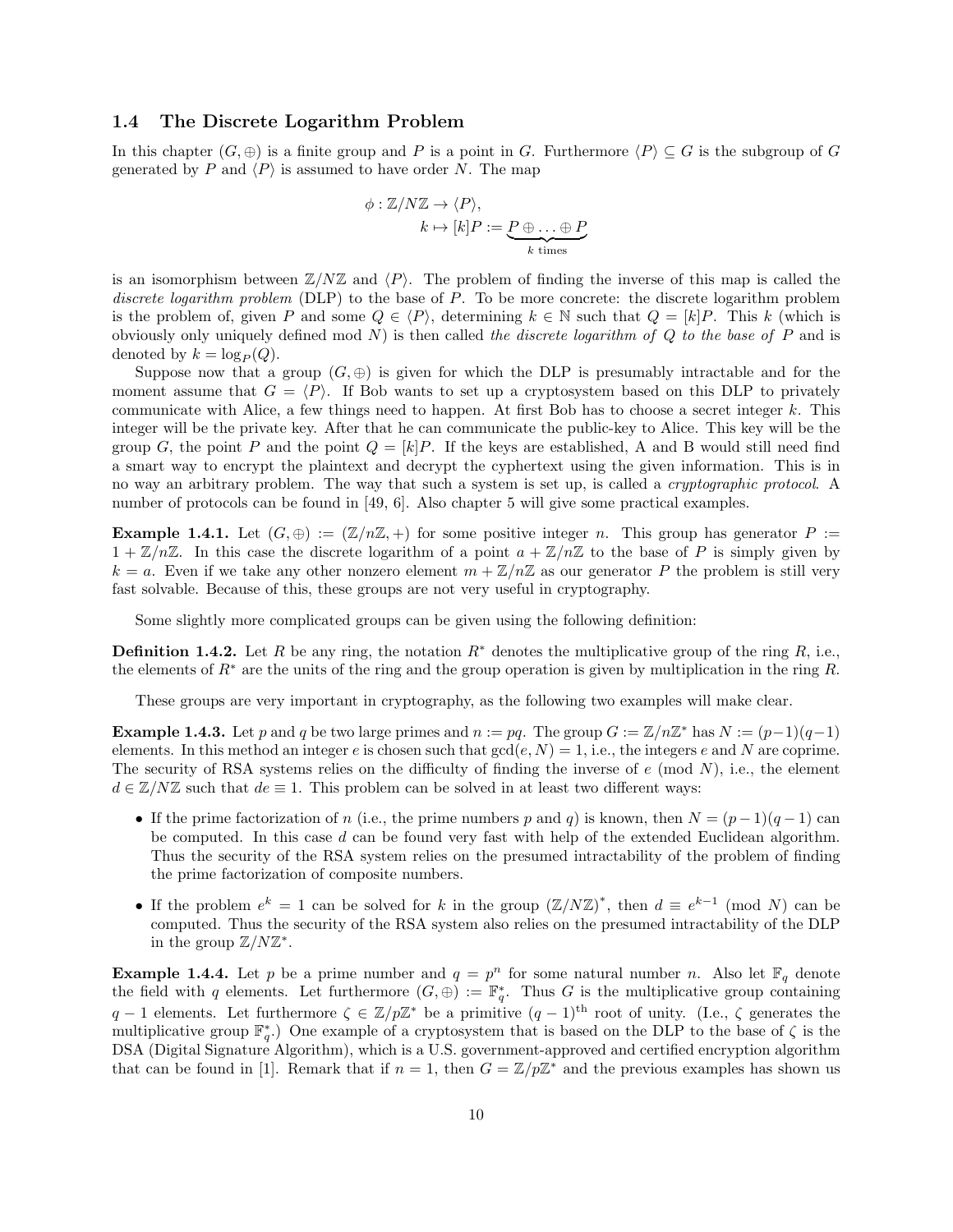how to compute inverses in this group using the extended Euclidean algorithm. (If the prime factorization of  $\#G = p - 1$  is known.) This however does not mean that we are immediately able to solve arbitrary discrete logarithm problems. One well known solution for solving such discrete logarithm problems is the index calculus method, which will be discussed in section 7.1. This is a subexponential time algorithm.

Since the groups from these last examples are easily constructible and operations on these groups can be computed efficiently, they are commonly used in cryptography. Note, however, that the DLP for these groups can still be solved in subexponential time. Elliptic curves are groups for which the DLP (called the elliptic curve discrete logarithm problem, or ECDLP) is believed to have exponential complexity in general. Public-key methods depending on the intractability of the ECDLP are called elliptic curve methods or ECM for short. Using such systems in public-key cryptography is called elliptic curve cryptography, or ECC for short. An advantage of using ECC with respect to RSA, or  $\mathbb{F}_q^*$ -DLP based systems, is that a smaller key size is required, reducing memory requirements and decreasing the complexity of message encryption and decryption.

The next table, taken from [47], gives a good understanding of the required key sizes of the different cryptosystems. This table gives the key sizes recommended by the National Institute of Standards and Technology. The key sizes given in the table in one row are the sizes needed to provide equivalent security for the different cryptosystems.

| Symmetric key | RSA/DSA key | ECC key size |
|---------------|-------------|--------------|
| size (bits)   | size (bits) | (bits)       |
| 80            | 1024        | 160          |
| 112           | 2048        | 224          |
| 128           | 3072        | 256          |
| 192           | 7680        | 384          |
| 256           | 15360       | 512          |

table 1 comparison of key sizes.

The key sizes for ECC and DSA, which are both based on a DLP to the base of P for some point P in an abelian group, denote the number of bits, required to store the order  $N$  of the point  $P$ . In the RSA method, the key size denotes the number of bits, required to store  $n = p \cdot q$ . (Using the notation of example 1.4.3.) In symmetric cryptosystems, the keys are usually strings of bits of length  $k$ , i.e., the keys are elements  $K \in \{0,1\}^k$ . In these systems k is the symmetric key size. If the symmetric system is set up properly, then the best known attack on these systems is an exhaustive search, i.e., simply trying to decrypt the cyphertext with all keys  $K \in \{0,1\}^k$  until the right key is found. This attack requires  $O(2^k)$  decryption attempts. From this table it is clear that ECC requires much smaller key sizes than RSA or DSA. In fact, the ECC key sizes scale linearly, while the RSA and DSA key sizes do not. This is the reason that ECC is such a widely used cryptosystem. However, these small key sizes for ECC only provide equivalent security, when the ECDLP, it is based on, has exponential complexity. Recall that in the introduction the main question of this thesis formulated. This was the question: 'What requirements does an elliptic curve need to meet in order to be useful in cryptography?' In this chapter, however, it became clear that a better formulation of this question would be:

What requirements does an elliptic curve E and a point  $P \in E$  have to meet in order for the ECDLP to the base of  $P$  to have exponential difficulty.

In order to answer this question, first I will need to define elliptic curves and explain its basic arithmetic properties. This will be done in the next three chapters.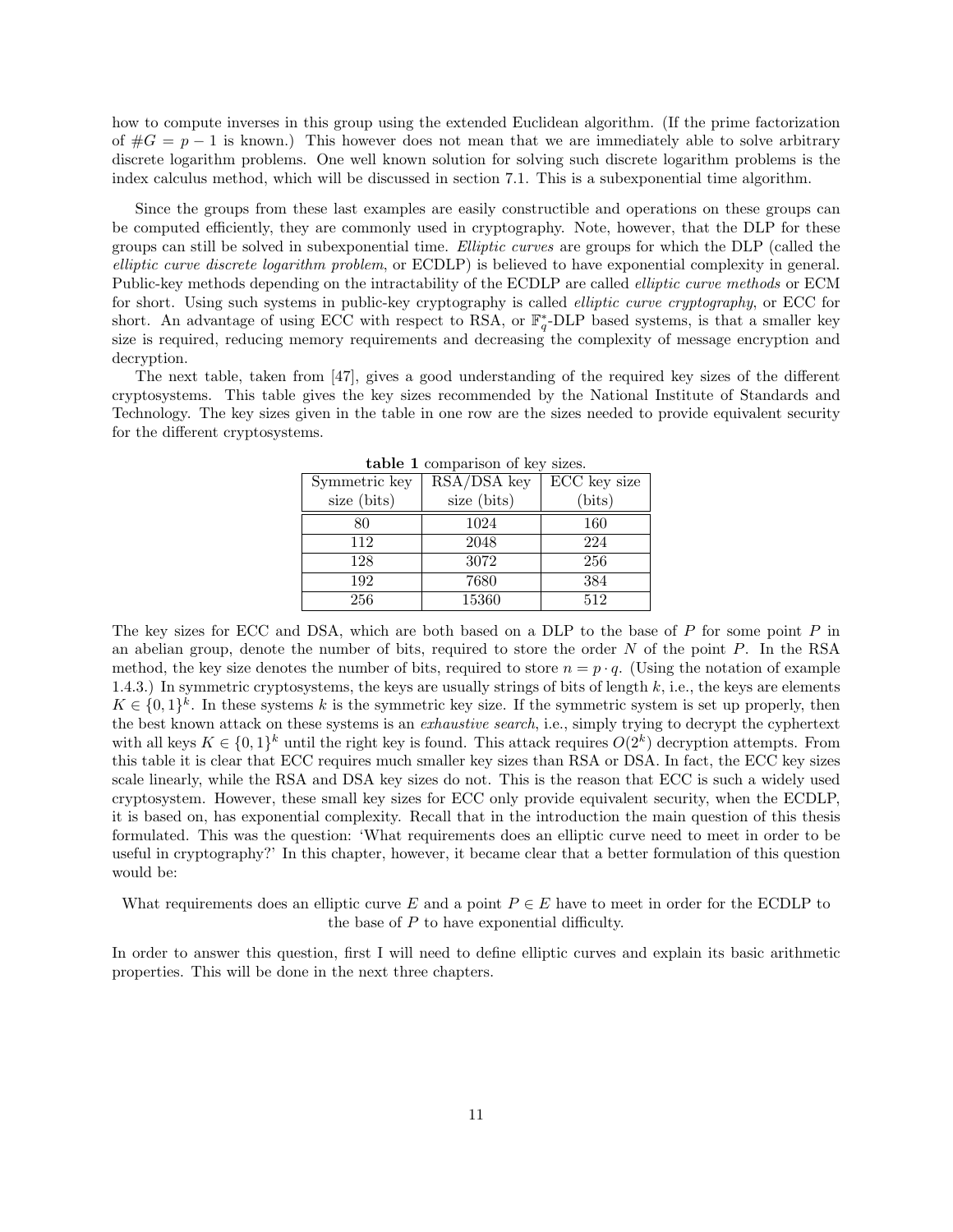## 2 Elliptic Curves

Elliptic curves are curves of genus 1 with a specifically chosen base point. In this chapter the basic arithmetic of elliptic curves over arbitrary algebraically closed fields will be covered. In the first section the definition of an elliptic curve will be given together with the group law on such curves. After that a specific type of elliptic curve will be given, the curves in  $\mathbb{P}^2$  given by nonsingular Weierstrass equations. The importance of these curves lie in the fact that every elliptic curve is isomorphic to a curve given by such an equation. Also an explicit algorithm for the group law of these curves will be given. In the remainder of the chapter the algebraic maps between elliptic curves will be studied as well as their m-torsion points. There are already many beautifully texts written on this subject and in no way do I imagine myself to be able to improve those. Because of this and the fact that I want to focus more on the cryptographic aspects of elliptic curves, this chapter will be nothing but a summary of the basic theorems and definitions. Most of the proofs will be omitted. For these I refer to the book of Silverman [45].

Throughout this chapter a couple of standard notations will be used:

- $\bullet$  E will denote an elliptic curve.
- K,  $\overline{K}$  will denote an arbitrary field/ algebraic closure of a field.
- $E/K$  means that E is defined over K.
- $K(E), K(E)$  denotes the function field of E over K or K respectively.
- $E(K)$  denotes the K-rational points of E.

#### 2.1 Elliptic Curves and the Group Structure

The main object of study in this paper are *elliptic curves*. The beauty of these curves lies in the fact that they are naturally equipped with the structure of an abelian group. This structure is what makes these curves so interesting for cryptography. At first I will give the definition of Elliptic curves. It is important to note that algebraic curves in this paper are always assumed to be complete and nonsingular.

**Definition 2.1.1.** An *elliptic curve* is a pair  $(E, O)$  where E is an algebraic curve of genus 1 and  $O \in E$ . We generally omit O from notation and simply denote an elliptic curve with  $E$ , the base point O being understood. The elliptic curve E is said to be defined over K (denoted  $E/K$ ) if E is defined over K and  $O \in E(K)$ .

**Convention.** Even if E is an elliptic curve defined over a finite field  $K$ , then the notation 'E' will always denote  $E(K)$ . Thus the K-rational points of E will be written explicitly as  $E(K)$ .

To see that these curves are abelian groups, the notion of (principal) divisors is needed. Since this is assumed to be part of the background knowledge for this paper, the definitions will not be given here. For readers who want to refresh their memory I refer to the book of Silverman [45, II.3]. Also recall that associated to a divisor  $D \in Div(C)$  of an algebraic curve C the following set of functions was defined:

$$
\mathcal{L}(D) := \{ f \in \bar{K}(C)^* \mid \text{div}(f) \ge -D \} \cup \{ 0 \}.
$$

This is a finite dimensional  $\bar{K}$ -vector space. Now the following easy lemma can be stated.

**Lemma 2.1.2.** Let C be a curve of genus one and let  $P, Q \in C$  be two points on C. Then  $(P) \sim (Q)$  if and only if  $P = Q$ .

*Proof.* By definition  $(P) \sim (Q)$  if and only if there exists an  $f \in \overline{K}(C)$  such that

$$
\operatorname{div}(f) = (P) - (Q).
$$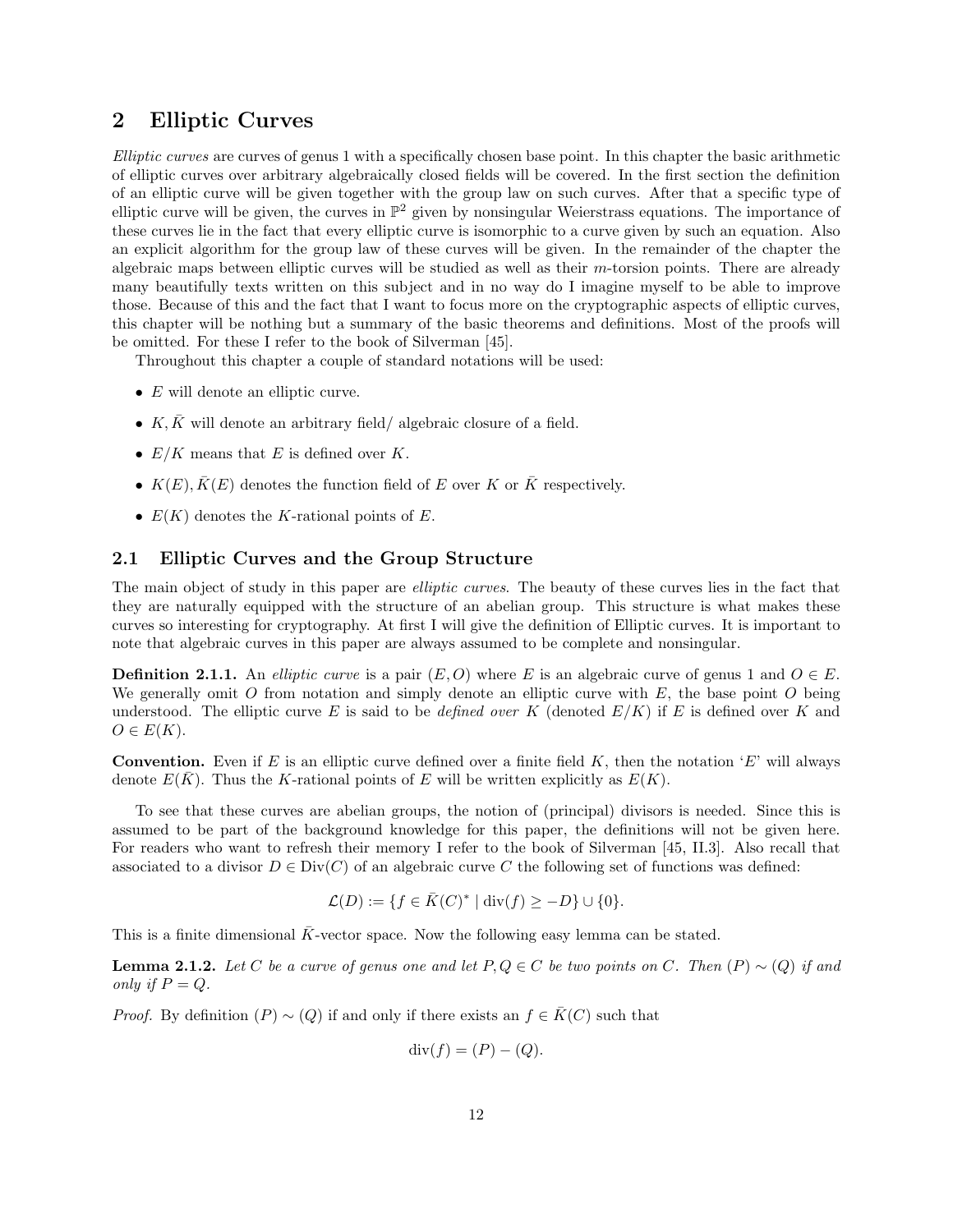Thus take such a function f, then  $f \in \mathcal{L}(Q)$ . Since C has genus 1, the Riemann-Roch theorem implies that

$$
\ell((Q)) = \dim_{\bar{K}} \mathcal{L}((Q)) = 1.
$$

 $\Box$ Since  $\mathcal{L}((Q))$  definitely contains the constant functions, f has to be constant, thus  $P = Q$ .

**Lemma 2.1.3.** Let  $(E, O)$  be an elliptic curve and  $D \in Div^0(E)$  be a degree-zero divisor. Then there exists a unique point  $P \in E$  such that

$$
D \sim (P) - (O).
$$

With help of these two lemmas it is an easy exercise to see that the map

$$
\nu: E \to \text{Pic}^0(E),
$$
  

$$
P \mapsto (\text{divisor class of } (P) - (O))
$$

is a bijection of sets. Its inverse is denoted by  $\sigma : Pic^0(E) \to E$ . With help of these bijections, the group  $Pic^{0}(E)$  naturally imposes the structure of an abelian group on the elliptic curve  $(E, O)$ .

**Definition 2.1.4.** Let  $P, Q \in (E, O)$  be two point of an elliptic curve. The composition  $P + Q$  is defined by

$$
P + Q := \sigma(\nu(P) + \nu(Q))
$$

where the second '+' is just the group law of  $Pic^0(E)$ .

It is clear that the element  $O \in E$  is actually the identity element for this group law. Sometimes this group law will be referred to as the algebraic group law, as opposed to the geometric group law as will be described in section 3. Since these group laws turn out to be the same, they will usually both just be referred to as 'the group law' on E.

**Remark 2.1.5.** It is not so hard to see that if E is defined over a field K, then the restriction of  $\nu$  to  $E(K)$ induces an isomorphism

$$
\nu_K: E(K) \to \operatorname{Pic}^0_K(E).
$$

Thus  $E(K) \subseteq E$  is actually a subgroup.

It turns out that the group law as was just given is actually a morphism of algebraic varieties. For the proof of this proposition, I refer to the book of Hartshorne [20, IV.4.7].

**Proposition 2.1.6.** Let  $(E, O)$  be an elliptic curve imposed with group law '+'. Then the maps

$$
-: E \to E
$$
  
 
$$
P \mapsto -P,
$$
  
 
$$
(P,Q) \mapsto P + Q
$$

are morphisms of algebraic varieties.

#### 2.2 Weierstrass Equations

In this section a very specific type of elliptic curve will be given: the algebraic curves in  $\mathbb{P}^2$  given by nonsingular Weierstrass equations. In general, a Weierstrass equation is an equation of the form

$$
Y^2Z + a_1XYZ + a_3YZ^2 = X^3 + a_2X^2Z + a_4XZ^2 + a_6Z^3,
$$
\n(2.1)

where  $a_1, \ldots, a_6 \in \overline{K}$ . If the zero locus of such an equation turns out to be nonsingular, then the equation is called a nonsingular Weierstrass equation, and the zero locus is actually a curve.

Convention. From now on in this paper a Weierstrass equation is always assumed to be nonsingular, unless explicitly stated otherwise.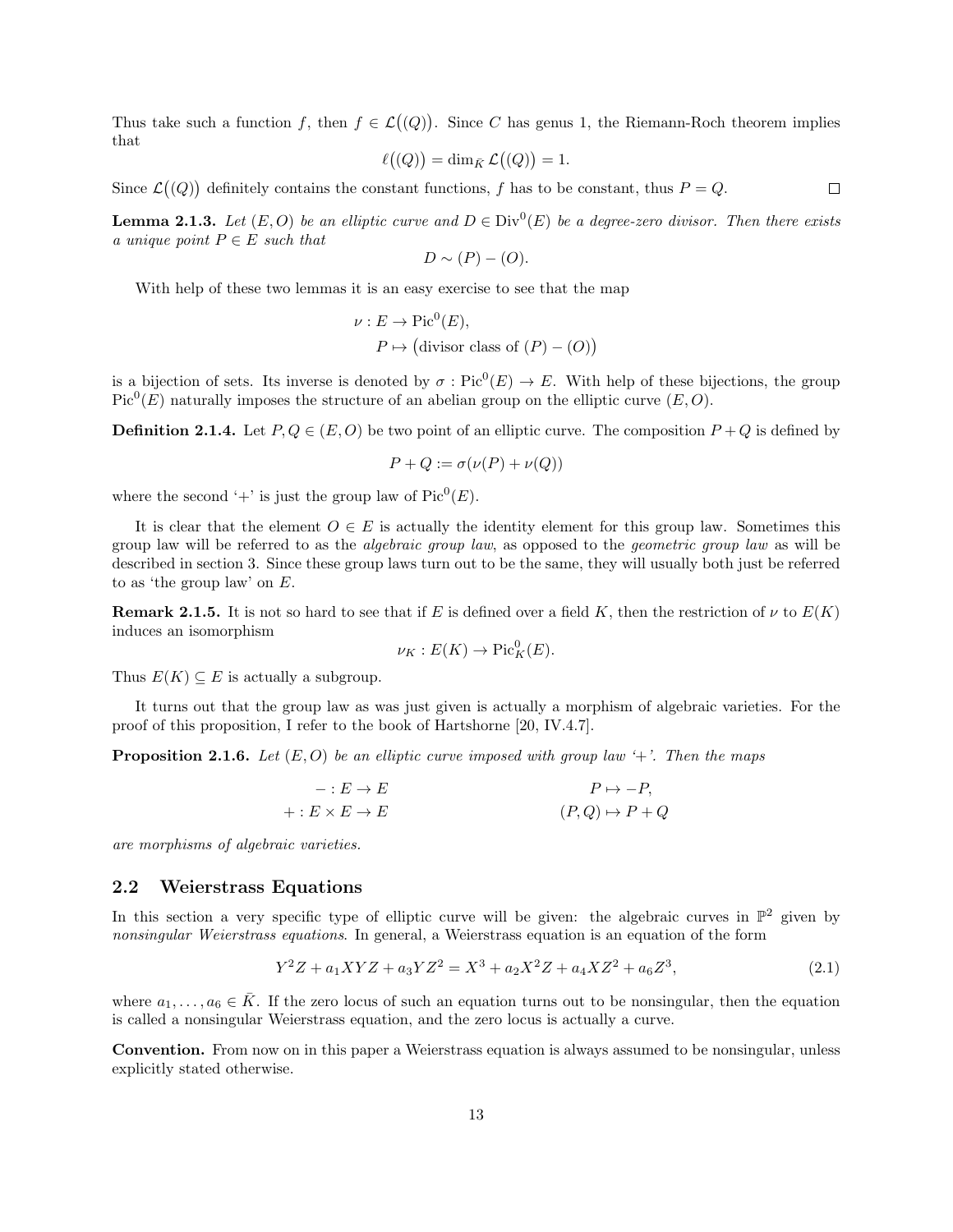

Figure 1: The zero loci of three (not all nonsingular) Weierstrass equations.

As usual a curve C given by a Weierstrass equation is defined over K if  $a_1, \ldots, a_6 \in K$ . To simplify notation, the Weierstrass equation will generally be given using non-homogeneous coordinates  $x := X/Z$  and  $y := Y/Z$ ,

$$
C: y2 + a1xy + a3y = x3 + a2x2 + a4x + a6.
$$
 (2.2)

Thus the curve C has an affine open part given by this equation and a unique point  $O := [0, 1, 0]$  at infinity. This point is called the base point of C. If C is defined over  $K$ , then the set of K-rational points is the following:

$$
C(K) := \{(x, y) \in K^2 \mid y^2 + a_1xy + a_3y = x^3 + a_2x^2 + a_4x + a_6\} \cup \{O\}.
$$

**Remark 2.2.1.** A consequence of *Hurwitz theorem* [45, II.5.9.] is that curves C in  $\mathbb{P}^2$  given by a nonsingular homogeneous polynomial of degree  $d \geq 1$  have genus

$$
genus(C) = \frac{(d-1)(d-2)}{2}.
$$

It thus follows that any curve C given by a Weierstrass equation has genus( $C$ ) = 1. Hence this curve together with the base point  $O = [0, 1, 0]$  is an elliptic curve.

Associated to an elliptic curve the following quantities are defined:

$$
b_2 = a_1^2 + 4a_4
$$
  
\n
$$
b_4 = 2a_4 + a_1a_3
$$
  
\n
$$
b_6 = a_3^2 + 4a_6
$$
  
\n
$$
b_8 = a_1^2a_6 + 4a_2a_6 - a_1a_3a_4 + a_2a_3^2 - a_4^2
$$
  
\n
$$
c_4 = b_2^2 - 24b_4
$$
  
\n
$$
c_6 = -b_2^3 + 36b_2b_4 - 216b_6
$$
  
\n
$$
\Delta = -b_2^2b_8 - 8b_4^3 - 27b_6^2 + 9b_2b_4b_6
$$
  
\n
$$
j = c_4^3/\Delta
$$
  
\n
$$
\omega = \frac{dx}{2y + a_1x + a_3} = \frac{dy}{3x^2 + 2a_2x + a_4 - a_1y}
$$
  
\n(2.3)

**Definition 2.2.2.** The quantity  $\Delta$  is called the *discriminant* of the Weierstrass equation, j is called the j-invariant of the elliptic curve and the differential  $\omega$  is called the *invariant differential* associated to the Weierstrass equation.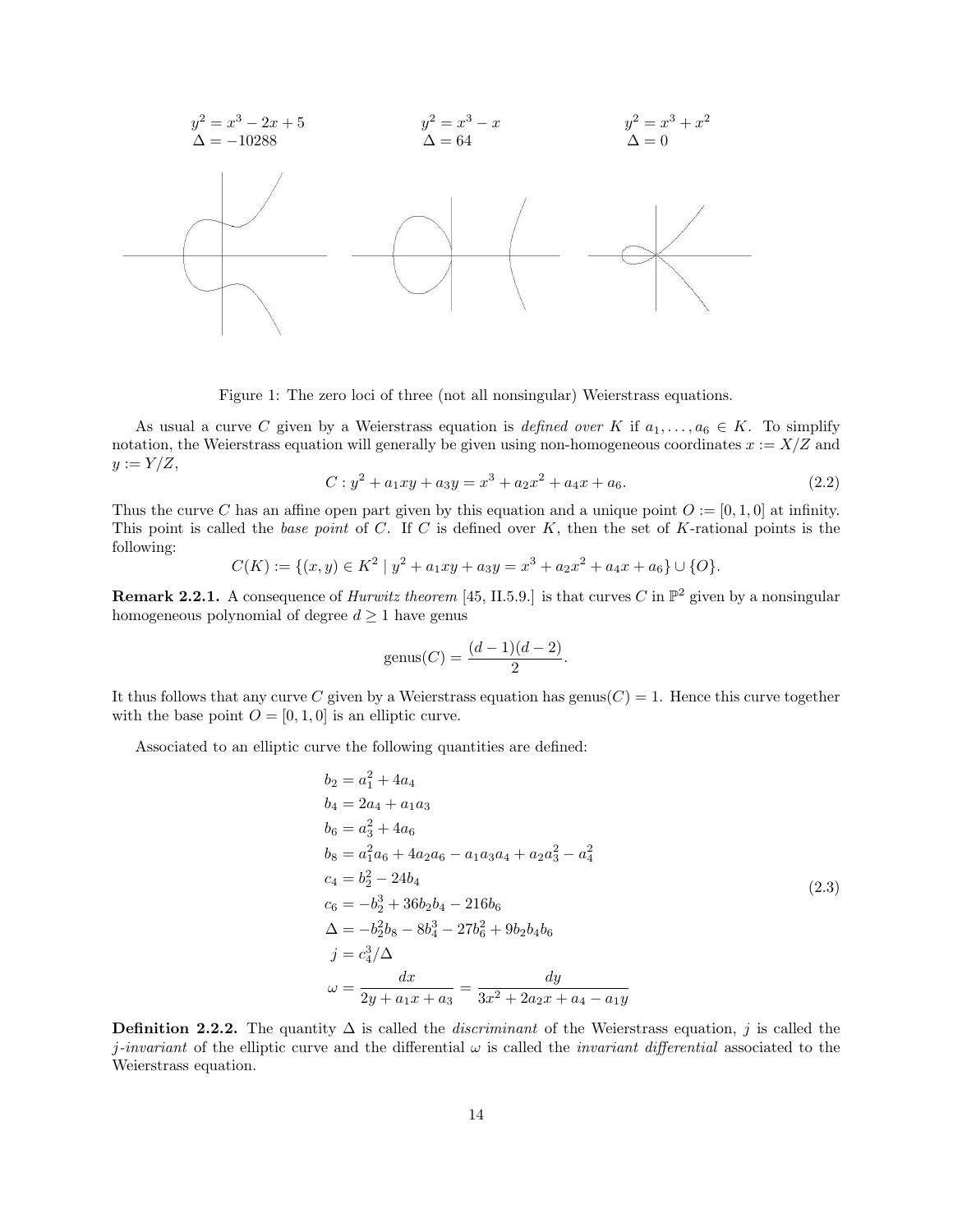The reason that  $\omega$  is called the invariant differential is that it is translation invariant. I will now specify what this means.

**Definition 2.2.3.** Let E be an elliptic curve and  $Q \in E$  a point of E. The translation-by-Q map  $\tau_Q$  is the map

$$
\tau_Q: E \to E, \qquad P \mapsto P + Q.
$$

This map is a morphism of curves by proposition 2.1.6. Recall that  $\omega$  is a differential form on an elliptic curve. For the sake of notation, I will give the definition here.

**Definition 2.2.4.** Let C be a curve. The space of differential forms on C, denoted by  $\Omega_C$ , is the K-vector space generated by symbols of the form dx for  $x \in K(C)$ , subject to the relations:

- $d(x + y) = dx + dy$  for all  $x, y \in \overline{K}(C)$ .
- $d(xy) = xdy + ydx$  for all  $x, y \in \overline{K}(C)$ .
- $d\lambda = 0$  for all  $\lambda \in \overline{K}$ .

This space  $\Omega_C$  turns out to ba a 1-dimensional  $\bar{K}(C)$ -vector space, as is proven in [45, II.4.2]. Remark that any non constant morphism of curves  $\phi: C_1 \to C_2$  induces a map on function fields  $\phi^*: \bar{K}(C_2) \to \bar{K}(C_1)$ which in turn induces a map on differential forms  $\phi^* : \Omega_{C_2} \to \Omega_{C_1}$ .

**Proposition 2.2.5.** Let E be an elliptic curve given by a Weierstrass equation,  $Q \in E$  be any point of E and let  $\tau_{\mathcal{O}}$  denote the translation-by-Q map. Then the invariant differential  $\omega$  satisfies

$$
\tau_Q^*\omega=\omega.
$$

This property is referred to as the 'translation invariance' of  $\omega$ . The importance of the discriminant and the j-invariant are given by the following proposition.

- **Proposition 2.2.6.** 1. A (not necessarily nonsingular) Weierstrass equation is nonsingular if and only if  $\Delta \neq 0$ .
	- 2. Two curves given by nonsingular Weierstrass equations are isomorphic over  $\bar{K}$  if and only if they share the same j-invariants.

The enormous use of Weierstrass equations is the fact that any elliptic curve is isomorphic to a curve given by a Weierstrass equation. This fact is made precise in the following theorem. Because this theorem is such a beautiful application of the Rieman-Roch theorem, I will give a summary of the proof here.

**Proposition 2.2.7.** Let  $(E, O)$  be an elliptic curve defined over K. There exist functions  $x, y \in K(E)$  such that the map

$$
\phi: E \to \mathbb{P}^2, \quad \phi = [x, y, 1]
$$

gives an isomorphism of  $E/K$  to a curve given by a nonsingular Weierstrass equation (2.1) with coefficients  $a_1, \ldots, a_6 \in K$  and such that  $\phi(O) = [0, 1, 0]$ . The functions x and y are called the Weierstrass coordinates for the elliptic curve E.

*Proof.* Let  $E/K$  be an elliptic curve defined over a field K and let  $n \geq 1$  be a positive integer. Then the Riemann-Roch theorem implies that, since E has genus 1, the vector space  $\mathcal{L}(n(O))$  has dimension

$$
\ell(n(O)) = \dim_{\bar{K}} \mathcal{L}(n(O)) = n.
$$

It is thus possible to choose functions  $x, y \in K(E)$  such that  $\{1, x\}$  is a basis for  $\mathcal{L}(2(O))$  and  $\{1, x, y\}$  is a basis for  $\mathcal{L}(3(O))$ . Note that x has a pole of exact order 2 at O and y has a pole of exact order 3 at O. Now it is clear that  $\mathcal{L}(6(O))$ , which has dimension 6, contains the following seven functions:

$$
1, x, y, x^2, xy, y^2, x^3.
$$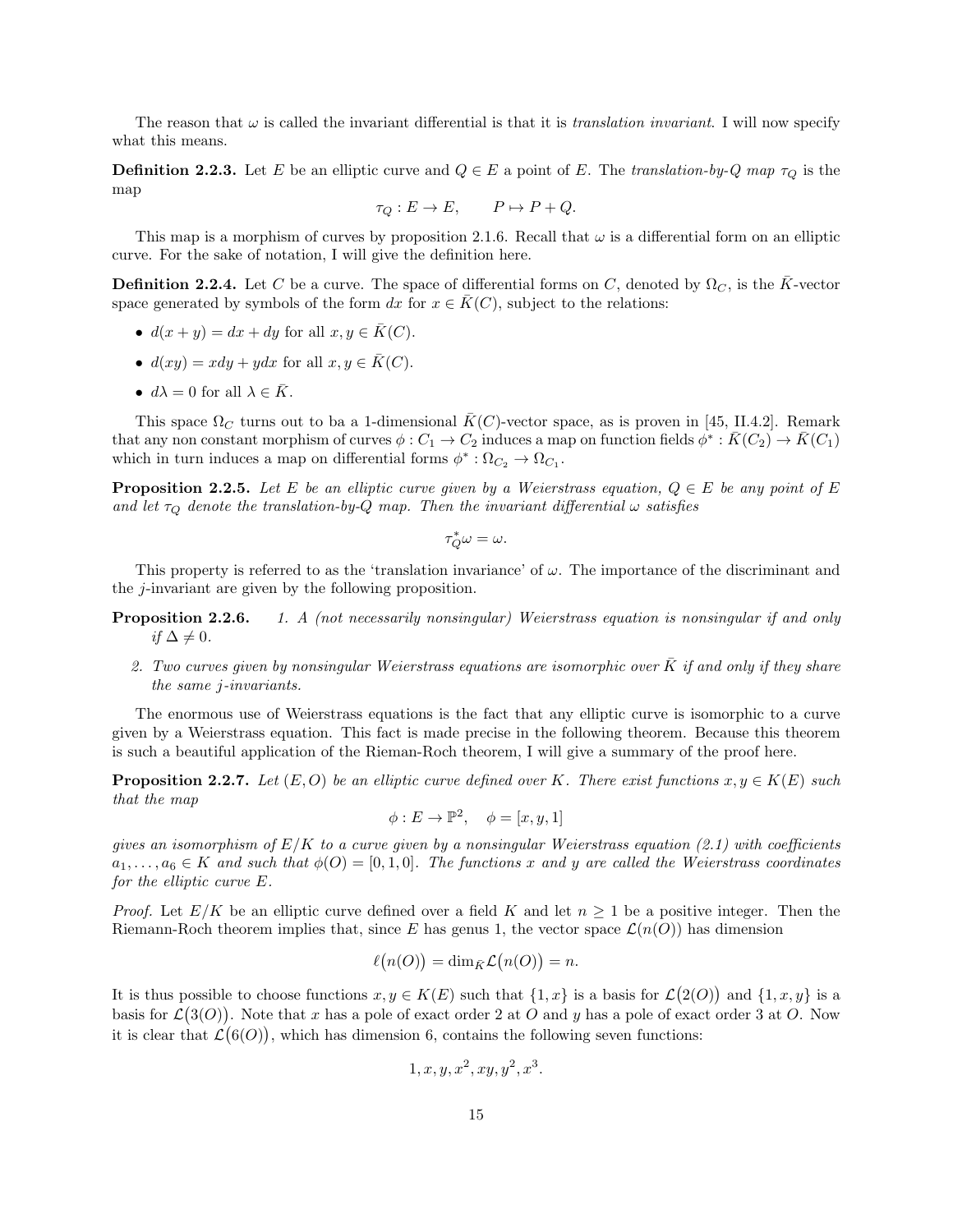Thus there is a linear relation  $A_1 + A_2x + A_3y + A_4x^2 + A_5xy + A_6y^2 + A_7x^3 = 0$ . It turns out that  $A_1, \ldots, A_7 \in K$  and  $A_6A_7 \neq 0$ . (This will not be proven here.) This last fact allows a substitution for x and y such that the image of the map  $\phi = [x, y, 1]$  actually lies in the zero locus of a Weierstrass equation. Also  $\phi(0) = [0, 1, 0]$ , since y has a higher-order pole at O than x. Now it only remains to show that the map  $\phi$ is an isomorphism and that the found Weierstrass equation is actually nonsingular. The proposition then follows. П

In certain instances the Weierstrass equation can actually be simplified. For example, if char( $\bar{K}$ )  $\neq 2$ , then, using some substitution for  $y$ , the equation can be simplified to

$$
y^2 = 4x^3 + b_2x^2 + 2b_4x + b_6.
$$

If char $(\bar{K}) \neq 2, 3$  then further substitution can be used to eliminate the  $x^2$  term in this equation, yielding an equation of the form

$$
y^2 = x^3 + Ax + B,\t\t(2.4)
$$

where  $A = -27c_4$  and  $B = -54c_6$ . Recall that the quantities  $b_i$  and  $c_i$  were given this section in 2.3. Associated to this last equation the discriminant and j-invariant become the following quantities:

$$
\Delta = -16(4A^3 + 27B^2) \quad j = -1728 \frac{(4A)^3}{\Delta}.
$$

#### 2.3 The Geometric Group Law

In this section  $E$  will be an elliptic curve given by a Weierstrass equation

$$
E: y^2 + a_1xy + a_3y = x^3 + a_2x^2 + a_4x + a_6.
$$

I will give the group law on E explicitly. To do this, let  $L \subseteq \mathbb{P}^2$  be a line. Then Bézout's theorem [20, I.7.8.] implies that  $L \cup E$  consists of exactly three points. (Counted with multiplicities.) This fact will now be used to define a composition law  $\oplus$  on E:

**Composition Law 2.3.1.** Let  $P, Q$  be two (not necessary distinct) points on E and let L be the line through P and Q. (Remark that if  $P = Q$ , then L is the tangent line to E at P.) Let then R be the third point of intersection of L with E. Now let  $L'$  be the line through R and O (the base point of E). Then  $P \oplus Q$  is defined to be the third point of intersection of  $L'$  with  $E$ .

One instance of the composition law is illustrated in Figure 2. It turns out that this composition law  $\oplus$ actually is the algebraic group law on  $E$  given in definition 2.1.4.

**Proposition 2.3.2.** Let E be an elliptic curve and  $P, Q \in E$  be two points on E. Then

$$
P \oplus Q = P + Q.
$$

*Proof.* Remark that by the definition of  $P + Q = \sigma(\nu(P) + \nu(Q))$  (2.1.4), it suffices to show that

$$
\nu(P \oplus Q) = \nu(P) + \nu(Q).
$$

Let now L, L' and R be as in the composition law, where L and L' are the zero locus of the functions f,  $f'$ respectively. So explicitly:

$$
L: \alpha X + \beta Y + \gamma Z = f(X, Y, Z) = 0,
$$
  

$$
L': \alpha' X + \beta' Y + \gamma' Z = f'(X, Y, Z) = 0.
$$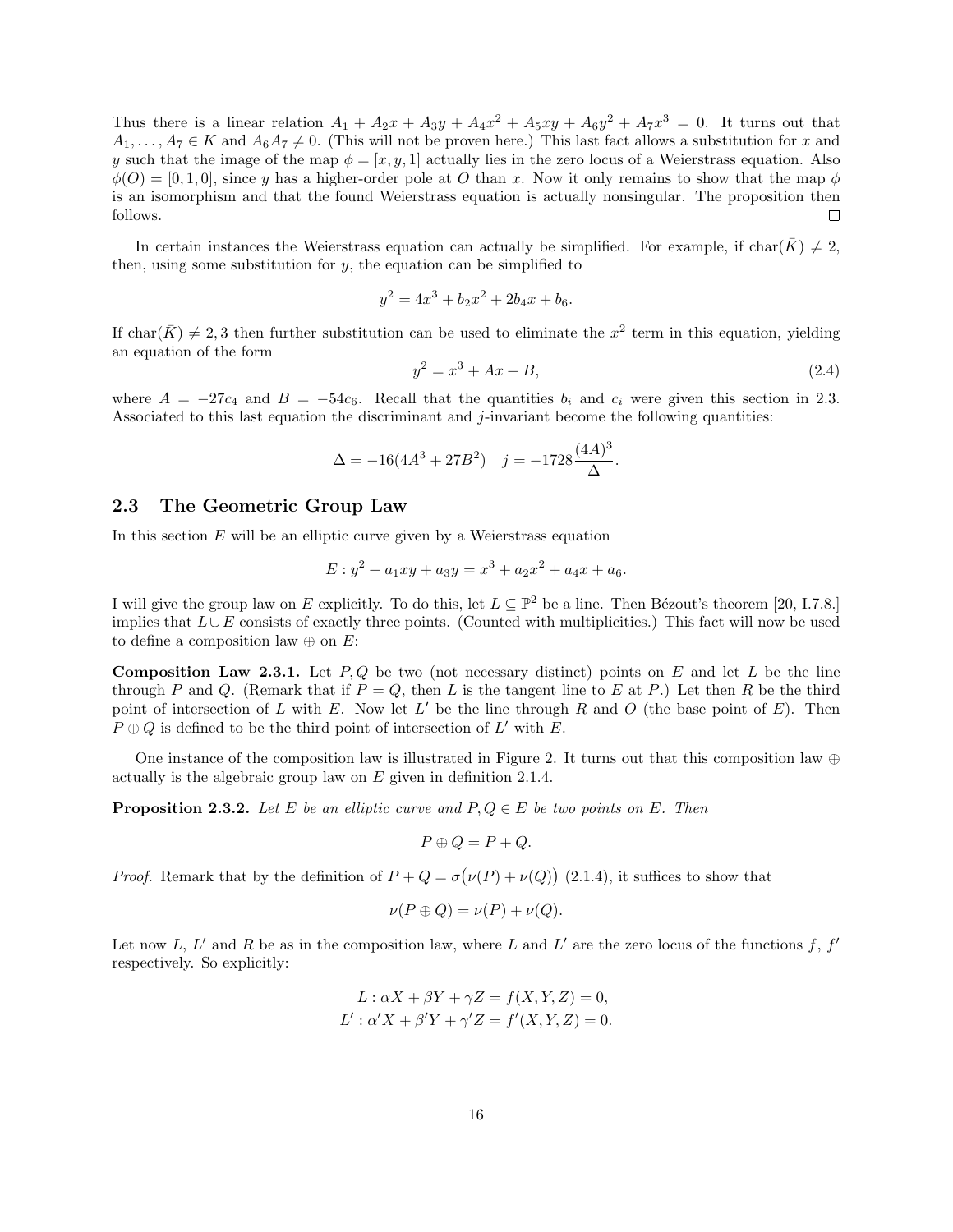

Figure 2: The composition law.

Then from the definition of the composition law and the fact that the line  $Z = 0$  intersects E at O with multiplicity 3 the following is clear:

$$
div(f/Z) = (P) + (Q) + (R) - 3(O),
$$
  
 
$$
div(f'/Z) = (R) + (P \oplus Q) - 2(O).
$$

And thus  $0 \sim \text{div}(f'/f) = (P \oplus Q) - (P) - (Q) + (O)$ , which means that

$$
\nu(P \oplus Q) - \nu(P) - \nu(Q) = 0.
$$

Since the composition law  $\oplus$  is just the algebraic group law of E, it will from now on simply be denoted by '+'. Remark that in the composition law it is vital that E is assumed to be nonsingular ( $\Delta \neq 0$ ). In fact if P were a singular point of E, then the tangent space to E at P would be 2-dimensional, thus not a line at all. Obviously the composition law used to define the point  $P + P$  would make no sense. However if the Weierstrass equations were singular, then the nonsingular points of its zero locus would still form an abelian group.

**Definition 2.3.3.** Let  $E$  be the zero locus of a (possibly singular) Weierstrass equation. The set of nonsingular points of E is denoted  $E_{\text{ns}}$  and usually called the nonsingular part of E. If E is defined over K, then  $E_{\text{ns}}(K)$  is the set of nonsingular points of  $E(K)$ .

**Proposition 2.3.4.** Let E be the zero locus of a singular Weierstrass equation. Then the composition law 2.3.1 on  $E_{\text{ns}}$  turns it into an abelian group.

Since the main focus of this paper will be on the ECDLP, the following definition will not come as a suprise.

**Definition 2.3.5.** Let  $P \in E$  and  $m \in \mathbb{Z}$ , then  $[m]P$  is defined as follows:

$$
[m]P := \underbrace{P + \ldots + P}_{m \text{ times if } m > 0}, \qquad [m]P := \underbrace{-P - \ldots - P}_{-m \text{ times if } m < 0}, \qquad [0]P := O
$$

In order to work with elliptic curves as a group it is necessary to have an algorithm which produces for two points  $P_1, P_2 \in E$  the point  $P_3 := P_1 + P_2$ . This algorithm is easy to extract from the composition law and will just be stated here without proof. One important fact to note is that for a point  $P_0 = (x_0, y_0) \in E$ the point  $-P_0$  equals

$$
-P_0 = (x_0, -y_0 - a_1x_0 - a_3).
$$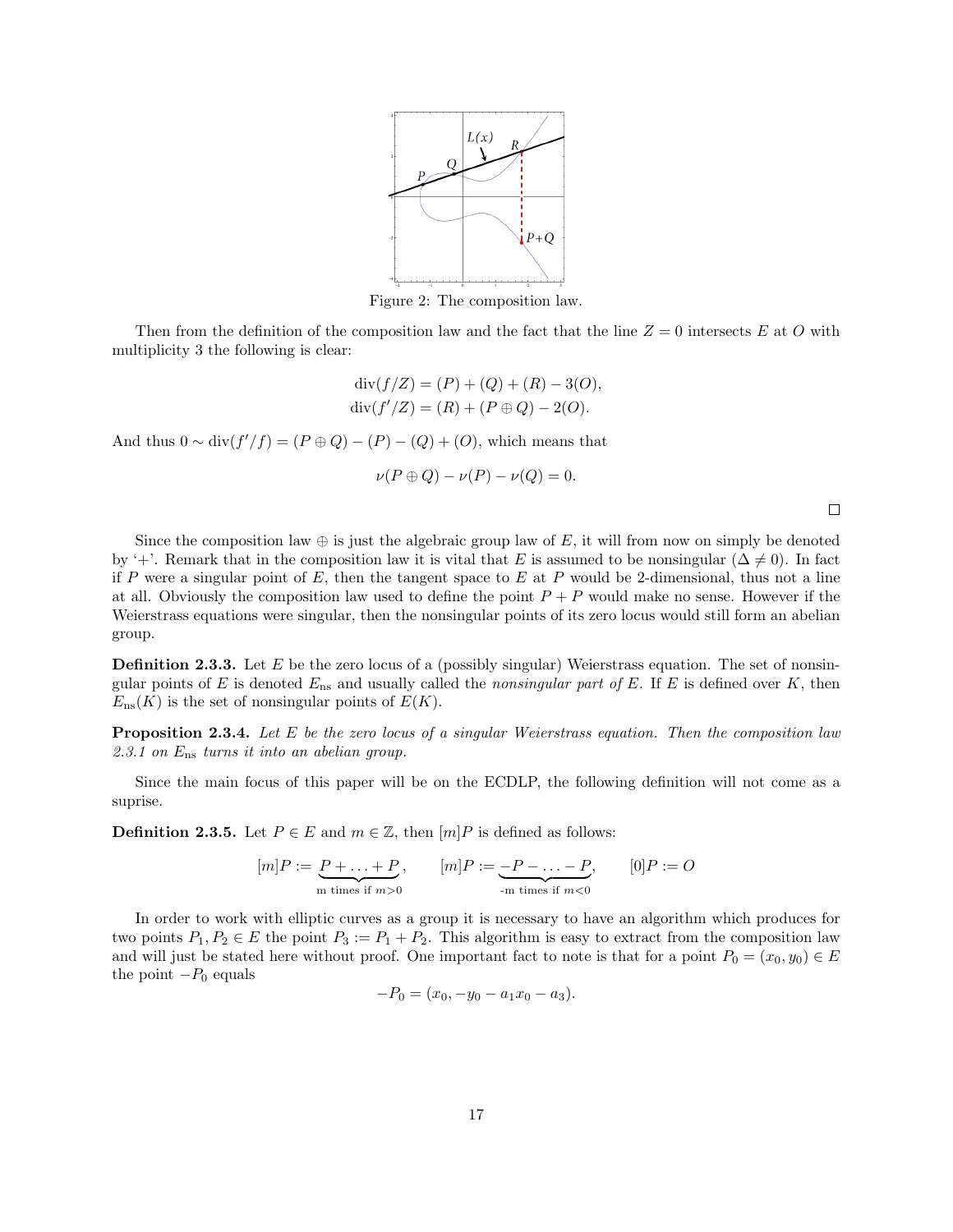Algorithm 3 Elliptic Curve Group law

**Input:** An elliptic curve E, two point  $P_i = [x_i, y_i, 1] \in E$  where  $i \in \{1, 2\}$ . **Output:** The point  $P_3 = P_1 + P_2$ . 1: if  $x_1 = x_2$  and  $y_1 + y_2 + a_1x_2 + a_3 = 0$  then 2:  $P_3 \leftarrow O$ 3: else 4: if  $x_1 = x_2$  then 5:  $\lambda \leftarrow \frac{3x_1^2 + 2a_2x_1 + a_4 - a_1y_1}{2a_1 + a_2x_1 + a_4}$  $+2a_2x_1+a_4-a_1y_1$ <br>  $2y_1+a_1x_1+a_3$ ,  $\nu \leftarrow \frac{-x_1^3+a_4x_1+2a_6-a_3y_1}{2y_1+a_1x_1+a_3}$  $2y_1+a_1x_1+a_3$ 6: else 7:  $\lambda \leftarrow \frac{y_2 - y_1}{x_1 - x_2}$  $\frac{y_2-y_1}{x_2-x_1}$ ,  $\nu \leftarrow \frac{y_1x_2-y_2x_1}{x_2-x_1}$  $x_2-x_1$ 8: end if 9:  $x_3 \leftarrow \lambda^2 + a_1 \lambda - a_2 - x_1 - x_2$ ,  $y_3 \leftarrow -(\lambda + a_1)x_3 - \nu - a_3$ 10:  $P_3 \leftarrow [x_3, y_3, 1]$ 11: end if 12: return  $P_3$ 

If we want to calculate  $[m]P$  for rather large m, the binary representation of m can be used to calculate  $[m]P$  more efficiently:

Algorithm 4 Point multiplication: Binary Method

**Input:** A point  $P \in E$  and an integer  $m = \sum_{j=0}^{k} m_j 2^j$ ,  $m_j \in \{0, 1\}$ . **Output:** The point  $Q = [m]P$ . 1:  $Q \leftarrow O$ 2: for  $j = k$  to 0 by  $-1$  do 3:  $Q \leftarrow [2]Q$ 4: if  $k_j = 1$  then 5:  $Q \leftarrow Q + P$ 6: end if 7: end for 8: return Q

This algorithm requires order  $O(\log m)$  point additions in E. Another way to calculate  $[m]P$  efficiently is using *division polynomials*. More information on this will be given in section 4.1. Remark that if an elliptic curve E is given over a field K of char(K)  $\neq$  2, 3, it can be given by an equation like 2.4, and then for a point  $P_0 = (x_0, y_0) \in E$  we actually have

$$
-P_0 = (x_0, -y_0). \tag{2.5}
$$

I will conclude this section with a short example:

**Example 2.3.6.** Let  $p = 13$  and let  $E/\mathbb{F}_p$  be given by the Weierstrass equation  $E: y^2 = x^3 + 2$ . Then E has discriminant  $\Delta = -1728 \neq 0 \pmod{13}$  and is thus nonsingular. In 3.1.3 a method will be given to compute the number of rational points  $\#E(\mathbb{F}_p)$ . It turns out that  $\#E(\mathbb{F}_p) = 19$ , thus, since 19 is a prime number, this group is cyclic. However the group  $E(\mathbb{F}_{p^2})$  has  $171 = 3^2 * 19$  elements. Let  $C_n$  denote the cyclic group of order n for any positive integer n. A basic group theoretical result (given in 3.2.1) implies that either  $E(\mathbb{F}_{p^2}) \cong C_{171}$  or  $E(\mathbb{F}_{p^2}) \cong C_{57} \times C_3$  and we would like to determine which of these two cases is true. All points  $P = (x_0, y_0) \in E(\mathbb{F}_{p^2})$  can be computed by checking for all  $x_0 \in \mathbb{F}_{p^2}$  whether  $x_0^3 + 2$  is a square in  $\mathbb{F}_{p^2}$  and, if it is, determining the roots. If this is done, then [3] P and [57] P can be computed for all points  $P \in E(\mathbb{F}_{p^2})$ . It turns out that for all points P either  $[3]P = O$  or  $[57]P = O$ . Thus  $E(\mathbb{F}_{p^2})$  cannot be cyclic of order 171, thus it is isomorphic to  $C_{57} \times C_3$ . In fact for all curves defined over a finite field  $\mathbb{F}_q$ ,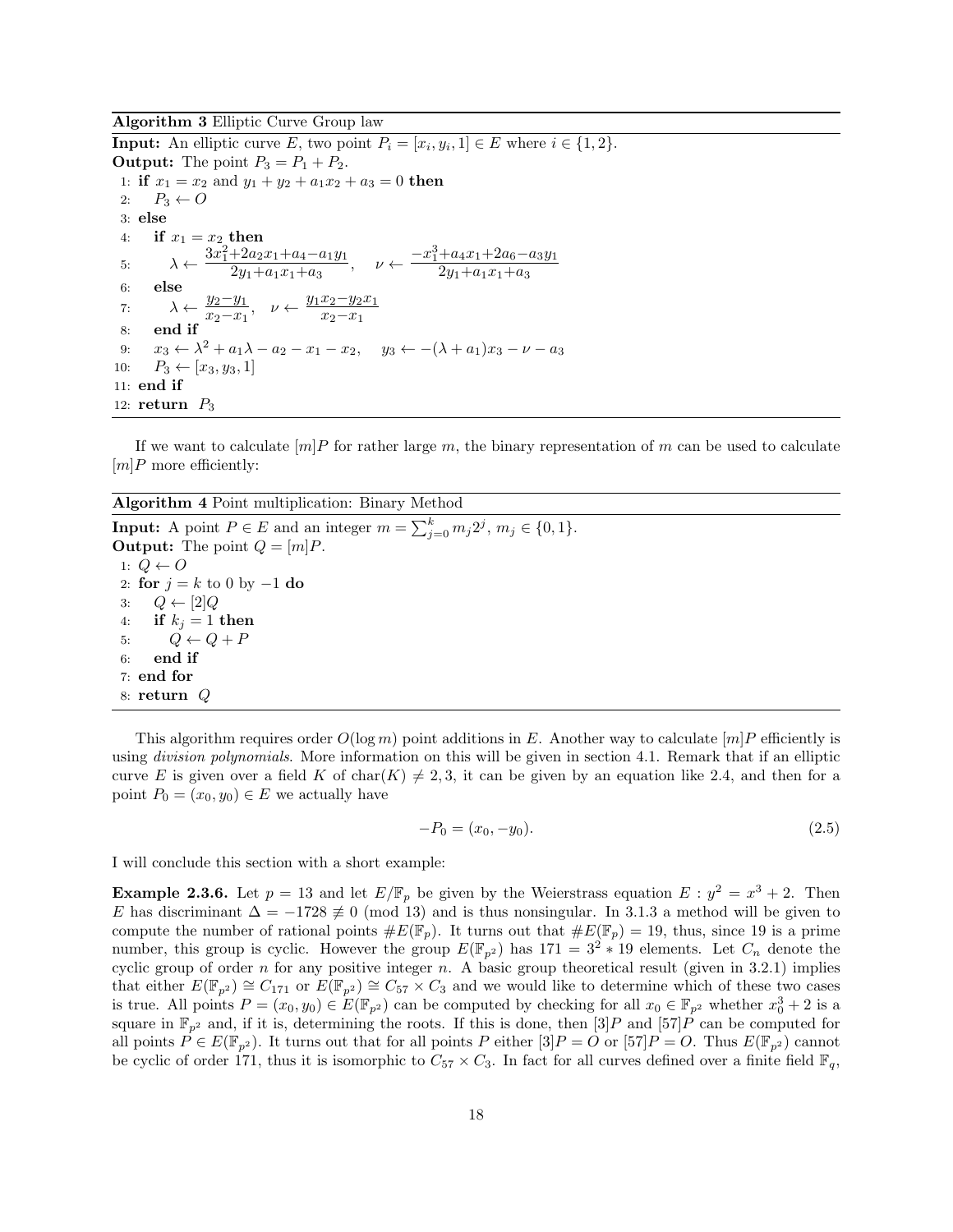the group  $E(\mathbb{F}_q)$  will turn out to be generated by  $\leq 2$  elements. This will be proven in 3.2.3. Also in section 7.3 an algorithm will be given to determine the group structure of an elliptic curve over a finite field.

#### 2.4 Isogenies

Until now some of the basic properties of elliptic curves have been examined. A natural next step is to study maps between two such curves. Since elliptic curves are both algebraic varieties and abelian groups, it will not come as a surprise that these maps are assumed to respect both of these structures. The following definition can be given more generally for group varieties, but since these objects are not assumed to be part of the required background knowledge, I will just give the definition for maps of elliptic curves.

**Definition 2.4.1.** Let  $(E_1, O_1)$ ,  $(E_2, O_2)$  be elliptic curves. A *homomorphism of elliptic curves* is a morphism  $f : E_1 \to E_2$  of algebraic varieties, such that f is also a homomorphism of abelian groups. Such a homomorphism  $f : E_1 \to E_2$  is called an *isogeny* if it is finite and surjective.

In fact, in order for a morphism of algebraic varieties to be a homomorphism of elliptic curves, it suffices to check whether it respects base points, as the following theorem states:

**Theorem 2.4.2.** Let  $(E_1, O_1)$ ,  $(E_2, O_2)$  be elliptic curves and let  $f : E_1 \rightarrow E_2$  be a morphism of algebraic varieties such that  $f(O_1) = O_2$ . Then

$$
f(P+Q) = f(P) + f(Q) \quad \text{for all } P, Q \in E_1.
$$

The following lemma from [20, II.6.8] follows from the basic properties of algebraic curves.

**Lemma 2.4.3.** Let  $f : E_1 \to E_2$  be a homomorphism of elliptic curves curves, then f is an isogeny if and only if  $f \neq [0]$ .

Two elliptic curves are called isogenous if there exists an isogeny between them. This will turn out to be an equivalence relation, as will be shown in 2.6.3.

**Example 2.4.4.** Let E be an elliptic curve and let  $m \in \mathbb{Z}$ , then the multiplication-by-m map  $[m]: E \to E$ as defined in 2.3.5 is an endomorphism of E. If furthermore  $m \neq 0$ , then  $[m]$  is actually an isogeny. (This is a direct consequence of proposition 2.4.9.)

**Definition 2.4.5.** Let  $f: C_1 \to C_2$  be a morphism of algebraic curves, it induces an injection of function fields

$$
f^* : \overline{K}(C_2) \to \overline{K}(C_1).
$$

The degree of f, which is denoted by deg (f), is the degree of the finite field extension  $\bar{K}(C_1)/f^* \bar{K}(C_2)$ . The separable and inseparable degrees of f are defined accordingly and are denoted by  $\deg_s(f)$  and  $\deg_i(f)$ respectively. Also the morphism is called separable, inseparable or purely inseparable according to the corresponding property of the field extension. By convention the zero homomorphism [0] is said to have  $deg([0]) = 0.$ 

Of course this definition extends to homomorphisms of elliptic curves. Recall that for a non constant morphism of curves  $f: C_1 \to C_2$  and a point  $P \in C_1$ , the *ramification index* of f at P can be defined. In this thesis the ramification index of f at P is denoted by  $e_f(P)$ . For the definition and the basic properties of this notion I refer to [45, II.2]. The following theorem gives some important results relating the (in)separable degrees of a morphism. This theorem is a basic result for morphisms of algebraic curves and is only stated here as a reminder to the reader.

**Theorem 2.4.6.** Let  $f: C_1 \to C_2$  be a non constant morphism of algebraic curves, then for every  $Q \in C_2$ ,

$$
\# \{ P \in C_1 \mid f(P) = Q \} = \deg_s(f).
$$

Furthermore for every  $P \in C_1$ ,

$$
e_f(P) = \deg_i(f).
$$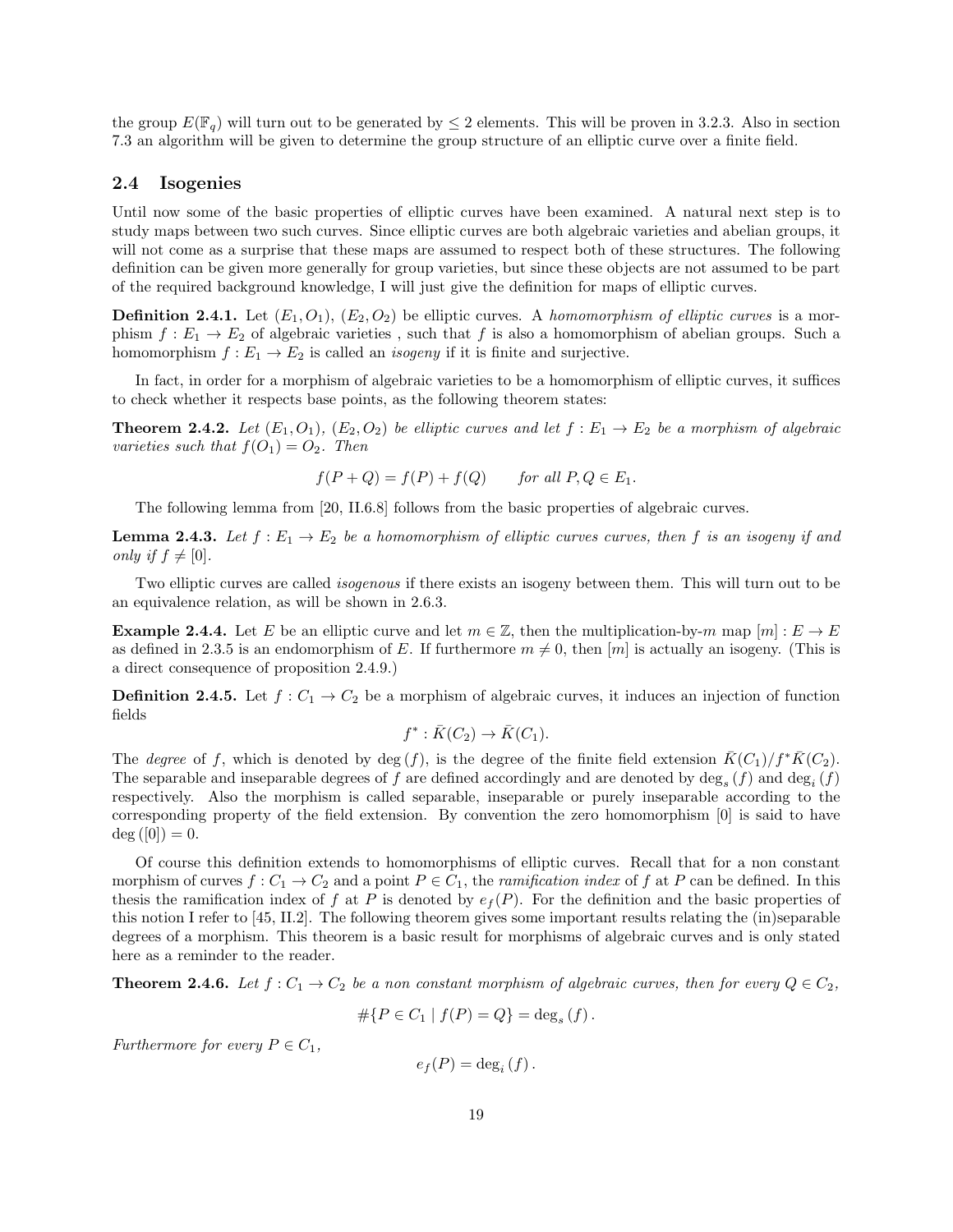A consequence of this theorem is that, if f is separable, then for each  $Q \in C_2$ ,

$$
\#\{P \in C_1 \mid f(P) = Q\} = \deg_s(f) = \deg(f).
$$

Hence f is unramified and

$$
\# \ker \left( f \right) = \deg \left( f \right). \tag{2.6}
$$

The following proposition provided a useful criterion for determining whether a morphism of curves is actually separable.

**Proposition 2.4.7.** Let  $f: C_1 \to C_2$  be a non constant morphism of curves. Then f is separable if and only if the induced map on differential forms

$$
f^*:\Omega_{C_2}\to\Omega_{C_1}
$$

is injective. (Remark that, since  $\Omega_{C_i}$  are 1-dimensional  $\bar{K}(C_i)$ -vector spaces for  $i = 1, 2$ , this condition is equivalent to the condition that  $f^*$  is nonzero.)

Another nice property of the degree-map is that for two subsequent morphisms  $C_1 \stackrel{f}{\rightarrow} C_2 \stackrel{g}{\rightarrow} C_3$  the following holds:

$$
\deg\left(g\circ f\right) = \deg\left(g\right) \cdot \deg\left(f\right). \tag{2.7}
$$

**Definition 2.4.8.** Let  $E, E_1, E_2$  be elliptic curves, then the group of homomorphism from  $E_1$  to  $E_2$  is denoted by

 $Hom(E_1, E_2),$ 

where the group operation is defined by  $(f+g)(P) = f(P) + g(P)$ . Remark that the identity element of this group is the zero homomorphism  $[0]$ . The group of endomorphism from E to E is denoted by

$$
End(E) = Hom(E, E).
$$

This turns out to be a ring whose addition law is given by the addition law of  $Hom(E, E)$  and whose multiplication is composition of endomorphisms.  $(g \cdot f)(P) = g(f(P))$  This ring is called the *endomorphism* ring of E. The invertible elements of this ring form the *automorphism group* of  $E$  which is denoted by Aut(E). If the elliptic curves are defined over a field K, the subgroup (or ring) of homomorphism defined over  $K$  are denoted by

$$
Hom_K(E_1, E_2), End_K(E), Aut_K(E).
$$

The following proposition gives two important properties of the multiplication-by- $m$  map:

**Proposition 2.4.9.** Let E be an elliptic curve defined over K and  $m \in \mathbb{Z}$ , then the multiplication-by-m map [m] satisfies

 $[m] \in \text{End}_K(E).$ 

If furthermore  $m \neq 0$ , then the map  $[m]$  is non constant.

From this proposition it is clear that the endomorphism ring  $End(E)$  has characteristic 0. Also it is easy to see that it has no zero divisors (ie. it is an integral domain), for suppose that  $f, g \in End(E)$  satisfy  $g \circ f = [0],$  then

$$
\deg(g)\deg(f) = \deg(g \circ f) = 0.
$$

This implies that either  $f = [0]$  or  $g = [0]$ .

The following definition will play a very important role in this paper:

**Definition 2.4.10.** Let E be an elliptic curve and m be a positive integer. The subgroup of m-torsion points of  $E$  is denoted

$$
E[m] = \{ P \in E \mid [m]P = O \}
$$

and called the *m-torsion subgroup* of E. The torsion subgroup of E is denoted by  $E_{\text{tors}}$ . This is the group defined by  $E_{\text{tors}} = \bigcup_{m=1}^{\infty} E[m]$ . If E is defined over K, then  $E_{\text{tors}}(K)$  denotes the points of finite order in  $E(K)$ . Similarly  $E(K)[m]$  will denote the points of order m in  $E(K)$ .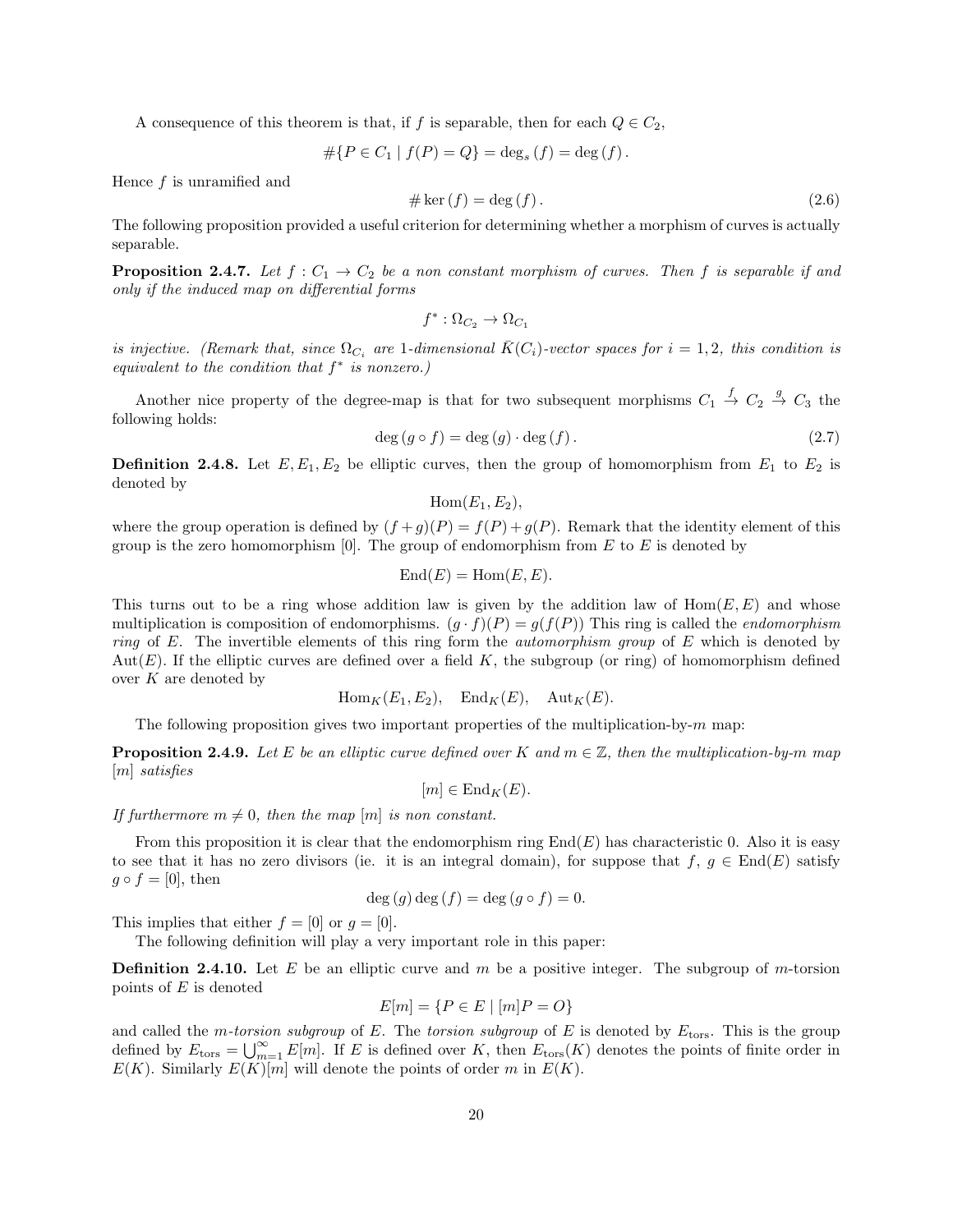**Example 2.4.11.** As in example 2.3.6 let  $E/\mathbb{F}_{13}$  be given by  $y^2 = x^3 + 2$ . Then  $E(\mathbb{F}_{13})$  was seen to be cyclic of order 19. A direct consequence is that

$$
E(\mathbb{F}_{13})[19] \cong C_{19}
$$

(the cyclic group of order 19). In fact for all  $i \neq 0$  we have  $E(\mathbb{F}_{13})[19i] \cong C_{19}$  and  $E(\mathbb{F}_{13})[m] = \{O\}$  for all other  $m \in \mathbb{Z}$ . Also it was stated that  $E(\mathbb{F}_{13^2}) \cong C_{57} \oplus C_3$ . Note that  $57 = 3 * 19$ . Now it is an easy exercise to show that

$$
E(\mathbb{F}_{13^2})[3] \cong C_3 \oplus C_3
$$
 and  $E(\mathbb{F}_{13^2})[19] \cong C_{19}$ .

Also  $E(\mathbb{F}_{13}^2)[m] = \{O\}$  for all integers m such that  $gcd(m, 57) = 1$ , since  $E(\mathbb{F}_{13}^2)$  has only points of exact order 1, 3, 19 or 57. let now i be a nonzero integer such that  $gcd(i, 19) = 1$ . Then the only points  $P \in E(\mathbb{F}_{13^2})$ which satisfy  $[3i]P = O$  are the points of exact order 3, since either the order of such a point P is a multiple of three or, if this is not the case, the order divides i. So

$$
E(\mathbb{F}_{13^2})[3i] \cong C_3 \oplus C_3.
$$

Similarly it is clear that for all nonzero j such that  $gcd(j, 3) = 1$  the following holds

$$
E(\mathbb{F}_{13^2})[19j] \cong C_{19}.
$$

The only torsion groups of  $E(\mathbb{F}_{132})$  left are the torsion groups  $E(\mathbb{F}_{132})[57k]$  for some nonzero integer k. However all points P of  $E(\mathbb{F}_{13^2})$  satisfy  $[57]P = O$ , thus we simply have

$$
E(\mathbb{F}_{13^2})[57k] \cong C_3 \oplus C_{57}.
$$

If we assume  $E/K$  is an elliptic curve, then the homomorphism

$$
[ ] : \mathbb{Z} \to \text{End}(E)
$$

is always injective by 2.4.9. It is very well possible that this map is actually a ring isomorphism. If this is not the case however, then E is said to have *complex multiplication*, or CM for short. In theorem 3.3.1 will be shown that if K is a finite field, then  $\text{End}_K(E)$  will always have complex multiplication.

**Example 2.4.12.** Suppose char $(K) \neq 2$  and let  $i \in \overline{K}$  be a fourth root of unity. Thus  $i^2 = -1$ . Furthermore let  $E/K$  be the elliptic curve given by

$$
E: y^2 = x^3 + x.
$$

Then it is not so hard to see that the map

$$
[i] : (x, y) \mapsto (-x, iy)
$$

is an isogeny from  $E$  to itself. It is however not a multiplication-by- $m$  map. This follows from the fact that  $[i] \circ [i] = [-1]$  thus if  $[i] = [m]$  for some integer  $m \in \mathbb{Z}$ , then  $[-1] = [m] \circ [m] = [m^2]$  and this is impossible. Thus E has complex multiplication. Also clearly the isogeny [i] is defined over K if and only if  $i \in K$ . This example thus shows that even if E is defined over K, it is possible that  $\text{End}_K(E)$  is strictly smaller than  $End(E).$ 

#### 2.5 The Frobenius Morphism

It is hard to overestimate the importance of the Frobenius morphism when studying elliptic curves over finite fields. In this section the Frobenius morphism will be defined and some of its basic properties will be given.

For the rest of this section it will be assumed that p is a prime and  $q = p^r$  for some positive integer r. Assume that char(K) = p. For any polynomial  $f \in K[X]$  let  $f^{(q)}$  be the polynomial obtained from f by raising each coefficient to the  $q^{\text{th}}$  power. If now  $C/K$  is any curve, then  $C^{(q)}/K$  is the curve whose homogeneous ideal is given by

$$
I(C^{(q)}) := \langle f^{(q)} | f \in I(C) \rangle.
$$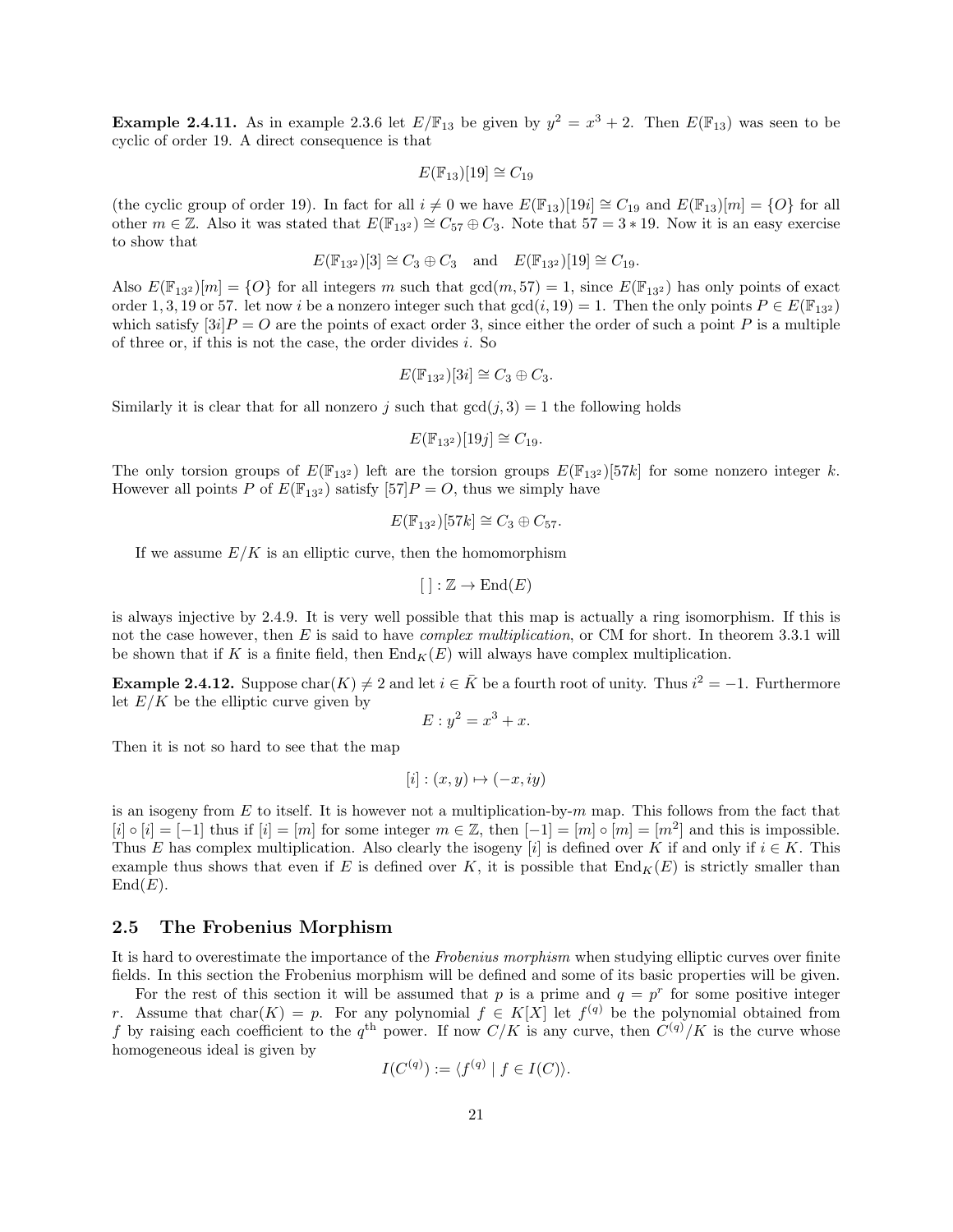The  $q^{\text{th}}$  Frobenius morphism is the morphism  $\varphi: C \to C^{(q)}$  given by

$$
\varphi : [x_0, \dots, x_n] \mapsto [x_0^q, \dots, x_n^q]. \tag{2.8}
$$

To see that  $\varphi$  actually maps C into  $C^{(q)}$ , take any point  $P := [x_0, \ldots, x_n] \in C$  and an element f of  $I(C)$ . Then the following calculation suffices:

$$
f^{(q)}(\varphi(P)) = f^{(q)}(x_0^q, \dots, x_n^q)
$$
  
=  $(f(x_0, \dots, x_n))^q$  since  $\text{char}(K) = p$ ,  
= 0 since  $f(P) = 0$ .

Remark that the Frobenius morphism is only defined if the field  $K$  has characteristic  $p$ . The following two propositions give some basic, but important, properties of the Frobenius morphism:

**Proposition 2.5.1.** Let  $C/K$  be a curve with  $char(K) = p$  and let  $\varphi : C \to C^{(q)}$  be the  $q^{th}$  Frobenius morphism, then

- $\varphi$  is purely inseparable,
- its degree equals deg  $(\varphi) = q$ .

**Proposition 2.5.2.** Let  $\psi: C_1 \to C_2$  be a morphism of curves defined over a field of characteristic  $p > 0$ . Then  $\psi$  factors as

$$
C_1 \xrightarrow{\varphi} C_1^{(q)} \xrightarrow{\lambda} C_2,
$$

where  $q = \deg_i(\psi)$ , the morphism  $\lambda$  is separable and  $\varphi$  denotes the  $q^{th}$  Frobenius morphism.

**Example 2.5.3.** Let  $K := \mathbb{F}_q$  and  $C/K$  be a curve defined over the finite field  $\mathbb{F}_q$ . It is a well known fact that  $x \in \overline{\mathbb{F}}_q$  satisfies  $x^q = x$  if and only if  $x \in \mathbb{F}_q$ . [50, App. C] This fact has two very important consequences:

- 1. Since the ideal  $I(C)$  can be generated by some polynomials  $(f_i)_{i\leq n}$  with coefficients in  $\mathbb{F}_q$  (which means that  $f_i^{(q)} = f_i$ , it is clear that  $C^{(q)} = C$ .
- 2. If  $P = [x_0, \ldots, x_n] \in C$ , then  $\varphi(P) = P$  if and only if  $x_i \in \mathbb{F}_q$  for all  $0 \le i \le n$ . This means that  $C(\mathbb{F}_q) = \ker([1] - \varphi).$

From now on the map  $[1] - \varphi$  will simply be denoted by  $1 - \varphi$ . If C is an elliptic curve (called E), then the map  $1 - \varphi$  is an endomorphism of E and

#E(Fq) = deg (1 − ϕ).

This statement follows from theorem 2.4.6 and the fact that  $1 - \varphi$  is separable. The rest of this section will be devoted to the deduction of the separability of  $1 - \varphi$ .

**Proposition 2.5.4.** Let  $E_1$  and  $E_2$  be elliptic curves given by Weierstrass equations and let  $\omega$  be the invariant differential on  $E_2$ . If furthermore  $f, g : E_1 \rightarrow E_2$  are two isogenies, then

$$
(f+g)^*\omega = f^*\omega + g^*\omega.
$$

For this proposition the translation invariance of the invariant differential (2.2.5) is crucial. With induction on  $m$  the following follows naturally from this proposition.

**Corollary 2.5.5.** Let E be an elliptic curve given by a Weierstrass equation and let  $\omega$  be the invariant differential associated to the Weierstrass equation. Let also  $m \in \mathbb{Z}$ . Then the following equality holds:

$$
[m]^*\omega = m\omega.
$$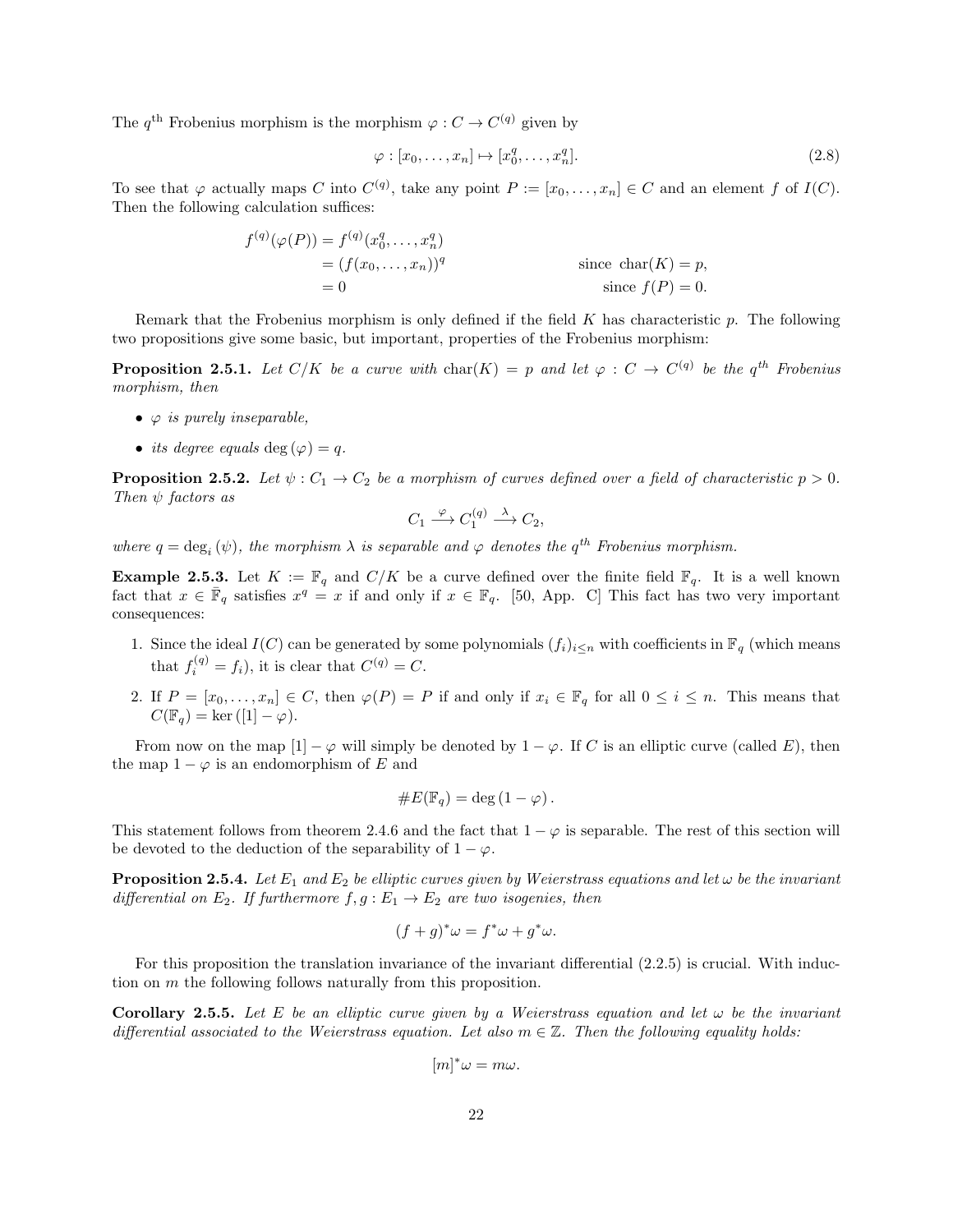With help of this result it is now possible to proof that the map  $1 - \varphi$  is separable. Actually, a stronger result will be proven:

**Corollary 2.5.6.** Let  $E/\mathbb{F}_q$  be an elliptic curve given by a Weierstrass equation. (Recall that q was assumed to be a prime power p<sup>r</sup>.) Let furthermore  $\varphi : E \to E$  be the q<sup>th</sup> Frobenius morphism and  $m, n \in \mathbb{Z}$ . Then the map

$$
m + n\varphi : E \to E
$$

is separable if and only if  $p \nmid m$ .

*Proof.* Let  $\omega$  be the invariant differential. From 2.4.7 it follows that a morphism  $\phi : E \to E$  is inseparable if and only if  $\phi^*\omega = 0$ . Thus, since  $\varphi$  is inseparable,  $(2.5.1)$   $\varphi^*\omega = 0$  which means that:

$$
(m+n\varphi)^*\omega = [m]^*\omega + ([n]^*\circ\varphi^*)\omega = m\omega.
$$

And the desired result follows from the remark that  $m\omega = 0$  if and only if  $p \mid m$ .

#### 2.6 The Dual Isogeny

If E is an elliptic curve and  $m \in \mathbb{Z}$  a positive integer, then the m-torsion subgroup  $E[m]$  has a very specific structure. In order to find this structure it is useful to develop the notion of the *dual isogeny* to a given isogeny  $f$ . It is possible to concretely construct this dual isogeny if  $f$  is given. However that will not be done here. I will be content with formulating the definition and stating its most important properties.

**Proposition 2.6.1.** Let  $f : E_1 \to E_2$  be a non constant isogeny of elliptic curves of degree m. Then there exists a unique isogeny  $f : E_2 \to E_1$  such that

$$
\hat{f} \circ f = [m]
$$

**Definition 2.6.2.** Let  $f : E_1 \to E_2$  be an isogeny of elliptic curves. Then the dual isogeny to f is the isogeny  $\ddot{f}$  given in 2.6.1.

Remark 2.6.3. Two elliptic curves were called isogenous if there exists an isogeny between them. It is clear that being isogenous is a reflexive and transitive relation on elliptic curves by considering the isogeny [1] and composition of isogenies respectively. Proposition 2.6.1 now ensures that this relation is also symmetric. Thus being isogenous is actually an equivalence relation on elliptic curves.

**Example 2.6.4.** Just as in example 2.4.12 let  $char(K) \neq 2$  and let  $E/K$  be given by  $E : y^2 = x^3 + x$ . Furthermore let  $i \in \bar{K}$  be a primitive fourth root of unity and let

 $[i] : E \to E$  be defined by  $[i] : (x, y) \mapsto (-x, iy)$ .

As we have seen,  $[i]^2 = [-1]$ , which means that  $[i]^4 = [1]$ . Hence we are dealing with an isomorphism with inverse  $[i]^{-1} = [i]^3$ . This implies that deg  $([i]) = 1$ . The dual isogeny to  $[i]$  is thus given by

$$
[i] = [i]^3 : (x, y) \mapsto (-x, -iy).
$$

The following theorem states the most important properties of the dual isogeny.

**Theorem 2.6.5.** Let  $f : E_1 \to E_2$  be an isogeny of elliptic curves and let  $\hat{f} : E_2 \to E_1$  be its dual.

- 1. Let  $m = \deg(f)$ . Then  $\hat{f} \circ f = [m]$  on  $E_1$  and  $f \circ \hat{f} = [m]$  on  $E_2$ .
- 2. Let  $g : E_2 \to E_3$  be another isogeny. Then  $\widehat{g \circ f} = \widehat{f} \circ \widehat{g}$ .
- 3. Let  $h : E_1 \to E_2$  be another isogeny. Then  $\widehat{f + h} = \widehat{f} + \widehat{h}$ .

 $\Box$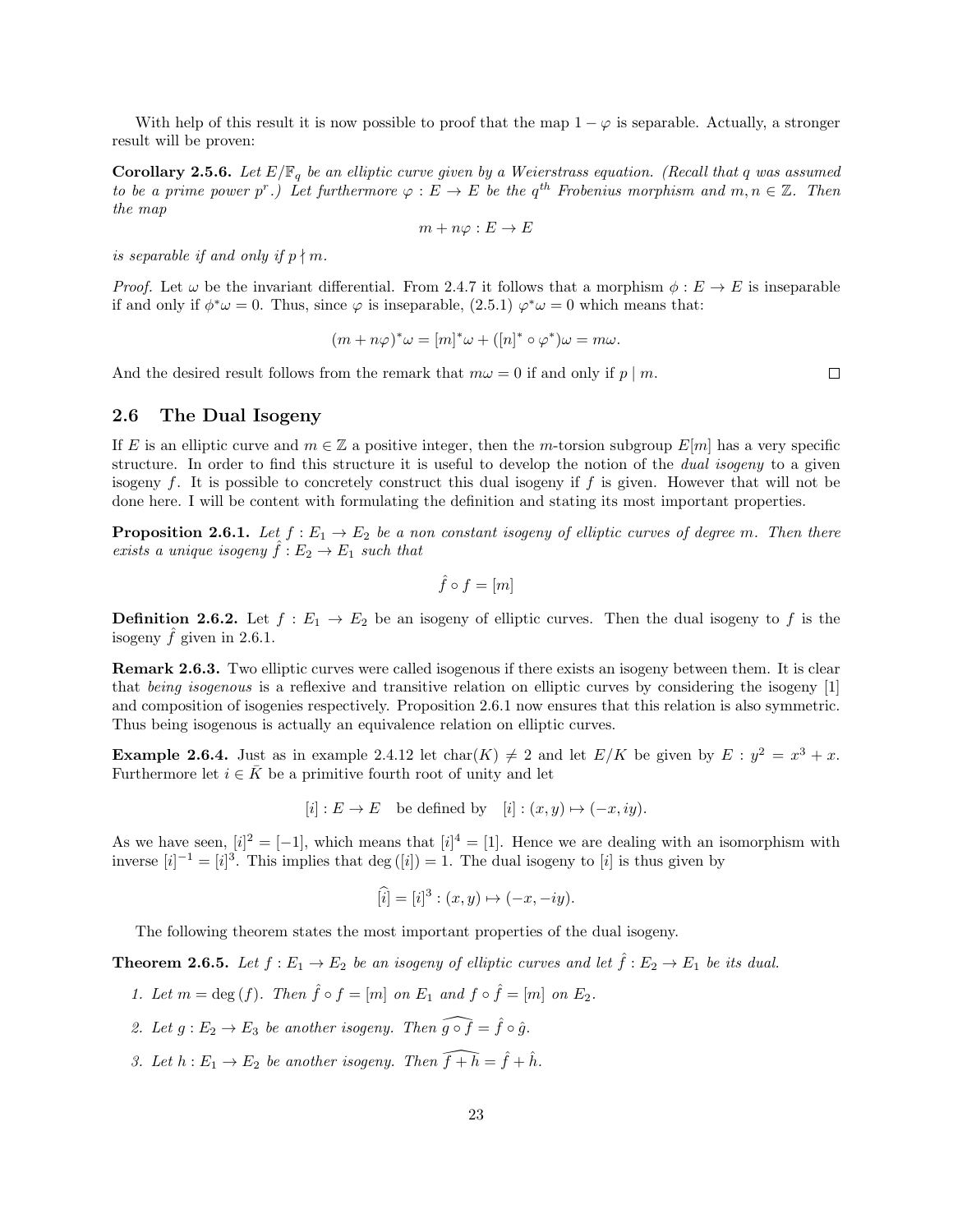- 4. Suppose  $m \in \mathbb{Z}$ , then  $\widehat{[m]} = [m]$  and  $\deg([m]) = m^2$ .
- 5. deg $(\hat{f}) = \deg(f)$ .
- 6.  $\hat{f} = f$ .

The fact that  $\deg([m]) = m^2$  is very important. It induces the following beautiful result:

**Corollary 2.6.6.** Let  $E/K$  be an elliptic curve and  $0 \neq m \in \mathbb{Z}$ .

• If either char(K) = 0 or char(K) = p > 0 and p  $\nmid m$ , then

$$
E[m] \cong \mathbb{Z}/m\mathbb{Z} \times \mathbb{Z}/m\mathbb{Z}.
$$

• If  $char(K) = p > 0$ , then one of the following is true:

| $-E[p^r] = \{O\}$                        | for all $r = 1, 2, \ldots$ |
|------------------------------------------|----------------------------|
| $-E[p^r] \cong \mathbb{Z}/p^r\mathbb{Z}$ | for all $r = 1, 2, \ldots$ |

The only case in which the group structure of the  $[m]$ -torsion points of E is not yet known, is when  $char(K) = p > 0$  such that p | m but m is not a power of p. However in this case corollary 2.6.6 can still be used to determine the group structure of  $E[m]$ :

**Lemma 2.6.7.** Let  $E/K$  be an elliptic curve with  $char(K) = p > 0$  and let  $m = p<sup>e</sup>n$  for  $e \ge 0$  such that  $p \nmid n$ . Then

$$
E[m] \cong E[p^e] \times E[n].
$$

Proof. Define the map

$$
\psi: E[p^e] \times E[n] \to E[m],
$$
  

$$
(P, Q) \mapsto P + Q.
$$

This map obviously lands in  $E[m]$ . I will show that this map is a bijection of abelian groups.

- The map  $\psi$  is injective; Suppose  $P, P' \in E[p^e]$  and  $Q, Q' \in E[n]$  are chosen such that  $P + Q = P' + Q'$ . Then  $P - P' = Q' - Q$ . Remark that the order of this points divides  $p^e$ , since  $P - P' \in E[p^e]$ . Similarly the order of  $Q' - Q$  divides n. Thus, since  $gcd(n, p^e) = 1$ , it follows directly that  $P - P' = O$  and  $Q' - Q = O.$
- The map  $\psi$  is surjective; Suppose that  $R \in E[m]$ . The order of R (denoted o) divides m. This means that there are three possibilities for the order: either  $o = m$ ,  $o | p<sup>e</sup>$  or  $o | n$ . (This follows from the fact that  $gcd(p^e, n) = 1$ .) If  $o \mid p^e$  or  $o \mid n$ , then  $R = \psi(R, O), R = \psi(O, R)$  respectively and we are done. So suppose that R has order m. Remark that  $[n]R \in E[p^e]$  and  $[p^e]R \in E[n]$ . So choose integers  $\alpha$ ,  $\beta$ such that  $\alpha n + \beta p^e = 1$ , then

$$
R = [1]R = [\alpha n + \beta p^e]R = [\alpha n]R + [\beta p^e]R = \psi([\alpha n]R, [\beta p^e]R).
$$

 $\Box$ 

This section will end with one last example:

**Example 2.6.8.** Let  $E/\mathbb{F}_q$  be an elliptic curve defined over a finite field of characteristic  $p > 0$  and let  $\varphi$  denote the  $q^{\text{th}}$  Frobenius morphism. In this example I will give its dual  $\hat{\varphi}$ . This dual is called the Verschiebung. In theorem 3.1.4 will be shown that the Frobenius morphism satisfies

$$
\varphi^2 - [t]\varphi + [q] = [0],
$$

for a unique integer  $t$ , that is computed in René Schoof's algorithm of chapter 4. Thus the Verschiebung equals  $\hat{\varphi} = [t] - \varphi$ .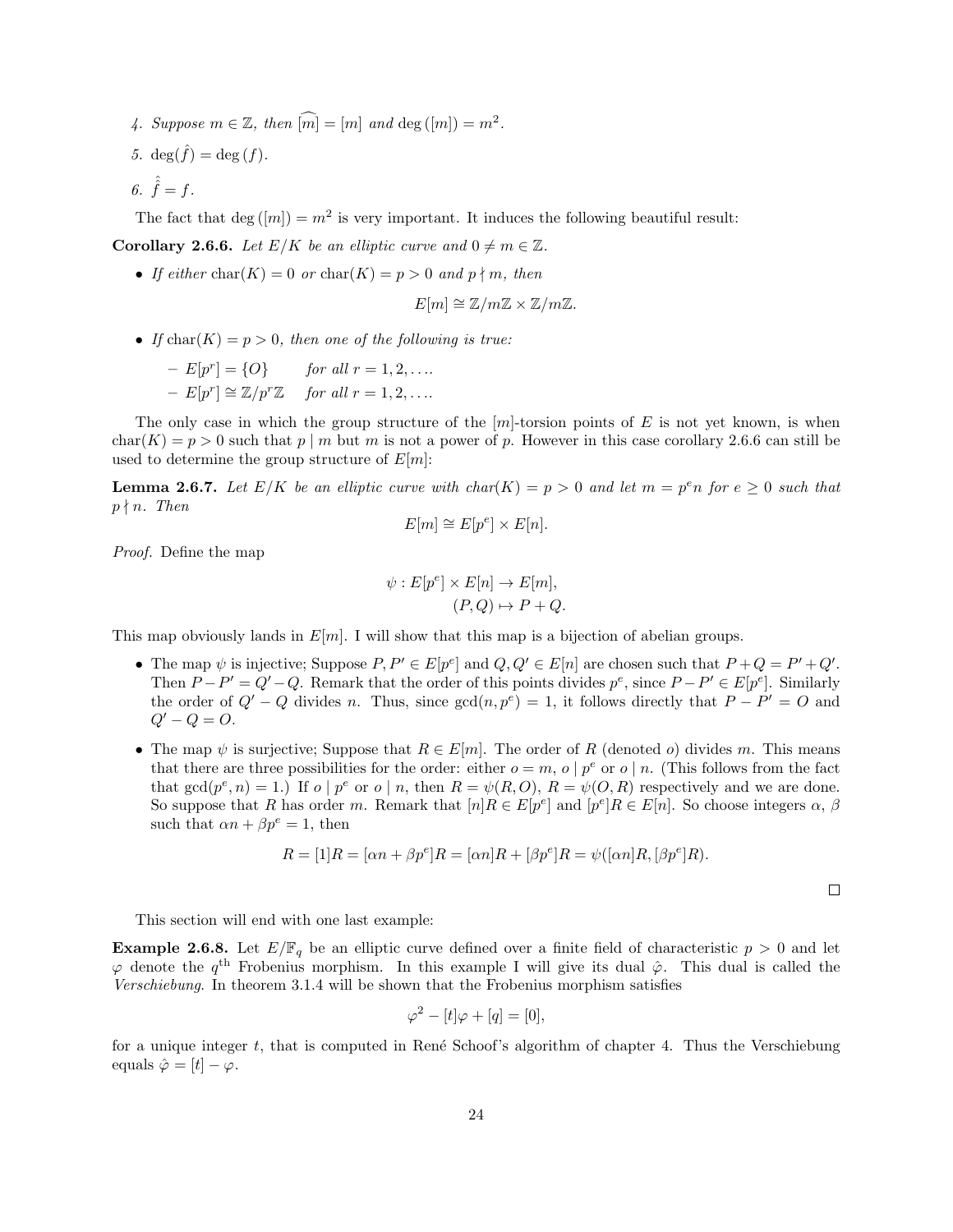#### 2.7 The Tate Module

Let  $E/K$  be an elliptic curve and  $m \geq 2$  an integer prime to  $char(K)$  if  $char(K) > 0$ . Then corollary 2.6.6 shows that

$$
E[m] \cong \mathbb{Z}/m\mathbb{Z} \times \mathbb{Z}/m\mathbb{Z}.
$$

Remark that if  $\phi : E \to E$  is an isogeny, then it induces a homomorphism  $\phi : E[m] \to E[m]$  since for all  $P \in E[m]$  the following equality holds

$$
[m]\phi(P) = \phi([m]P) = \phi(O) = O.
$$

Let  $M_2(\mathbb{Z}/m\mathbb{Z})$  denote the ring of  $2 \times 2$  matrices over  $\mathbb{Z}/m\mathbb{Z}$ . Then, choosing generators for the rank two  $\mathbb{Z}/m\mathbb{Z}$ -module,  $E[m]$ , we obtain a homomorphism

$$
End(E) \to M_2(\mathbb{Z}/m\mathbb{Z})
$$

However it is in general easier to deal with representations whose matrices have coefficients in a ring of characteristic 0. For this reason these mod m representations will be 'glued' together for various m in order to create a characteristic 0 representation. This construction mimics the construction of the  $\ell$ -adic integers  $\mathbb{Z}_{\ell}$ .

**Remark 2.7.1.** Let  $\ell$  be a prime number. The group of  $\ell$ -adic integers,  $\mathbb{Z}_{\ell}$ , is obtained by taking the inverse limit over all  $n \geq 1$  of the finite groups  $\mathbb{Z}/\ell^n\mathbb{Z}$ :

$$
\mathbb{Z}_{\ell}:=\varprojlim_n\, \mathbb{Z}/\ell^n\mathbb{Z}.
$$

This inverse limit is taken with respect to the natural maps  $\mathbb{Z}/\ell^{n+1}\mathbb{Z} \stackrel{\cdot \ell}{\longrightarrow} \mathbb{Z}/\ell^n\mathbb{Z}$ . This ring has characteristic 0 and even turns out to be an integral domain.

**Definition 2.7.2.** Let E be an elliptic curve and let  $\ell \in \mathbb{Z}$  be a prime number. The  $\ell$ -adic Tate module of  $E$  is the group

$$
T_{\ell}(E) := \varprojlim_{n} E[\ell^{n}] \text{ with respect to the maps } E[\ell^{n+1}] \xrightarrow{[\ell]} E[\ell^{n}].
$$

Now the following proposition becomes almost trivial:

**Proposition 2.7.3.** Let  $E/K$  be an elliptic curve and let  $\ell$  be a prime number. The  $\ell$ -adic Tate module has the following structure:

• If  $\ell \neq \text{char}(K)$ , then  $T_{\ell}(E) \cong \mathbb{Z}_{\ell} \times \mathbb{Z}_{\ell}$ .

• If  $0 < p = \text{char}(K)$ , then the p-adic Tate module is isomorphic to  $\{0\}$  or  $\mathbb{Z}_p$ .

**Convention.** From now on  $\ell$  will always denote a prime number that is different from the characteristic of K.

As was stated in the beginning of this section an isogeny  $f: E_1 \to E_2$  induces maps  $f: E_1[l^n] \to E_2[l^n]$ . Hence it induces a  $\mathbb{Z}_{\ell}$ -linear map

$$
f_{\ell}: T_{\ell}(E_1) \to T_{\ell}(E_2). \tag{2.9}
$$

Thus we obtain a natural homomorphism

$$
Hom(E_1, E_2) \to Hom(T_{\ell}(E_1), T_{\ell}(E_2)).
$$

Furthermore, if  $E_1 = E_2 = E$ , then the map

$$
End(E) \to End(T_{\ell}(E))
$$

is even a homomorphism of rings. These maps are actually injective. If  $f : E \to E$  is an isogeny of elliptic curves and a  $\mathbb{Z}_{\ell}$ -basis for  $T_{\ell}(E)$  is chosen, then the map

$$
f \mapsto f_{\ell} \in M_2(T_{\ell}(E))
$$

is the promised homomorphism from  $End(E)$  to the ring of of  $2 \times 2$  matrices with coefficients in a ring of characteristic 0.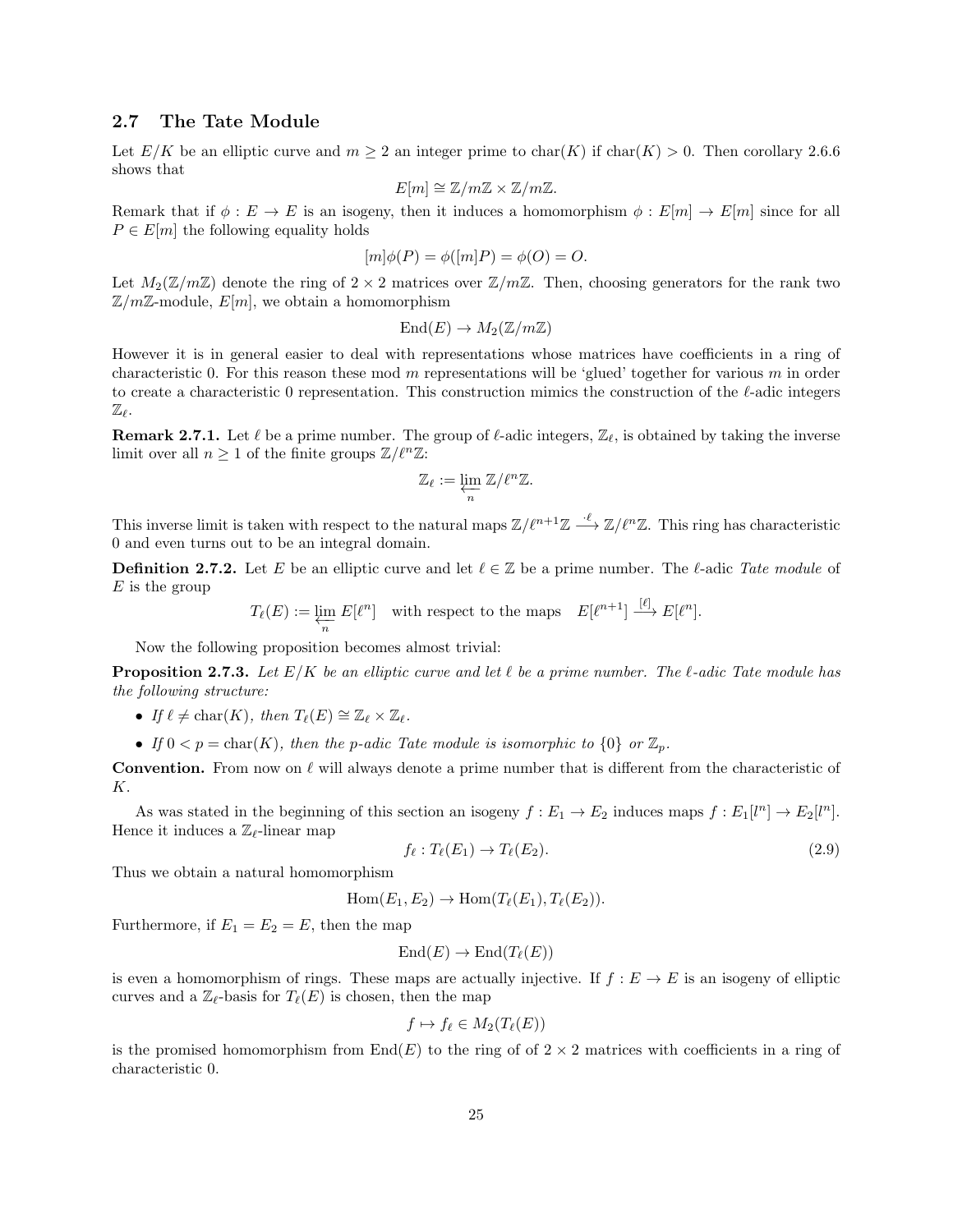#### 2.8 The Weil Pairing

In this section the Weil pairing will be defined and its most important properties will be given. The Weil pairing will play an important role in an attack on the ECDLP for elliptic curves, which satisfy certain properties. (See chapter 7.)

**Definition 2.8.1.** Let K be a field and  $m \geq 2$  an integer. Recall that the multiplicative group of (the units of) K is denoted  $K^*$ . The group of  $m^{\text{th}}$  roots of unity in  $\bar{K}^*$  is denoted by  $\mu_m$ . If  $\ell$  is a prime, then, just as with the  $\ell$ -adic integers, the  $\ell$ -adic Tate module of  $\bar{K}^*$  is the group:

$$
T_{\ell}(\bar{K}^*) := \varprojlim_{n} \mu_{\ell^n} \quad \text{with respect to the maps} \quad \mu_{\ell^{n+1}} \stackrel{\cdot \ell}{\longrightarrow} \mu_{\ell}.
$$

The *Weil pairing* is a map

$$
e_m: E[m] \times E[m] \to \mu_m
$$

with some very nice properties. To define the Weil pairing, first two other definitions are required.

**Definition 2.8.2.** Let C be an algebraic curve and let  $D = \sum n_P(P) \in Div(C)$  be a divisor on C. Then the support of D is the set of points P of C such that  $n_P \neq 0$ .

If now furthermore  $f \in \overline{K}(C)^*$  is any rational function such that  $\text{div}(f)$  and D have disjoint supports, then the following definition makes sense:

**Definition 2.8.3.** Let C be an algebraic curve,  $D = \sum n_P(P) \in Div(C)$  be a divisor on C and let  $f \in \overline{K}(C)^*$ be a rational function such that  $div(f)$  and D have disjoint supports. Then the *evaluation of* f at D can be defined by

$$
f(D) := \prod_{P \in C} f(P)^{n_P}.
$$

Thus now let  $(E, O)$  be an elliptic curve. We want to define the Weil pairing  $e_m(S, T)$  for two points  $S, T \in E[m]$ . To do this, first choose divisors  $D_S, D_T \in Div^0(E)$  such that  $D_S \sim (S) - (O)$  and  $D_T \sim$  $(T)$ −(O). (Remark that in section 2.1 was shown that this property is equivalent to the fact that  $\sigma(D_S) = S$ and  $\sigma(D_T) = T$ .) Furthermore  $D_S$  and  $D_T$  are assumed to have disjoint support. From the fact that  $S, T \in E[m]$  follows that there are functions  $f_S, f_T \in \overline{K}(E)$  satisfying

$$
\operatorname{div}(f_S) = mD_S \quad \text{and} \quad \operatorname{div}(f_T) = mD_T.
$$

The existence of these functions will not be proven here. Instead these functions  $f_S$  and  $f_T$  will be explicitly constructed in section 7.2. Now we are ready to define the Weil pairing for the points  $S$  and  $T$ :

**Definition 2.8.4.** Let E be an elliptic curve and  $S, T \in E[m]$ . Let furthermore  $D_S, D_T, f_S$  and  $f_T$  satisfy the conditions as described above, then the Weil pairing  $e_m(S,T)$  is defined by

$$
e_m(S,T) := \frac{f_S(D_T)}{f_T(D_S)}.
$$

Remark 2.8.5. There are several equivalent definitions of the Weil pairing. The definition as has been given here however has the advantage that it allows for efficient computation of the the value of  $e_m(S,T)$ . In section 7.2 I will show how this is done. Also at this point it is not clear that the definition is well defined, i.e., the value of  $e_m(S,T)$  might depend on the choice of  $D_S, D_T, f_S$  and  $f_T$ . The fact that it is well defined. can be proven with help of Weil's reciprocity law. For a proof of this theorem I refer to [34].

**Theorem 2.8.6.** (Weil's reciprocity law) Let  $C/K$  be an algebraic curve and let  $f, g \in \overline{K}(E)$  be two rational functions such that  $div(f)$  and  $div(g)$  have disjoint support. Then

$$
f(\text{div}(g)) = g(\text{div}(f)).
$$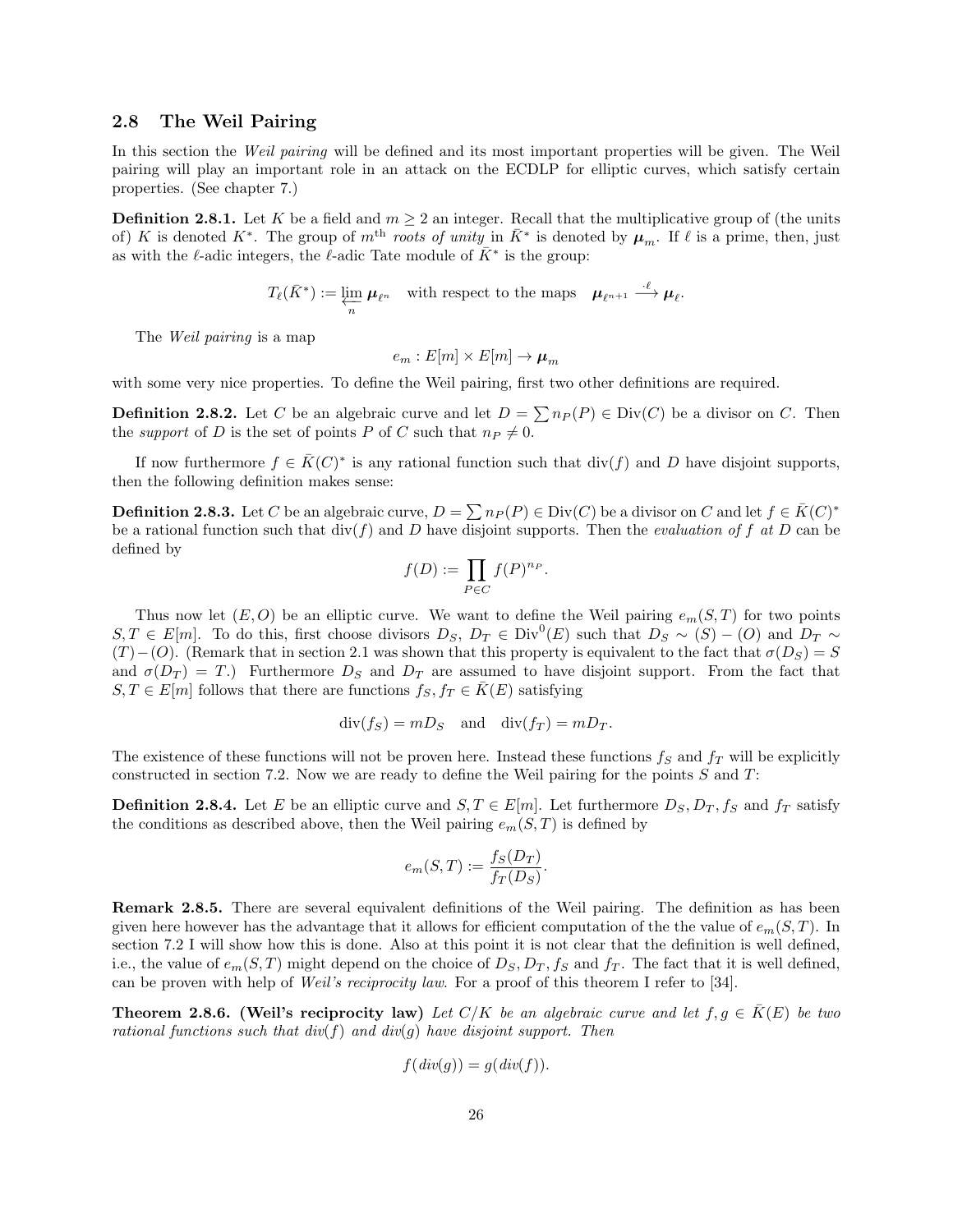I promised that this Weil pairing has some very nice properties. A lot of these are given in the following proposition:

**Proposition 2.8.7.** Let  $E/K$  be an elliptic curve and suppose  $m \in \mathbb{Z}$  satisfies char(K)  $\nmid m$ . Let furthermore  $S, S_1, S_2, T, T_1, T_2$  all be points of  $E[m]$ . Then the following properties hold for the Weil pairing  $e_m$ :

1. It is bilinear:

$$
e_m(S_1 + S_2, T) = e_m(S_1, T)e_m(S_2, T),
$$
  

$$
e_m(S, T_1 + T_2) = e_m(S, T_1)e_m(S, T_2).
$$

2. It is alternating:

 $e_m(T,T) = 1.$ 

3. It is nondegenerate:

if  $e_m(S,T) = 1$  for all  $S \in E[m]$ , then  $T = O$ .

4. It is compatible:

$$
e_{m_1m_2}(S,T) = e_{m_1}([m_2]S,T) \text{ for all } S \in E[m_1m_2] \text{ and } T \in E[m_1].
$$

5. It is surjective:

there exists points  $S, T \in E[m]$  such that  $e_m(S,T)$  is a primitive  $m^{th}$  root of unity.

Note that (1) and (2) directly imply that

$$
e_m(S,T) = e_m(T,S)^{-1}
$$

for all  $S, T \in E[m]$ .

**Remark 2.8.8.** In fact, it is true that if E is defined over a field K and  $E[m] \subseteq E(K)$ , then  $e_m(S,T) \in K^*$ for all  $S, T \in E[m]$ . Thus from the surjectivity of the Weil pairing follows that, if  $E[m] \subseteq E(K)$ , then  $\boldsymbol{\mu}_m \subseteq K^*.$ 

Furthermore the Weil pairing also has the following nice property regarding dual isogenies:

**Proposition 2.8.9.** Let  $f : E_1 \to E_2$  be a homomorphism of elliptic curves and let  $\hat{f} : E_2 \to E_1$  be its dual. Then for all m-torsion points  $S \in E_1[m]$  and  $T \in E_2[m]$  the following equality holds:

$$
e_m(f(S),T) = e_m(S,\hat{f}(T)).
$$

In words this proposition says that f and  $\hat{f}$  are adjoint with respect to the Weil pairing. Just as in section 2.7, let  $\ell$  be a prime different from char(K). Then it is possible to combine the pairings  $e_{\ell^n} : E[\ell^n] \times E[\ell^n] \to$  $\mu_{\ell^n}$  for  $n \geq 1$  in order to create an  $\ell$ -adic Weil pairing on the Tate module:

$$
e: T_{\ell}(E) \times T_{\ell}(E) \to T_{\ell}(\bar{K}^*).
$$

This pairing retains a lot of the given properties of the Weil pairing:

**Proposition 2.8.10.** Let E be an elliptic curve, then the l-adic Weil pairing  $e : T_{\ell}(E) \times T_{\ell}(E) \to T_{\ell}(\overline{K}^*)$ is bilinear, alternating and nondegenerate. If  $E_1/K$  and  $E_2/K$  are elliptic curves and  $f: E_1 \to E_2$  is a homomorphism, then f and its dual f are adjoint with respect to this pairing, i.e., let  $f_\ell$  be the induced map on the Tate module, then  $e(f_{\ell}(S), T) = e(S, \hat{f}_{\ell}(T))$  for all  $S \in T_{\ell}(E_1)$  and  $T \in T_{\ell}(E_2)$ .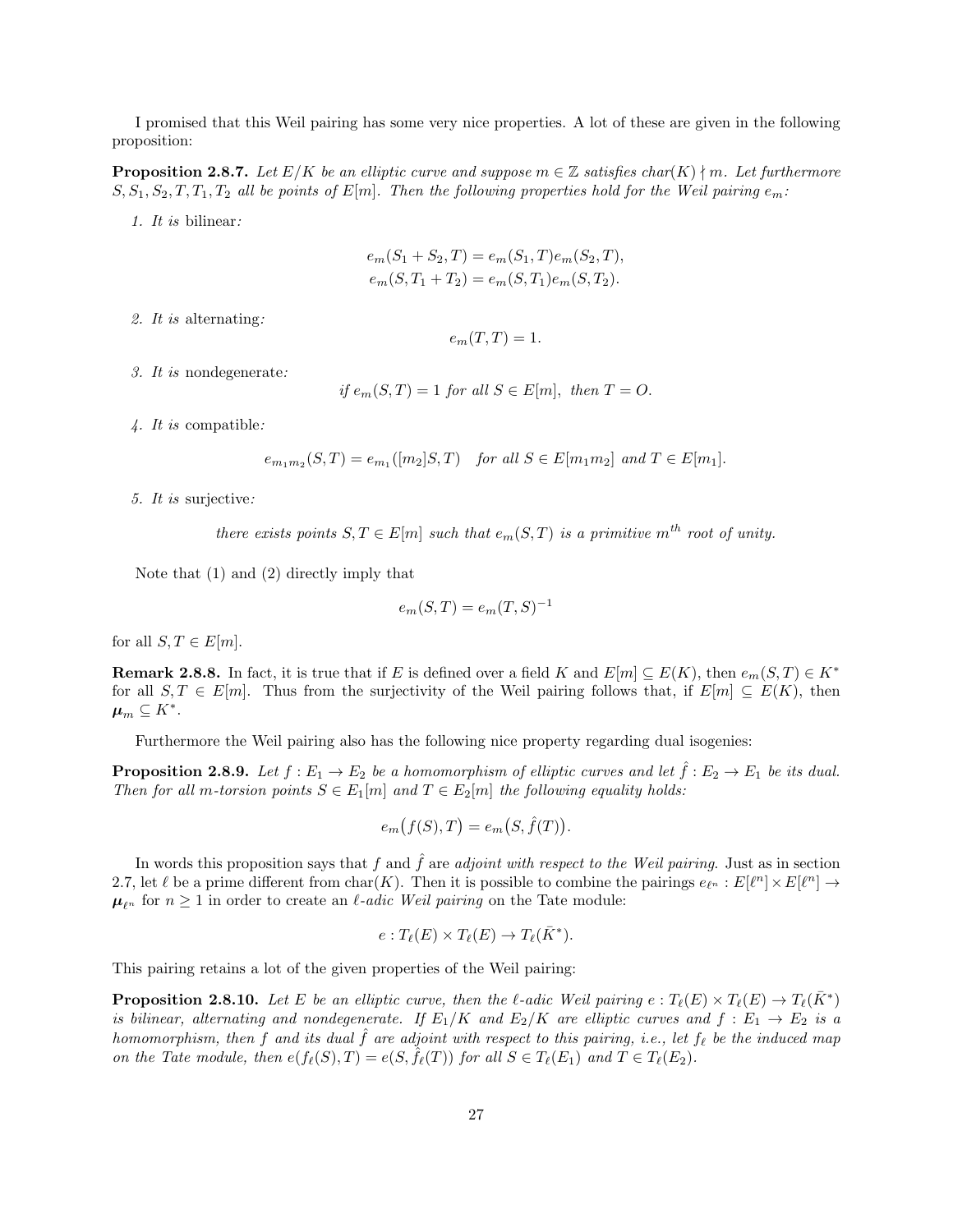The following proposition will play an important role in this paper. Since it is a nice example of how the Weil pairing can be used to derive certain results, the proof wil actually be given here.

**Proposition 2.8.11.** Let E be an elliptic curve and  $f \in End(E)$ . Furthermore let  $f_{\ell}$  be the induced map on the Tate module (2.9), then

$$
\det(f_{\ell}) = \deg(f) \quad and \quad \text{tr}(f_{\ell}) = 1 + \deg(f) - \deg(1 - f).
$$

*Proof.* Let  $\{v_1, v_2\}$  be a  $\mathbb{Z}_{\ell}$ -basis for  $T_{\ell}(E)$  and write  $f_{\ell}$  as a  $2 \times 2$  matrix with respect to this basis:

$$
f_{\ell} = \begin{pmatrix} a & b \\ c & d \end{pmatrix},
$$

thus  $f_{\ell}(v_1) = av_1 + bv_2$  and  $f_{\ell}(v_2) = cv_1 + dv_2$ . Then, using the established properties of the Weil pairing, the following computation can be made:

$$
e(v_1, v_2)^{\deg(f)} = e([\deg(f)]v_1, v_2)
$$
 bilinearity of  $e$ ,  
\n
$$
= e(\hat{f}_\ell f_\ell v_1, v_2)
$$
 2.6.1,  
\n
$$
= e(f_\ell v_1, f_\ell v_2)
$$
 2.8.10 and 2.6.5 (6),  
\n
$$
= e(av_1 + bv_2, cv_1 + dv_2)
$$
  
\n
$$
= e(v_1, v_2)^{ad-bc}
$$
 since  $e$  is bilinear and alternating,  
\n
$$
= e(v_1, v_2)^{\deg(f_\ell)}.
$$

So deg  $(f) = \det (f_\ell)$  by the non-degeneracy of e. The equality

$$
tr(A) = 1 + \det(A) - \det(I - A)
$$

is actually true for any  $2 \times 2$  matrix A. This is a trivial calculation.

The reason that this proposition is so important is the fact that, as stated in section 2.5, for an elliptic curve defined over a finite field  $E/\mathbb{F}_q$  the equality  $\#E(\mathbb{F}_q) = \deg(1-\varphi)$  holds where  $\varphi$  is the  $q^{\text{th}}$  Frobenius morphism. Thus the  $\ell$ -adic representation  $\varphi_{\ell}$  of the Frobenius morphism can help calculating the points of the elliptic curve. This will be done in 3.1.4.

#### 2.9 The Endomorphism Ring

Let  $E/K$  be an elliptic curve. As was mentioned in section 2.4 the curve is said to have complex multiplication if the homomorphism

$$
[ ] : \mathbb{Z} \to \text{End}(E)
$$

is not surjective. If this is not the case, then the endomorphism ring turns out to be an order in some (not necessarily commutative) Q-algebra. In order to give the structure of the endomorphism ring, first the following definitions are required.

**Definition 2.9.1.** Let K be a Q-algebra that is finitely generated over Q. An order R of K is a subring of K that is finitely generated as a Z-module and which satisfies  $\mathcal{R} \otimes \mathbb{Q} = \mathcal{K}$ .

Definition 2.9.2. Important examples of finitely generated Q-algebras are imaginary quadratic fields, i.e., fields  $K$  of the form √ √

$$
\mathcal{K}=\mathbb{Q}[\sqrt{m}]=\mathbb{Q}\oplus\sqrt{m}\mathbb{Q}
$$

where  $m$  is a negative square free integer.

 $\Box$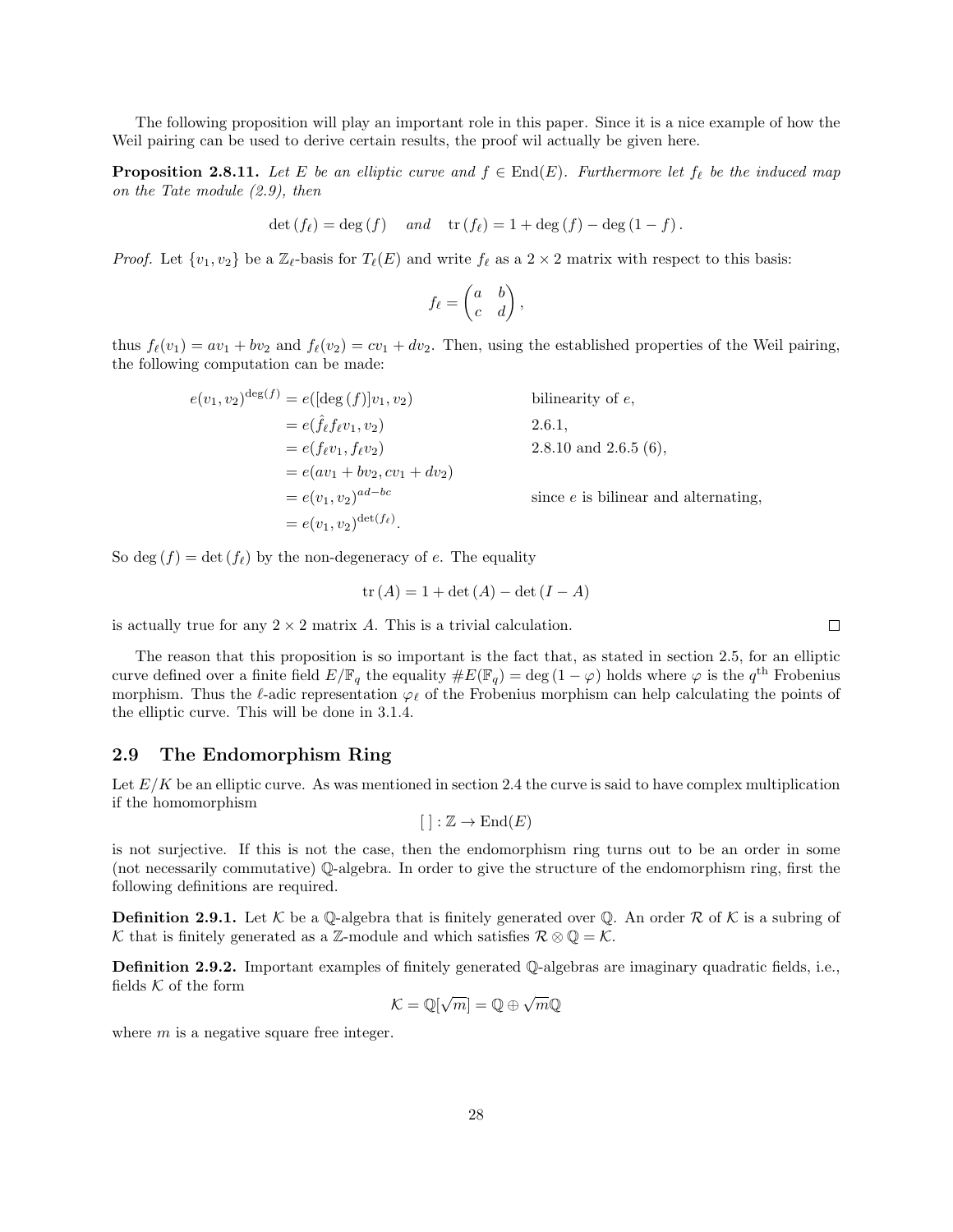**Example 2.9.3.** Let  $K = \mathbb{Q}[\sqrt{m}]$  be an imaginary quadratic field. Its ring of integers  $\mathcal{O}_K$  is defined as follows:

$$
\mathcal{O}_{\mathcal{K}}=\mathbb{Z}[\alpha]=\mathbb{Z}\oplus\alpha\mathbb{Z}
$$

where

$$
\alpha = \begin{cases} \frac{1+\sqrt{m}}{2} & \text{if } m \equiv 1 \pmod{4} \\ \sqrt{m} & \text{if } m \equiv 2,3 \pmod{4} \end{cases}
$$

The orders of K turn out to be exactly all rings of the form  $\mathbb{Z} + f\mathcal{O}_K$  for integers  $f \geq 1$ . For more information about imaginary quadratic fields and algebraic number fields in general I refer to the book 'A Classical Introduction to Modern Number Theory' by K. Ireland and M. Rosen. [21]

Another example of a finitely generated Q-algebra is a quaternion algebra.

**Definition 2.9.4.** A quaternion algebra is a  $\mathbb{Q}$ -algebra K of the form

$$
\mathcal{K} = \mathbb{Q} + \alpha \mathbb{Q} + \beta \mathbb{Q} + \alpha \beta \mathbb{Q}
$$

where  $\alpha$  and  $\beta$  satisfy the following:

$$
\alpha^2, \beta^2 \in \mathbb{Q}, \qquad \alpha^2 < 0, \qquad \beta^2 < 0 \qquad \text{and} \qquad \beta\alpha = -\alpha\beta.
$$

Remark that quaternion algebras are not commutative, while imaginary quadratic fields are. Now the necessary definitions have been given and the following theorem regarding endomorphism rings can be stated:

**Theorem 2.9.5.** Let  $E/K$  be an elliptic curve. Then its endomorphism ring is either  $\mathbb{Z}$ , an order in an imaginary quadratic field or an order in a quaternion algebra.

**Example 2.9.6.** Let  $E/\mathbb{F}_q$  be an elliptic curve defined over a finite field, then the endomorphism ring is always larger then Z. Whether it is an order in an imaginary quadratic field or an order in a quaternion algebra, is closely related to the structure of its p-torsion points  $E[p]$ . This relation will be given in 3.3.1.

**Example 2.9.7.** If char $(K) = 0$ , then End $(E)$  turns out to be a commutative ring. This fact will simply be stated here without proof. Thus  $\text{End}(E)$  is either Z or an order in an imaginary quadratic field.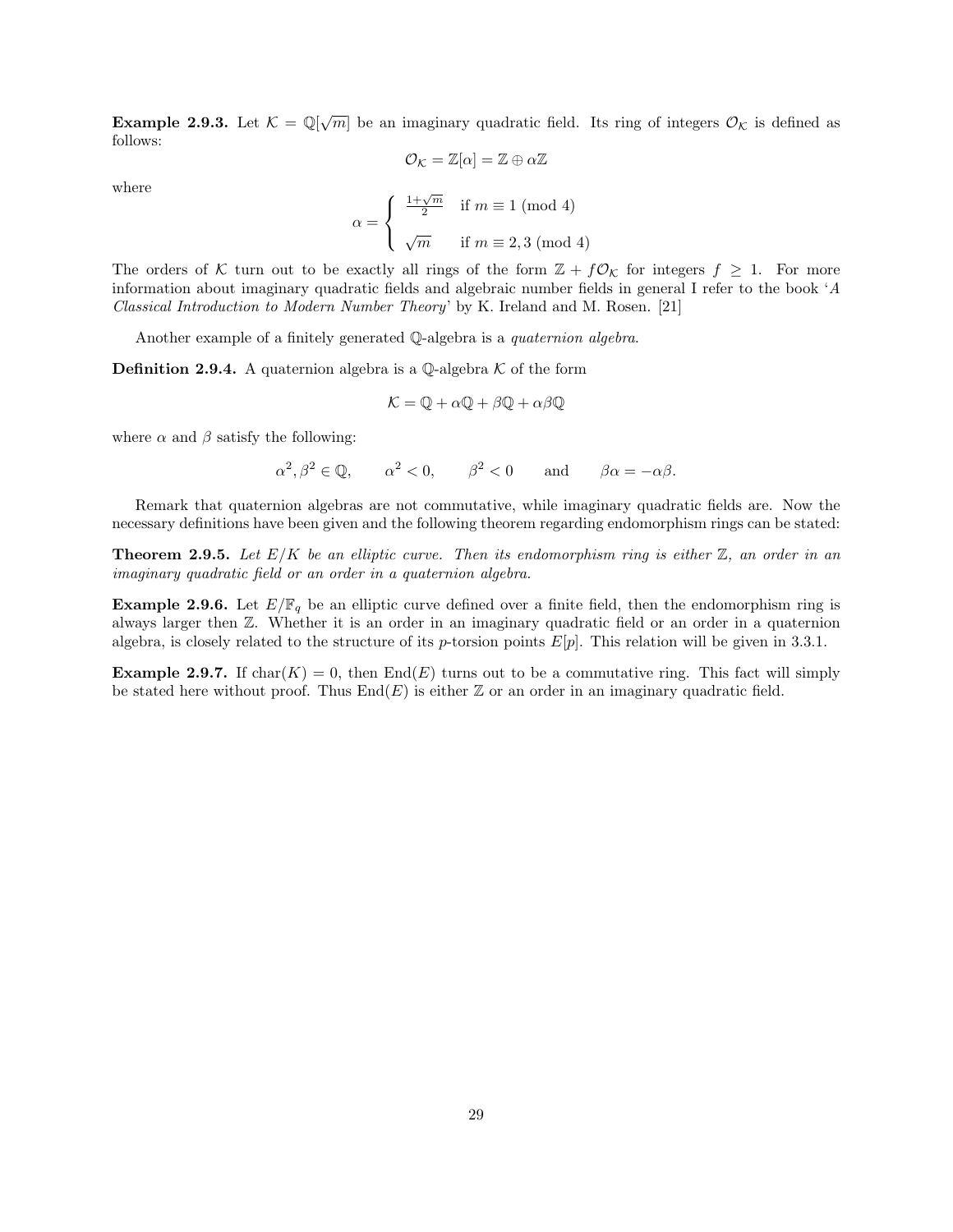# 3 Elliptic Curves over Finite Fields

As was stated in section 1.4, an ECM (elliptic curve method) is a cryptosystem based on the discrete logarithm problem for elliptic curves. To be more precise, the groups that are used in such systems are the groups  $E(\mathbb{F}_q)$  where E is an elliptic curve defined over  $\mathbb{F}_q$ . In this chapter the structure of such curves will be studied in more detail. The most important quantity associated to such a curve is its number of rational points  $\#E(\mathbb{F}_q)$ . The first section will deal with the problem of finding this quantity. After that the general group structure of elliptic curves over finite fields will be given. This chapter will end with a detailed description of the endomorphism ring of such elliptic curves and, in particular, the relation between  $\text{End}(E)$  and the structure of its p-torsion subgroup  $E[p]$ . Throughout this chapter the following notation will be used:

- $q$  is a power of a prime  $p$ .
- $\mathbb{F}_q$  is a finite field with q elements.
- $\bar{\mathbb{F}}_q$  is an algebraic Closure of  $\mathbb{F}_q$ .

### 3.1 The Number of Rational Points

In this section let  $E/\mathbb{F}_q$  be an elliptic curve defined over a finite field which is given by a Weierstrass equation. We wish to determine the number of rational points  $\#E(\mathbb{F}_q)$  of this curve. Remark that each value of x yields at most two values for  $y$  and that each elliptic curve has one base point (the point at infinity), thus there is a trivial upper bound

$$
\#E(\mathbb{F}_q) \le 2q + 1.
$$

However, since a 'randomly chosen' quadratic equation in  $\mathbb{F}_q$  has a 50% chance of being solvable in that field, the number of rational elements should have order of magnitude around  $q$ , rather than  $2q$ . Hasse's theorem asserts that this is indeed the case.

**Theorem 3.1.1.** (Hasse) Let  $E/\mathbb{F}_q$  be an elliptic curve defined over a finite field. Then

$$
|\#E(\mathbb{F}_q) - (q+1)| \le 2\sqrt{q}.
$$

*Proof.* Let  $\varphi : E \to E$  be the  $q^{\text{th}}$ -power Frobenius morphism given in section 2.5. It was shown in that section that

#E(Fq) = # ker (1 − ϕ) = deg (1 − ϕ).

Also we know that the Frobenius morphism has deg ( $\varphi$ ) = q. Now it can be shown that for the degree map on  $\text{End}(E)$  the following version of the Cauchy-Schwartz inequality is true:

$$
|\deg(\phi - \psi) - \deg(\phi) - \deg(\psi)| \leq 2\sqrt{\deg(\phi)\deg(\psi)} \qquad \forall \phi, \psi \in \text{End}(E).
$$

The theorem follows immediately. For details about why this inequality is true I refer to the book of Silverman. [45, V.1.2.]  $\Box$ 

Hasse's theorem gives an estimate for the number of rational points. It does however not provide an algorithm for computing this quantity. If  $q = p$ , then the *Legendre symbol* can be used to compute the number of rational points.

**Definition 3.1.2.** Let p be an odd prime and a any integer, then the Legendre symbol is defined as follows:

$$
\begin{pmatrix} a \\ p \end{pmatrix} = \begin{cases} 0 & \text{if } a \equiv 0 \pmod{p} \\ 1 & \text{if } a \text{ is a square (mod } p) \\ -1 & \text{if } a \text{ is not a square (mod } p) \end{cases}.
$$

Another way of defining the Legendre symbol is by  $\left(\frac{a}{p}\right) \equiv a^{\frac{p-1}{2}} \pmod{p}$ , which lies in the set  $\{-1,0,1\}$ .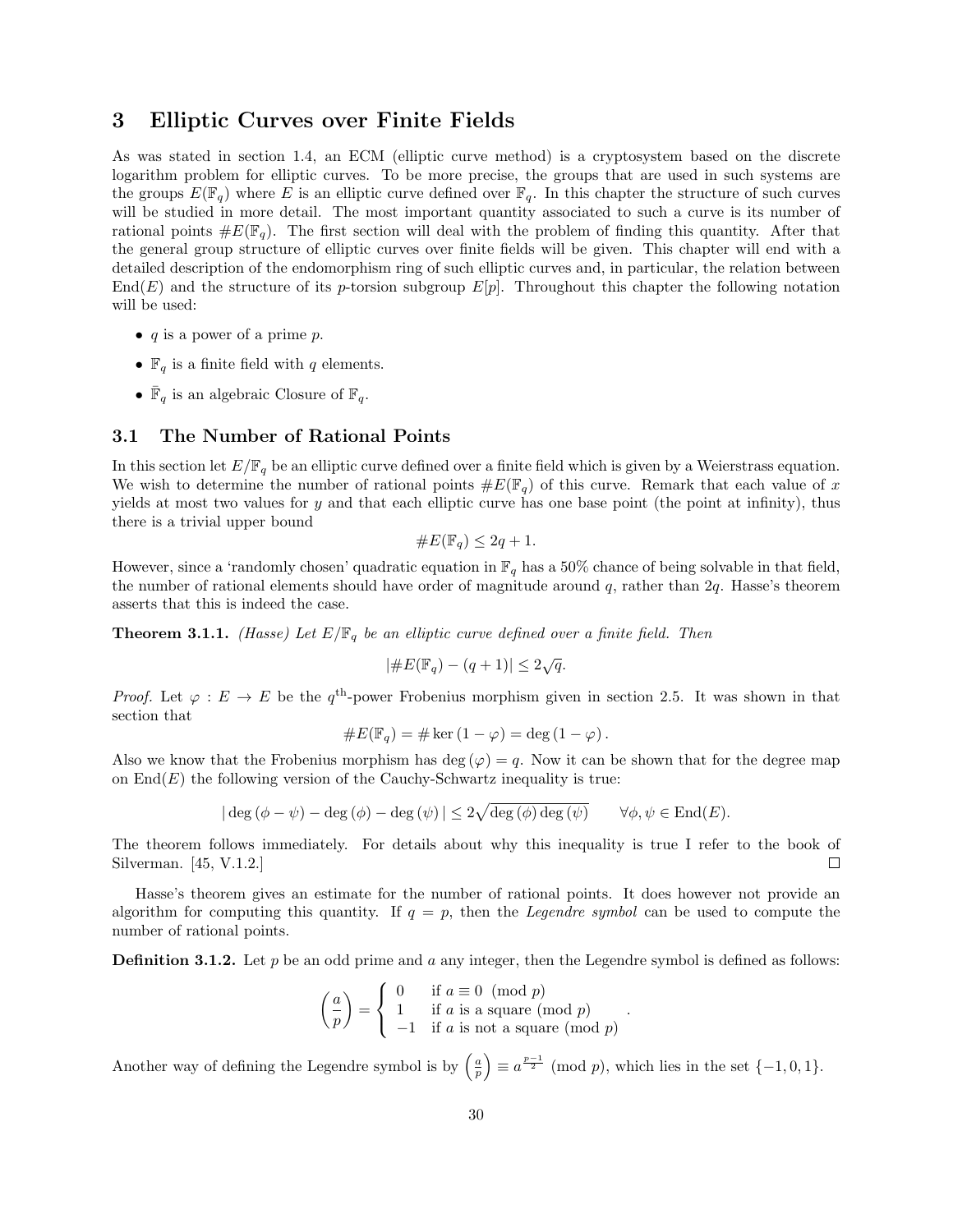Now the following proposition is trivial.

**Proposition 3.1.3.** Let p be an odd prime and  $E/\mathbb{F}_p$  be an elliptic curve given by a Weierstrass equation of the form  $y^2 = x^3 + a_2x^2 + a_4x + a_6$ . Then the following equality holds:

#E(Fq) = 1 + X x∈F<sup>p</sup> 1 + x <sup>3</sup> + a2x <sup>2</sup> + a4x + a<sup>6</sup> p .

Note that Hasse's theorem asserts that

$$
\left|\sum_{x \in \mathbb{F}_p} \left(\frac{x^3 + a_2 x^3 + a_4 x + a_6}{p}\right)\right| \le 2\sqrt{p}.
$$

This proposition provides an algorithm for computing the number of p-rational points of an elliptic curve. However this algorithm is too inefficient to be used for primes p of more than 10 digits. In chapter 4 a far more efficient algorithm for calculating the number of rational points will be discussed. This algorithm relies heavily on the following very important theorem.

**Theorem 3.1.4.** Let  $E/\mathbb{F}_q$  be an elliptic curve and let  $\varphi : E \to E$  be the  $q^{th}$ -power Frobenius morphism. Furthermore let

$$
t := q + 1 - \#E(\mathbb{F}_q).
$$

1. Let  $\alpha, \beta \in \mathbb{C}$  be the roots of the polynomial  $T - tT + q \in \mathbb{Z}[T]$ , then  $\alpha$  and  $\beta$  are complex conjugates, Let  $\alpha, \beta \in \mathcal{C}$  be the root.<br>*i.e.*,  $|\alpha| = |\beta| = \sqrt{q}$ , and

$$
\#E(\mathbb{F}_{q^n}) = q^n + 1 - \alpha^n - \beta^n
$$

for all  $n > 1$ .

2. The Frobenius morphism satisfies

$$
\varphi^2 - t\varphi + q = 0.
$$

*Proof.* Let  $\ell$  be a prime different from p and let  $\varphi_{\ell} : T_{\ell}(E) \to T_{\ell}(E)$  be the induced map on the Tate module (2.9), then proposition 2.8.11 yields the following:

$$
\det (\varphi_{\ell}) = \deg (\varphi) = q,
$$
  
tr  $(\varphi_{\ell}) = 1 + \deg (\varphi) - \deg (1 - \varphi) = 1 + q - \#E(\mathbb{F}_q) = t.$ 

Hence the characteristic polynomial of  $\varphi_{\ell}$  is

$$
\det\left(TI-\varphi_{\ell}\right)=T^2-\operatorname{tr}\left(\varphi_{\ell}\right)T+\det\left(\varphi_{\ell}\right)=T^2-tT+q.
$$

(1) From now on denote this polynomial by  $C(T) \in \mathbb{Z}[T]$ . Over C this polynomial can be factored as  $C(T) = (T - \alpha)(T - \beta)$ . Note that for every rational number  $n/m \in \mathbb{Q}$  the following inequality holds:

$$
C(m/n) = \det\left(\frac{m}{n}I - \varphi_{\ell}\right) = \frac{\det\left(m - n\varphi_{\ell}\right)}{n^2} = \frac{\deg\left(m - n\varphi_{\ell}\right)}{n^2} \ge 0.
$$

Thus, since polynomials are continuous functions, the polynomial  $C(T)$  is nonnegative for all  $T \in \mathbb{R}$ , so now it is clear that  $C(T)$  either has a double root or two complex roots. In both cases it follows that the roots are each others conjugates and that  $|\alpha| = |\beta|$ . From the fact that

$$
\alpha\beta = \det(\varphi_\ell) = \deg(\varphi) = q
$$

follows that

$$
|\alpha| = |\beta| = \sqrt{q}.
$$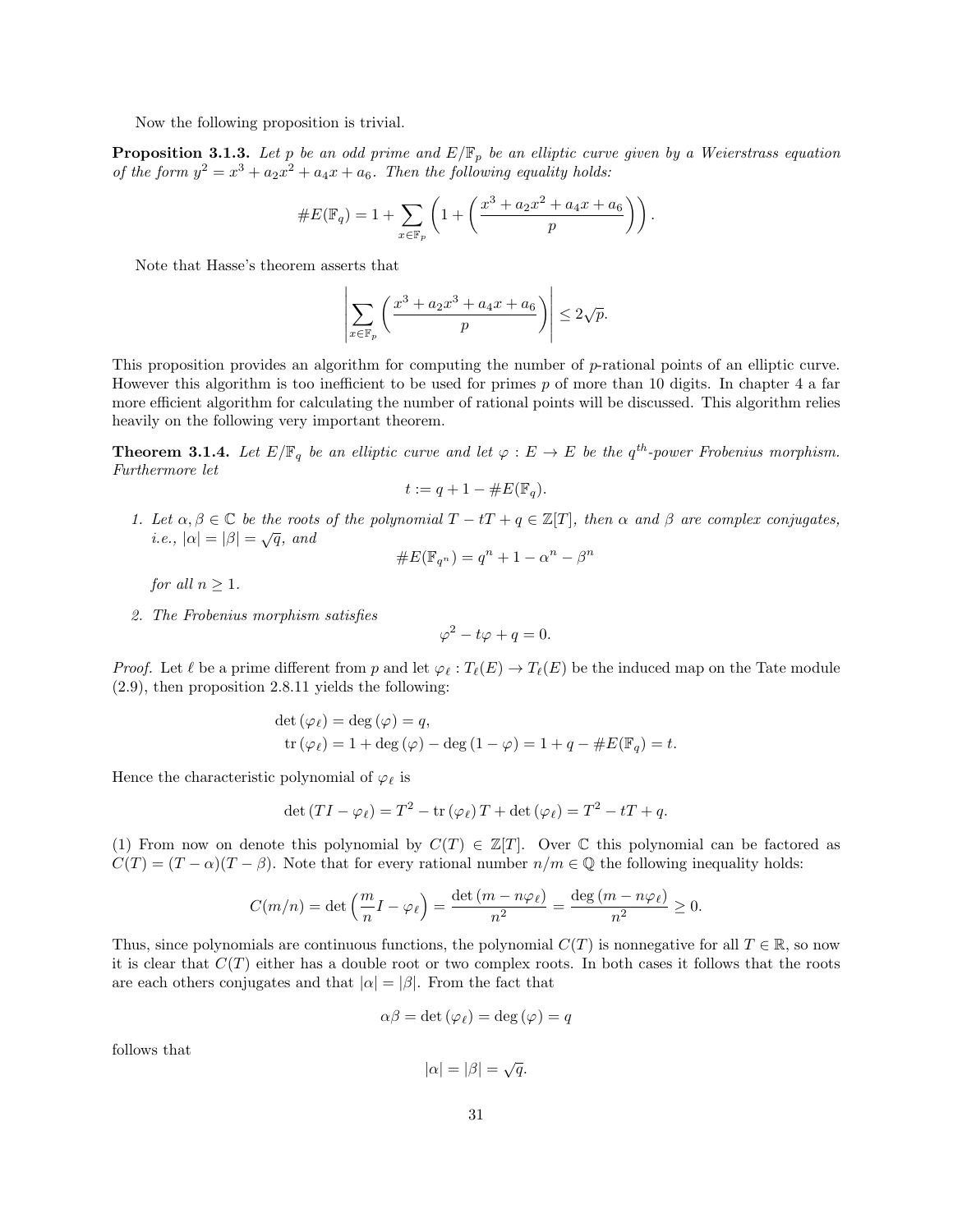Now let  $\varphi^n$  be the  $(q^n)^{\text{th}}$ -power Frobenius morphism for  $n \geq 1$ . Remark that  $(\varphi^n)_\ell = (\varphi_\ell)^n$ , which from now on will simply be denoted by  $\varphi_{\ell}^n$ . A well known theorem in linear algebra, which can be found in [18, 7.1.1], states that the trace of a matrix equals the sum of its eigenvalues. (Which in the case of  $\varphi_\ell$  are  $\alpha$  and β.) This means that there exist nonzero vectors u and v such that  $\varphi_\ell u = \alpha u$  and  $\varphi_\ell v = \beta v$ . Thus now with induction on *n* it is clear that  $\varphi_{\ell}^{n}u = \alpha^{n}u$  and  $\varphi_{\ell}^{n}v = \beta^{n}v$  for all  $n \geq 1$ . So  $\varphi_{\ell}^{n}$  satisfies  $\text{tr}(\varphi_{\ell}^{n}) = \alpha^{n} + \beta^{n}$ . Let then  $C_n(T)$  be the following polynomial:

$$
C_n(T) = \det(TI - \varphi_\ell^n)
$$
  
=  $T^2$  – tr( $\varphi_\ell^n$ ) $T$  + det( $\varphi_\ell^n$ )  
=  $T^2$  – ( $\alpha^n$  +  $\beta^n$ ) $T$  +  $q^n$ 

Thus  $C(T) = C_1(T)$ , and by definition of these polynomials

#E(Fq<sup>n</sup> ) = deg (1 − ϕ n ) = Cn(1) = 1 + q <sup>n</sup> − α <sup>n</sup> − β n .

(2) The Cayley-Hamilton theorem ensures that the matrix  $\varphi_{\ell}$  is a zero of its own characteristic polynomial, so  $\varphi_{\ell}^2 - t\varphi_{\ell} + q = 0$ . And thus 2.8.11 yields

$$
\deg (\varphi^2 - t\varphi + q) = \det (\varphi_\ell^2 - t\varphi_\ell + q) = \det (0) = 0,
$$

thus  $\varphi^2 - t\varphi + q$  is the zero map in End(E).

**Definition 3.1.5.** The quantity  $t = q + 1 - \#E(\mathbb{F}_q) = \text{tr}(\varphi_\ell)$  is called the trace of Frobenius.

Remark that Hasse's theorem implies that the trace of Frobenius  $t$  satisfies

$$
|t| \le 2\sqrt{q}.
$$

If  $t_n := q^n + 1 - \#E(\mathbb{F}_{q^n})$ , then proposition 3.1.4 induces a linear recurrence on these quantities. This linear recurrence will be useful later on, for example in the proof of proposition 3.3.3.

**Corollary 3.1.6.** Let  $E/\mathbb{F}_q$  be an elliptic curve and for each  $n \geq 1$ , let  $t_n := q^n + 1 - \#E(\mathbb{F}_{q^n})$ . Furthermore set  $t_0 := 2$ , then for all  $n \geq 0$  the following holds:

$$
t_{n+2} = t_1 t_{n+1} - q t_n.
$$

*Proof.* Let  $\alpha, \beta$  be as in theorem 3.1.4. Thus  $t_i = \alpha^i + \beta^i$  for all  $i \geq 1$ , and  $\alpha\beta = q$ . Then there are two cases to consider:

- If  $n = 0$ , then  $t_2 = \alpha^2 + \beta^2 = (\alpha + \beta)^2 2\alpha\beta = t_1^2 2q$ .
- If  $n \geq 1$ , then the following calculation suffices:

$$
t_1 t_{n+1} = (\alpha + \beta)(\alpha^{n+1} + \beta^{n+1})
$$
  
=  $\alpha^{n+2} + \beta^{n+2} + \alpha \beta^{n+1} + \beta \alpha^{n+1}$   
=  $\alpha^{n+2} + \beta^{n+2} + \alpha \beta (\alpha^n + \beta^n)$   
=  $t_{n+2} + qt_n$ 

 $\Box$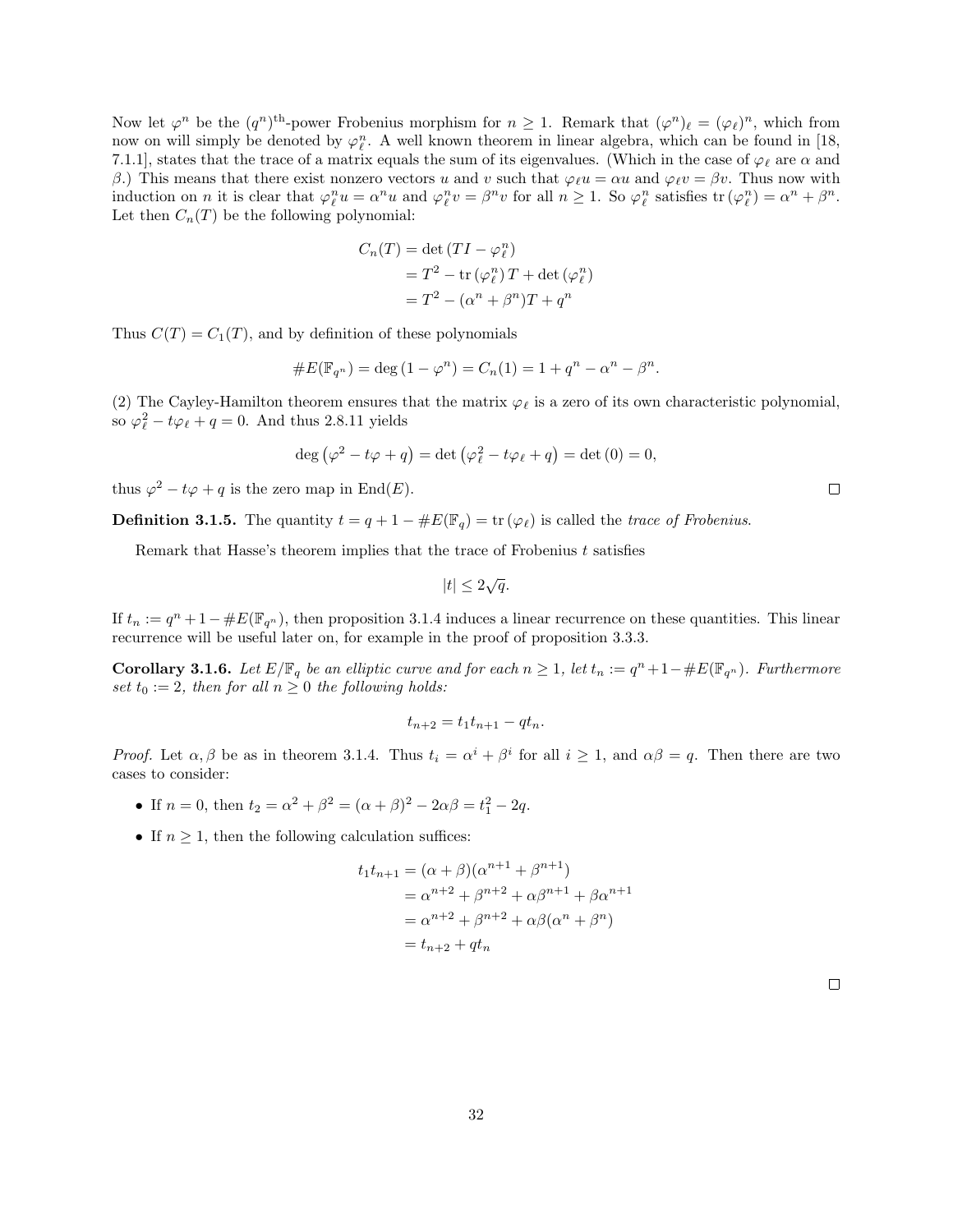#### 3.2 The Group Structure of Elliptic Curves

In this section again  $E/\mathbb{F}_q$  is an elliptic curve over a finite field. I will determine what kind of structure the finite group  $E(\mathbb{F}_q)$  can have. In order to do this a more general result for finite abelian groups is useful. This is a basic group theoretical result, which will not be proven here. For more information on this theorem I refer to [15]. Note that throughout this section  $C_n$  will denote the cyclic group of order n.

Theorem 3.2.1. Let A be a finite abelian group. Then

$$
A \cong C_{n_1} \oplus \ldots \oplus C_{n_r}
$$

for some  $r \geq 1$  and integers  $n_1 \ldots n_r$  such that  $n_i \mid n_{i-1}$  for all  $i \leq r$ .

**Definition 3.2.2.** A finite abelian group A is said to have type  $(n_1, \ldots, n_r)$  if  $A \cong C_{n_1} \oplus \ldots \oplus C_{n_r}$  and  $n_i \mid n_{i-1}$  for all  $i \leq r$ .

With help of this general theorem, the group structure of the rational points of  $E$  can now be given:

**Proposition 3.2.3.** Let  $E/\mathbb{F}_q$  be an elliptic curve. Then

$$
E(\mathbb{F}_q) \cong C_{n_1} \oplus C_{n_2}
$$

for some integers  $n_1$ ,  $n_2$  such that  $n_2 | n_1$  and  $n_2 | q-1$ . (Remark that  $n_2$  can equal 1, in which case  $E(\mathbb{F}_q)$ ) is cyclic.)

*Proof.* Suppose  $E(\mathbb{F}_q)$  has type  $(n_1, \ldots, n_r)$  and for now assume  $n_r \neq 1$ . For all  $i \leq r$  the cyclic group  $C_{n_i}$ has  $n_r$  elements of order dividing  $n_r$ . This means that

$$
\#E(\mathbb{F}_q)[n_r] = n_r^r.
$$

From lemma 2.6.7 it follows that  $E(\mathbb{F}_q)[n_r] \cong E(\mathbb{F}_q)[p^e] \times E(\mathbb{F}_q)[n]$  where  $n_r = p^e n$  with e chosen such that  $p \nmid n$ . Thus 2.6.6 implies that

$$
\#E(\mathbb{F}_q)[n_r] = \#E(\mathbb{F}_q)[p^e] \cdot \#E(\mathbb{F}_q)[n] \leq p^e \cdot n^2 \leq n_r^2,
$$

which means that  $r \leq 2$ . Thus now it remains to prove that  $n_2 | q - 1$ :

We know that  $E(\mathbb{F}_q) \cong C_{n_1} \oplus C_{n_2}$  where  $n_2 | n_1$ . If  $n_2 = 1$ , there is nothing to prove. Thus assume that  $n_2 > 1$ , then

#E(Fq)[n2] = #(Cn<sup>2</sup> ⊕ Cn<sup>2</sup> ) = n 2 2 .

Now 2.6.6 implies that  $n_2$  is actually prime to p and that  $E[n_2] = E(\mathbb{F}_q)[n_2]$ . This means that the Weil pairing (2.8.7)

$$
e_{n_2}: E(\mathbb{F}_q)[n_2] \times E(\mathbb{F}_q)[n_2] \to \mathbb{F}_q^*
$$

is defined and lands in  $\mathbb{F}_q^*$ . The surjectivity of this pairing means that there are points  $P, Q \in E(\mathbb{F}_q)[n_2]$ such that  $\xi := e_{n_2}(P,Q)$  is a primitive  $n_2^{\text{th}}$  root of unity. And thus

$$
n_2 = #\langle \xi \rangle \mid \# \mathbb{F}_q^* = q - 1.
$$

The proof of this last proposition does not provide us with a way of determining the actual group structure of an elliptic curve over a finite field. In section 7.3 a probabilistic polynomial time algorithm is given to determine this structure. Just as a reminder, by Hasse's theorem the order of the group  $E(\mathbb{F}_q)$  is  $q + 1 - t$ , where t is called the trace of Frobenius, which satisfies  $|t| \leq 2\sqrt{q}$ . The following lemma determines whether or not an elliptic curve with a certain trace exists. For the proof I refer to the paper of Waterhouse [50, 4.2].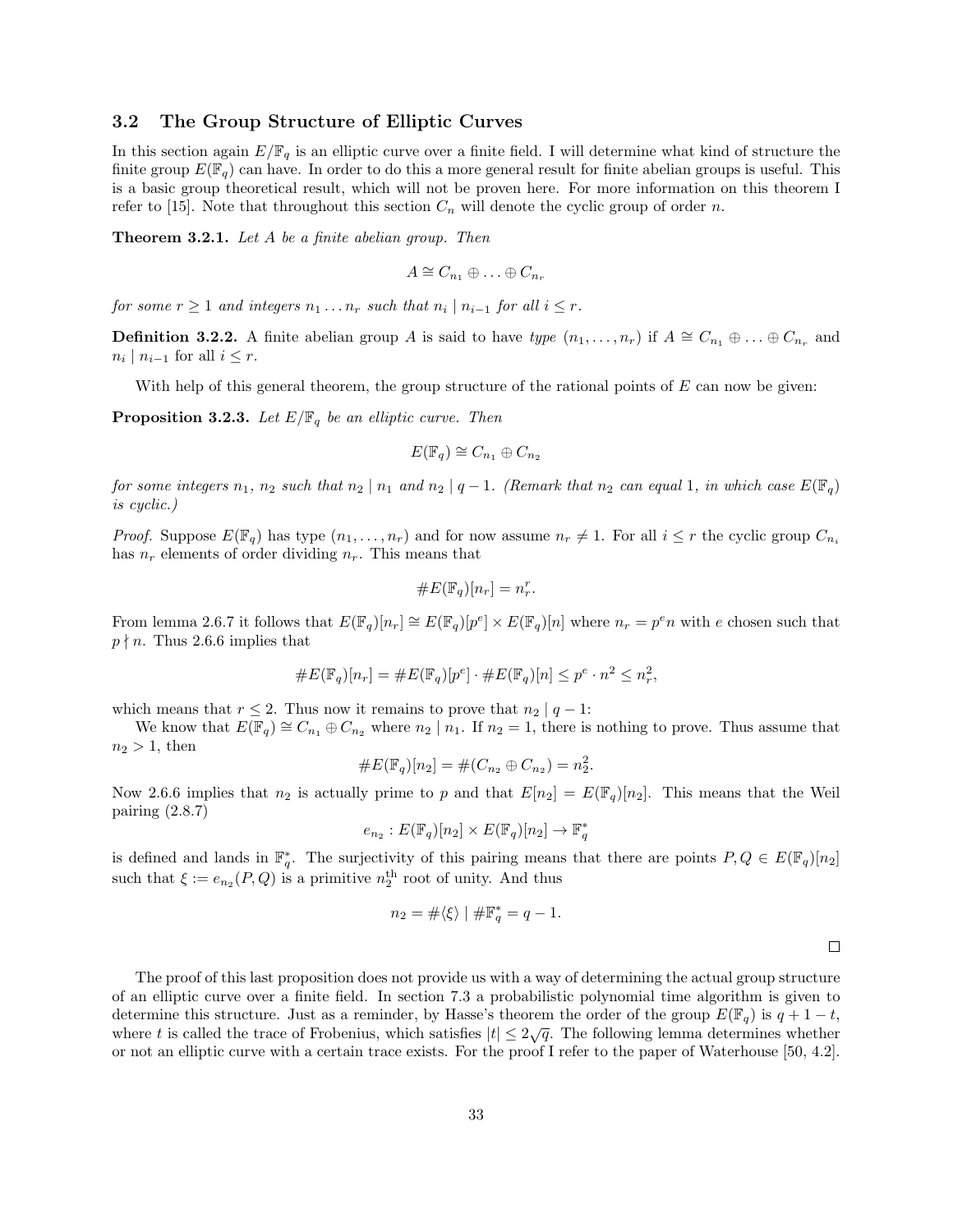**Lemma 3.2.4.** Let  $q = p^e$ . There exists an elliptic curve defined over  $\mathbb{F}_q$  of order  $q + 1 - t$  if and only if  $|t^2| \leq 4q$  and one of the following holds:

- $t \not\equiv 0 \pmod{p}$ .
- e is odd and one of the following holds:
	- \*  $t = 0$ ,
	- \*  $t^2 = 2q$  and  $p = 2$ ,
	- \*  $t^2 = 3q$  and  $p = 3$ .
- e is even and one of the following holds:
	- \*  $t = 0$  and  $p \not\equiv 1 \pmod{4}$ ,
	- \*  $t^2 = 4q$ ,
	- \*  $t^2 = q$  and  $p \not\equiv 1 \pmod{3}$ .

In the second and third case  $t \equiv 0 \pmod{p}$ . The following lemma also comes from the paper [50, 4.8] of Waterhouse, and gives the group structure of all curves with this property. Remark that Hasse's theorem implies that  $t \equiv 0 \pmod{p}$  if and only if  $t^2 \in \{0, q, 2q, 3q, 4q\}.$ 

**Lemma 3.2.5.** Let  $E/\mathbb{F}_q$  be an elliptic curve and let  $\#E(\mathbb{F}_q) = q + 1 - t$  such that  $t \equiv 0 \mod p$ .

- Suppose  $t^2 \in \{q, 2q, 3q\}$ , then  $E(\mathbb{F}_q)$  is cyclic.
- Suppose  $t = 0$  and  $q \not\equiv 3 \pmod{4}$ , then  $E(\mathbb{F}_q)$  is cyclic.
- Suppose  $t = 0$  and  $q \equiv 3 \pmod{4}$ , then either  $E(\mathbb{F}_q)$  is cyclic or  $E(\mathbb{F}_q) \cong C_{(q+1)/2} \oplus C_2$ .
- Suppose  $t^2 = 4q$ , then

$$
E(\mathbb{F}_q) \cong \left\{ \begin{array}{cl} C_{\sqrt{q}-1} \oplus C_{\sqrt{q}-1} & \textit{if } t = 2\sqrt{q}, \\[1mm] C_{\sqrt{q}+1} \oplus C_{\sqrt{q}+1} & \textit{if } t = -2\sqrt{q}. \end{array} \right.
$$

In [41, 3.7] Rene Schoof has given a result which provides necessary and sufficient conditions for  $E(\mathbb{F}_q)$  to contain all n-torsion points  $E[n]$ . Since this theorem requires some number theoretical notions and because this theorem will never actually be used in this paper, it will not be given here. It is however interesting to note that such a theorem exists. This section will be concluded with one small example:

**Example 3.2.6.** Let  $p = 71$  and  $E/\mathbb{F}_p$  be given by

$$
E: y^2 = x^3 + 7x,
$$

then with help of 3.1.3 its number of rational points can be calculated. It turns out that  $\#E(\mathbb{F}_p) = 72 = p+1$ , thus this curve has trace of Frobenius  $t = 0$ . Since  $p \equiv 3 \mod 4$ , the previous lemma implies that either E is cyclic or has group structure  $C_{36} \oplus C_2$ . Now it is easy to see that the the points  $(0,0), (8,0), (63,0) \in E(\mathbb{F}_p)$ all have order 2. (By equation 2.5 a point  $P = (x, y)$  has order 2 if and only if  $y = 0$ .) Thus now the structure of  $E(\mathbb{F}_p)$  is known:

$$
E(\mathbb{F}_{71}) \cong C_{36} \oplus C_2.
$$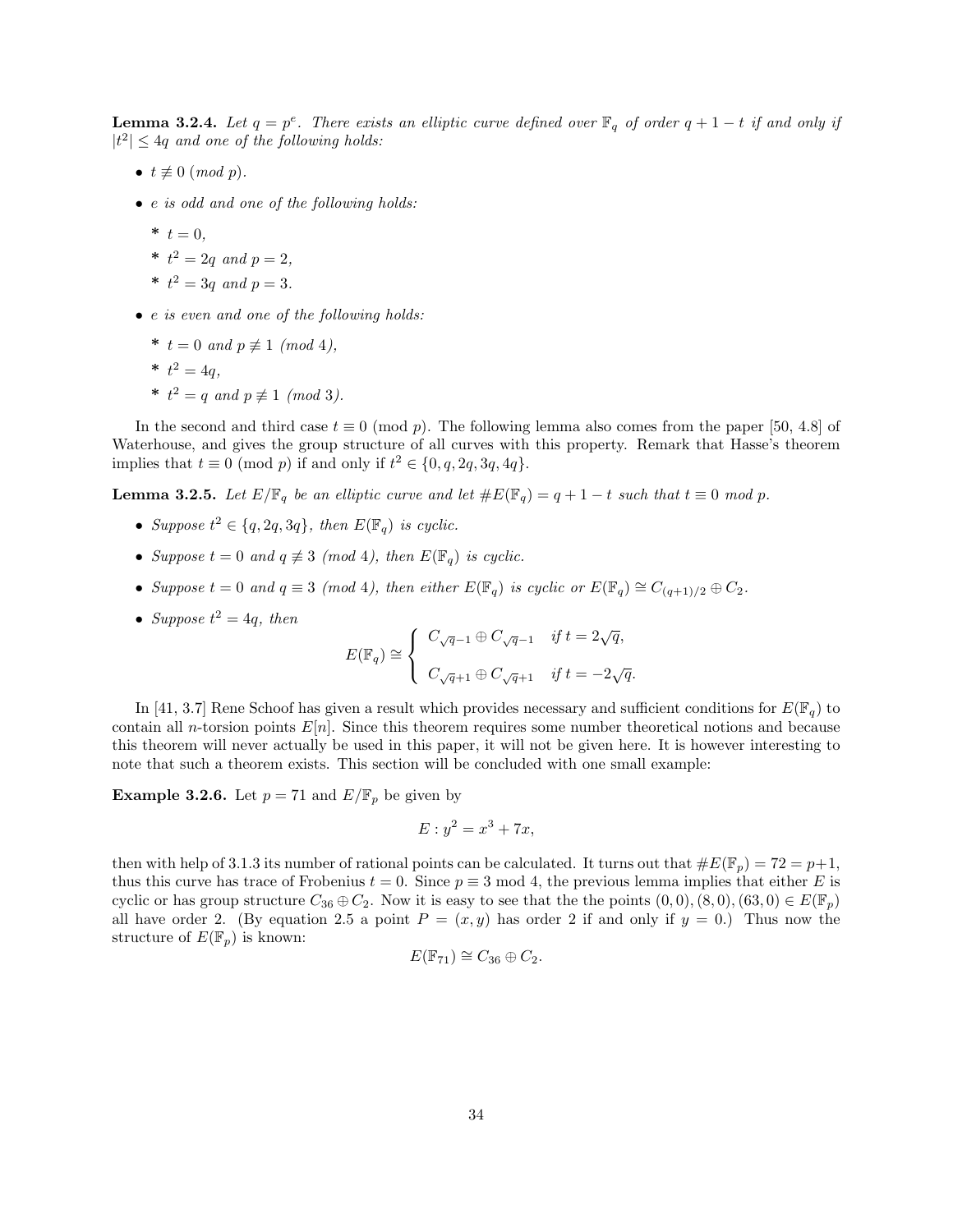#### 3.3 The Endomorphism Ring

Let  $E/K$  be an elliptic curve. As was seen in 2.6.6 the group of p-torsion points is either trivial or isomorphic to  $\mathbb{Z}/p\mathbb{Z}$ . Also example 2.9.6 described all possible structures for the endomorphism ring End(E). The following theorem shows that, in the case that  $K$  is a finite field, these seemingly unrelated results are not at all independent. For the proof I refer to the book of Silverman [45, V.3.1].

**Theorem 3.3.1.** Let  $K = \mathbb{F}_q$  be a field of characteristic  $p > 0$  and let  $E/\mathbb{F}_q$  be an elliptic curve. Also for each  $r \geq 1$  let

$$
E \xrightarrow{\varphi^r} E \xrightarrow{\hat{\varphi}^r} E
$$

denote the  $(q<sup>r</sup>)<sup>th</sup>$ -power Frobenius morphism and its dual.

- 1. The following are equivalent:
	- (a) The p<sup>r</sup>-torsion subgroup is trivial, i.e.,  $E[p^r] = 0$  for all  $r \ge 1$ .
	- (b) The morphism  $\hat{\varphi}^r$  is purely inseparable for all  $r \geq 1$ .
	- (c) The map  $[p]: E \to E$  is purely inseparable and  $j(E) \in \mathbb{F}_{p^2}$ . (Here j is the j-invariant (2.2.2).)
	- (d) The endomorphism ring  $End(E)$  is an order in a quaternion algebra.
- 2. if the conditions in (1) do not hold, then  $E[p^r] = \mathbb{Z}/p^r\mathbb{Z}$  for all  $r \geq 1$  and  $\text{End}(E)$  is an order in a quadratic imaginary field.

**Definition 3.3.2.** If E satisfies the properties of (1), then E is said to be *supersingular*. Also this is denoted by saying that E has Hasse invariant 0. Otherwise E is called *ordinary*, or E is said to have Hasse invariant 1.

It is important not to confuse the notions of supersingular and singular. In fact, a supersingular elliptic curve is, by definition, nonsingular, since all curves are assumed to be. The notion of supersingularity comes from the fact that for most elliptic curves over  $\bar{\mathbb{F}}_q$ , its endomorphism ring is an order in a quadratic imaginary field. When people called elliptic curves 'supersingular', they actually meant that these curves are 'rare' or 'uncommon'.

The following proposition, which can be found in [50, 4.31], gives an important property of supersingular elliptic curves.

**Proposition 3.3.3.** Let  $E/\mathbb{F}_q$  be an elliptic curve defined over a finite field and let  $\varphi$  be the  $q^{th}$  Frobenius morphism. Then E is supersingular if and only if its trace of Frobenius t satisfies  $t \equiv 0 \pmod{p}$ . (Which is the case if and only if  $\#E(\mathbb{F}_q) \equiv 1 \pmod{p}$ .

*Proof.* Let  $\alpha$  and  $\beta$  be as in theorem 3.1.4. Thus for all  $n \geq 1$  the following equality holds:

#E(Fq<sup>n</sup> ) = q <sup>n</sup> + 1 − α <sup>n</sup> − β n .

If we then define  $t_n := \alpha^n + \beta^n$ , 3.1.6 gives the following relations:

$$
t_{n+2} = t_1 t_{n+1} - q t_n,
$$

for all  $n \geq 0$ .

Assume that  $t_1 = t \equiv 0 \pmod{p}$ . Then it is easy to see that  $t_n \equiv 0 \pmod{p}$  for all  $n \ge 1$  using the recurrence relation above. Hence  $\#E(\mathbb{F}_{q^n}) = q^n + 1 - t_n \equiv 1 \pmod{p}$ . So there are no points of order p in  $E(\mathbb{F}_{q^n})$  for all  $n \geq 1$ . This implies that there are no points of order p in  $E(\mathbb{F}_q)$ , since  $\mathbb{F}_q = \bigcup_{n=1}^{\infty} \mathbb{F}_{q^n}$ . Hence  $E$  is supersingular.

Now suppose that  $t \not\equiv 0 \pmod{p}$ . The recurrence relation implies that  $t_{n+1} \equiv t \cdot t_n \pmod{p}$ . Thus it immediately follows that

#E(Fq<sup>n</sup> ) = q <sup>n</sup> + 1 − t<sup>n</sup> ≡ 1 − t n (mod p).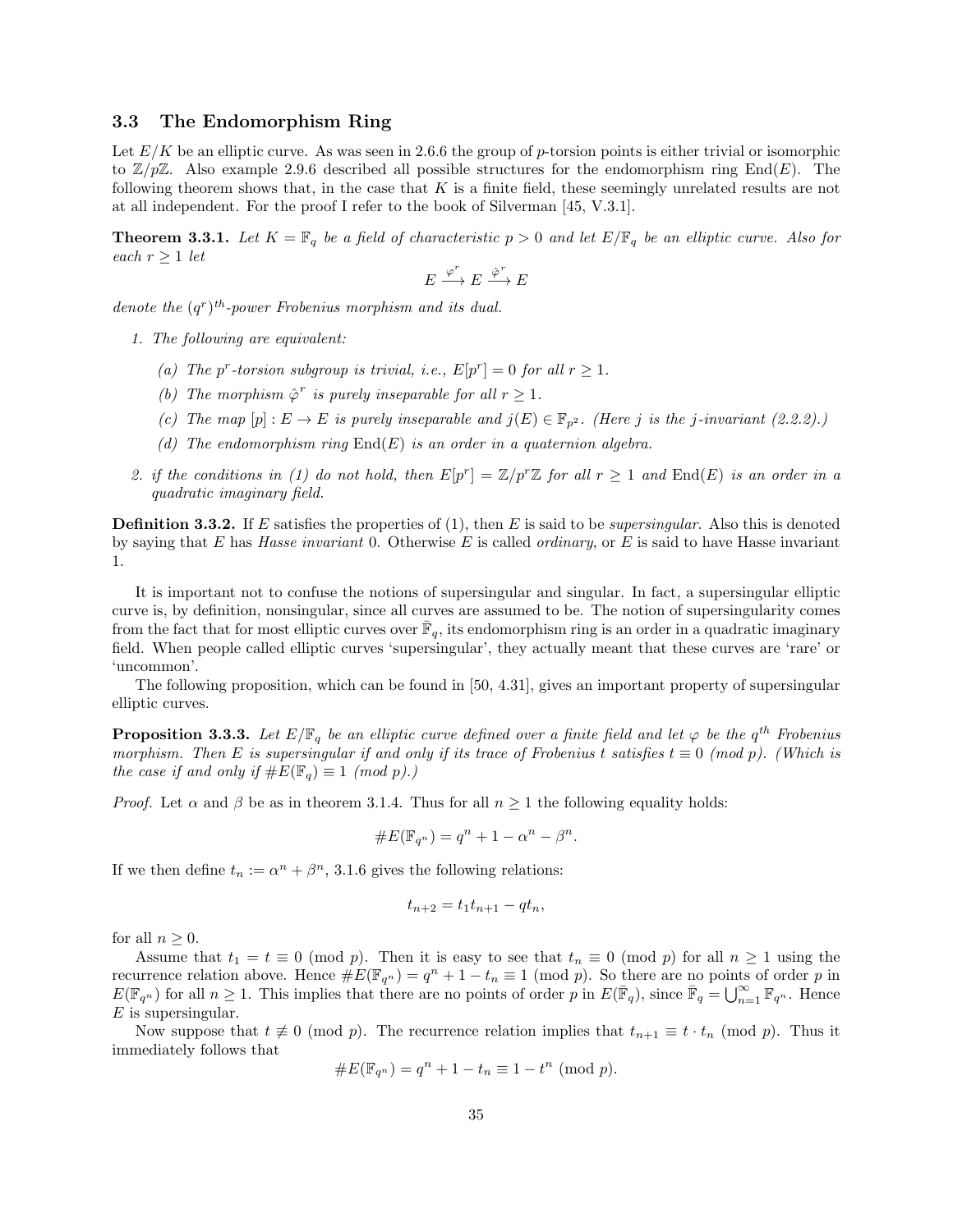Now Fermat's little theorem states that  $t^{p-1} \equiv 1 \pmod{p}$ . Thus the order of  $E(\mathbb{F}_{q^{p-1}})$  is divisible by p, hence it contains a non base point of order  $p$ . This means that  $E$  is ordinary.

For the last part of the proposition it suffices to remark that  $\#E(\mathbb{F}_q) = q + 1 - t \equiv 1 - t \pmod{p}$ , which implies that  $\#E(\mathbb{F}_q) \equiv 1 \pmod{p}$  if and only if  $t \equiv 0 \pmod{p}$ . This concludes the proof.  $\Box$ 

Recall that lemma 3.2.5 gives the group structure of  $E(\mathbb{F}_q)$  for elliptic curves  $E/\mathbb{F}_q$  with the property that it's trace of Frobenius is zero (mod  $p$ ). Thus, by the proposition above, this lemma gives the group structure of the rational points of all supersingular curves.

**Corollary 3.3.4.** Let  $p \ge 5$  and  $E/\mathbb{F}_p$  be an elliptic curve defined over  $\mathbb{F}_p$ . Then E is supersingular if and only if the trace of Frobenius t equals 0.

*Proof.* If  $t = 0$ , then it was just proven that E is supersingular. Suppose now that  $t \equiv 0 \pmod{p}$ , (Ie. E is supersingular) but  $t \neq 0$ . Then  $p \leq |t|$  and thus by Hasse's theorem  $p \leq 2\sqrt{p}$ . This implies that  $p \leq 4$ .  $\Box$ 

One advantage of supersingular curves is that integer multiplication on such curves can be computed more efficiently. Suppose for example that  $E/\mathbb{F}_p$  is a supersingular curve defined over a finite field with  $p \geq 5$ elements and given by a Weierstrass equation. (Usually in cryptography  $p$  is chosen to be rather large.) Thus  $\#E(\mathbb{F}_p) = p+1$ . Let furthermore  $\varphi$  be the  $p^{\text{th}}$ - power Frobenius morphism. Then theorem 3.1.4 asserts that  $[p] = -\varphi^2 : (x, y) \mapsto (x^{p^2}, -y^{p^2})$ . Thus, since taking  $q^{\text{th}}$  powers in finite fields of characteristic p can be done fast (for example using the method of  $[49, App.C]$ ), multiplication by p can be computed very efficiently. This can be used to calculate  $[m]P$  for any positive integer m using its p-ary expansion. Remark that here  $P \in E$ , i.e., it is not necessarily an element of  $E(\mathbb{F}_p)$ .

Algorithm 5 Point Multiplication: p-ary method.

**Input:** A point  $P = (x, y) \in E / \mathbb{F}_p$  such that  $#E(\mathbb{F}_p) = p + 1$ , an integer  $m = \sum_{j=0}^{k} m_j p^j$ . **Output:** The point  $Q = [m]P$ . 1:  $P_1 \leftarrow P$ 2: for  $i = 2$  to  $p - 1$  do 3:  $P_i \leftarrow P_{i-1} + P$  (thus  $P_i = [i]P$ ) 4: end for 5:  $Q \leftarrow O$ 6: for  $j = k$  to 0 by  $-1$  do 7:  $Q = (x', y') \leftarrow (x'^{p^2}, -y'^{p^2}) = [p]Q$ 8:  $Q \leftarrow Q + P_{m_j}$ 9: end for 10: return  $Q$ 

The fact that supersingular curves allow for fast group operations, suggests that they might be useful in cryptography. However in chapter 7 a subexponential attack on the DLP for supersingular elliptic curves will be given. As a result supersingular elliptic curves are in general never used in cryptography.

## 3.4 Determining the Hasse Invariant

If  $E/\mathbb{F}_q$  is an elliptic curve defined over a finite field, then it is useful to know whether the curve is supersingular or ordinary. Theorem 3.3.1 together with 2.2.6 imply that up to isomorphism there are only finitly many supersingular curves, since  $j(E) \in \mathbb{F}_{p^2}$ .

**Remark 3.4.1.** If  $p = 2$  it turns out that up to isomorphism there is only one supersingular curve E over  $\overline{\mathbb{F}}_2$ . Namely, the curve given by the following Weierstrass equation:

$$
E: y^2 + y = x^3.
$$

This result is not too hard to prove using some basic theory of elliptic curves defined over fields of characteristic 2. The interested reader might find more on this subject in [10, 1.7].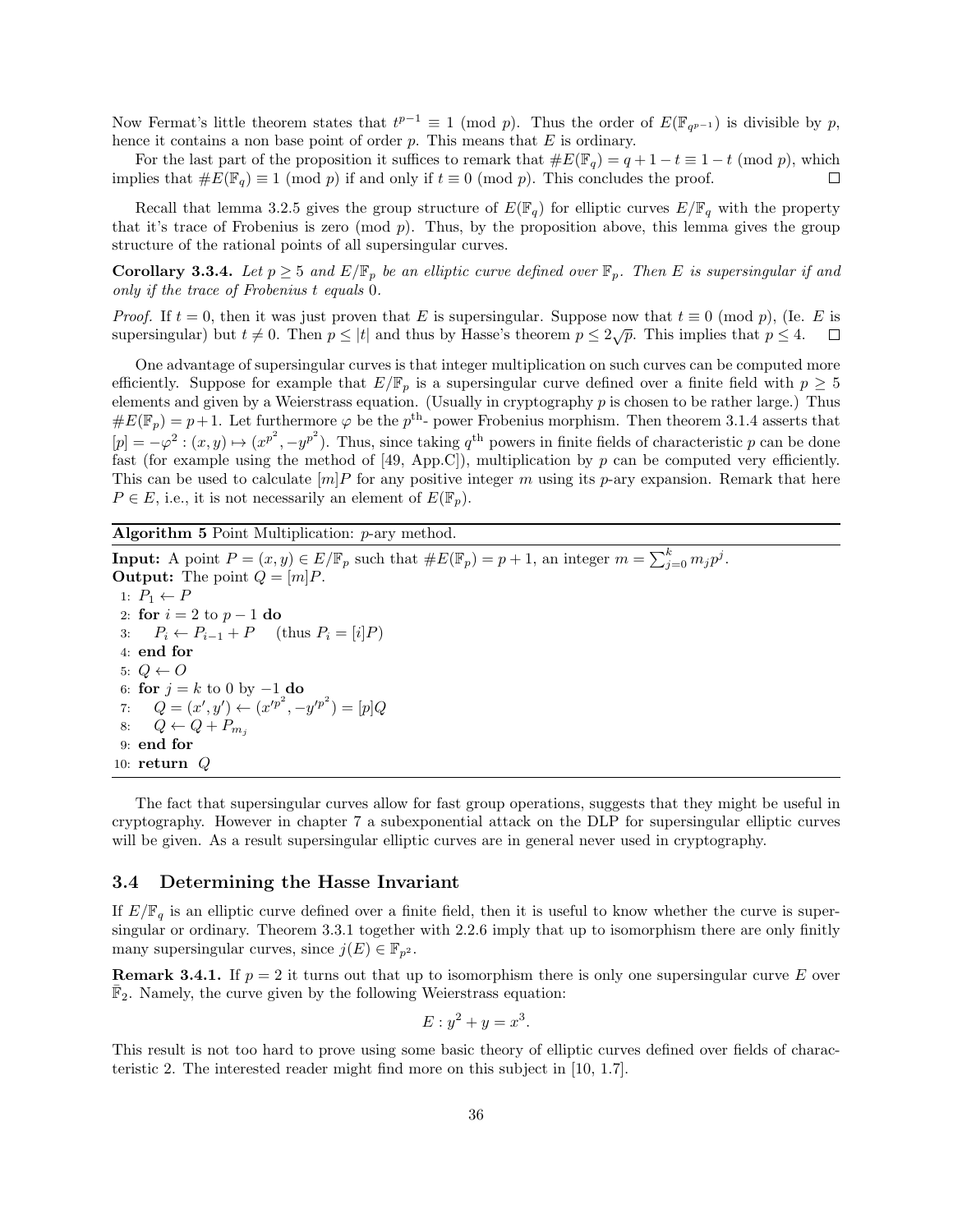If  $p > 2$ , then the supersingularity of an elliptic curve can also be checked fast. This can be done with help of the following theorem:

**Theorem 3.4.2.** Let  $\mathbb{F}_q$  be a finite field of odd characteristic p. Let  $E/\mathbb{F}_q$  be an elliptic curve given by a Weierstrass equation

$$
E: y^2 = f(x)
$$

where  $f(x) \in \mathbb{F}_q[x]$  is a cubic polynomial with distinct roots in  $\bar{\mathbb{F}}_q$ . Then E is supersingular if and only if the coefficient of  $x^{p-1}$  in the polynomial  $f(x)^{(p-1)/2}$  is zero.

For the proof I refer to [45, V.4.1].

**Corollary 3.4.3.** Let p be an odd prime and  $m = (p - 1)/2$ . Define the following polynomial

$$
H_p(T) := \sum_{i=0}^m \binom{m}{i}^2 T^i.
$$

Let furthermore  $\lambda \in \bar{\mathbb{F}}_p$  be unequal to 0 or 1, then the elliptic curve  $E_\lambda$  given by

$$
E_{\lambda}: y^2 = x(x-1)(x-\lambda)
$$

is supersingular if and only if  $H_p(\lambda) = 0$ .

*Proof.* This corollary is just a special case of theorem 3.4.2. We are searching for the coefficient of  $x^{p-1}$  in the polynomial  $(x(x-1)(x-\lambda))^m$ . This is the coefficient of  $x^m$  in the polynomial  $(x-1)^m(x-\lambda)^m$ , which equals

$$
\sum_{i=0}^{m} {m \choose m-i} (-1)^{m-i}{m \choose i} (-\lambda)^i.
$$

This differs from  $H_p(\lambda)$  by a factor of  $(-1)^m$ .

The reason that this corollary is particularly useful is that every elliptic curve over a field K with  $char(K) \neq 2$  can be written in this form, as will now be shown.

Definition 3.4.4. A Weierstrass equation is in *Legendre form* if it can be written as

$$
y^2 = x(x-1)(x - \lambda).
$$

An elliptic curve is said to be in Legendre form is it is given by a Weierstrass equation in Legendre form. Obviously such an elliptic curve is defined over K if and only if  $\lambda \in K$ .

**Proposition 3.4.5.** Assume char(K)  $\neq$  2 and let  $E/K$  be an elliptic curve defined over K. Then E is isomorphic (over  $\bar{K}$ ) to an elliptic curve in Legendre form:

$$
E_{\lambda}: y^2 = x(x-1)(x - \lambda)
$$

where  $\lambda \in \overline{K}$  is not equal to 0 or 1.

*Proof.* Since char $(K) \neq 2$  the curve can be given by a Weierstrass equation of the form

$$
E: y^2 = 4x^3 + b_2x^2 + 2b_4x + b_6.
$$

(See section 2.2.) Thus if  $(x, y)$  is replaced by  $(x, 2y)$  this equation can be written in the form

$$
y^2 = (x - e_1)(x - e_2)(x - e_3)
$$

 $\Box$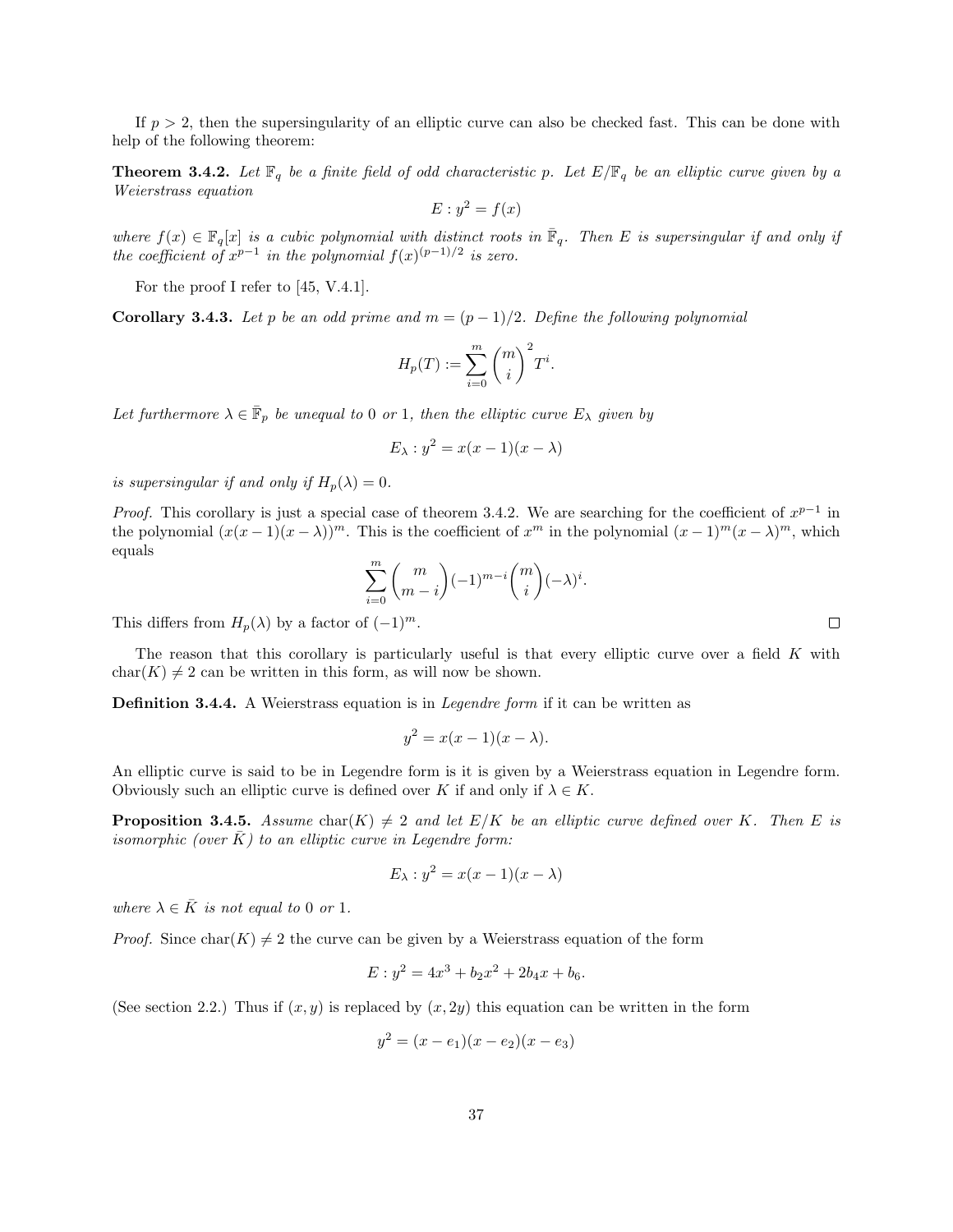for some  $e_i \in \overline{K}$ . For this equation, the discriminant becomes  $0 \neq \Delta = 16(e_1 - e_2)^2(e_1 - e_3)^2(e_2 - e_3)^2$ . Thus all three  $e_i$ 's are distinct. Now the substitution

$$
x = (e_2 - e_1)x' + e_1, \quad y = (e_2 - e_1)^{3/2}y'
$$

gives an equation in Legendre form with

$$
0, 1 \neq \lambda = \frac{e_3 - e_1}{e_2 - e_1} \in \bar{K}.
$$

 $\Box$ 

**Remark 3.4.6.** If  $E = E_{\lambda}$  is an elliptic curve in Legendre form, its *j*-invariant is

$$
j(E_{\lambda}) = 2^8 \frac{(\lambda^2 - \lambda + 1)^3}{\lambda^2 (\lambda - 1)^2}.
$$

**Example 3.4.7.** Let  $p \ge 5$  be a prime and let  $E/\mathbb{F}_p$  be given by the Weierstrass equation

$$
E: y^2 = x^3 + 1.
$$

We want to know for which primes this elliptic curve is supersingular. Obviously if  $p \equiv 2 \pmod{3}$ , then there is no  $x^{p-1}$  term in the polynomial  $(x^3+1)^{(p-1)/2}$ . Thus in this case E is supersingular. If on the other hand  $p \equiv 1 \pmod{3}$ , then the coefficient of  $x^{p-1}$  equals  $\binom{(p-1)/2}{4}$  $(p-1)/3$ ). Since this is non zero modulo  $p$ , the curve  $E$  is ordinary.

**Example 3.4.8.** Let  $p = 17$ . We are interested in the number of supersingular curves (up to isomorphism) defined over  $\mathbb{F}_{p^r}$  for  $r \geq 1$ . Calculate

$$
H_{17}(T) := T^8 + 13T^7 + 2T^6 + 8T^5 + 4T^4 + 8T^3 + 2T^2 + 13T + 1.
$$

This polynomial turns out to have no roots in  $\mathbb{F}_{17}$ , which means that there are no supersingular curves defined over  $\mathbb{F}_{17}$ . However this polynomial does have roots in the field extension

$$
\mathbb{F}_{17^2} := \mathbb{F}_{17}[x]/\langle x^2 + 3 \rangle.
$$

The roots of  $H_{17}$  in this field are the elements

$$
\lambda \in \{x+8, x+9, x+10, 8x+9, 9x+9, -x+8, -x+9, -x+10\}.
$$

Thus in fact all roots of  $H_{17}(T) \in \overline{\mathbb{F}}_{17}[T]$  lie in  $\mathbb{F}_{17^2}$ . Thus all supersingular elliptic curves over  $\overline{\mathbb{F}}_{17}$  are isomorphic to an elliptic curve  $E_{\lambda}$  for a  $\lambda$  in the list above. Calculating the j-invariant reveals that these curves only lie in 2 isomorphism classes. Thus up to isomorphism there are only 2 supersingular curves.

Just as in this example, the polynomial  $H_p(T)$  can be used to determine the number of supersingular curves over  $\bar{\mathbb{F}}_q$  up to isomorphism.

**Proposition 3.4.9.** The polynomial  $H_p(T)$  has distinct roots in  $\overline{\mathbb{F}}_q$ . If  $p = 3$ , then there is only one supersingular curve over  $\bar{\mathbb{F}}_p$ . For  $p \geq 5$ , the number of supersingular elliptic curves over  $\bar{\mathbb{F}}_p$  up to isomorphism is

$$
\left[\frac{p}{12}\right]+\epsilon_p
$$

where  $\epsilon_p = 0, 1, 1, 2$  if  $p \equiv 1, 5, 7, 11 \pmod{12}$  respectively.

The proof of this proposition is given in [45, V.4.1].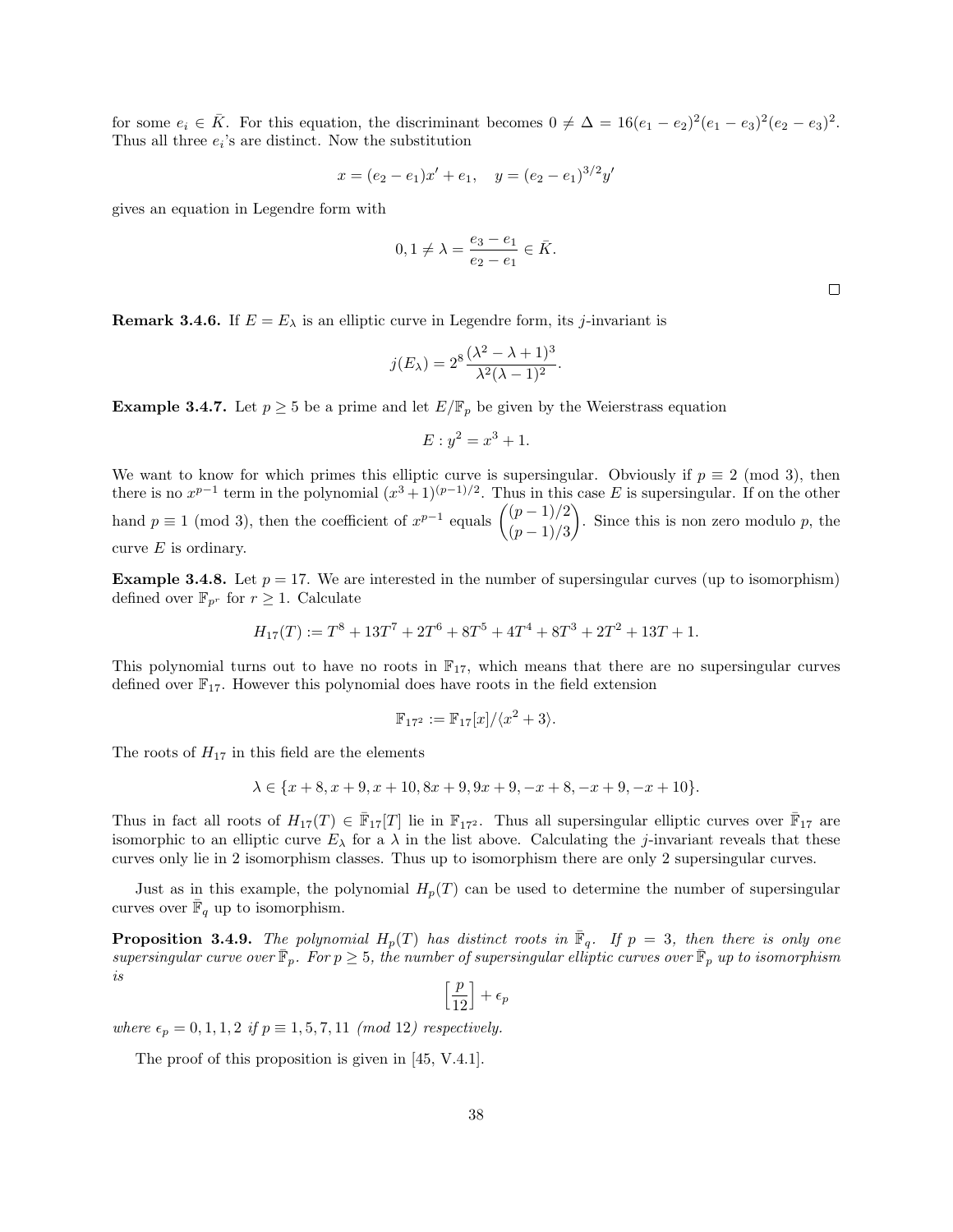# 4 Schoof 's Algorithm

Throughout this chapter  $E/\mathbb{F}_q$  is an elliptic curve defined over a finite field of characteristic  $p \geq 5$ , given by by a Weierstrass equation of the form

$$
E: Y^2 = X^3 + AX + B.
$$

Schoof's algorithm is a deterministic algorithm that computes the number of rational points  $\#E(\mathbb{F}_q)$ . Recall that 3.1.3 told us that

#E(Fp) = 1 + X x∈F<sup>p</sup> 1 + x <sup>3</sup> + Ax + B p .

Schoof's algorithm computes this number using  $O(\log^8(q) \log \log q)$  elementary operations. Thus it is a polynomial time (in  $\log p$ ) algorithm, which means that it is much faster then straightforward computing this sum. In the first section the general outline of the algorithm will be given and the division polynomials will be defined. In section 2 the algorithm will be described in more detail. The observant reader might notice that the results in this section differ from the results in René Schoof's original article [40]. This is due to the fact that this article contained some minor errors, that have been corrected. In the last section the time complexity will be derived. Also I have implemented the algorithm in order to experimentally determine the time it needs calculate the number of rational point of an elliptic curve. As René Schoof has already noticed in his paper, the algorithm is not very useful in practice. There are, however, a couple of nice practical improvements on the algorithm given by A.O.L. Atkin and N.D. Elkies. These improvements will not be given in this paper, for the interested reader I refer to [39].

# 4.1 General Description and the Division Polynomials

Theorem 3.1.4 stated that the  $q^{\text{th}}$ -power Frobenius morphism  $\varphi : (x, y) \mapsto (x^q, y^q)$  satisfies a relation of the form

$$
\varphi^2 - t\varphi + q = 0
$$

for a unique  $t \in \mathbb{Z}$ . This t is called the trace of Frobenius which satisfies

#E(Fq) = q + 1 − t and |t| ≤ 2 √ q.

Thus, to determine the number of rational points, it suffices to determine the trace mod L for some  $L \geq 4\sqrt{q}$ . So if the trace can be determined mod  $\ell$  for several prime numbers  $\ell$  such that the product of these exceeds  $4\sqrt{q}$ , then the trace can be determined with help of the Chinese remainder theorem. The following remark shows how the trace mod  $\ell$  can be found.

**Remark 4.1.1.** Let  $\ell$  be a prime different from 2 and p, and let  $\varphi_{\ell} : E[\ell] \to E[\ell]$  be the induced map of the Frobenius morphism on the subgroup of  $\ell$ -torsion points. Then the following relation holds on  $E[\ell]$ :

$$
\varphi_{\ell}^2 - t\varphi_{\ell} + q = 0.
$$

If on the other hand  $\varphi_{\ell}^2 - \tau \varphi_{\ell} + q = 0$  on  $E[\ell]$  for some integer  $\tau$ , then  $(\tau - t)\varphi_{\ell}P = 0$  for all  $P \in E[\ell]$ . Remark that, since  $\varphi$  is purely inseparable (2.5.1), from 2.4.6 follows that

$$
\#\{P \in E \mid \varphi(P) = O\} = \deg_s(\varphi) = 1,
$$

so  $\varphi_\ell$  is not the zero morphism. Thus the fact that  $(\tau - t)\varphi_\ell P = [0]$  on  $E[\ell]$ , implies that  $t \equiv \tau \pmod{\ell}$ . So to determine t (mod  $\ell$ ), it suffices to check for which  $\tau \in \{0, 1, \ldots, \ell - 1\}$  the relation  $\varphi_{\ell}^2 - \tau \varphi_{\ell} + q = 0$ holds on  $E[\ell]$ .

Thus we need a fast way to check the equality  $\varphi_{\ell}^2 + q = \tau \varphi_{\ell}$ . This is done with help of the division polynomials. The rest of this section will be devoted to giving the definition and stating the most important properties of these polynomials. For the proofs I refer to the book of Lang [30]. In section 4.2 I will give a detailed description of how these division polynomials are actually used to find the integer  $\tau$  such that  $\varphi_{\ell}^2 + q = \tau \varphi_{\ell}$  on  $E[\ell].$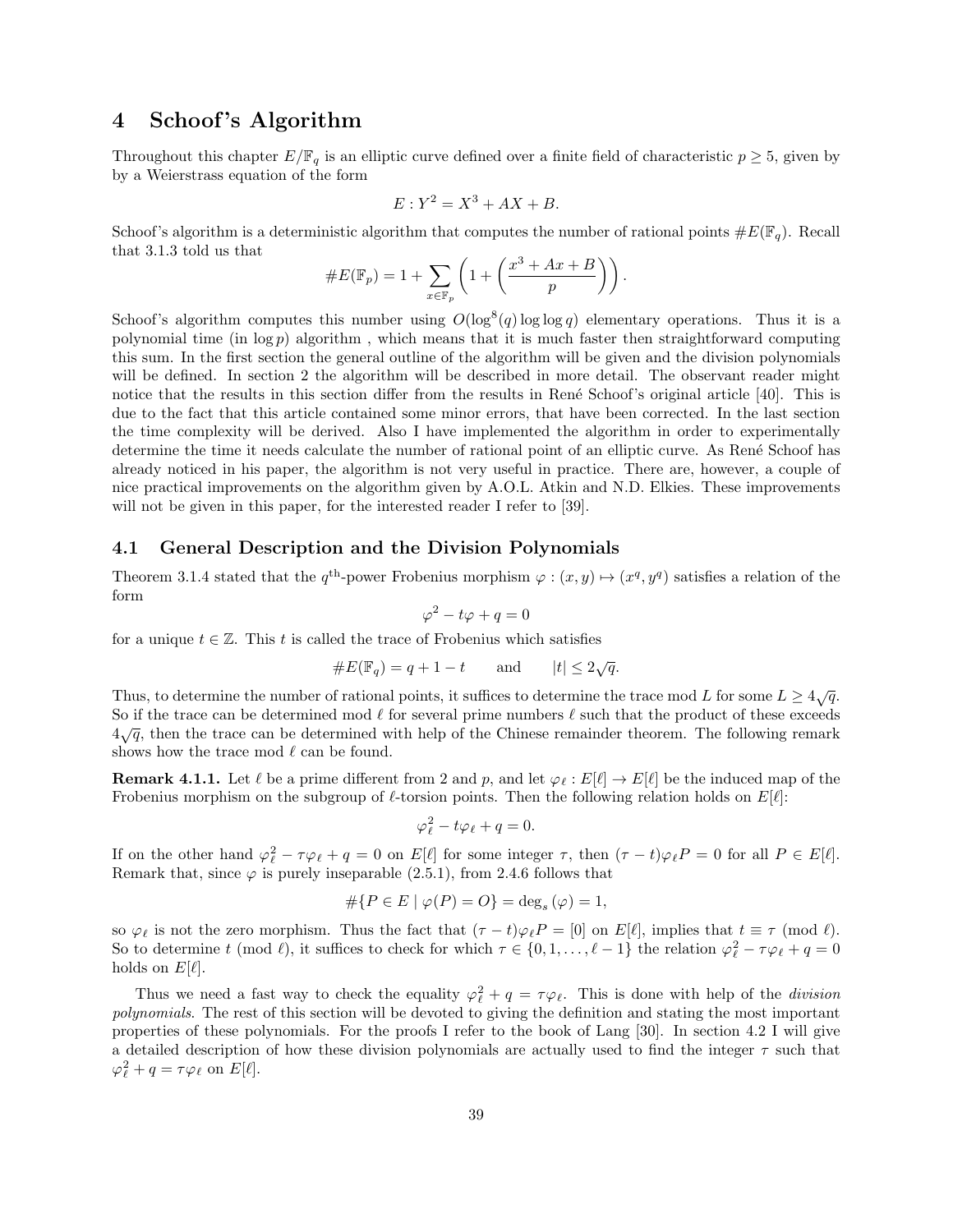**Definition 4.1.2.** The n<sup>th</sup> division polynomial is denoted by  $\psi_n(X,Y) \in \mathbb{F}_q[X,Y]$  for  $n \geq -1$ . These are defined inductively as follows:

- $\psi_{-1}(X, Y) = -1$ ,  $\psi_0(X, Y) = 0$ ,  $\psi_1(X, Y) = 1$ ,  $\psi_2(X, Y) = 2Y$ ,
- $\psi_3(X,Y) = 3X^4 + 6AX^2 + 12BX A^2,$
- $\psi_4(X,Y) = 4Y(X^6 + 5AX^4 + 20BX^3 5A^2X^2 4ABX 8B^2 A^3),$
- $\psi_{2n}(X,Y) = \psi_n(\psi_{n+2}\psi_{n-1}^2 \psi_{n-2}\psi_{n+1}^2)/2Y \quad (n \ge 3),$
- $\psi_{2n+1}(X,Y) = \psi_{n+2}\psi_n^3 \psi_{n+1}^3\psi_{n-1} \quad (n \ge 2).$

The main application of the  $n<sup>th</sup>$  division polynomial  $\psi_n$  is that it helps to determine whether point on the elliptic curve is an  $n$ -torsion point or not.

**Proposition 4.1.3.** Let  $P = (x, y) \in E(\overline{\mathbb{F}}_q)$  be such that  $P \notin E[2]$  and let  $n \geq 3$ , then

$$
[n]P = O \quad \Leftrightarrow \quad \psi_n(x, y) = 0.
$$

Note that equation 2.5 of section 2.3 implies that a point  $P = (x, y) \in E$  also satisfies

 $P \in E[2] \Leftrightarrow y = 0 \Leftrightarrow \psi_2(x, y) = 0.$ 

The division polynomials can also be used for integer multiplication on E.

**Theorem 4.1.4.** Let  $P = (x, y) \in E(\overline{\mathbb{F}}_q)$  and  $n \ge 1$  such that  $[n]P \neq O$ , then

$$
[n]P = \left(x - \frac{\psi_{n-1}\psi_{n+1}}{\psi_n^2}, \frac{\psi_{n+2}\psi_{n-1}^2 - \psi_{n-2}\psi_{n+1}^2}{4y\psi_n^3}\right).
$$

Here I have abused notation a little, with  $\psi_i$  I mean  $\psi_i(x, y)$ , thus the evaluation of  $\psi_i$  at the point P.

This is a very important relation that will frequently be used in Schoof's algorithm. The polynomials  $\psi_n(X,Y)$  on E can be simplified by eliminating the Y<sup>2</sup>-terms using the relation of E:

$$
Y^2 = X^3 + AX + B. \t\t(4.1)
$$

The resulting polynomials  $\psi'_n(X, Y)$  turn out to lie in either  $\mathbb{F}_q[X]$ , if n is odd, or  $Y\mathbb{F}_q[X]$ , if n is even. Thus now the following definition makes sense:

**Definition 4.1.5.** Define the polynomials  $f_n(X) \in \mathbb{F}_q[X]$  for  $n \geq -1$  by the relation

$$
f_n(X) := \begin{cases} \psi'_n(X, Y) & \text{if } n \text{ is odd,} \\ \psi'_n(X, Y) / Y & \text{if } n \text{ is even.} \end{cases}
$$

These polynomials are called the *reduced division polynomials*.

These polynomials lie in  $\mathbb{F}_q[X]$ .

**Remark 4.1.6.** Using the recursive definition of  $\psi_n(X, Y)$  it is an easy exercise to deduce that

$$
\deg(f_n) = \begin{cases} \frac{n^2 - 1}{2} & \text{if } n \text{ is odd and } p \nmid n, \\ \frac{n^2 - 4}{2} & \text{if } n \text{ is even and } p \nmid n. \end{cases}
$$

Also 4.1.3 immediately implies the following: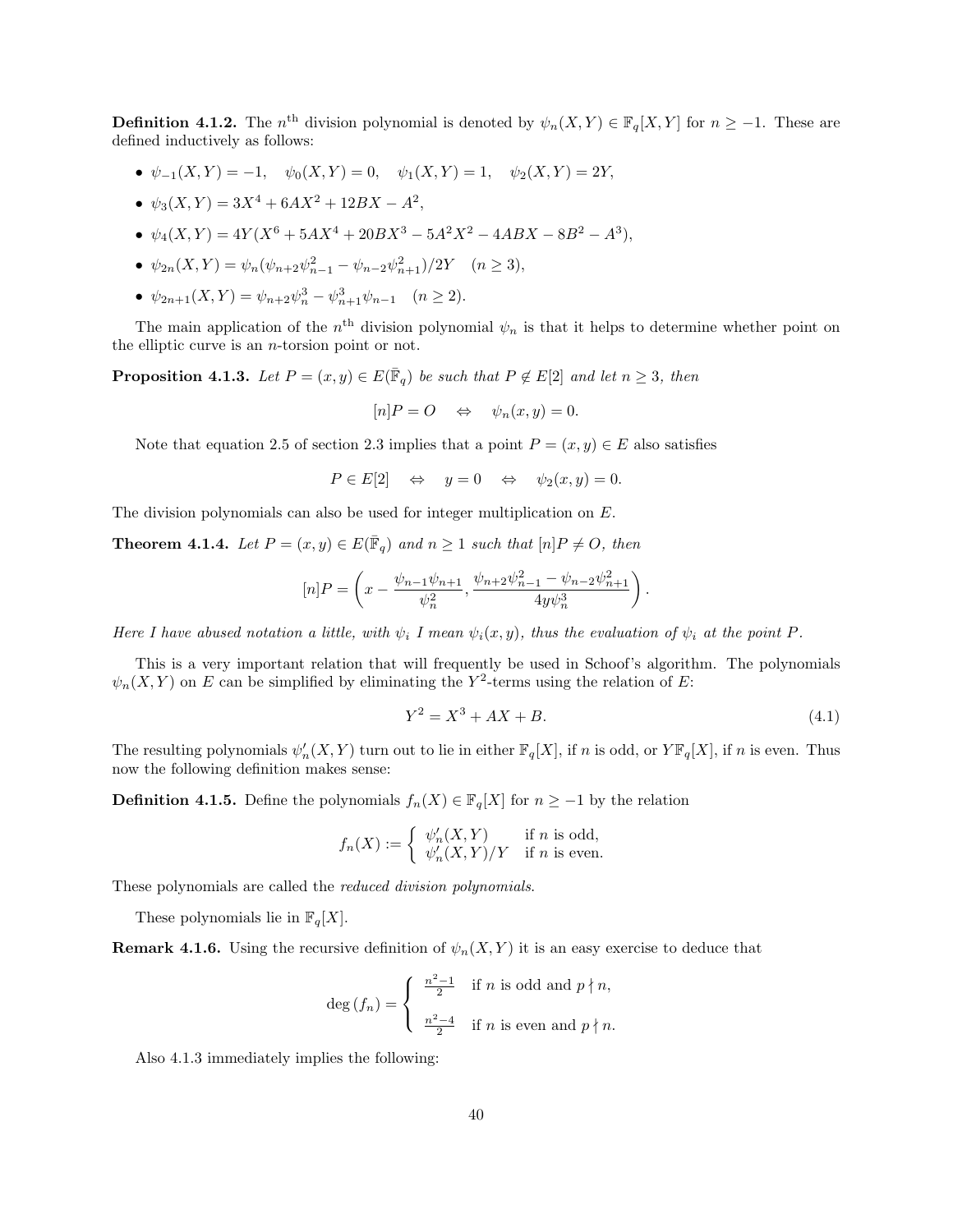**Corollary 4.1.7.** Let  $P = (x, y) \in E(\overline{\mathbb{F}}_q)$  be such that  $P \notin E[2]$  and let  $n \geq 3$ , then

$$
[n]P = O \Leftrightarrow f_n(x) = 0.
$$

For efficiency reasons, Schoof's algorithm will only make use of the reduced division polynomials  $f_i(X)$ . Because of this, it is useful to inductively define the polynomials  $f_i$  without first having to define the polynomials  $\psi_i(X, Y)$ . This is done in the following lemma:

Lemma 4.1.8. The reduced division polynomials satisfy the following recursive relation:

- $f_{-1}(X) = -1$ ,  $f_0(X) = 0$ ,  $f_1(X) = 1$ ,  $f_2(X) = 2$ ,
- $f_3(X) = 3X^4 + 6AX^2 + 12BX A^2$ ,
- $f_4(X) = 4(X^6 + 5AX^4 + 20BX^3 5A^2X^2 4ABX 8B^2 A^3),$

• 
$$
f_{2n}(X) = \frac{f_n(f_{n+2}f_{n-1}^2 - f_{n-2}f_{n+1}^2)}{2}
$$
  $(n \ge 3),$   
\n•  $f_{2n+1}(X) = \begin{cases} (X^3 + AX + B)^2 f_{n+2}f_n^3 - f_{n+1}^3 f_{n-1} & \text{if } n \text{ is even,} \\ f_{n+2}f_n^3 - (X^3 + AX + B)^2 f_{n+1}^3 f_{n-1} & \text{if } n \text{ is odd,} \end{cases}$   $(n \ge 2).$ 

The very basic version of Schoof's algorithm is the following:

### Algorithm 6 Basic Schoof Algorithm.

**Input:** An elliptic curve  $E/\mathbb{F}_q$  defined over a finite field and given by a Weierstrass equation of the form  $Y^2 = X^3 + AX + B$ . Output:  $\#E(\mathbb{F}_q)$ . 1:  $N \leftarrow 4\sqrt{q}$ ,  $S \leftarrow \emptyset$ 2: create a set of primes  $K := \{3, 5, \ldots, \ell_{\max}\}\$ , not containing p, such that  $L := \prod_{\ell \in K} \ell \geq N$ 3: create the set of reduced division polynomials  $\{f_{-1}, f_0, \ldots, f_{\ell_{\text{max}}+1}\}\$ 4: for  $\ell \in K$  do 5: check with help of the reduced division polynomials for which  $\tau \in \{0, \ldots, \ell - 1\}$ the equality  $\varphi_{\ell}^2 + q = \tau \varphi_{\ell}$  holds on  $E[\ell]$ 6: if  $\varphi_{\ell}^2 + q = \tau \varphi_{\ell}$  on  $E[\ell]$  then 7:  $S \leftarrow S \cup \{(\tau, \ell)\}$ 8: end if 9: end for 10: retrieve  $t$  from  $S$  using Chinese remainder algorithm 11: return  $q+1-t$ 

# 4.2 Detailed Description of the Algorithm

In algorithm 6 the outline of Schoof's algorithm was given. The only step that was not specified in this algorithm is how for some given prime  $\ell$  the unique integer  $\tau \in \{0, \ldots, \ell - 1\}$ , satisfying

$$
\varphi_{\ell}^2 + q = \tau \varphi_{\ell} \tag{4.2}
$$

on all of  $E[\ell]$ , is determined. The details of how this  $\tau$  is determined will be given in this section. For the rest of this section, the following conventions will be used.

**Convention.** 1. The integer  $\ell$  is a prime unequal to 2 or p.

2. The integer  $k \in \{1, ..., \ell - 1\}$  is the unique integer satisfying  $k \equiv q \pmod{\ell}$ .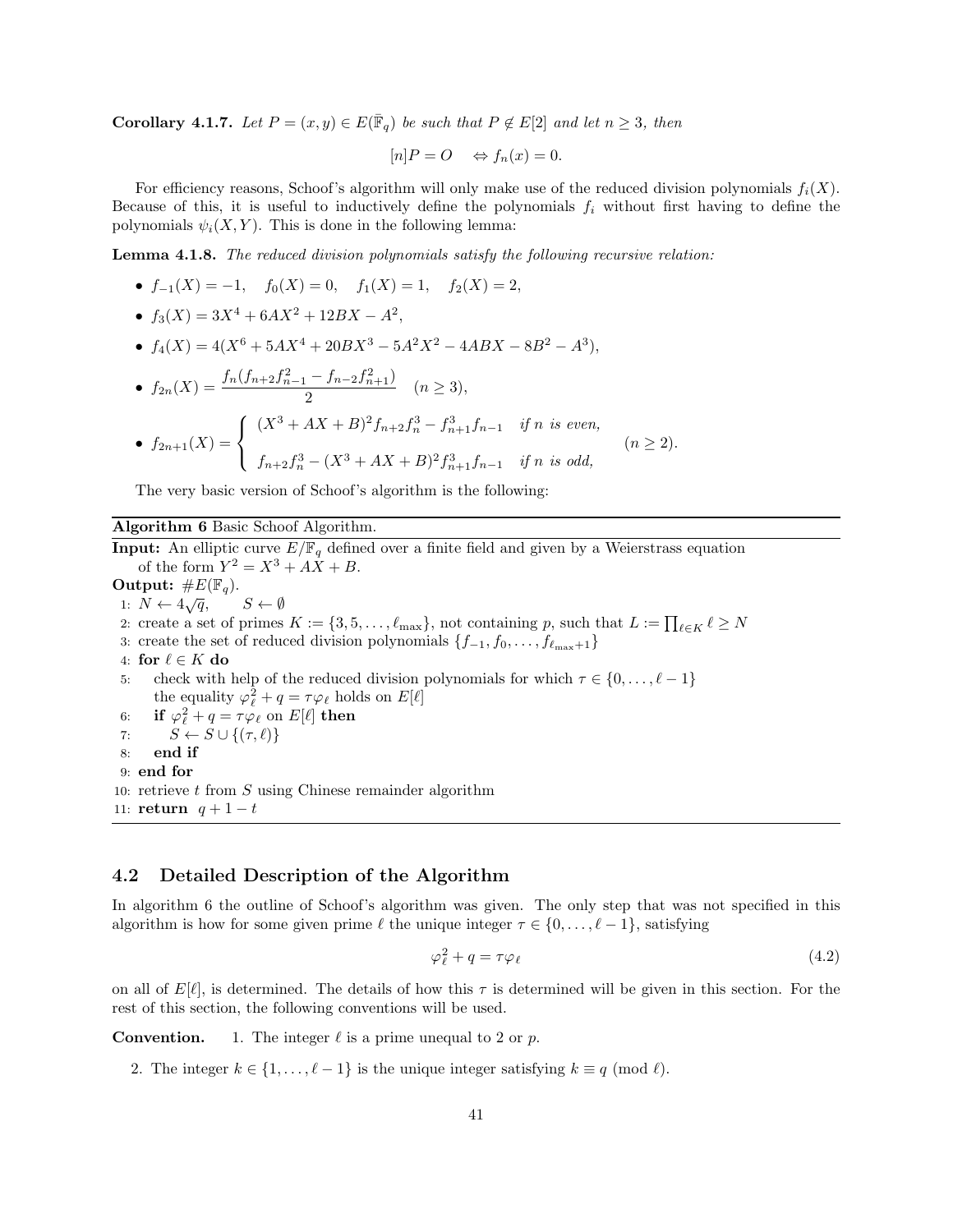3.  $S(X) := X^3 + AX + B$ .

Remark that, since the equality  $\varphi_{\ell}^2 + q = \tau \varphi_{\ell}$  is to be checked on  $E[\ell]$ , it suffices to check the equality

$$
\varphi_{\ell}^2 + k = \tau \varphi_{\ell}.
$$

Obviously, using 4.1.4, this equality holds for some  $\tau$  if and only if for each point  $P = (x, y) \in E[\ell]$  the following equality holds:

$$
(x^{q^2}, y^{q^2}) + \left(x - \frac{\psi_{k-1}\psi_{k+1}}{\psi_k^2}, \frac{\psi_{k+2}\psi_{k-1}^2 - \psi_{k-2}\psi_{k+1}^2}{4y\psi_k^3}\right)
$$
  
= 
$$
\begin{cases} 0 & \text{if } \tau \equiv 0 \pmod{\ell}, \\ \left(x^q - \left(\frac{\psi_{\tau-1}\psi_{\tau+1}}{\psi_{\tau}^2}\right)^q, \left(\frac{\psi_{\tau+2}\psi_{\tau-1}^2 - \psi_{\tau-2}\psi_{\tau+1}^2}{4y\psi_{\tau}^3}\right)^q\right) & \text{otherwise.} \end{cases}
$$
(4.3)

Here again I mean the evaluation of the given polynomials at the point  $P = (x, y)$ . The first step in this algorithm is determining whether a nonzero point  $P = (x, y)$  in  $E[\ell]$  exists for which  $\varphi_{\ell}^2 P = [\pm k]P$ . Thus it suffices to compare the X-coordinates of  $\varphi_{\ell}P$  and  $[k]P$ . So we need to check whether for some  $P = (x, y) \in E[\ell]$  the following holds:

$$
x^{q^2} = x - \frac{\psi_{k-1}\psi_{k+1}}{\psi_k^2}(x, y),
$$

or, using the reduced division polynomials  $f_i(x)$ :

$$
x^{q^2} = \begin{cases} x - \frac{f_{k-1}(x)f_{k+1}(x)}{S(x)f_k^2(x)} & \text{if } k \text{ is even,} \\ x - \frac{S(x)f_{k-1}(x)f_{k+1}(x)}{f_k^2(x)} & \text{if } k \text{ is odd.} \end{cases}
$$

Remark that the denominator does not vanish on  $E[\ell]$ . If the denominators are eliminated, then  $\varphi_{\ell}^2 P = [\pm k]P$ if and only if

$$
(x^{q^2} - x)S(x)f_k^2(x) + f_{k-1}(x)f_{k+1}(x) = 0 \text{ if } k \text{ is even,}
$$

$$
(x^{q^2} - x)f_k^2(x) + S(x)f_{k-1}(x)f_{k+1}(x) = 0
$$
 if k is odd.

Thus we can test whether a point like P exists in  $E[\ell]$  by computing

gcd 
$$
((X^{q^2} - X)S(X)f_k^2(X) + f_{k-1}(X)f_{k+1}(X), f_{\ell}(X))
$$
 if k is even,  
gcd  $((X^{q^2} - X)f_k^2(X) + S(X)f_{k-1}(X)f_{k+1}(X), f_{\ell}(X))$  if k is odd. 
$$
(4.4)
$$

It is very important in the calculation of this gcd that the polynomials are considered to be polynomials over the algebraically closed field  $\bar{\mathbb{F}}_q$ , even though their coefficients are actually elements of  $\mathbb{F}_q$ . Also, since the first polynomials of these gcd's are rather large, it is more efficient to compute these polynomials in the quotient ring  $\bar{\mathbb{F}}_q[X]/\langle f_\ell(X)\rangle$ . (This ensures that the polynomials have degree  $\leq \text{deg}(f_\ell(X))$  while it has no impact on the outcome of the gcd.) If this gcd  $\neq 1$ , then there exists a nonzero point  $P \in E[\ell]$  such that  $\varphi_{\ell}^2 P = [\pm q]P$ . This case will be discussed in subsection 4.2.1. If on the other hand the gcd does equal 1, then  $\tau \neq 0$ . This case will be discussed in subsection 4.2.2.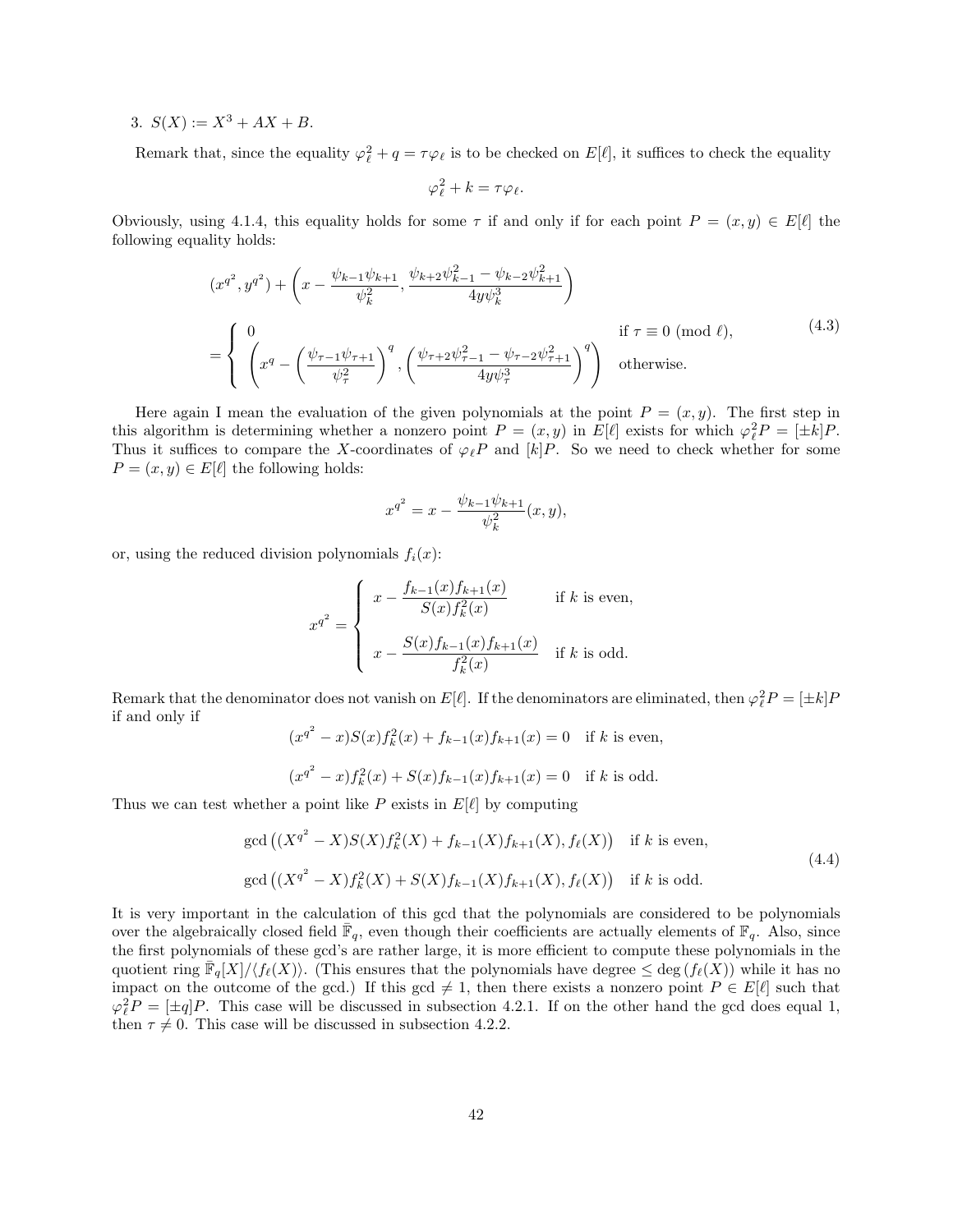#### 4.2.1 Case 1

This is the case where there exists a nonzero point  $P \in E[\ell]$  for which  $\varphi_{\ell}^2 P = [\pm q]P$ . Thus there are two possibilities:

• If  $\varphi_{\ell}^2 P = [q]P$  for some nonzero  $P \in E[\ell]$ , then equation 4.2 implies that

$$
(2q - t\varphi_{\ell})P = 0
$$
 and  $\varphi_{\ell}P = \left[\frac{2q}{t}\right]P.$ 

(It is clear that in this case  $t \neq 0 \pmod{\ell}$  since  $\ell \neq 2, p$ .) Thus  $t^2 \equiv 4q \pmod{\ell}$ , which implies that q is a square (mod  $\ell$ ).

• If  $\varphi_{\ell}^2 P = [-q]P$  for some nonzero  $P \in E[\ell]$ , then equation 4.2 implies that  $t \equiv 0 \pmod{\ell}$ .

The algorithm now goes as follows. First calculate the Legendre symbol  $\left(\frac{q}{\ell}\right)$ . If  $\left(\frac{q}{\ell}\right) = -1$ , then clearly  $\varphi_{\ell}^2 P = -qP$  for some nonzero  $P \in E[\ell]$ . thus the algorithm can simply return  $\tau = 0$ . If on the other hand  $\left(\frac{\tilde{q}}{\ell}\right) = 1$ , then compute  $0 < w < \ell$  such that  $w^2 \equiv q \pmod{\ell}$ . This may simply be done by successively trying  $w = 1, 2, ...$  Now it is useful to test whether a nonzero point  $P = (x, y) \in E[\ell]$  exists such that  $\varphi_{\ell} P = [\pm w]P$ . This test is very similar to what was done in equation 4.4 and boils down to computing the following gcd.

$$
\gcd\left((X^q - X)Sf_w^2 + f_{w-1}f_{w+1}, f_\ell\right) \text{ if } w \text{ is even,}
$$

$$
\gcd\left((X^q - X)f_w^2 + Sf_{w-1}f_{w+1}, f_\ell\right) \text{ if } w \text{ is odd.}
$$

Again the polynomials are considered to be polynomials over  $\bar{\mathbb{F}}_q$  and the first polynomial is computed in  $\mathbb{F}_q[X]/\langle f_\ell(X)\rangle$ . If this gcd = 1, then such a point P does not exist. Thus  $\varphi_\ell P \neq [\pm w]P$  for all nonzero  $P \in E[\ell]$ . This means that  $\varphi_{\ell}^2 P$  can not be equal to  $[q]P$  for all  $P \in E[\ell]$ , so  $\varphi_{\ell}^2 P = [-q]P$  for a nonzero point  $P \in E[\ell]$ . Thus the algorithm simply returns  $\tau = 0$ .

If on the other hand this gcd  $\neq 1$ , then there is a nonzero point  $P = (x, y) \in E[\ell]$  such that  $\varphi_{\ell} P = [\pm w]P$ . In this case the algorithm should check whether  $\varphi_{\ell}P$  equals  $[w]P$  or  $[-w]P$  for this point P. To check whether  $\varphi_{\ell} P = [w]P$ , it suffices to check equality for the y-coordinates. This is the following equality (using equation 4.3):

$$
y^{q} = \frac{\psi_{w+2}\psi_{w-1}^{2} - \psi_{w-2}\psi_{w+1}^{2}}{4y\psi_{w}^{3}}.
$$

If again the polynomials are reduced using 4.1, then this check boils down to calculating the following gcd:

$$
\gcd\left(4S^{\frac{q+3}{2}}f_w^3 - f_{w+2}f_{w-1}^2 + f_{w-2}f_{w+1}^2, f_{\ell}\right) \text{ if } w \text{ is even,}
$$
  

$$
\gcd\left(4S^{\frac{q-1}{2}}f_w^3 - f_{w+2}f_{w-1}^2 + f_{w-2}f_{w+1}^2, f_{\ell}\right) \text{ if } w \text{ is odd.}
$$

Again the first polynomial of this gcd is computed in  $\overline{\mathbb{F}}_q/\langle f_\ell \rangle$ . If this gcd  $\neq 1$ , then there is a nonzero  $P \in E[\ell]$  such that  $\varphi_{\ell}P = [w]P$ , so  $\varphi_{\ell}^2P = [q]P$  and  $t \equiv 2w \pmod{\ell}$ , thus the algorithm returns  $2w \pmod{\ell}$  $\ell$ ). If on the other hand this gcd equals 1, then the algorithm return  $-2w$  (mod  $\ell$ ). This concludes the first case.

#### 4.2.2 Case 2

This is the case where  $\varphi_{\ell}^2 \neq [\pm q]P$  for all  $P \in E[\ell]$ . I will only give the results here. More details on the computations can be found in appendix A. In this case  $\tau \neq 0$  and for each  $P \in E[\ell]$  the X-coordinate of  $\varphi_{\ell}^2 P$  and  $[q]P$  are distinct. Again let  $1 \leq k < \ell$  be chosen such that  $k \equiv q \pmod{\ell}$ . The fact that the X-coordinates are different, means that for a nonzero point  $P = (x, y) \in E[\ell]$ , algorithm 2.3 can be used to compute

$$
\varphi_{\ell}^2 P + [k] P = \left( -x^{q^2} - x + \frac{\psi_{k-1}\psi_{k+1}}{\psi_k^2} + \lambda^2, -y^{q^2} - \lambda(-2x^{q^2} - x + \frac{\psi_{k-1}\psi_{k+1}}{\psi_k^2} + \lambda^2) \right),
$$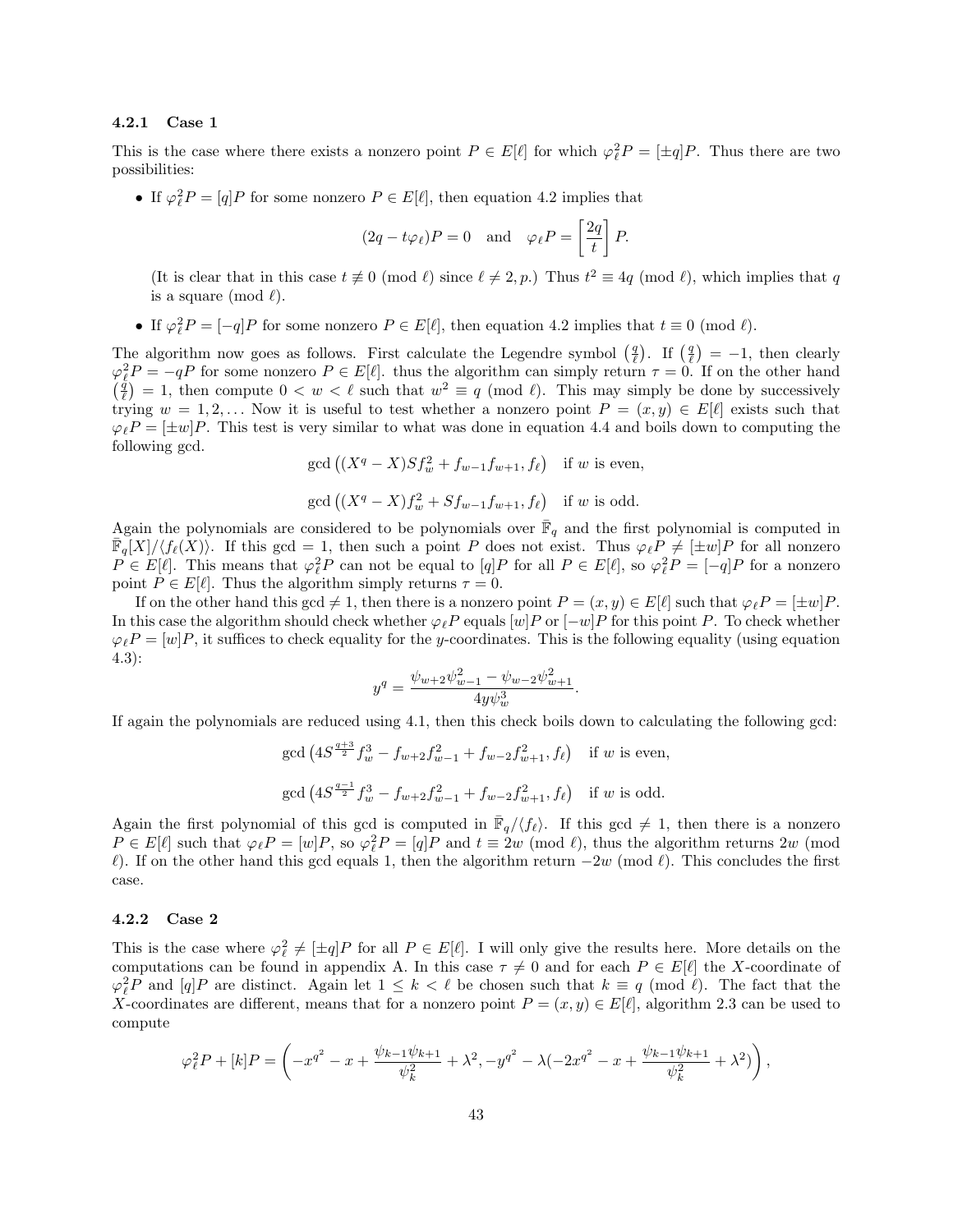where

 $P_2 :=$ 

$$
\lambda(P) = \frac{\psi_{k+2}\psi_{k-1}^2 - \psi_{k-2}\psi_{k+1}^2 - 4Y^{q^2+1}\psi_k^3}{4\psi_k Y((X - X^{q^2})\psi_k^2 - \psi_{k-1}\psi_{k+1})}(P) =: \frac{\alpha(P)}{\beta(P)}.
$$

Following equation 4.3, an integer  $0 < \tau < \ell - 1$  should be found such that this equals

$$
\tau \phi_l(P) = \left( x^q - \left( \frac{\psi_{\tau+1} \phi_{\tau-1}}{\psi_{\tau}^2} \right)^q, \left( \frac{\psi_{\tau+2} \psi_{\tau-1}^2 - \psi_{\tau-2} \psi_{\tau+1}^2}{4y \psi_{\tau}^3} \right)^q \right).
$$

What the algorithm does, is successively trying for  $\tau \in \{1, \ldots, \ell - 1\}$  whether  $\varphi_{\ell}^2 P + [k]P = \tau \varphi_{\ell} P$  for all  $P \in E[\ell]$ . As I already mentioned, I will not give all details, since the calculations are quite tedious. Testing whether  $\varphi_{\ell}^2 + k = \tau \varphi_{\ell}$  for a given  $\tau$  boils down to computing the reduces version of the following two polynomials and checking whether they are zero in  $\bar{\mathbb{F}}_q[X]/\langle f_\ell\rangle$ :

$$
P_1 := \psi_{\tau}^{2q} \Big( \beta^2 \big( - (X^{q^2} + X^q + X)\psi_k^2 + \psi_{k-1}\psi_{k+1} \big) + \psi_k^2 \alpha^2 \Big) + \beta^2 \psi_k^2 \psi_{\tau+1}^q \psi_{\tau-1}^q,
$$
  

$$
4Y^q \psi_{\tau}^{3q} \Big( - \beta^3 \psi_k^2 Y^{q^2} - \alpha \beta^2 \big( \psi_k^2 (-2X^{q^2} - X) + \psi_{k-1} \psi_{k+1} \big) + \alpha^3 \psi_k^2 \Big) - \beta^3 \psi_k^2 \big( \psi_{\tau+2} \psi_{\tau-1}^2 - \psi_{\tau-2} \psi_{\tau+1}^2 \big)^q.
$$

The polynomial  $P_1$  is obtained by checking the X-coordinates and eliminating the denominators.  $P_2$ is obtained using the same process for the  $Y$ -coordinates. Again for efficiency reasons these 2 polynomials should be reduced using relation 4.1. Here the reduced polynomials will simply inherit the names of the original polynomials. First, let's reduce  $\alpha$  and  $\beta$ :

$$
\alpha = \begin{cases}\nf_{k+2}f_{k-1}^2 - f_{k-2}f_{k+1}^2 - 4S^{\frac{q^2+3}{2}}f_k^3 & \text{if } k \text{ is even,} \\
S(f_{k+2}f_{k-1}^2 - f_{k-2}f_{k+1}^2) - 4S^{\frac{q^2+1}{2}}f_k^3 & \text{if } k \text{ is odd,} \\
\beta = \begin{cases}\n4Sf_k\left((X - X^{q^2})Sf_k^2 - f_{k-1}f_{k+1}\right) & \text{if } k \text{ is even,} \\
4f_k\left((X - X^{q^2})f_k^2 - Sf_{k-1}f_{k+1}\right) & \text{if } k \text{ is odd.}\n\end{cases}\n\end{cases}
$$

The reduced polynomial  $P_1$  can be computed by first computing two polynomials  $\gamma_1$  and  $\gamma_2$  and using those to compute the reduced  $P_1$ .

$$
\gamma_1 = \begin{cases} \beta^2 \big( f_{k-1} f_{k+1} - (X^{q^2} + X^q + X) S f_k^2 \big) + \alpha^2 S^2 f_k^2 & \text{if } k \text{ is even,} \\ \beta^2 S \big( S f_{k-1} f_{k+1} - (X^{q^2} + X^q + X) f_k^2 \big) + \alpha^2 f_k^2 & \text{if } k \text{ is odd,} \end{cases}
$$

 $\gamma_2 = S\beta^2 f_k^2,$ 

and

$$
P_1 = \begin{cases} \gamma_1 S^q f_\tau^{2q} + \gamma_2 (f_{\tau-1} f_{\tau+1})^q & \text{if } \tau \text{ is even,} \\ \gamma_1 f_\tau^{2q} + \gamma_2 S^q (f_{\tau-1} f_{\tau+1})^q & \text{if } \tau \text{ is odd.} \end{cases}
$$

The reduces polynomial  $P_2$  is computed similarly:

$$
\gamma_3 = \begin{cases} 4S^{\frac{q+1}{2}} \Big( \alpha \beta^2 \big( (2X^{q^2} + X) S f_k^2 - f_{k-1} f_{k-2} \big) - (\alpha^3 + \beta^3 S^{\frac{q^2-3}{2}}) S^2 f_k^2 \Big) & \text{if } k \text{ is even,} \\ 4S^{\frac{q-1}{2}} \Big( \alpha \beta^2 S \big( (2X^{q^2} + X) f_k^2 - S f_{k-1} f_{k+1} \big) - (\alpha^3 + \beta^3 S^{\frac{q^2+3}{2}}) S^2 f_k^2 \Big) & \text{if } k \text{ is odd,} \\ 74 = \beta^3 S f_k^2, \end{cases}
$$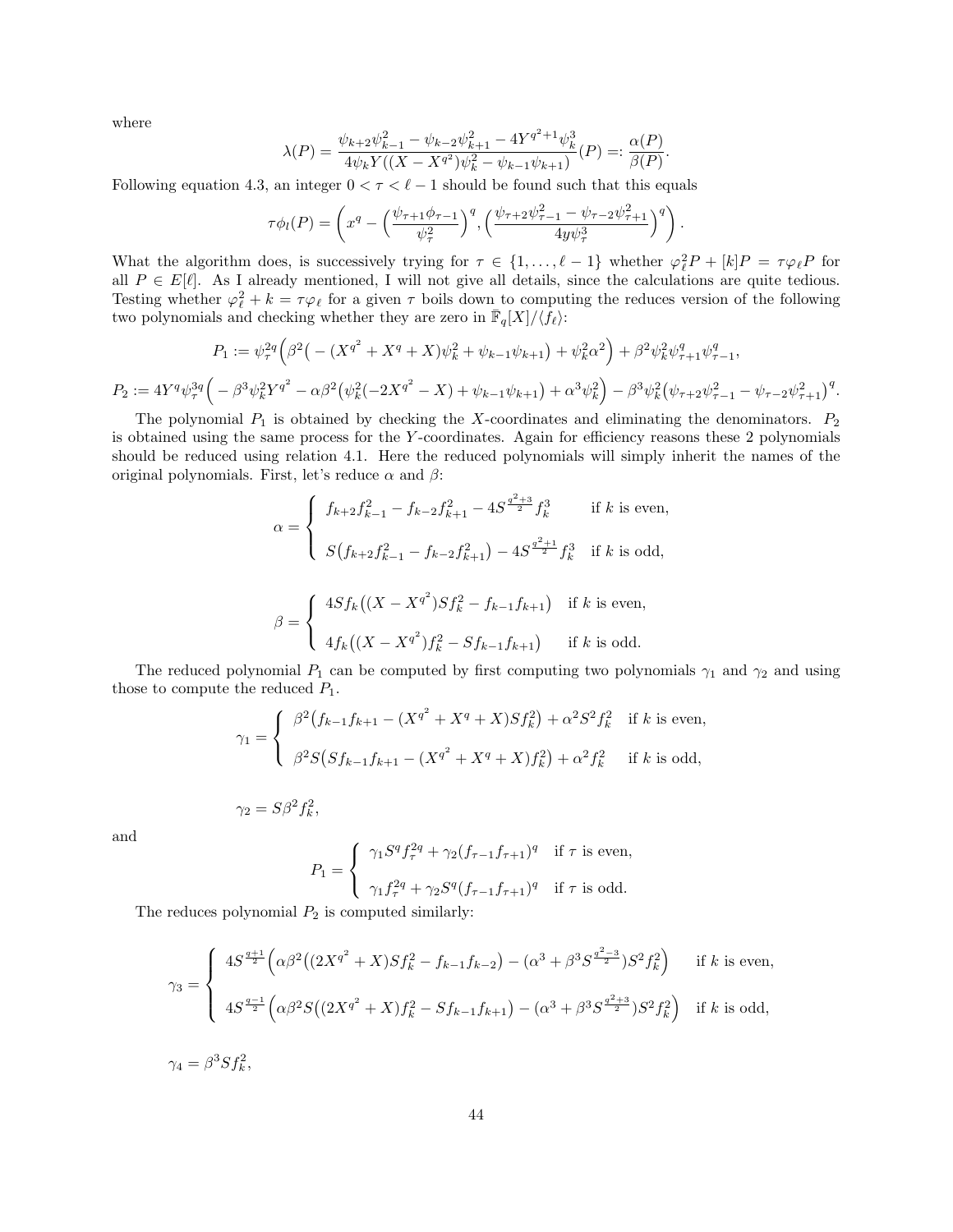and

$$
P_2 = \begin{cases} \gamma_3 S^{\frac{3q+1}{2}} f_\tau^{3q} - \gamma_4 S^{\frac{q+1}{2}} (f_{\tau+2} f_{\tau-1}^2 - f_{\tau-2} f_{\tau+1}^2)^q & \text{if } \tau \text{ is even,} \\ \gamma_3 f_\tau^{3q} - \gamma_4 S^q (f_{\tau+2} f_{\tau-1}^2 - f_{\tau-2} f_{\tau+1}^2)^q & \text{if } \tau \text{ is odd.} \end{cases}
$$

Thus the algorithm computes these two polynomials  $P_1$  and  $P_2$  in  $\mathbb{F}_q/\langle f_\ell \rangle$  for different  $\tau \in \{1, \ldots, \ell - 1\}$ until both of these polynomials turn out to be zero. It then returns this  $\tau$ . This concludes the algorithm.

### 4.3 Efficiency of Schoof 's algorithm

As was stated before, Schoof's algorithm has time complexity  $O(\log^8(q) \log \log q)$ . In this section the time complexity is given as the number of elementary operations (ie. addition and multiplication) over the finite field  $\mathbb{F}_q$ . After that I will give some experimental results for the time the algorithm requires in practice to compute the number of rational points  $\#E(\mathbb{F}_q)$ .

It is well known that there exists a universal constant C such that

$$
\prod_{\substack{\ell \leq L \\ \ell \text{ is prime}}} \ell > Ce^L
$$

holds for all  $L > 0$ ; see [37] for instance. In Schoof's algorithm L is a prime such that this product is approximately  $4\sqrt{q}$ . This means that  $O(4\sqrt{q}) = O(e^L)$ . It follows that the magnitude of L is  $O(\log q)$ . Also all primes  $\ell$ , and even the number of primes occurring in this product, are of this same order. (Obviously, the fact that in the algorithm  $\ell$  is not allowed to be equal to 2 or p, does not impact these estimations.)

**Remark 4.3.1.** Let  $q = p^m$ . The field  $\mathbb{F}_q$  is constructed as

$$
\mathbb{F}_q = \mathbb{F}_p / \langle f \rangle,
$$

where f is an irreducible polynomial satisfying deg  $(f) = m$ . It is obvious that  $m = O(\log q)$ . This means that operations on  $\mathbb{F}_q$  are actually operations on polynomials of degree  $O(\log q)$  over  $\mathbb{F}_p$ . The following conclusions can be drawn.

- Addition of two elements in  $\mathbb{F}_q$  requires  $O(\log q)$  elementary operations over  $\mathbb{F}_p$ .
- Multiplication of two elements in  $\mathbb{F}_q$  requires  $O(\log(q) \log \log q)$  elementary operations over  $\mathbb{F}_p$ .

This last estimation follows from the fact that the Fast Fourier Transform can be used to multiply two polynomials of degree d over  $\mathbb{F}_p$ . Using this trick, which is described in [51, 3.3], the number of elementary operations required for multiplying these polynomials is  $O(d \log d)$ .

Lemma 4.3.2. The number of elementary operations needed to compute the reduced division polynomials  $f_1, \ldots, f_{L+1}$  is  $O(\log^6(q) \log \log q)$ .

*Proof.* We have to compute  $O(\log q)$  polynomials. From 4.1.6 follows that  $\deg(f_i) = O(i^2)$ , thus it is clear that each polynomial  $f_i$  satisfies deg  $(f_i) = O(\log^2 q)$ . From the construction of the reduced division polynomials (4.1.8) it is clear that the computation of  $f_i$  requires  $\leq 4$  polynomial multiplications. Since addition of polynomials is done much faster than multiplication, it is allowed to neglect these during the estimation of the required time complexity. Unfortunately, the fast Fourier transform cannot be used to multiply polynomials over  $\mathbb{F}_q$ . The method of multiplying polynomials over this field requires  $O(d^2)$  multiplications over  $\mathbb{F}_q$  where d is the degree of the polynomials. Thus the construction of  $f_i$  requires  $O(\log^4 q)$  operations over  $\mathbb{F}_q$ , which by remark 4.3.1 adds up to  $O(\log^5(q) \log \log q)$  elementary operations. Thus, since there are  $O(\log q)$  polynomials to be calculated, the computation of all reduced division polynomials requires  $O(\log^6(q) \log \log q)$ elementary operations.  $\Box$ 

Now the main theorem of this section can be proven: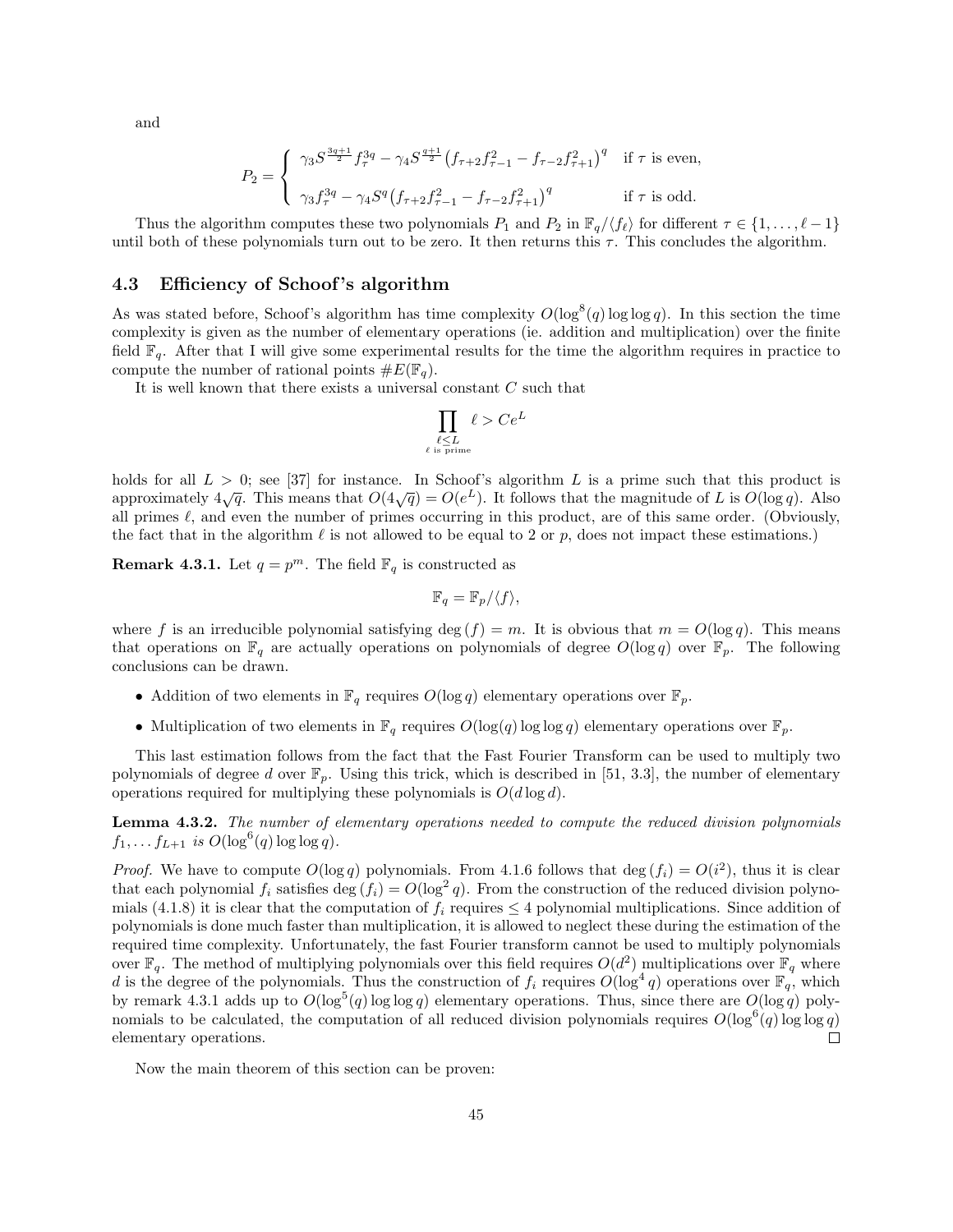# **Theorem 4.3.3.** Schoof's algorithm requires  $O(\log^8(q) \log \log q)$  elementary operations.

*Proof.* As was just proven, the computation of the reduced division polynomials requires  $O(\log^6(q) \log \log q)$ elementary operations. In the rest of the algorithm calculations are done in the ring

$$
R := \mathbb{F}_q[X]/\langle f_\ell \rangle
$$

for some prime  $\ell \leq L$ . The following two facts will be useful in this proof:

- The computation  $gcd(g_1, g_2)$  of two polynomials over  $\mathbb{F}_q$  requires  $O(d^2)$  ring operations in  $\mathbb{F}_q$ , where d is the maximum of the degrees of  $g_1$  and  $g_2$ . This statement is proven in [51, 3.1].
- The computation of  $X^q$ ,  $X^{2q}$  and  $X^{q^2}$  in R require  $O(\log q)$  operations in R. A proof for this statement can be found in [25, 4.6.2].

With this information it is possible to determine an estimation of the number of operations it requires to calculate the gcd that determines the case distinction (4.4). The computation of the polynomials of this gcd require multiplication of polynomials of degree  $O(\log^2 q)$ , which costs  $O(\log^4 q)$  multiplications in  $\mathbb{F}_q$ . However we also need to calculate  $X^{q^2}$  in R. As was mentioned, this costs  $O(\log q)$  multiplications in R, which amounts to  $O(\log^5 q)$  multiplications in  $\mathbb{F}_q$ . Thus with help of 4.3.1 the computation of the required polynomial of 4.4 can be done using  $O(\log^6(q) \log \log q)$  elementary operations. The actual calculation of this gcd requires  $O(\log^5(q) \log \log q)$  elementary operations and is thus dominated by the cost of the computation of the polynomials.

Case 1 requires the computation of two more of such gcd's and the Legendre symbol  $\left(\frac{q}{\ell}\right)$ , the cost of which is easily seen to be dominated by the cost of the computation of the gcd's. Thus case 1 requires  $O(\log^6(q) \log \log q)$  elementary operations for one fixed  $\ell$ . In case 2 however we need to calculate  $f_i^q$  in R for some reduced division polynomials. The most efficient way of computing all polynomials required for case 2, is to first compute and store  $f_i^q$  for  $0 \leq i \leq \ell - 1$ . (This storage requires about the same space as the storage of the reduced division polynomials itself, thus this should not be a problem.) Since the ring R has characteristic p, this can be done by the following computation:

$$
f_i^q(X) = (\alpha_0 + \alpha_1 X + \dots + \alpha_n X^n)^q
$$
  
=  $\alpha_0 + \alpha_1 X^q + \dots + \alpha_n X^{nq}$ .

Thus for computing the polynomials  $f_i^q$ , the main amount of work lies in the computations of  $X^q, \ldots X^{nq}$ . Remark that the computation of  $X^q$  requires  $O(\log q)$  operations in R, which amount to  $O(\log^5 q)$  multiplications in  $\mathbb{F}_q$ . If this polynomial is stored then it suffices to compute  $X^{iq}$  inductively by  $X^{iq} = (X^q)^{i-1} X^q$ . Thus the computation of  $X^{iq}$  can be done by multiplying the polynomials  $X^{(i-1)q}$  and  $X^q$ , which requires  $O(\log^4 q)$  multiplications in  $\mathbb{F}_q$ . This has to be done  $n = \deg(f_i) = O(\log^2 q)$  times. Thus the computation of all required  $f_i^q$  costs  $O(\log^6 q)$  multiplications in  $\mathbb{F}_q$ . Now the polynomials  $X^{iq}$  and  $f_j^q$  are known and stored. If we also compute and store  $X^{q^2}$  (using  $O(\log^5 q)$  multiplications in  $\mathbb{F}_q$ ) and  $S^q$ , then the computation of the polynomials  $P_1$  and  $P_2$  in case 2 only require a number of polynomial multiplications. Thus the computation requires  $O(\log^4 q)$  multiplications in  $\mathbb{F}_q$ , and since these polynomials have to be computed a maximum of  $\ell - 2 = O(\log q)$  times, the remainder of the computations of case 2 is dominated by  $O(\log^6 q)$ . Thus case 2 requires  $O(\log^6 q)$  multiplications in  $\mathbb{F}_q$ , which dominates the cost of case 1 and the gcd 4.4. Since the algorithm requires the computation of the trace modulo  $\ell$  for  $O(\log q)$  primes  $\ell$ , it requires a total of  $O(\log^7 q)$  multiplications in  $\mathbb{F}_q$ , thus it's complexity is  $O(\log^8(q) \log \log q)$  by 4.3.1.  $\Box$ 

In addition to the time complexity, the algorithm also requires the storage of the reduced division polynomials  $f_{-1}, \ldots, f_{L+1}$ , this takes  $O(\log^5 q)$  bits. As was told before, there exist a couple of practical improvements for this algorithm. For instance, it can be useful to also look at the prime  $\ell = 2$ , or work on  $E[\ell^k]$  in stead of  $E[\ell]$  for some  $k \geq 2$ .

In practice the number of rational points can be computed with this algorithm for  $q$  of magnitude of at least 40 digits. In order to test this, I have implemented the algorithm using the computer language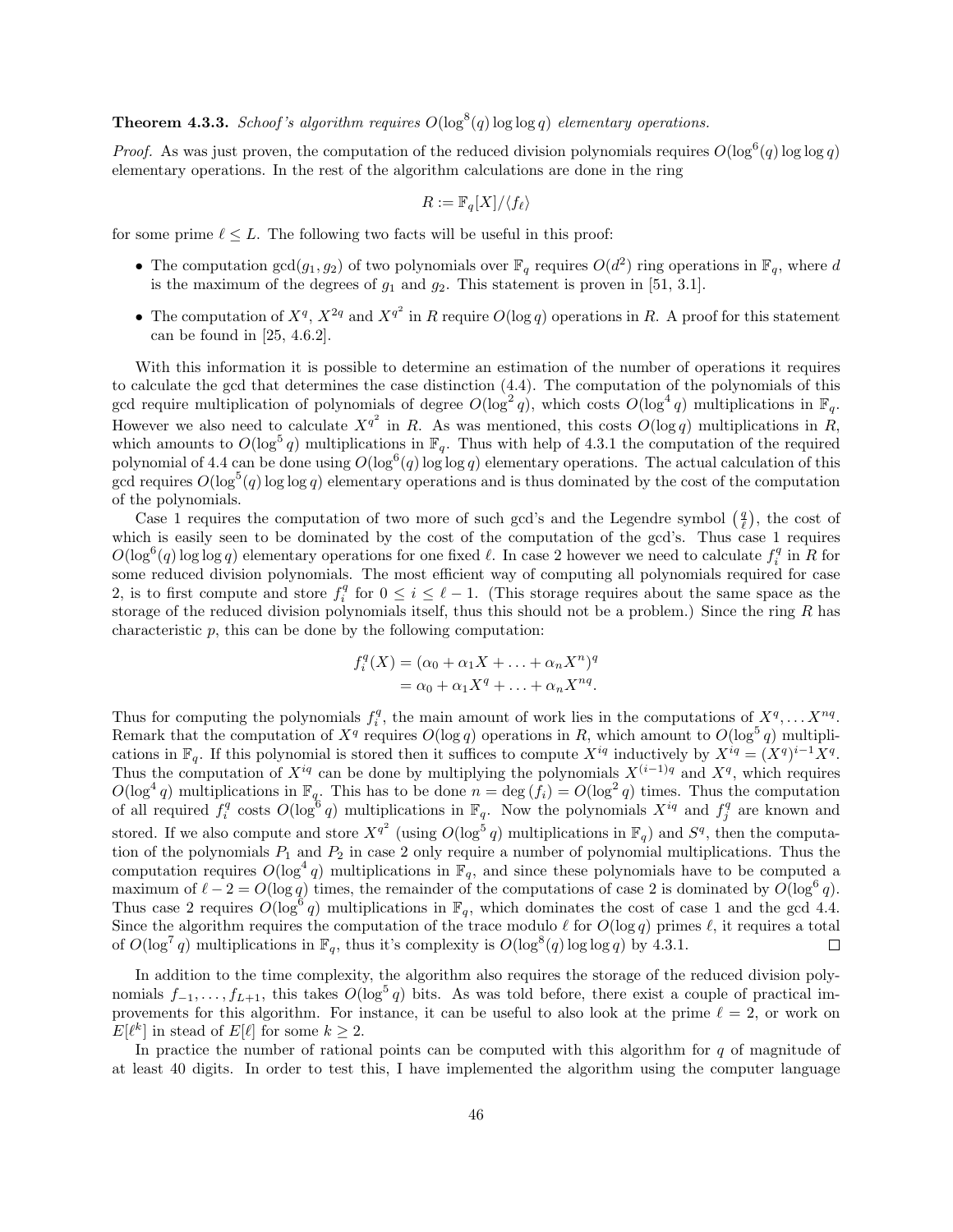MAGMA. I have tested the validation of my program experimentally by comparing the results for certain elliptic curves with the results that MAGMA provides for the same curves. The table below shows the time the cpu requires (in seconds) to compute  $E(\mathbb{F}_p)$ , where p is the smallest prime number greater than  $10^i$ . This time is the avarage of the time of 5 tests. The elliptic curve E was chosen by selecting random  $A, B \in \mathbb{F}_p$ . Of course A and B are chosen such that the Weierstrass equation  $Y^2 = X^3 + AX + B$  is nonsingular.

| İ. | $\boldsymbol{p}$                         | $CPU-time$ |
|----|------------------------------------------|------------|
| 20 | 100000000000000000039                    | 408        |
| 21 | 1000000000000000000117                   | 989        |
| 22 | 100000000000000000000009                 | 1106       |
| 23 | 100000000000000000000117                 | 1006       |
| 24 | 1000000000000000000000007                | 1786       |
| 25 | 10000000000000000000000013               | 1803       |
| 26 | 1000000000000000000000000067             | 1914       |
| 27 | 1000000000000000000000000103             | 2180       |
| 28 | 100000000000000000000000000331           | 2706       |
| 29 | 1000000000000000000000000000319          | 3096       |
| 30 | 1000000000000000000000000000057          | 3019       |
| 31 | 10000000000000000000000000000033         | 5583       |
| 32 | 1000000000000000000000000000000049       | 5864       |
| 33 |                                          | 6209       |
| 34 | 100000000000000000000000000000000193     | 9080       |
| 35 |                                          | 9677       |
| 36 | 10000000000000000000000000000000000067   | 9101       |
| 37 | 100000000000000000000000000000000000043  | 9562       |
| 38 | 1000000000000000000000000000000000000133 | 13981      |
| 39 |                                          | 17978      |
| 40 |                                          | 15700      |

table 2 The experimental time for Schoof's algorithm.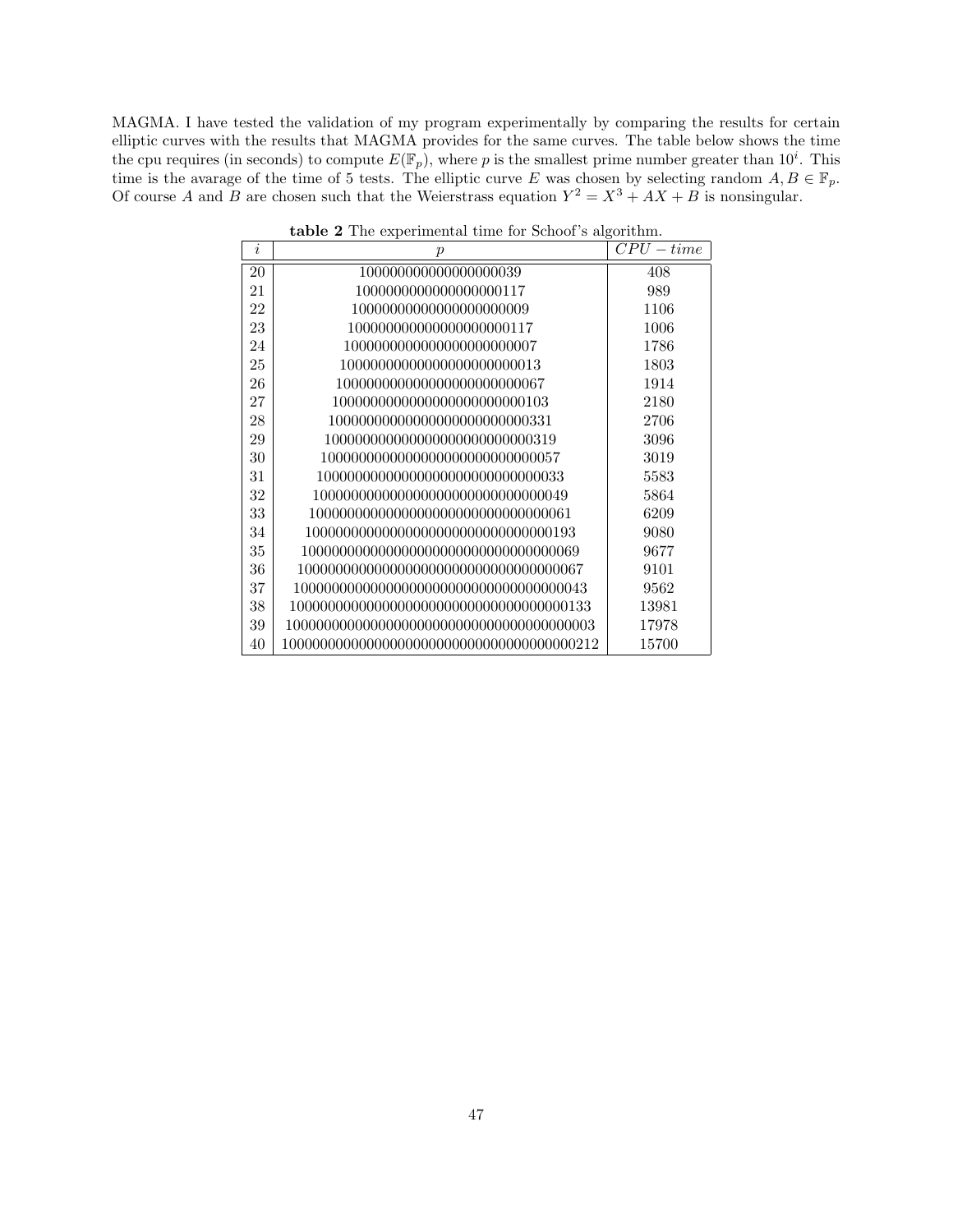# 5 Protocols

So far the main focus of this paper has been on the mathematical description of elliptic curves and their arithmetic properties. In the remainder of this thesis the accumulated knowledge will be used to describe the usage of elliptic curves in cryptography and the description of several attacks on the ECDLP. As was mentioned in section 1.2, public-key cryptosystems are most commonly used to secretly share a key, which can then be used in a symmetric cryptosystem. This is done using the Diffie-Hellman key exchange and will be explained in section 5.1. After that I will give an example of how elliptic curves can be used directly to encrypt a message or to sign it, providing proof of identity of the sender to the recipient. In order to do this, it is useful to be able to represent a message by a point on an elliptic curve. First in section 5.2 I will show how to do this. After that I will explain how the actual protocols work.

Remark 5.0.1. In all of the protocols discussed in this chapter, Alice and Bob first need to choose a finite field  $\mathbb{F}_q$ , an elliptic curve  $E/\mathbb{F}_q$  and (usually) a point  $P \in E$ . After this chapter, several attacks on the general DLP and the ECDLP will be given. These attacks will provide us with a list of requirements, that the elliptic curve  $E/\mathbb{F}_q$  has to meet, in order to be considered safe for cryptographic purposes. For example, the order of the point P should only be divisible by large primes (section 6.1) and the curve should not be supersingular (chapter 7). As one might imagine, this selection process is quite tedious. Luckily, the same elliptic curve  $E$  and point  $P$  can be used in numeral different cryptosystems at the same time. As long as the private keys (usually being a random integer) are chosen differently, using the same elliptic curves does not impact the security of the cryptosystems. In fact, the United States National Institute of Standards and Technology (NIST) has published a list [1] of different fields, elliptic curves and points, for which the discrete logarithm problem is assumed to be exponentially hard.

## 5.1 Diffie-Hellman Key Exchange

As was already noted in section 1.2, the paper [11] by W. Diffie and M. Hellman was the first public introduction to public-key cryptosystems. The cryptosystem introduced in this paper was designed to secretly communicate a key that can be used in a symmetric cryptosystem. Even though the idea was in it's time revolutionary, the paper only worked with an abstract group  $G$  and the writers not yet had an idea on how to implement this idea in practice. In this section, I will give a practical version of their protocol based on elliptic curves.

Assume that Alice and Bob want to agree on a common key, which is a string of 256 bits. Usually this length is presumed to be sufficiently large to ensure the safety of symmetric cryptosystems. One way to establish a secret key using Diffie and Hellman's method is the following:

- 1. Alice and Bob agree on a finite field  $\mathbb{F}_q$ , an elliptic curve  $E/\mathbb{F}_q$  and a point  $P \in E(\mathbb{F}_q)$  such that the discrete logarithm problem to the base of P is exponentially hard.
- 2. Alice choses a secret random integer s, computes  $S := [s]P$  and sends S to Bob.
- 3. Bob chooses a secret random integer t, computes  $T := [t]P$  and sends T to Alice.
- 4. Alice computes  $Q = [s]T = [st]P$ .
- 5. Bob computes  $Q = [t]S = [ts]P$ .
- 6. Alice and bob use some publicly agreed on method to extract a key from Q. For example, they could use the last 256 bits of the X-coordinate of the point Q.

Remark that neither Alice nor Bob have any idea of what the key is going to be in advance. This, however, does not matter as long as they just need a 'random' string of 256 bits to serve as a key in a symmetric cryptosystem. The only information that the eavesdropper Eve has gotten, is the curve  $E/\mathbb{F}_q$ and the points  $P$ ,  $S$  and  $T$ . Therefore she needs to solve the following problem.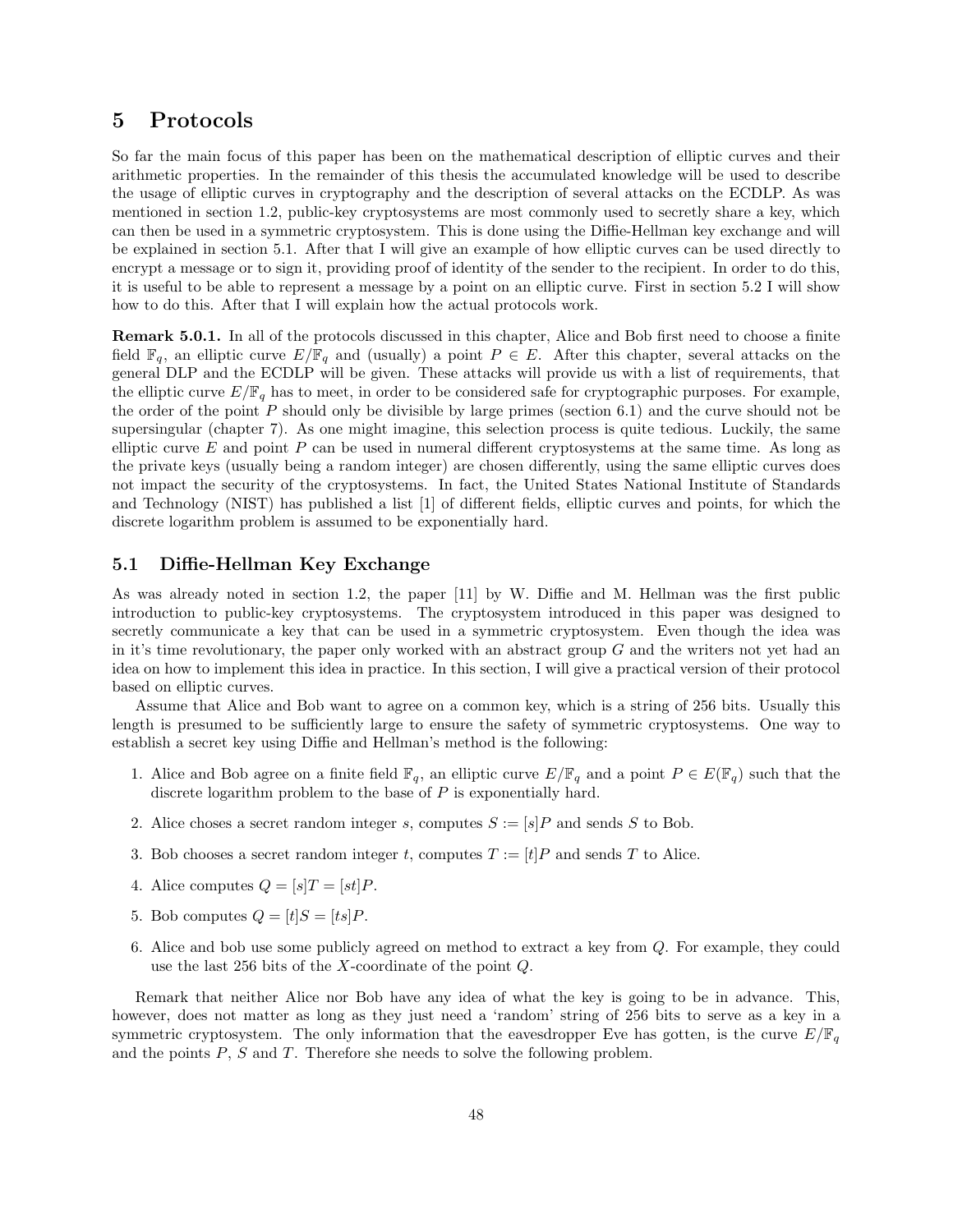#### Elliptic Curve Diffie-Hellman Problem. Given P,  $[s]P$  and  $[t]P$  in  $E(\mathbb{F}_q)$ , compute  $Q = [st]P$ .

It is clear that if Eve were able to solve the DLP for the given elliptic curve, than she would be able to extract the integer s from [s]P and simply compute  $Q = [s]T$ . However, there is no known way of solving the Diffie-Hellman problem without solving a discrete logarithm problem in this elliptic curve.

**Remark 5.1.1.** If the field  $\mathbb{F}_q$  has characteristic  $\geq$  5 and the elliptic curve is given by the Weierstrass equation

$$
E: Y^2 = X^3 + AX + B,
$$

then there is clearly no need for Alice and Bob to exchange both the X- and Y -coordinates of a point, since the Y -coordinate can be determined up to a factor −1 from the X-coordinate by computing square roots in  $\mathbb{F}_q$ . (One example of how to efficiently compute square roots in  $\mathbb{F}_q$  is given in [40] by René Schoof.) It thus suffices to simply send the X-coordinate and one extra bit, which determines which of the two computed Y -coordinates the recipient has to choose. This method of sending the X-coordinate and one extra bit is called *point compression*. Remark that point compression reduces the amount of information that has to be send, but increases the amount of work Alice and Bob have to do to complete the Diffie-Hellman key exchange, since they both have to compute a square root in  $\mathbb{F}_q$ .

The Diffie-Hellman key exchange protocol allows two people to secretly exchange a random piece of data. However it was a long-standing problem to find a similar method that allows three people to perform a similar exchange. In the year 2000, a solution to this problem has been found and published by A. Joux in [23]. His idea was to use a modified version of the Weil Pairing (2.8.7). The fact that a modification of the Weil pairing is necessary, is because the restriction of the Weil pairing to cyclic subgroups of  $E[\ell]$  is trivial. Instead of using a modification of the Weil pairing, the Tate pairing could also be used. This pairing is defined in section 8.1. However in this section I will show how to modify the Weil pairing with help of distortion maps

**Definition 5.1.2.** Let E be an elliptic curve defined over a field K and let  $\ell$  be a prime different from char(K). A distortion map for  $E[\ell]$  is an isogeny

$$
f: E \to E
$$

such that  $E[\ell]$  has a  $\mathbb{Z}/\ell\mathbb{Z}$ -basis of the form  $\{T, f(T)\}\$ for some  $T \in E[\ell]$ . The modified Weil pairing with respect to the distortion map  $f$  is defined by

$$
\langle -, - \rangle : E[\ell] \times E[\ell] \to \mu_{\ell}, \qquad \langle P, Q \rangle := e_{\ell}(P, f(Q)).
$$

Remark that from the surjectivity of the Weil pairing follows that  $\langle T, T \rangle$  is a primitive  $\ell^{\text{th}}$  root of unity. Also the modified Weil pairing is still nondegenerate and bilinear. It is known that distortion maps always exist for supersingular curves (see for example [48]), however ordinary curves don't always allow distortion maps.

**Example 5.1.3.** Just as in example 2.4.12 let  $E/\mathbb{F}_q$  be given by

$$
E: y^2 = x^3 + x.
$$

Here  $\mathbb{F}_q$  is assumed to have odd characteristic p. As we know, E has complex multiplication, since we have the isogeny

$$
[i]: E \to E, \qquad [i]: (x, y) \mapsto (-x, iy).
$$

Suppose furthermore that  $\ell \equiv 3 \pmod{4}$  is a prime number which, as always, does not divide q. Then [i] is a distortion map for  $E[\ell]$ . To see this, take  $T \in E[\ell]$  of exact order  $\ell$  and suppose that for some integers a, b the following equality holds

$$
[a]T + [b][i](T) = O.
$$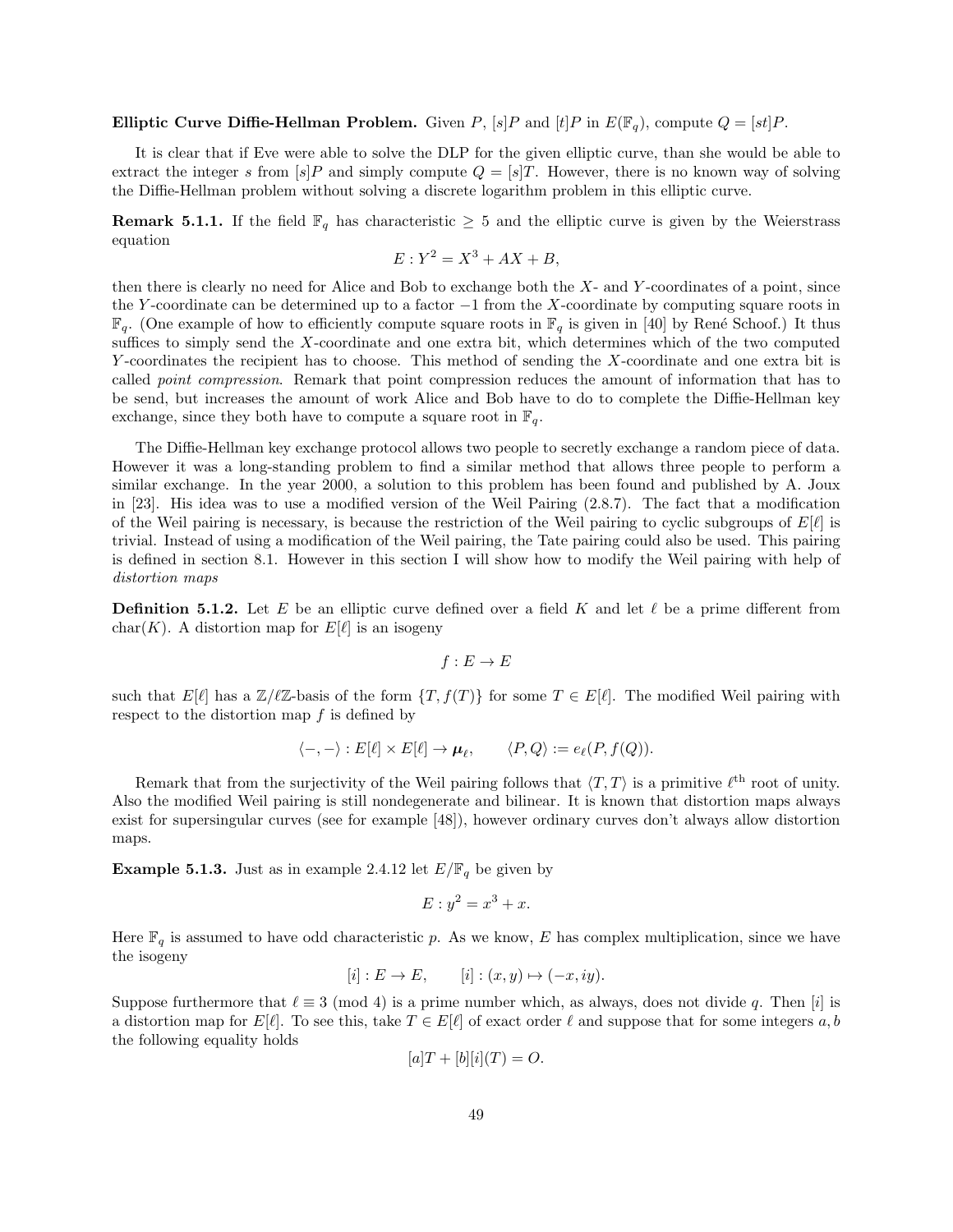Then obviously

$$
[a+bi](T) = O \Rightarrow [a^2+b^2](T) = O \Rightarrow a^2+b^2 \equiv 0 \pmod{\ell} \Rightarrow a \equiv b \equiv 0 \pmod{\ell},
$$

where the last implication follows from the fact that  $\ell \equiv 3 \pmod{4}$ . Now as an easy application of 3.4.2 the elliptic curve E is ordinary if and only if  $p \equiv 1 \pmod{4}$ . Thus this example gives us a number of ordinary elliptic curves with distortion maps.

Suppose now that Alice, Bob and Carl want to agree on a secret key. This can be accomplished using the tripartite Diffie-Hellman Key Exchange:

- 1. Alice, Bob and Carl agree on an elliptic curve  $E/\mathbb{F}_q$  defined over a finite field. They also agree on a prime  $\ell$  different from p, such that a distortion map  $f : E \to E$  exists and such that  $E[\ell] \subseteq E(\mathbb{F}_q)$ , and a point  $T \in E[\ell]$  satisfying the fact that  $\{T, f(T)\}\$ is a basis for  $E[\ell]$ .
- 2. Alice, Bob and Carl choose secret random integers  $a, b$  and  $c$ , respectively, compute

$$
A := [a]T, \qquad B := [b]T, \qquad C := [c]T,
$$

and publish these points.

3. Alice, Bob and Carl respectively compute

$$
\langle B, C \rangle^a, \qquad \langle A, C \rangle^b, \qquad \langle A, B \rangle^c.
$$

4. Alice, Bob and Carl then share the same value  $\langle T, T \rangle^{abc} \in \mathbb{F}_q^*$  and extract the secret key using a agreed upon method.

**Remark 5.1.4.** 2.8.8 implies that, since  $E[\ell] \subseteq E(\mathbb{F}_q)$ , the group  $\mu_\ell \subseteq \mathbb{F}_q^*$ . Obviously this is equivalent to the statement that

$$
q-1 \equiv 0 \pmod{\ell}.
$$

If Eve can solve the ECDLP, then she can recover the integer  $a$  from the public information  $T$  and  $A$ . So in this case she can get the secret key by computing  $\langle B, C \rangle^a$ . Thus obviously the discrete logarithm problem to the base of T should be hard. Eve, however, can also break this system by solving a discrete logarithm problem in the multiplicative group  $\mathbb{F}_q^*$ . If she is able to do this, then she can recover the value a by solving

$$
\langle T, T \rangle^a = \langle T, A \rangle.
$$

In section 7.1 a subexponential time algorithm will be given to solve the DLP in  $\mathbb{F}_q^*$ , thus solving this problem is in general much easier than solving the ECDLP in  $E(\mathbb{F}_q)$ . Thus in order for the tripartite Diffie-Hellman key exchange to be safe, q has to be sufficiently large to preclude the solution of the DLP in  $\mathbb{F}_q^*$ . Because of this, the elliptic curve that Alice, Bob and Carl choose, is allowed to be supersingular, in contrast to all other cryptosystems explained in this chapter.

## 5.2 Two ElGamal Protocols

In order to use elliptic curves directly in cryptosystems it is useful to be able to represent a message as a point on an elliptic curve. Usually the message, which is a string of characters, is first converted to an integer. Remark that on a computer, characters are represented by a string of 7 bits, using the ASCII code. For example  $A = 100 0001$ . Now the entire message can be represented by a string of bits by simply concatenating the ASCII code of the different characters of the message. The resulting string of bits can then be seen as the binary representation of an integer.

Example 5.2.1. Suppose we want to represent the message 'hello' by an integer. We can look up the letters of this word in the ASCII code. The binary ASCII code for these letters are given in the following table: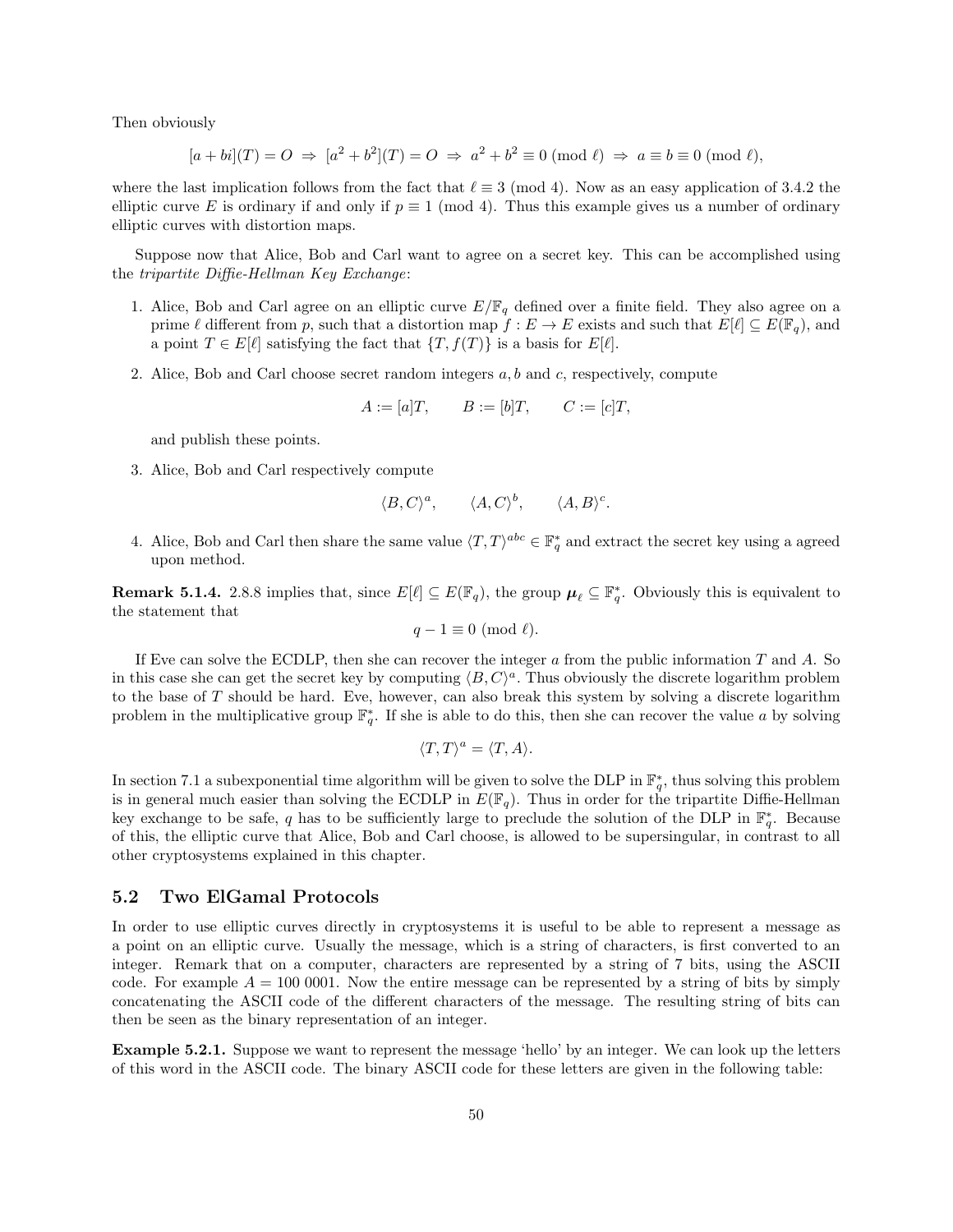| table 3. |          |          |        |  |  |
|----------|----------|----------|--------|--|--|
|          |          |          |        |  |  |
| 110 1000 | 110 0101 | 110 1100 | 110-11 |  |  |

Thus now the string 'hello' can be represented by the the following bit string:

```
'hello' = '110 1000 110 0101 110 1100 110 1100 110 1111'.
```
And this bit string represents the integer 28130883183.

Usually the message is represented by an integer m which satisfies  $0 < m < L$  for some upper bound L. In this case, if the integer representing a message is too big, it is common to break up the original message in several different parts and encrypt these parts separately. In this case one should clearly communicate how this message is split up and which integer represents which part of the original message.

It now remains to show how to represent an integer  $m$  as a point  $M$  on an elliptic curve. There are several ways to do this. The method described here is given by by Koblitz in [26, VI.2]. An advantage of this system is the fact that, mathematically, it is very straightforward. Note however that it does require the computation of (maybe several) square roots in a finite field. Since there are several efficient algorithms for computing such square roots, the method described here is still feasible.

Suppose that p is a prime number and  $E/\mathbb{F}_p$  is an elliptic curve given by the Weierstrass equation

$$
E: Y^2 = X^3 + AX + B,
$$

where  $A, B \in \mathbb{F}_p$ . (The case that E is defined over an arbitrary finite field  $\mathbb{F}_q$  is similar.) Furthermore suppose that m is an integer satisfying  $0 \le m < p/100$ . Compute  $x_i := 100m + i$  for  $0 \le i < 100$ , the point  $s_i := x_i^3 + Ax_i + B$  and  $\left(\frac{s_i}{p}\right)$  until an  $i_0$  is found such that  $\left(\frac{s_{i_0}}{p}\right) = 1$ . (The integer  $s_{i_0}$  is a square modulo p.) Then compute a square root  $y_{i_0}$  of  $s_{i_0} \pmod{p}$ . The point  $M = (x_{i_0}, y_{i_0}) \in E(\mathbb{F}_p)$  is a point on E, from which m can be recovered by simply computing  $m = \lfloor x_{i_0}/100 \rfloor$ . Remark that, since  $s_i$  is essentially a random element of  $\mathbb{F}_q^*$ , the chance that it is a square is approximately 1/2. Thus the chance that  $s_i$  is not a square for all  $0 \leq i < 100$  is approximately  $2^{-100}$ .

#### 5.2.1 ElGamal Public-Key Encryption

The ElGamal encryption scheme as well as the ElGamal digital signature scheme (which will be described in the next subsection) are two well known cryptosystems. They were both described at first by Taher Gamal in [17] . Both systems are based on the Diffie-Hellman key exchange and are also given for arbitrary groups G for which the DLP is presumed to be hard. I will in this section give a version of his algorithm based elliptic curves.

Assume that Alice wants to safely send a message to Bob over an open channel. One way to do this, using the ElGamal public-key encryption scheme, is the following

- 1. Alice and Bob agree on a finite field  $\mathbb{F}_q$ , an elliptic curve  $E/\mathbb{F}_q$  and a point  $P \in E(\mathbb{F}_q)$  such that the discrete logarithm problem to the base of  $P$  is hard.
- 2. Bob chooses a secret random integer s, computes  $S := [s]P$  and openly communicates the point S to Alice.
- 3. Alice expresses her message as a point  $M \in E(\mathbb{F}_q)$ .
- 4. Alice chooses a secret random integer t, computes the points  $T := [t]P$  and  $U := M + [t]S$  and sends T, U to Bob.
- 5. Bob decrypts the cyphertext by computing

$$
U - [s]T = M + [t]S - [st]P = M + [ts]P - [st]P = M.
$$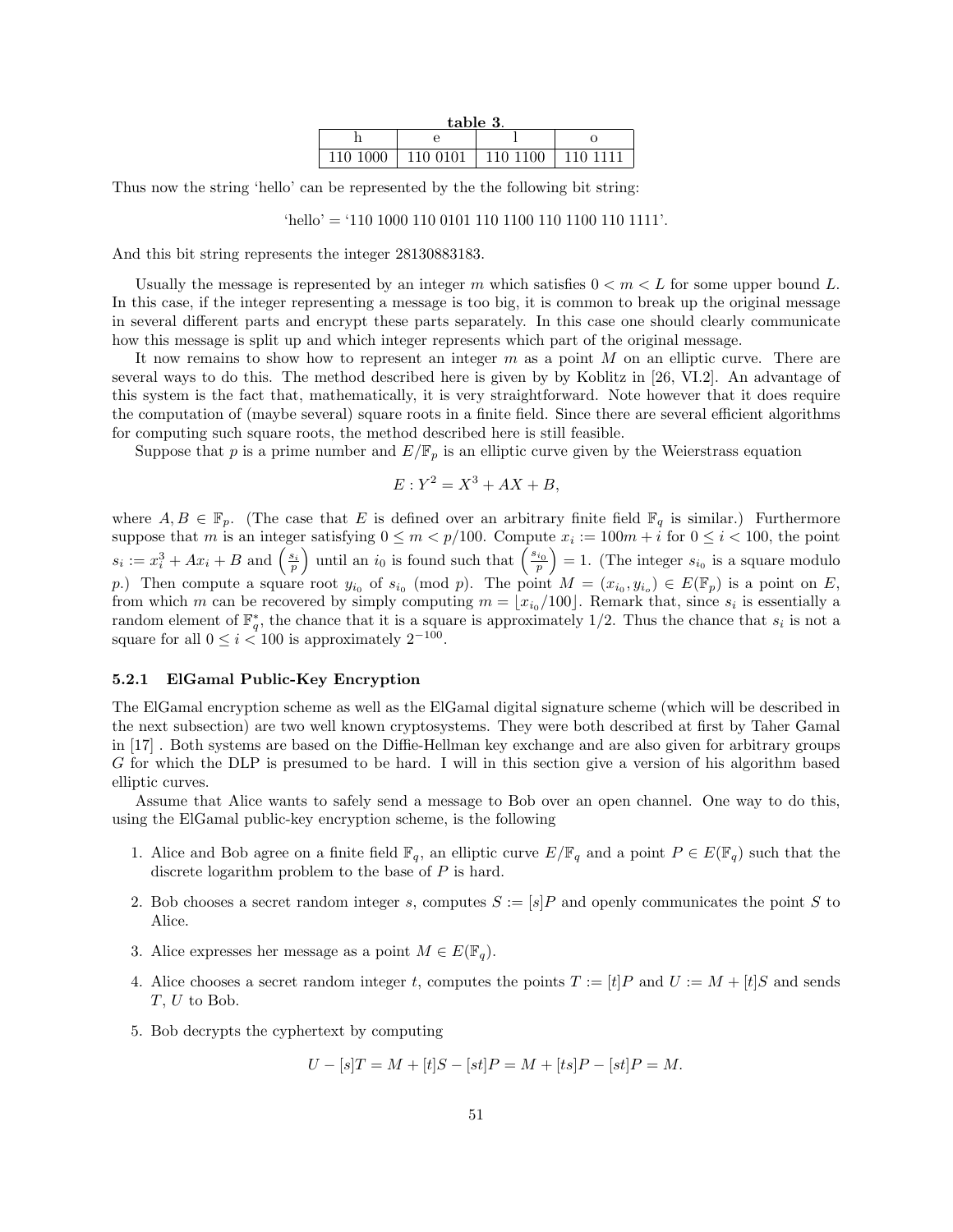The eavesdropper Eve knows the elliptic curve  $E/\mathbb{F}_q$  and the points P, S, T and U. Obviously if she could solve the ECDLP for to the base of P, then she would be able to extract s from  $S = [s]P$  and simply compute  $M = U - [s]T$ . There is however no known way to extract the plaintext M from the given information without solving a discrete logarithm problem for the elliptic curve E.

**Remark 5.2.2.** It is very important that Alice chooses different random integers t every time she sends a message to Bob. Suppose for example that she uses the same integer  $t$  to send the message  $M$  and  $M'$  to Bob. Then Eve notices this, since the points T and T' will coincide. Eve can then compute  $U-U' = M - M'$ . If for example  $M$  is some sales announcement, that is made public the next day, then Eve can compute

$$
M'=U'-U=M.
$$

#### 5.2.2 ElGamal Digital Signature Scheme

Signature schemes provide a way for Alice to send a message to Bob, in such a way that Bob knows for sure that she is the one that send him that particular message. Remark that in contrast to encryption methods, an eavesdropper Eve is actually able to read the message. However, if Eve is able to intercept the message, change it, and sends it forward to Bob with the same signature that Alice provided, Bob should be able to detect that the message has been tempered with. So the method described in this section deals with the problem of providing authentication as well as integrity, as described in section 1.1.

In order to set up this scheme, Alice needs to establish a public-key. She chooses an elliptic curve  $E/\mathbb{F}_q$ together with a point  $P \in E(\mathbb{F}_q)$  such that the discrete logarithm problem to the base of P is hard. It is assumed that the order  $N$  of  $P$  is known to Alice. Alice also chooses a secret integer  $s$  at random and computes  $S := [s]P$ . Furthermore she needs to establish a function

$$
f: E(\mathbb{F}_q) \to \mathbb{Z}.
$$

The only property that  $f$  needs to respect, is that only a small number of inputs should produce the same output. For example, if  $q = p$  is a prime, then the function  $f : (x, y) \mapsto x$ , where  $0 < x \leq p$ , would be a good choice for f. After this is done, Alice sends the public-key to Bob. This public-key consists of the curve  $E/\mathbb{F}_q$ , the points P and S and the function f. The integer s is kept private. Note that N is also not communicated, this is just because there is no need for this integer to be made public. Knowledge of N however does not impact the security of this system. Now signing a message goes as follows:

- 1. Alice represents the message as an integer  $0 < m \le N$ .
- 2. Alice chooses a random integer t satisfying  $gcd(t, N) = 1$  and computes  $T := [t]P$ .
- 3. Alice then computes  $k \equiv t^{-1}(m sf(T)) \pmod{N}$ , and sends Bob the signed message  $(m, T, k)$ .

In order to verify the signature, Bob does the following:

- 1. Bob computes :  $V_1 = [f(T)]S + [k]T$  and  $V_2 := [m]P$ .
- 2. If  $V_1 = V_2$ , then Bob declares the signature to be valid.

If the signature is valid, then  $V_1 = V_2$  by the following calculation:

$$
V_1 = [f(T)]S + [k]T = [f(T)s]P + [kt]P = [m]P = V_2.
$$

Here it is used that  $kt \equiv m - sf(T) \pmod{N}$ , thus there is an integer  $i \in \mathbb{Z}$  such that  $kt = m - sf(T) + iN$ , which implies that

$$
[kt]P = [m - sf(T)]P + [iN]P = [m - sf(T)]P.
$$

Obviously if Eve can solve the DLP to the base of P, then she can derive s from P and S and she can sign arbitrary messages. One slight disadvantage of this system is that the signature is rather large. It requires a point  $T \in E(\mathbb{F}_q)$  and an element  $k \in \mathbb{Z}/N\mathbb{Z}$ . Even after point compression this amounts to a point in  $\mathbb{F}_q$ and a point in  $\mathbb{Z}/N\mathbb{Z}$ , which require around twice as much memory as the actual message m.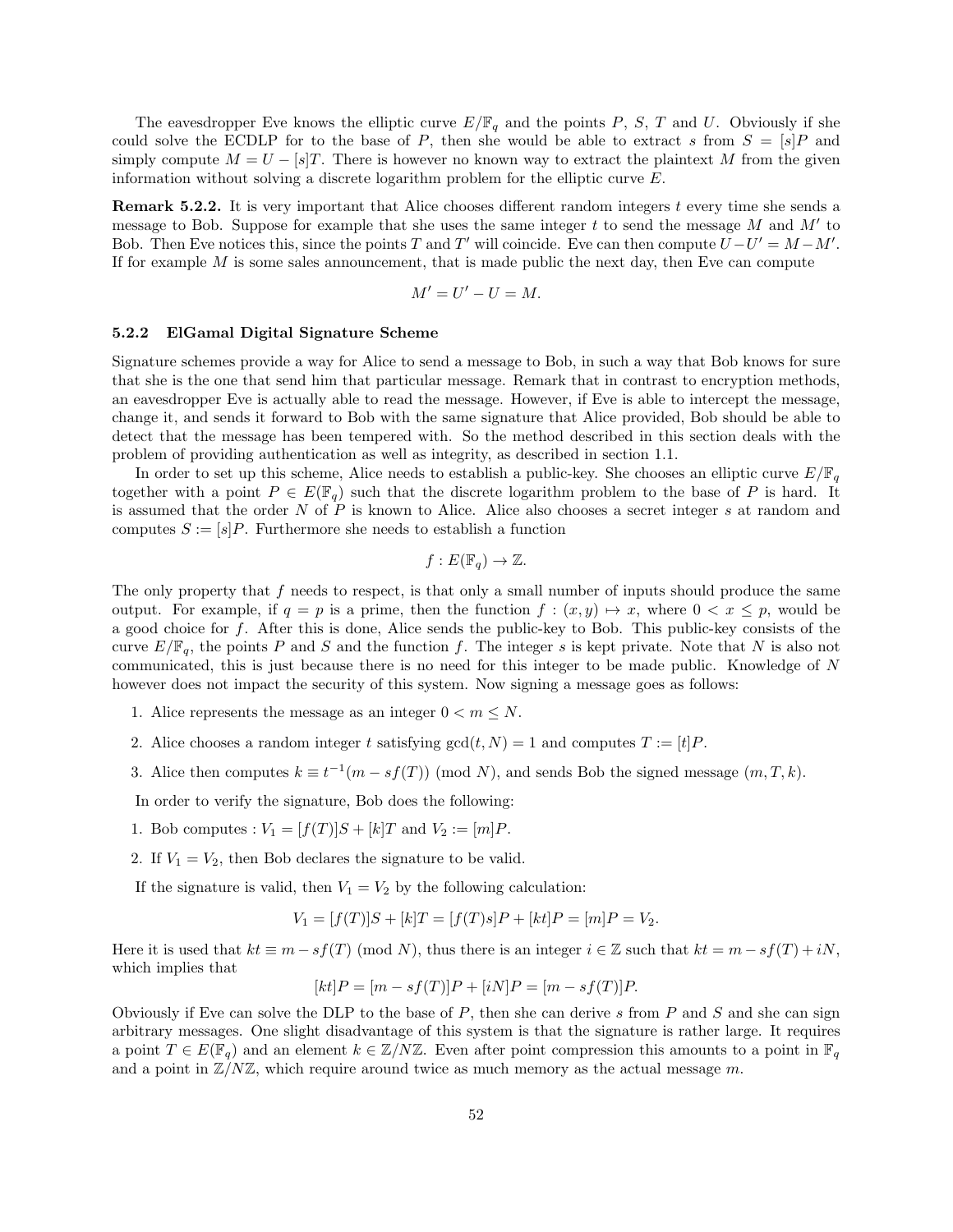Remark 5.2.3. Obviously, once Alice has established and communicated the public-key, she can sign several messages as long as they are all different. So it is important that Alice never signs the same message twice. Also it is vital that the secret random integer  $t$  is never used more than once. Suppose for example that Alice used the integer t twice to sign m and m'. So Eve reads the signed messages  $(m, T, k)$  and  $(m', T', k')$ and immediately notices that  $T = T'$ . She can than use the equations

$$
kt \equiv m - sf(T),
$$
  

$$
k't \equiv m' - sf(T)
$$

to derive  $t(k - k') \equiv m - m' \pmod{N}$ . This equation has  $d = \gcd(k - k', N)$  easy to find solutions  $\{t_0, \ldots, t_{d-1}\}$  for t. Eve can just find the right integer t, by checking whether  $[t_i]P = T$  for each of these solutions  $t_i$ . (If d is not too big.) Now that Eve knows  $t$ , she can use this information to find the integer s. This can be done with help of the equality  $sf(T) \equiv m - kt \pmod{N}$  using the same trick as before.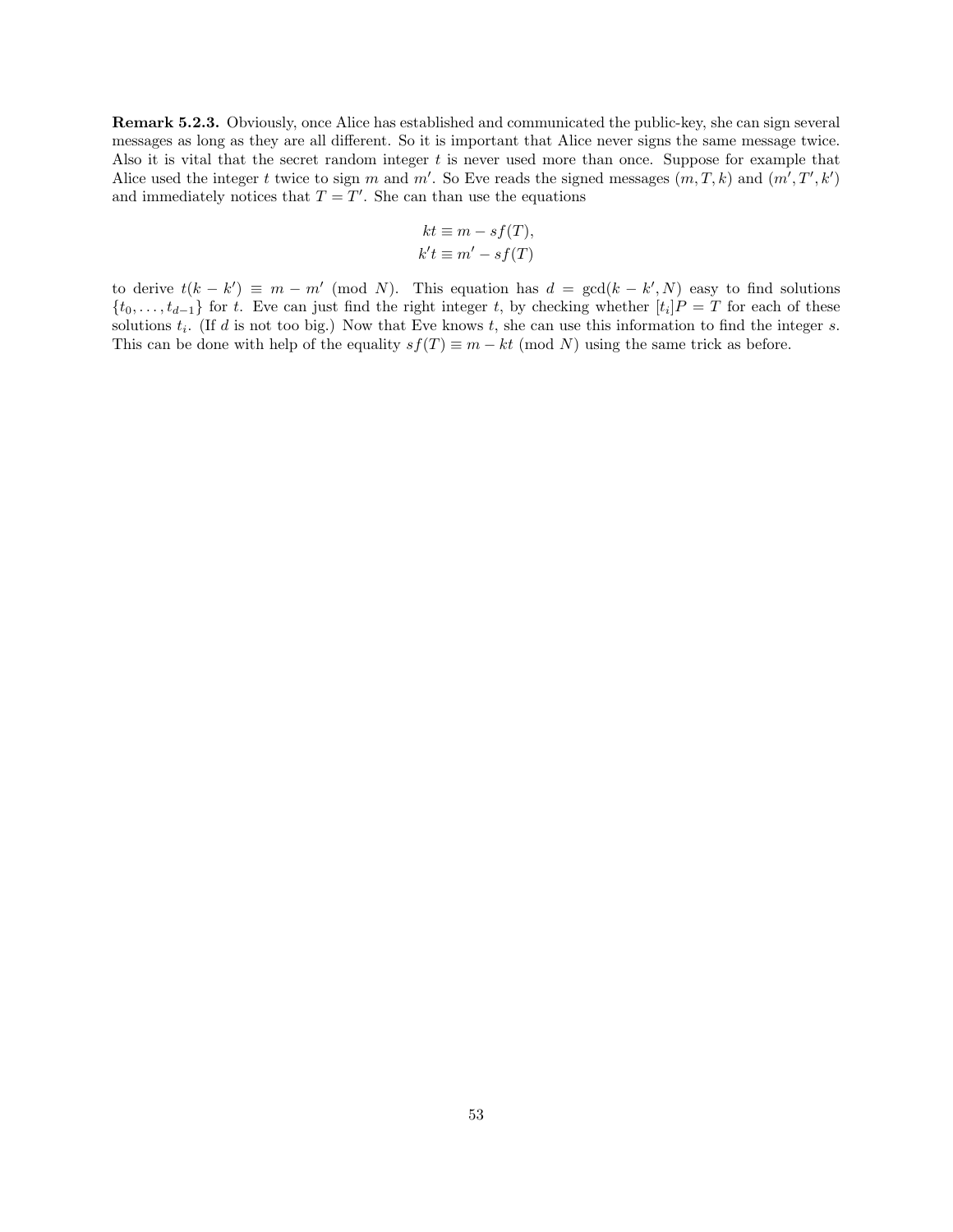# 6 General Attacks on the DLP

In this chapter several attacks on the discrete logarithm problem for an arbitrary group G will be given. Since the main focus of this paper lies on elliptic curves, the group operation on G will be written additively. So concretely, a group  $(G, \oplus)$  is given together with a point  $P \in G$  of known order N. Also another point  $Q \in G$  is given such that  $Q \in \langle P \rangle$ . The algorithms in this chapter determine  $k \in \mathbb{Z}/N\mathbb{Z}$  such that  $[k]P = Q$ . Obviously one could simply compute  $[k]P$  for each  $k \in \mathbb{Z}/N\mathbb{Z}$  until the object Q is found, but this would not be advisable if N very large. (Which is usually the case in cryptography.) The methods itself do not require any background knowledge on elliptic curves. However I will give some explicit examples of implementations of these methods for the case that  $G$  is an elliptic curve. Remark that, since these general attacks can be used to solve any DLP, they have a direct effect on the requirements for an elliptic curve  $E/\mathbb{F}_q$  and a point  $P \in E(\mathbb{F}_q)$  to be considered safe for cryptography. The Pohlig-Hellman method of section 6.1 will tell us that the order of  $P \in E(\mathbb{F}_q)$  will need to be a large prime, while section 6.2 and 6.3 will yield a lower bound for the order of P. In practice, this lower bound is the given key size in table 1 of section 1.4. The attacks of section 6.2 and 6.3 are the fastest known attacks on the general ECDLP and have complexity  $O(\sqrt{N})$ . Knowing this, it is not so hard to see why the key sizes in table 1 are twice as big as the key sizes for symmetric systems.

### 6.1 The Pohlig-Hellman Method

Let  $(G, \oplus)$  be a group,  $P \in G$  be a point of order N and  $Q \in \langle P \rangle$ . We would like to know  $k \in \mathbb{Z}/N\mathbb{Z}$  such that  $[k]P = Q$ . Suppose that the prime factorization of N is known:

$$
N=\prod_i p_i^{e_i}.
$$

The idea of the Pohlig-Hellman method is to determine k (mod  $p_i^{e_i}$ ) for all i, and then use the Chinese remainder theorem to determine k (mod N). I will now show how k modulo  $p_i^{e_i}$  is determined for any prime number in the prime factorization of N. Thus let  $p = p_i$  and  $e = e_i$  for some i. The p-adic expansion of k is written as

$$
k = k_0 + k_1 p + \ldots + k_r p^r,
$$

where  $0 \leq k_i < p$ . Remark that

$$
k \equiv \sum_{i=0}^{e-1} k_i p^i \pmod{p^e}.
$$
 (6.1)

The algorithm determines these values  $k_0, \ldots k_{e-1}$  and returns  $k_0 + \ldots + k_{e-1}p^{e-1}$ . These values are determined using the following steps:

- 1. First the list  $\left[ [j \frac{N}{p}]P \mid 0 \leq j < p \right]$  is computed.
- 2. Let  $Q_0 = Q$  and compute the point  $\left[\frac{N}{p}\right]Q_0$ . This point will be an element in this list.
- 3. The integer  $l_0$  such that  $\left[\frac{N}{p}\right]Q_0 = [l_0 \frac{N}{p}]P$  is the value  $k_0$ .
- 4. Suppose that the integers  $k_0, k_1, \ldots, k_r$  and the points  $Q_0, \ldots, Q_r$  have been computed, then the algorithm inductively continues using the following steps:
- 5. Define the point  $Q_{r+1} := Q_r [k_r p^r] P$ .
- 6. The value  $k_{r+1}$  is the integer  $l_{r+1}$  satisfying  $\left[\frac{N}{p^{r+2}}\right]Q_{r+1} = \left[l_{r+1}\frac{N}{p}\right]P$ .
- 7. The algorithm ends if all integers  $k_0, \ldots, k_{e-1}$  are determined.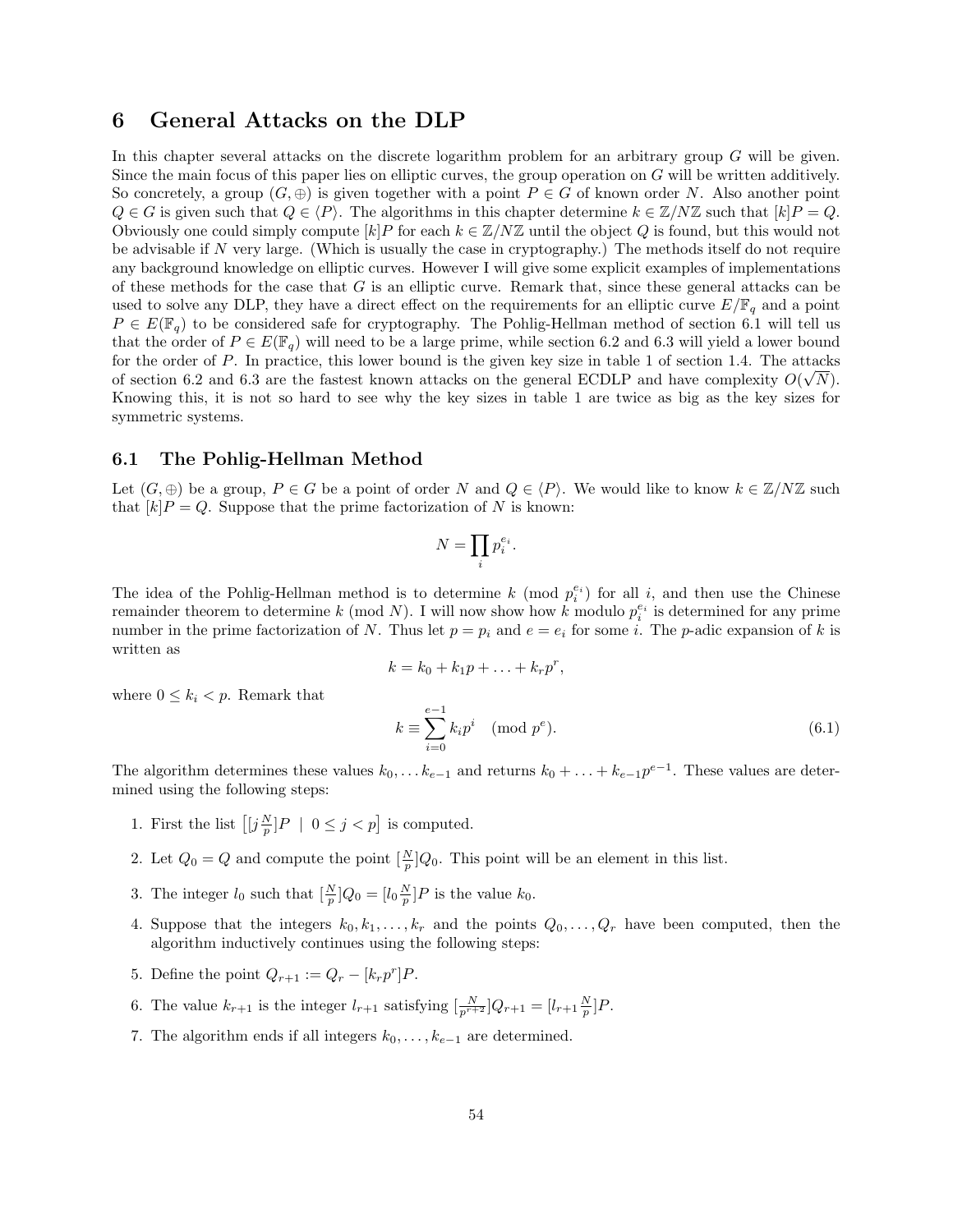#### Algorithm 7 The Pohlig-Hellman method.

**Input:** A group G, a point  $P \in G$  of order N, another point  $Q = [k]P$ , a prime number p and an integer e such that  $p^e \mid N$ , but  $p^{e+1} \nmid N$ . Output:  $k \pmod{p^e}$ . 1: create  $T := \left[ \left[ j \frac{N}{p} \right] P \: \mid \: 0 \leq j < p \right]$ 2:  $Q_0 \leftarrow Q$ 3: determine  $l_0$  such that  $\left[\frac{N}{p}\right]Q_0 = \left[l_0 \frac{N}{p}\right]P \in T$ 4: for  $i \in \{1, ..., e-1\}$  do 5:  $Q_i \leftarrow Q_{i-1} - [l_{i-1}p^{i-1}]F$ 6: determine  $l_i$  such that  $\left[\frac{N}{p^{i+1}}\right]Q_i = [l_i \frac{N}{p}]P \in T$ 7: end for 8:  $\textbf{return} \ \ l_0 + l_1 p + \ldots + l_{e-1} p^{e-1}$ 

**Theorem 6.1.1.** This algorithm works, i.e.,  $k \equiv l_0 + l_1p + \ldots + l_{e-1}p^{e-1} \pmod{p^e}$ .

*Proof.* As in equation 6.1, let  $k \equiv \sum_{i=0}^{e-1} k_i p^i \pmod{p^e}$ . We need to prove that  $l_i = k_i$  for all  $0 \le i \le e-1$ . First of all, we can prove that  $l_0 = k_0$ :

$$
\left[\frac{N}{p}\right]Q = \left[\frac{N}{p}(k_0 + k_1p + \dots k_rp^r)\right]P = \left[k_0\frac{N}{p}\right]P + \left[(k_1 + k_2p + \dots + k_rp^{r-1})N\right]P = \left[k_0\frac{N}{p}\right]P,
$$

since  $[N]P = O$ . Thus  $l_0 = k_0$ . I will complete this proof with induction:

Suppose that it is already proven that  $l_0 = k_0, \ldots, l_{i-1} = k_{i-1}$  for some  $i < e-1$ , prove that  $l_i = k_i$ . From the induction hypothesis and the definition of the points  $Q_j$  it is clear that

$$
Q_i = [k_i p^i + \ldots + k_r p^r] P.
$$

Thus the following calculation suffices:

$$
\left[\frac{N}{p^{i+1}}\right]Q_i = \left[(k_i + \ldots + k_r p^{r-i})\frac{N}{p}\right]P = \left[k_i \frac{N}{p}\right]P + \left[(k_{i+1} + \ldots + k_r p^{r-i-1})N\right]P = \left[k_i \frac{N}{p}\right]P,
$$

 $\Box$ 

since  $[N]P = O$ . Thus  $l_i = k_i$  and the induction step is finished.

The Pohlig-Hellman method works well if all prime factors  $p^e$  in the prime factorization of N are small. If N has a large factor  $q = p^e$ , then the creation of the list T in the algorithm is hard, since it contains q elements. We might want to try and find  $k \pmod{q}$  without creating the set T. This, however, requires solving a discrete logarithm problem in the group generated by the point  $\left[\frac{N}{q}\right]P$ , which contains q elements. Thus if q is of the same order of magnitude as N, then the Pohlig-Hellman method is of no use. For this reason, in cryptography the point  $P$  is chosen such that its order contains a large prime factor. If  $N$  contains some small prime factors as well as some large ones, then the Pohlig-Hellman method can be used to obtain partial information on the integer  $k$ , i.e., the value of  $k$  modulo these small prime factors. This might be undesirable in certain cryptographic protocols. For this reason the point  $P$  is usually chosen such that its order is a large prime itself. In [8] an algorithm is given to, for a given prime number p, construct an elliptic curve  $E/\mathbb{F}_{p'}$  such that  $E(\mathbb{F}_{p'})$  has prime order p.

Of course, if a group G and a point  $P \in G$  are given, then in order to implement the Pohlig Hellman method, it is vital to determine the order N of P. The following algorithm uses the order M of the group  $G$ and the prime factorization of  $M$  to determine the order  $N$  of  $P$ . Remark that if  $G$  is the group of rational points of an elliptic curve over a finite field, then Schoof's algorithm can be used to determine  $\#G$ . Thus algorithm 8 can be very useful in this case.

This algorithm uses the fact that the order  $N$  of  $P$  divides the order  $M$  of  $G$ . Thus if we know the prime factorization  $M = \prod_i p_i^{e_i}$  of M, then either  $N = M$  or  $N \mid M/p_i$  for some i. If  $N \mid M/p_i$ , then the order of P divides  $M' := M/p_i$  and the algorithm can continue recursively. Thus the algorithm looks like this: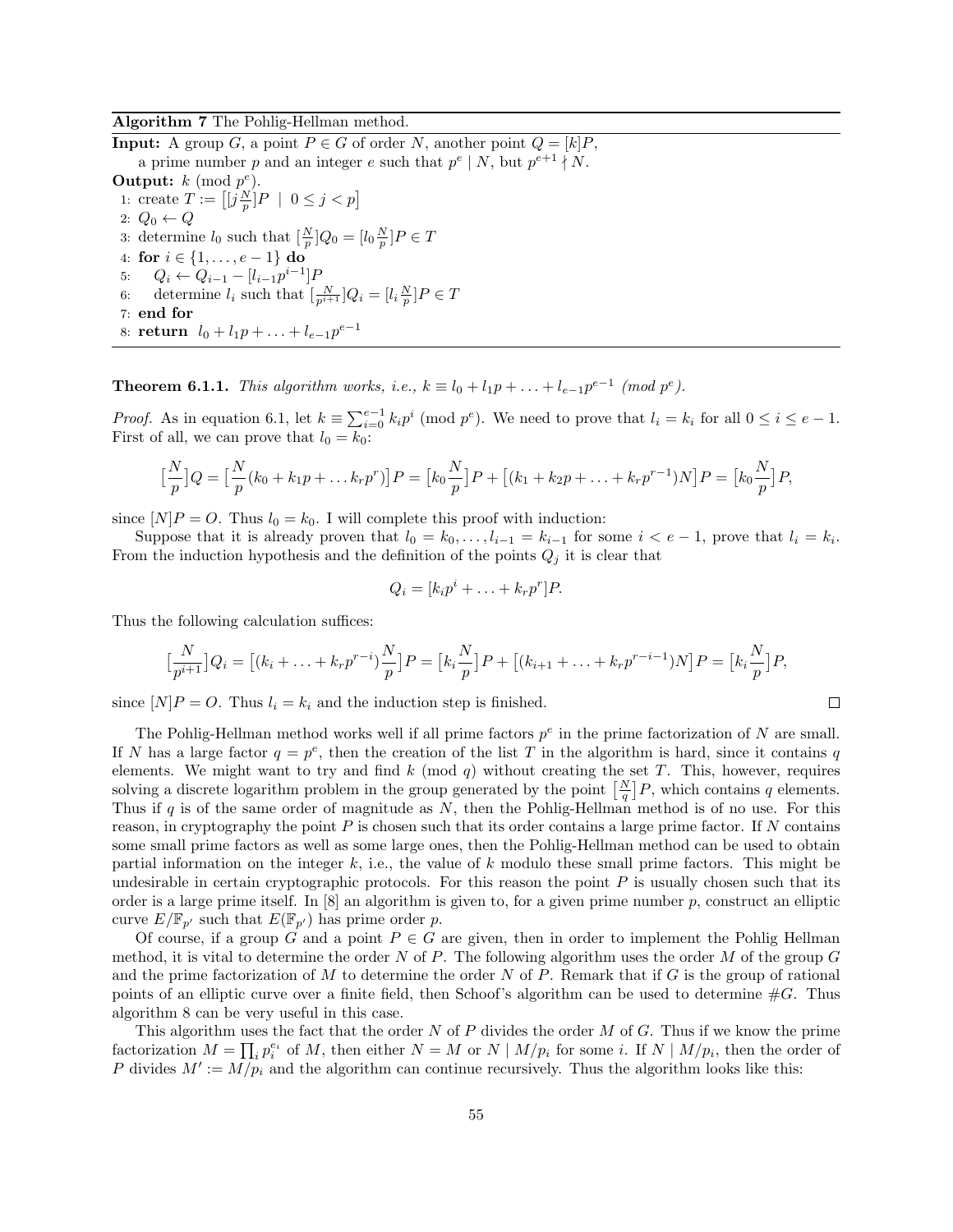**Algorithm 8** DetermineOrder( $G, P, M = \prod_{i=1}^{n} p_i^{e_i}$ ).

**Input:** A group G with neutral element O, a point  $P \in G$  and an integer  $M = \prod_{i=1}^{n} p_i^{e_i}$  such that  $[M]P = O$ . **Output:**  $k = \text{order}(P)$ . 1: for  $i \in \{1, ..., n\}$  do 2:  $M_i \leftarrow M/p_i$  $\quad \quad \text{if} \,\, [M_i] P = O \,\, \text{then}$ 4: **return** DetermineOrder $(G, P, M_i = p_1^{e_1} \dots p_{i-1}^{e_{i-1}} p_i^{e_i-1} p_{i+1}^{e_{i+1}} \dots p_n^{e_n})$ 5: end if 6: end for 7: return M

**Theorem 6.1.2.** Let G be a finite abelian group and  $P \in G$ . Then DetermineOrder(G, P, #G) returns the order of P.

*Proof.* Let k be the order of the point P and M be the order of the group G. Let furthermore  $M = \prod_i p_i^{e_i}$ be the prime factorization of M. Obviously  $[M]P = O$  and the order N of P divides M. If N is strict smaller than M, then  $p_i$  divides  $M/N$  for some i. This means that

$$
p_i N \mid M \quad \Rightarrow \quad N \mid \frac{M}{p_i},
$$

and thus  $[M/p_i]P = O$ . Thus if  $[M/p_i]P \neq O$  for all i, then  $N = M$ , which is exactly what the algorithm returns. If however an i is found such that  $[M/p_i]P = O$ , then the algorithm invokes itself. It only remains to show that this process will eventually stop. This is clear, since each time it invokes itself, it does so with a new, strictly smaller natural number  $M' = M/p_i$ . This M' still satisfies  $N \mid M'$ . So eventually we will reach the integer  $N$ , in which case I have just proven that the algorithm will return  $N$ .  $\Box$ 

This section will end with one example in which the Pohlig-Hellman method is used to solve a discrete logarithm problem for an elliptic curve:

**Example 6.1.3.** Let  $p = 401$  and  $E/\mathbb{F}_{401}$  be the elliptic curve given by the Weierstrass equation

$$
E: y^2 = x^3 + x + 1.
$$

Schoof's algorithm can be used to compute  $\#E(\mathbb{F}_{401}) = 432 = 2^4 3^3$ . Let furthermore  $P = (0, 1) \in E(\mathbb{F}_{401})$ and  $Q := (2, 75) \in \langle P \rangle$ , then algorithm 8 can be used to determine the order of P:

- First look at the integer 2 and check that  $[432/2]P = [216]P = (157, 0) \neq O$ .
- Then look at the integer 3 and check that  $[432/3]P = [144]P = (246, 271) \neq O$ .

Thus the point P generates the entire group  $E(\mathbb{F}_{401})$ . We want to use Pohlig-Hellman to determine  $k \in \mathbb{F}_{401}$  $\mathbb{Z}/432\mathbb{Z}$  such that  $[k]P = Q$ :

• The computation of k (mod 16): The Pohlig-Hellman method computes  $k_0, k_1, k_2, k_3$  such that  $k \equiv$  $k_0 + k_1 2 + k_2 2^2 + k_3 2^3 \pmod{16}$ . Compute  $T = [O, (157, 0)]$ . Since

$$
[432/2]Q = (157, 0),
$$

the algorithm returns  $k_0 = 1$ . Thus  $Q_1 = Q - P = (239, 142)$  and

$$
[432/4]Q_1 = (157, 0),
$$

which implies that  $k_1 = 1$ . Thus  $Q_2 = Q_1 - [2]P = (6, 285)$  and

$$
[432/8]Q_2 = (157, 0),
$$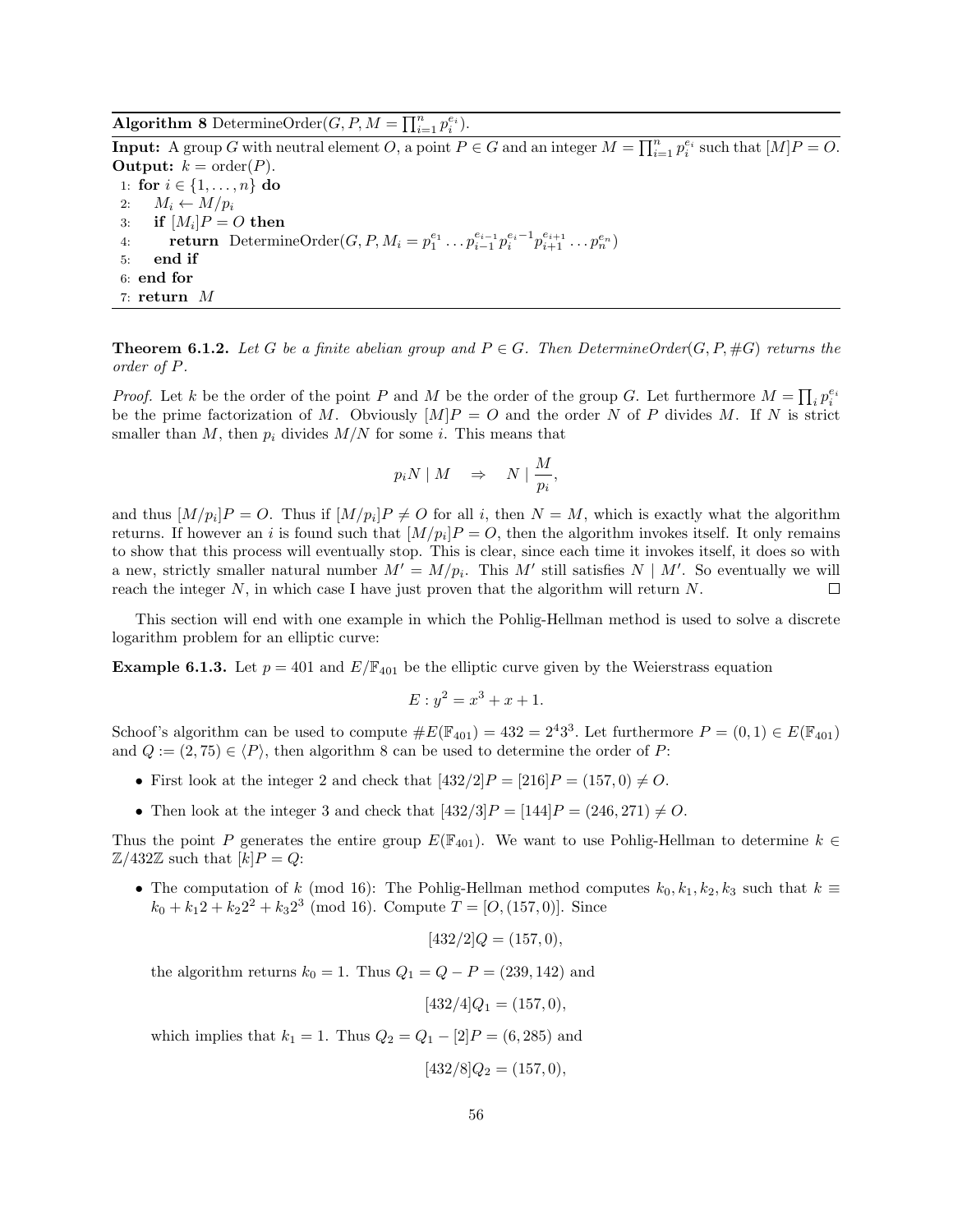which implies that  $k_2 = 1$ . Finally  $Q_3 = Q_2 - 4$  [P = (354, 191) and

$$
[432/16]Q_3 = O,
$$

which implies that  $k_3 = 0$ . Thus now we know that  $k \equiv 1 + 2 + 4 = 7 \pmod{16}$ .

• The computation of k (mod 27): The Pohlig-Hellman method computes  $k_0, k_1, k_2$  such that  $k \equiv$  $k_0 + k_1 3 + k_2 3^2 \pmod{27}$ . Compute  $T = [O, (246, 271), (246, 130)]$ . Since

 $[432/3]Q = (246, 130),$ 

the algorithm returns  $k_0 = 2$ . Thus  $Q_1 = Q - [2]P = (274, 129)$  and

$$
[432/9]Q_1 = (246, 271),
$$

which implies that  $k_1 = 1$ . Thus  $Q_2 = Q_1 - [3]P = (204, 52)$  and

 $[432/27]Q_2 = (246, 271),$ 

which implies that  $k_2 = 1$ . And thus  $k \equiv 2 + 3 + 9 = 14 \pmod{27}$ .

Thus now we know that  $k \equiv 7 \pmod{16}$  and  $k \equiv 14 \pmod{27}$ , and we can use the Chinese remainder theorem to compute  $k = 311$ .

## 6.2 The Baby-Step Giant-Step Algorithm

This method was originally developed by D. Shanks in [44]. Just as in the previous section let  $(G, \oplus)$  be a group,  $P \in G$  be a point of order  $N$  and  $Q \in \langle P \rangle$ . The baby-step giant-step algorithm determines  $k \in \mathbb{Z}/N\mathbb{Z}$ such that  $[k]P = Q$ . It requires  $O(\sqrt{N})$  elementary operations, as well as the storage of  $O(\sqrt{N})$  elements of G. For this reason the algorithm doesn't work for rather large  $N$ . The idea of the algorithm is as follows:

- 1. Determine an integer  $m \geq$ √ N.
- 2. Create the list  $[0]P, [1]P, \ldots, [m-1]P].$
- 3. Inductively determine points  $Q [jm]P$  for  $j = 0, 1, \ldots$  until a point  $Q [jm]P$  is found such that  $Q - [jm]P = [i]P$  for some  $i < m$ .
- 4. Return the value  $i + jm \pmod{N}$ .

### Algorithm 9 The baby-step giant-step algorithm.

**Input:** A group G, a point  $P \in G$  of order N and another point  $Q = [k]P$ . **Output:**  $k \pmod{N}$ . 1: fix an integer  $m \geq$ √ N 2:  $P_m \leftarrow [m]P$ 3: create the list  $L := [[0]P, [1]P, \ldots, [m-1]P]$ 4: for  $j \in [0, \ldots, m-1]$  do 5:  $K \leftarrow Q - [j]P_m$ 6: if  $K \in L$  (thus  $K = [i]P$  for some i) then 7: return  $k \equiv i + jm \pmod{N}$ 8: end if 9: end for

The point  $[i]P$  is computed by adding P to  $[i-1]P$ . This is the baby step of the algorithm. Similarly the point  $Q - [jm]P$  is computed by adding  $[-m]P$  to  $Q - [(j-1)m]P$ , which is the *giant step* of the algorithm.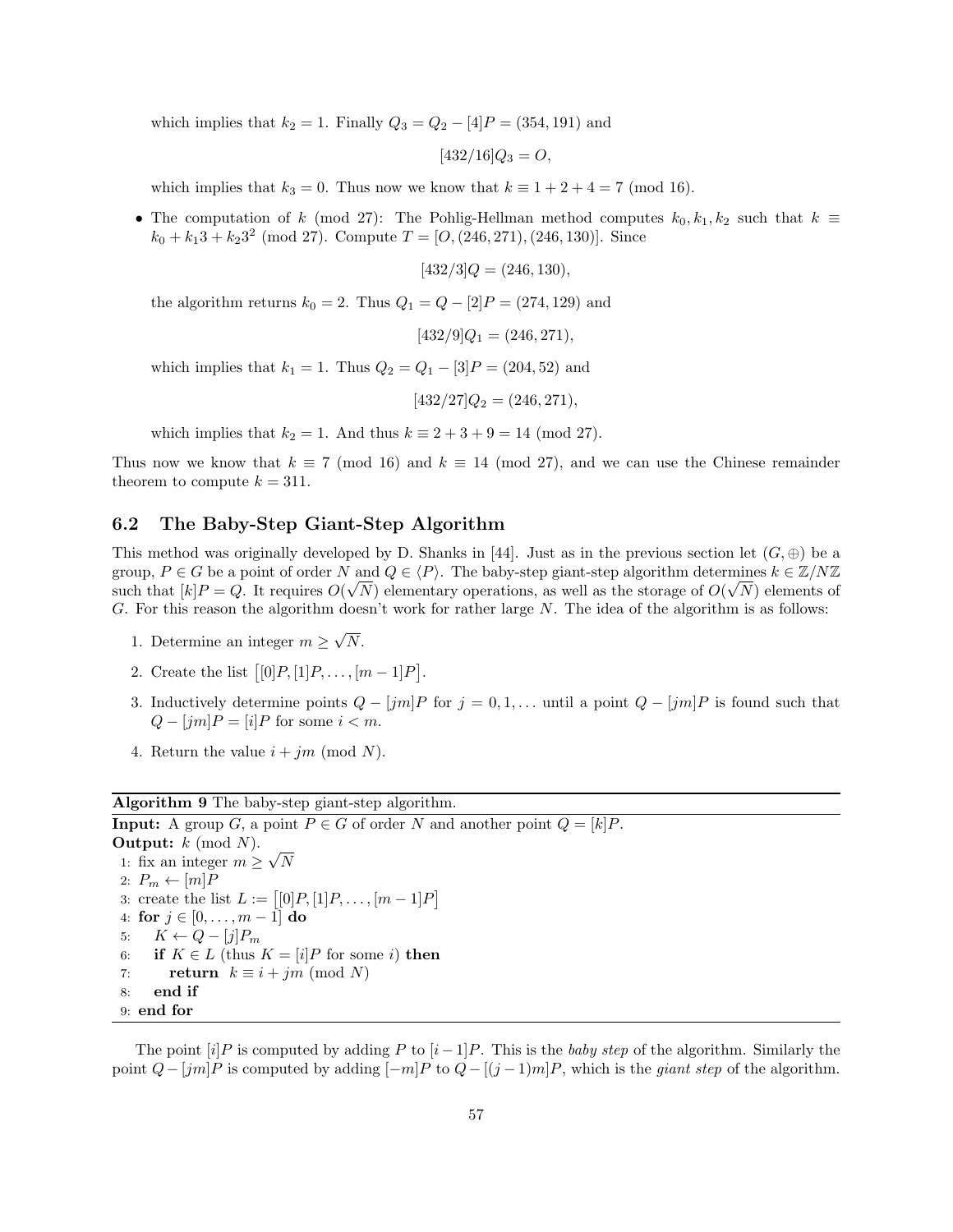**Theorem 6.2.1.** This algorithm works, i.e., there exists  $0 \le i, j \le m$  such that  $Q - [jm]P = [i]P$  and for integers i, j satisfying these conditions, it holds that  $k \equiv i + jm \pmod{N}$ .

*Proof.* Suppose that there exist integers i, j such that  $Q - [jm]P = [i]P$ . Then  $[i + jm]P = Q = [k]P$ , which implies that  $k \equiv i + jm \pmod{N}$ . Thus now it remains to show that integers  $0 \le i, j < m$ , such that  $Q - [jm]P = [i]P$ , actually exist. Remark that  $m^2 \geq N$ , and assume that k satisfies  $0 \leq k < m^2$ . It is obvious that there exist  $0 \leq k_0, k_1 < m$  such that  $k = k_0 + mk_1$ , which implies that

$$
Q - [k_1 m]P = [k]P - [k_1 m]P = [k - k_1 m]P = [k_0]P.
$$

Thus the integers  $i = k_0$  and  $j = k_1$  satisfy the conditions of this theorem.

**Remark 6.2.2.** For this algorithm, we don't need to know the exact order N of the point P. Instead it suffices to know an upper bound for this order. Thus in the case that  $G$  is an elliptic curve over a finite field  $(G = E(\mathbb{F}_q))$ , Hasse's theorem implies that it suffices to choose the integer m such that  $m^2 \ge q + 1 + 2\sqrt{q}$ . However if the order  $N$  is not known, then the algorithm will provide an integer, which is a representative of  $k \pmod{N}$ , this integer might also be negative.

If  $G = E(\mathbb{F}_q)$ , then a slight improvement can be made for the baby-step giant-step algorithm, reducing the required memory consumption by half. This improved method computes m such that  $m^2 \geq N$ , stores [i]P for  $0 \le i < m/2$  and checks for each  $0 \le j < m$  whether  $Q - [jm]P = \pm[i]P$ .

**Theorem 6.2.3.** Let  $E(\mathbb{F}_q)$  be an elliptic curve over a finite field,  $P \in E(\mathbb{F}_q)$  be a point of order N and  $Q = [k]P$  for some  $k \in \mathbb{Z}/N\mathbb{Z}$ . Furthermore choose an integer m such that  $m^2 \geq N$ , then there exist integers  $0 \leq i \leq m/2$  and  $0 \leq j < m$  such that

$$
\pm[i]P = Q - [jm]P.
$$

And for integers i, j satisfying these conditions, the equality  $k \equiv \pm i + jm \pmod{N}$  holds. (The sign of i being equal to the sign of  $[i]P$  in the equality above.)

*Proof.* Suppose that we have  $(-1)^{\lambda}[i]P = Q - [jm]P$  for some integers i, j and  $\lambda \in \{0, 1\}$ , then

$$
Q = [k]P = [jm + (-1)^{\lambda}i]P,
$$

which implies that  $k \equiv jm + (-1)^{\lambda}i \pmod{N}$ . Now it suffices to show that  $Q - [jm]P = \pm[i]P$  for some integers  $0 \le i \le m/2$  and  $0 \le j < m$ . This proof is very similar to the proof of 6.2.1. Since  $m^2 \ge N$  we may assume that  $-m^2/2 \le k \le m^2/2$ . Thus there exist integers  $0 \le k_0 < m$  and  $-m/2 \le k_1 \le m/2$  such that  $k = k_0 + mk_1$ . Then obviously

$$
Q - [k_1m]P = [k]P - [k_1m]P = [k - k_1m]P = [k_0]P.
$$

**Example 6.2.4.** Let  $E/\mathbb{F}_{47}$  be an elliptic curve over a finite field and let  $P := (0, 7) \in E(\mathbb{F}_{47})$ . Furthermore take  $Q := (3, 28) \in \langle P \rangle$ . We want to determine k such that  $Q = [k]P$ . It is easy to see that  $\#E(\mathbb{F}_{47}) = 56$ . Using algorithm 8 (in the previous section) it is possible to see that the order N of P equals 28. Thus we may choose  $m = 6$ , and we only need to store the points

$$
P = (0, 7), [2]P = (6, 6)
$$
 and  $[3]P = (11, 34).$ 

Now compute  $Q - \frac{6j}{P}$  for  $1 \leq j < 6$  until we have a match, this yields the points

$$
Q - [6]P = (1,2)
$$
 and  $Q - [12]P = (0,7)$ ,

thus  $Q - [12]P = P$ . So now the algorithm returns  $k = 1 + 12 \equiv 13 \pmod{28}$ .

 $\Box$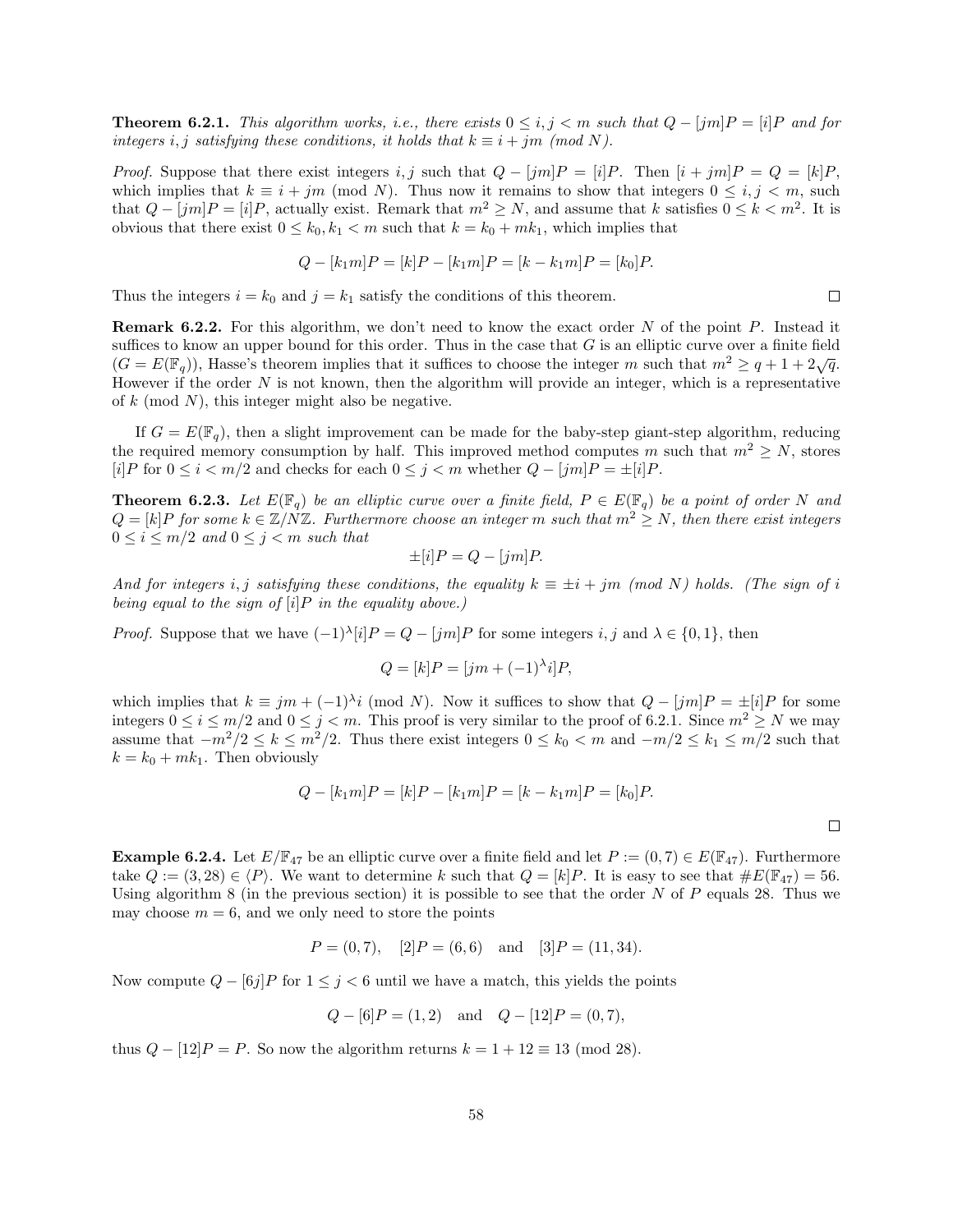### 6.3 The Pollard  $\rho$  Method

A disadvantage of the baby-step giant-step algorithm is that it requires a lot of storage. The Pollard  $\rho$ algorithm solves the DLP for a group  $G$  in around the same time as the baby-step giant-step algorithm, but requires almost no storage. Recall that again we are given a group  $G$ , a point  $P \in G$  of order N and a point  $Q \in \langle P \rangle$  and we want to determine  $k \in \mathbb{Z}/N\mathbb{Z}$  such that  $Q = [k]P$ .

The Pollard  $\rho$  algorithm requires a function  $f: G \to G$  which behaves rather randomly. I will not specify what this means, however I will give an example of a suitable function  $f$  in 6.3.1. Note that this function f is a function of sets, it is not required to be a homomorphism of groups. So for now assume that such a randomly behaving function f is given and start with a uniformly at random chosen point  $P_0 \in G$ . We can then iterate  $P_{i+1} := f(P_i)$ . Since G is a finite group there will be integers  $i_0 < j_0$  such that  $P_{i_0} = P_{j_0}$ . Then it is clear that

$$
P_{i_0+\lambda} = P_{j_0+\lambda}
$$

for all  $\lambda \geq 0$ . Suppose that we have integers  $i_0 < j_0$  such that  $P_{i_0} = P_{j_0}$  and such that such that  $P_{i_0} \neq P_k$ for all  $i_0 < k < j_0$ . Then it is clear that the sequence  $P_i$  will become periodic after step  $i_0$ , its period being  $d = j_0 - i_0$ . The problem at hand is to determine (a multiple of) this period. If f behaves randomly, then the expected number of iterations before the pair of points  $(P_{i_0}, P_{j_0})$  is found, has order  $O(\sqrt{N})$ . Thus we might just store al point  $P_i$  for  $i \geq 0$  until such a match is found. However, this would require the storage of might just store all point  $P_i$  for  $i \geq 0$  until such a match is found. However, this would require the storage of around  $\sqrt{N}$  points, which is the same amount of storage the baby-step giant-step algorithm requires. Pollard  $\rho$  algorithm provides us with a smart way to find (a multiple of) the period of f without having to store more than two points, at the cost of a little more computation. The idea is to only store the points  $(P_i, P_{2i})$  for  $i = 1, 2, \ldots$ . Remark that these pairs can be computed inductively using the iteration step

$$
(P_i, P_{2i}) = (f(P_{i-1}), f^2(P_{2(i-1)})).
$$

Suppose f becomes periodic after point  $P_{i_0}$  and has period d. If then furthermore  $i > i_0$  is a multiple of d, then  $P_i = P_{2i}$ . Thus if we find a match  $P_i = P_{2i}$ , then we know that the *i* is a multiple of the period of f. then  $P_i = P_{2i}$ . Thus if we find a match  $P_i = P_{2i}$ , then we know that the *i* is a multiple of the period of *J*.<br>The expected number of steps before such a match is found is at most a constant multiple of  $\sqrt{N}$ . At th point it is still not clear how a suitable function  $f$  can be chosen and how this algorithm can be used to find  $k \in \mathbb{Z}/N\mathbb{Z}$ . The following example will hopefully clarify things.

**Example 6.3.1.** Let G be a group of order N, and choose points  $P \in G$  and  $Q = [k]P$ . A suitable function  $f$  can be chosen with help of the following recipe:

- Divide the set G into n disjoint subsets  $S_1, \ldots, S_n$  of approximately the same size. (Usually  $n = 20$  is a good choice.)
- For each  $j \in \{1, \ldots, n\}$  choose a pair of elements  $(a_j, b_j) \in (\mathbb{Z}/N\mathbb{Z})^2$  at random and define  $M_j :=$  $[a_i]P + [b_i]Q.$
- For  $g \in G$ , define  $f(g) = g + M_j$  where j is the unique integer satisfying  $g \in S_j$ .

Thus the iteration with f can be described as a random walk over G with possible steps  $M_j$ . Now choose a random pair  $(a_0, b_0) \in (\mathbb{Z}/N\mathbb{Z})^2$  and let  $P_0 := [a_0]P + [b_0]Q$  be the starting point of the iteration process. While computing the points  $P_i$  in the iteration it is possible to record how these points are expressed as a linear combination  $P_i = [\mu_i]P + [\nu_i]Q$  using the following relation:

$$
P_i = P_{i-1} + M_j \quad \Rightarrow \quad P_i = ([\mu_{i-1}]P + [\nu_{i-1}]Q) + ([a_j]P + [b_j]Q) = [\mu_{i-1} + a_j]P + [\nu_{i-1} + b_j]Q.
$$

Thus  $\mu_i = \mu_{i-1} + a_j$  and  $\nu_i = \nu_{i-1} + b_j$ . Suppose now that we have found a match  $P_{i_0} = P_{2i_0}$ , then it follows immediately that

$$
[u_{i_0} - u_{2i_0}]P = [v_{2i_0} - v_{i_0}]Q.
$$

If we also define  $c := \gcd(v_{2i_0} - v_{i_0}, N)$ , then it is an easy exercise to show that  $k \equiv (v_{2i_0} - v_{i_0})^{-1}(u_{i_0} - u_{2i_0})$ (mod  $N/c$ ). Thus there are c different solutions for k (mod N). As long as c is not too big, we can to check all of these possibilities until we have found the solution  $Q = [k]P$ .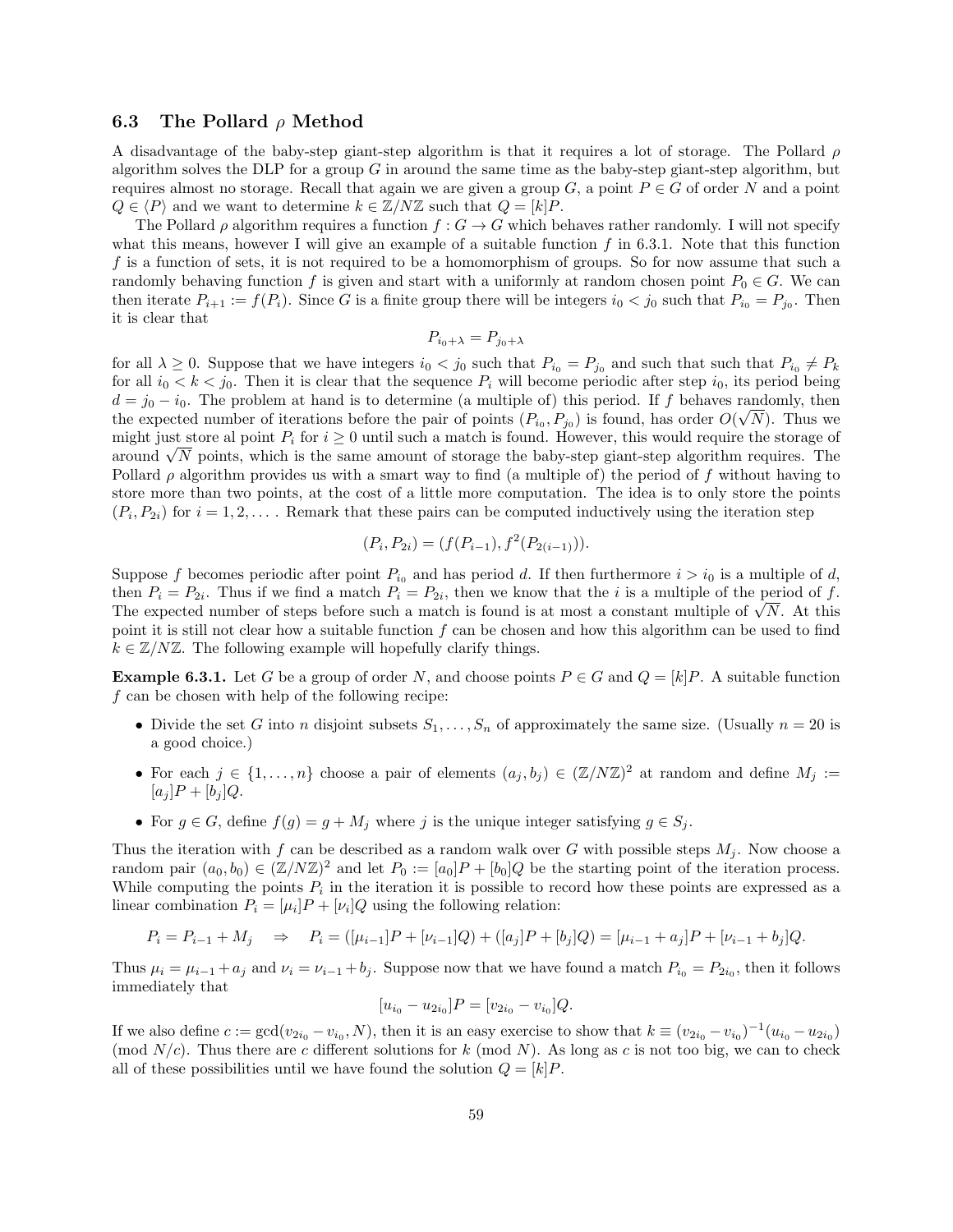Remark that we still have a problem if c is very big. However in section 6.1 was explained that in cryptography the group G is usually chosen such that its order N is a large prime. In this case either  $c = 1$ or  $c = N$ . If  $c = N$ , then the relation that we found for P and Q is trivial and we need to start over. (We can start over with the same disjoint subsets  $S_i$ , but with different chosen pairs  $(a_i, b_i) \in (\mathbb{Z}/N\mathbb{Z})^2$ .) If on the other hand  $c = 1$ , then k is determined uniquely and we are done. This chapter will end with one example for elliptic curves. (Which closely follows the idea of example 6.3.1.)

**Example 6.3.2.** In this example let  $p := 601$  and  $G := E(\mathbb{F}_p)$  be the elliptic curve given by the Weierstrass equation

$$
E: y^2 = x^3 + x + 14.
$$

It is possible to determine  $N = E(\mathbb{F}_p) = 601$ , which is a prime number. This means that any non basepoint generates  $E(\mathbb{F}_p)$ . Furthermore let  $P = (1, 4) \in E(\mathbb{F}_p)$  and  $Q := (2, 576) \in \langle P \rangle$ . The problem at hand is to determine  $k \in \mathbb{Z}/601\mathbb{Z}$  such that  $[k]P = Q$ . We will divide  $E(\mathbb{F}_p)$  into three subsets determined by the x-coordinate of the points modulo three. (In order to make sure that this is well defined, the  $x$ -coordinate will be represented by an integer in the interval  $[0, 600]$ .) Also define the following points:

$$
P_0 := [12]P + Q, \quad M_0 := [18]P + [3]Q, \quad M_1 := [10]P + [13]Q, \quad M_2 := [12]P + [4]Q.
$$

Thus the function  $f : E(\mathbb{F}_p) \to E(\mathbb{F}_p)$  is defined by  $f(x_0, y_0) = (x_0, y_0) + M_i$  where  $i \equiv x_0 \pmod{3}$ . Again  $P_i := f \dots f(P_0)$  and we will compute the points  $(P_i, P_{2i})$  until a match  $P_i = P_{2i}$  is found. This yields the  $\sum_{i \text{ times.}}$ following result:

$$
(P_1, P_2) = ((297, 587), (185, 584)),
$$
  
\n
$$
(P_2, P_4) = ((185, 584), (355, 409)),
$$
  
\n
$$
\vdots
$$
  
\n
$$
(P_{37}, P_{74}) = ((474, 555), (474, 555)).
$$

We can record how these points are expressed as a linear combination of  $P$  and  $Q$  as was explained in example 6.3.1, yielding  $P_{37} = [490]P + [256]Q$  and  $P_{74} = [387]P + [499]Q$ . Lucky for us gcd(499 – 256, N) = 1. Thus we can simply conclude that

$$
k \equiv (499 - 256)^{-1}(490 - 387) \equiv 317 \pmod{601}.
$$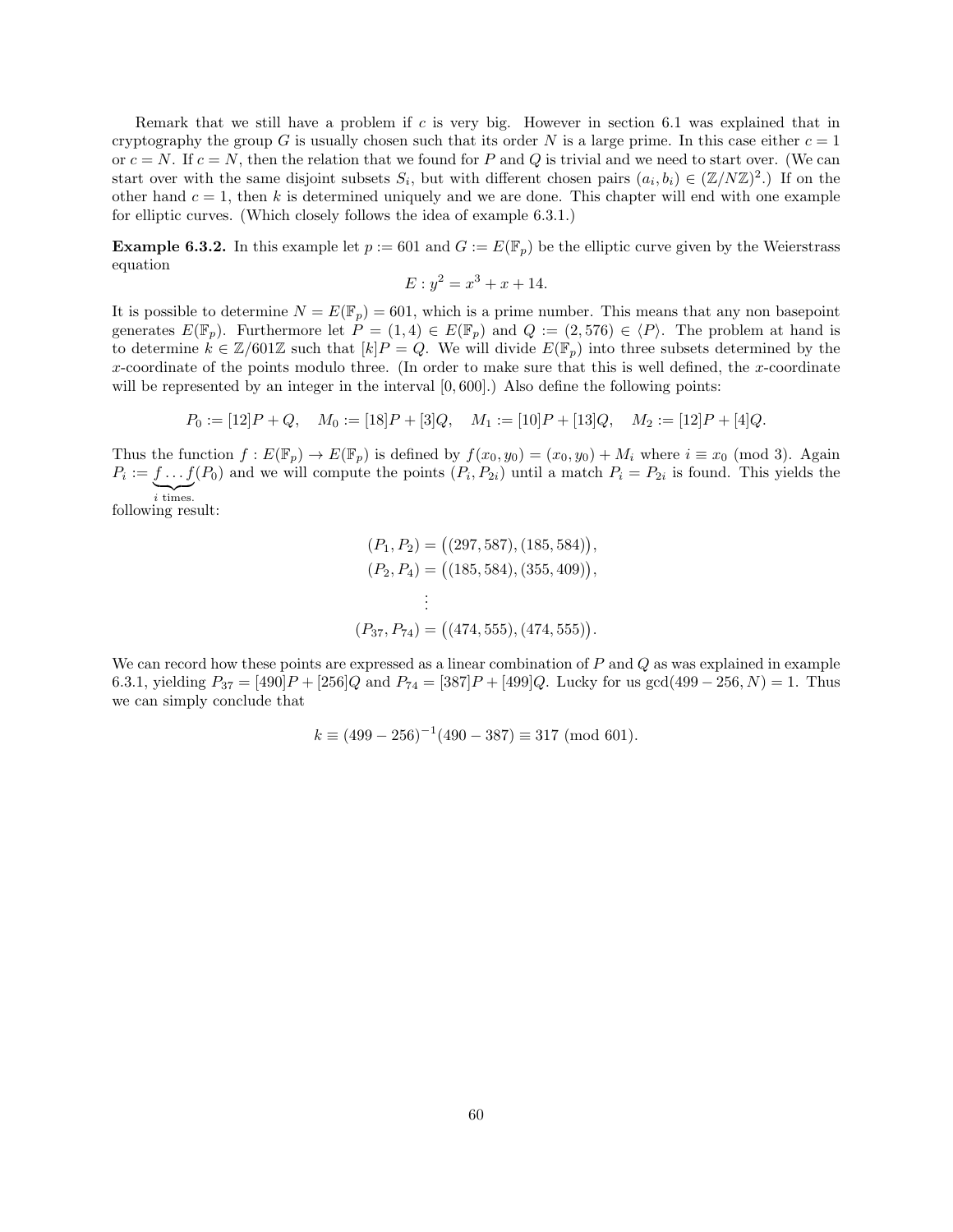# 7 The MOV Attack

As was mentioned several times before in this paper, supersingular curves are rarely used for in cryptography. The reason for this is the existence of a probabilistic subexponential attack on the ECDLP of these curves. This attack is called the MOV attack. MOV stands for Menenez, Okamoto and Vanstone; the three writers of the original paper [32] describing this attack in 1993. The main idea of the MOV attack is to use the Weil pairing to reduce the ECDLP for curves defined over a finite field  $\mathbb{F}_q$  to a DLP for the multiplicative group of (an extension of) the field  $\mathbb{F}_q$ . Once the problem is reduced, the index calculus method (which will be explain in section 7.1 below) can be used to solve this new DLP in subexponential time. Obviously in order for this attack to work, it is important that the Weil pairing of two points  $P, Q \in E(\mathbb{F}_q)$  can be efficiently computed. An algorithm that computes the Weil pairing of two points will be given in section 7.2. When that is done, all that remains is to show how the Weil pairing can be used to reduce the ECDLP to a DLP for finite fields. This will be done in the last part of this chapter. Here I will also explain why this attacks mainly works on supersingular curves.

## 7.1 The Index Calculus Method

The index calculus method is a subexponential attack on the DLP for the cyclic group  $\mathbb{F}_q^*$ . The first person to write about this method was M. Kraitchik in 1922 in his article [29]. First I will explain the method for the case that  $q$  is a prime number and then I will give one example of how this algorithm works in practice. The general version of the index calculus method will not be given in this thesis. This algorithm can be found in  $[26, IV.3]$ .

For now, assume that p is a prime number and  $g \in \mathbb{F}_p^*$  is a primitive  $(p-1)$ <sup>th</sup> root of unity. This means that g is a generator for the cyclic group  $\mathbb{F}_p^* = \mathbb{Z}/p\mathbb{Z}^*$ . Let also h be any element of  $\mathbb{F}_p^*$ . The problem at hand is to find the discrete logarithm of h to the base of g, i.e., the element  $k = \log_g(h) \in \mathbb{Z}/(p-1)\mathbb{Z}$  satisfying

$$
g^k = g^{\log_g(h)} = h.
$$

Remark that  $g^{\log_g(h_1h_2)} \equiv h_1h_2 \equiv g^{\log_g(h_1)+\log_g(h_2)} \pmod{p}$  for all integers  $h_1$  and  $h_2$ . This implies that

$$
\log_g(h_1 h_2) \equiv \log_g(h_1) + \log_g(h_2) \pmod{p-1},\tag{7.1}
$$

for all integers  $h_1, h_2$ . First define a set of representatives of  $\mathbb{Z}/p\mathbb{Z}$ , this is the set  $F := \{0, \ldots, p-1\}$ . Then let  $B \subseteq F$  be the set of prime numbers in F less than some given upper bound. This set B is called the factor base. The first step of the algorithm is to search for a number of integers l such that the representative of  $g^l$  (being an element of F) factors as a product of primes in B. Thus explicitly, we are looking for integers l such that

$$
g^l\equiv \prod_{b\in B} b^{e_b}\pmod{p},
$$

for some positive integers  $e_b$ . Using equation 7.1, such an equality yields an equation of the form

$$
l \equiv \sum_{b \in B} e_b \log_g(b) \pmod{p-1}.
$$

Also look for an integer a such that the representative of  $g^a h$  in F factors over B. Similarly as before this yields an equation of the form

$$
a + \log_g(h) = \sum_{b \in B} e'_b \log_g(b) \pmod{p-1}.
$$

Thus these equations for different integers  $l$  and the integer  $a$  form a linear system, which, if enough suitable integers l have been chosen, will have full rank. If this linear system has full rank, then linear algebra (mod  $(p-1)$  can be used to find the values of  $\log_g(b)$  and, more importantly, the value of  $\log_g(h)$ . I will now give an example of how the index calculus method is used to solve one particular DLP over the multiplicative group of a finite field.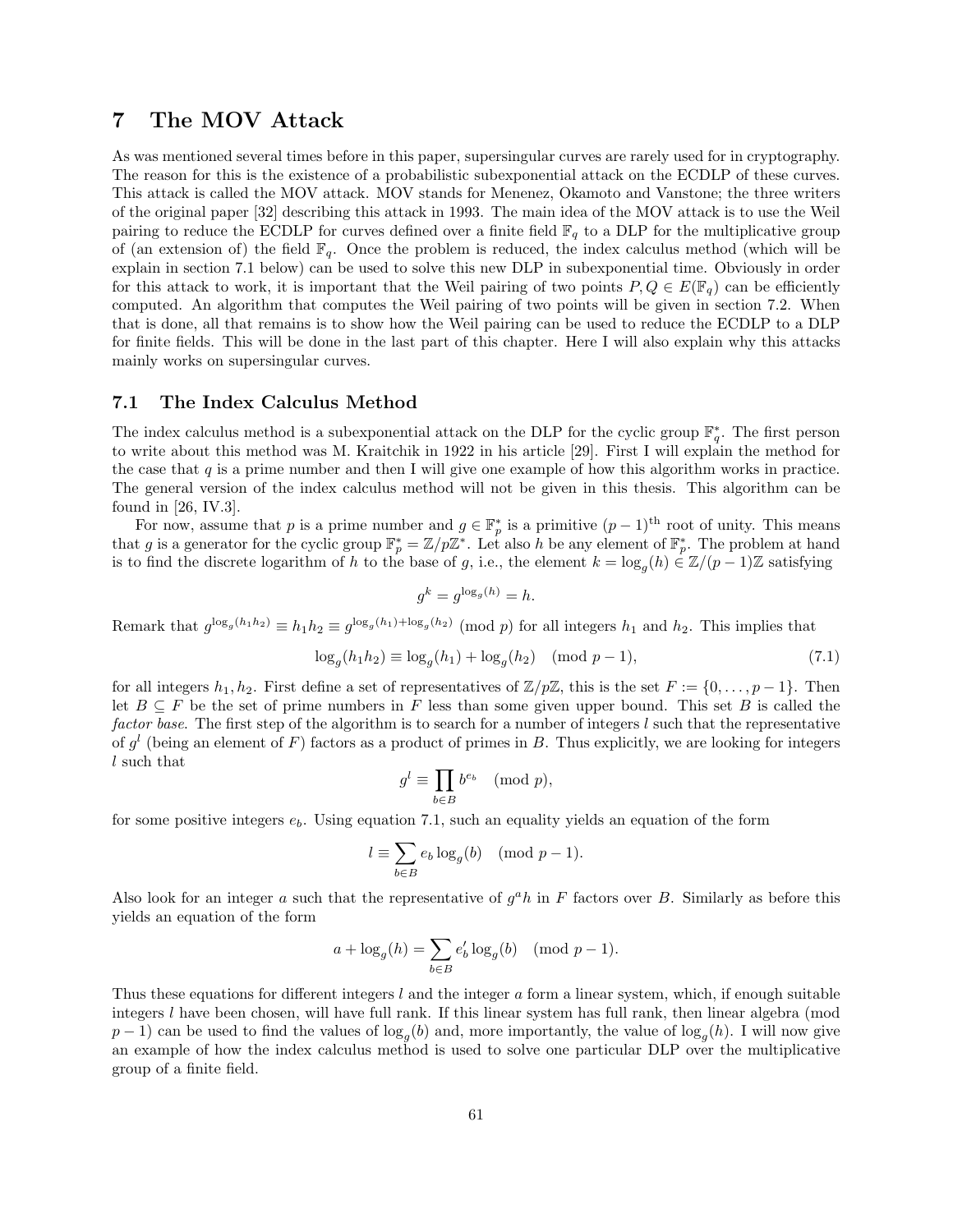**Example 7.1.1.** Let  $p := 1009$  and  $g = 11$ , we want to solve  $g^k = 21 \pmod{1009}$ . (Remark that algorithm 8 can be used to show that g generates the group  $\mathbb{F}_p^*$ .) To achieve this, take the factor base

$$
B := \{2, 3, 5, 7, 11\}.
$$

The first step of the algorithm is to look for integers l such that the prime factorization of  $g^l$  (seen as an integer  $0 \leq g^{l} < 1009$  contains only prime numbers of B. After some searching we find the following equalities:

$$
111 \equiv 11,
$$
  
\n
$$
1110 \equiv 22 \cdot 5 \cdot 72,
$$
  
\n
$$
1114 \equiv 23 \cdot 52,
$$
  
\n
$$
1132 \equiv 28,
$$
  
\n
$$
1142 \equiv 23 \cdot 34.
$$
  
\n(mod 1009)

Also it is not hard to see that  $11 \cdot 21 \equiv 3 \cdot 7 \cdot 11 \pmod{1009}$ . Thus now we can use equation 7.1 to find the following equalities:

$$
1 \equiv \log_{11}(11),
$$
  
\n
$$
10 \equiv 2\log_{11}(2) + \log_{11}(5) + 2\log_{11}(7),
$$
  
\n
$$
14 \equiv 3\log_{11}(2) + 2\log_{11}(5),
$$
  
\n
$$
32 \equiv 8\log_{11}(2),
$$
  
\n
$$
42 \equiv 3\log_{11}(2) + 4\log_{11}(3),
$$
  
\n
$$
1 + \log_{11}(21) \equiv \log_{11}(3) + \log_{11}(7) + \log_{11}(11).
$$
  
\n(mod 1008)

Solving the fourth equality modulo 1008 yields solutions of the form  $log_{11}(2) \equiv 4 + i \cdot 126 \pmod{1008}$  for integers i. Thus computing  $11^{4+i\cdot126}$  for different i yields the solution:  $log_{11}(2) \equiv 886 \pmod{1008}$ . Now similarly the fifth equality can be used to find  $\log_{11}(3) \equiv 102 \pmod{1008}$ , the third yields  $\log_{11}(5) \equiv 694$ (mod 1008) and the second equality is used to find  $log_{11}(7) \equiv 788 \pmod{1008}$ . Finally the last equality yields  $k = \log_{11}(21) \equiv 890 \pmod{1008}$ . Thus

$$
11^{890} \equiv 21 \pmod{1009}.
$$

Remark that the algorithm relies heavily on the fact that the elements of  $\mathbb{F}_p$  can be represented by integers, which have unique prime factorizations. For this reason, the algorithm can not be used to attack a DLP for arbitrary groups. In the index calculus method the size of the factor base  $B$  is very important. If B is too small, then it will be hard to find integers l such that  $g^l$  factors over B. If on the other hand B is too large, then the nescessary linear algebra will become unwieldy. A popular method that is used to find integers l such that  $g^l$  is a product of primes in B uses the number field sieve. I will not explain this method here. For interested readers I refer to [22]. The estimated time complexity of the algorithm is  $L_p(1/2, \sqrt{2})$ . (Using the notation of definition 1.3.4.) This estimation is derived in [31, p.129]. Thus the index calculus method is a subexponential (in  $\ln q$ ) algorithm.

**Remark 7.1.2.** If  $q = p^n$  is a prime power, then elements of  $\mathbb{F}_q^*$  can not be represented by integers. This means that they do not have a prime factorization. Note however that  $\mathbb{F}_q = \mathbb{F}_p[X]/\langle f(X) \rangle$  for some irreducible polynomial  $f(X)$  of degree n. Thus elements of  $\mathbb{F}_q^*$  can be represented by polynomials over  $\mathbb{F}_p$ . It is well known that the ring  $\mathbb{F}_p[X]$  is a Dedekind domain, which means that every ideal of this ring can be factored uniquely as a product of prime ideals. Thus elements of  $\mathbb{F}_q^*$  can be represented by elements in the ring  $\mathbb{F}_p[X]$ , which has very similar properties to Z. The index calculus method for  $\mathbb{F}_q^*$  relies heavily on this fact. This method has expected subexponential running time  $L_q(1/2, \sqrt{2})$ .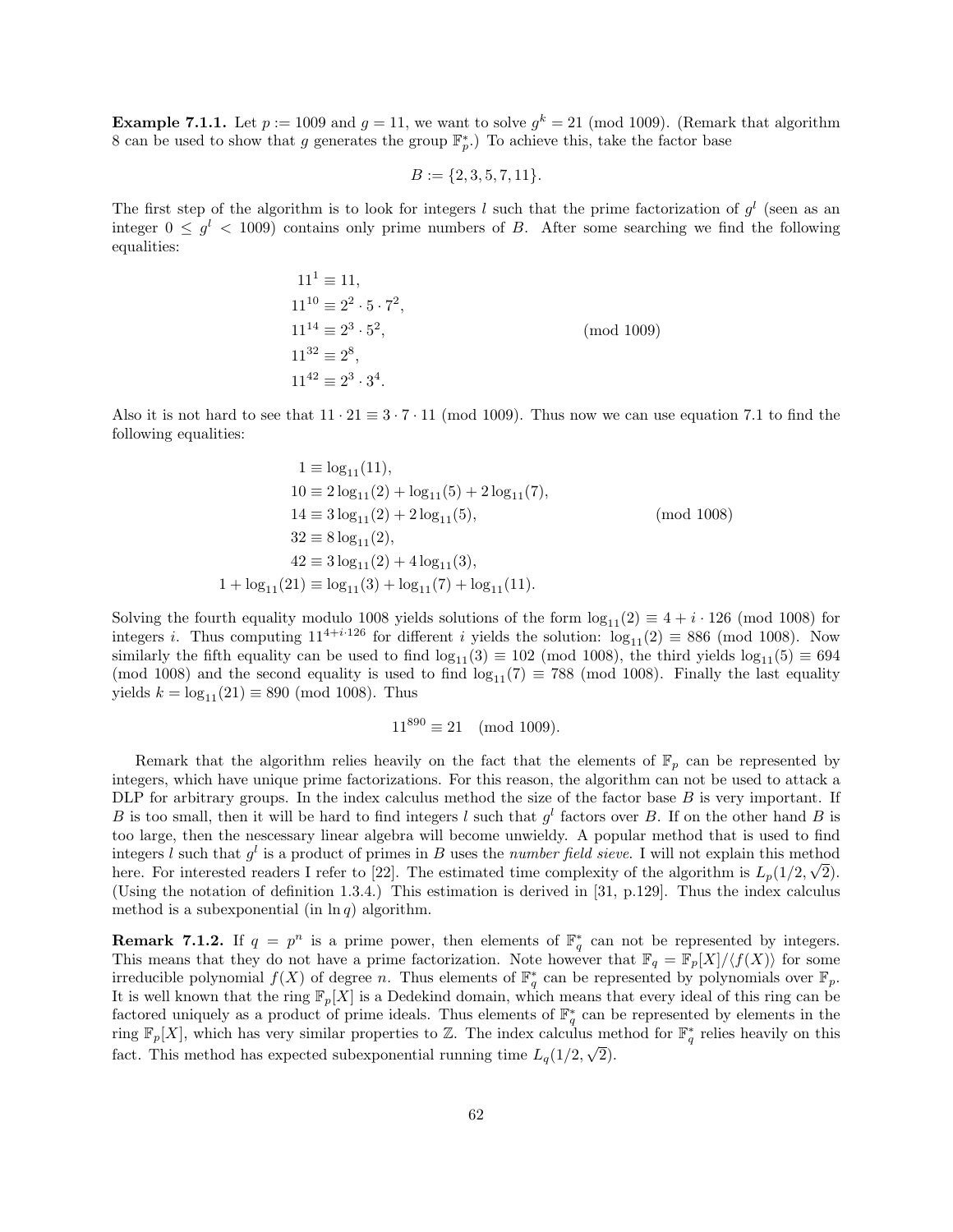## 7.2 Computing the Weil Pairing

In order for the Weil pairing to be useful in cryptographic attacks on the DLP for an elliptic curve  $E$ , this pairing should be efficiently computable. The first person to describe such an algorithm was Victor Miller in [33]. Even though this paper was never officially published, it has been the basis for many other important results in elliptic curve based cryptography. Identity based encryption, for example, is a very important application of pairing on elliptic curves. For more information on this subject I refer to [7]. In this section, let  $E/K$  be an elliptic curve over a field K given by a Weierstrass equation

$$
E: y^2 = x^3 + Ax + B,
$$

m be an integer prime to  $p = \text{char}(K)$  and  $S, T \in E[m]$  be two m-torsion points. Recall the definition

$$
e_m(S,T) = \frac{f_S(D_T)}{f_T(D_S)}
$$

in section 2.8. Here  $D_S \sim (S) - (O)$  and  $D_T \sim (T) - (O)$  are two divisors with disjoint support and  $f_S$ ,  $f_T$ are two rational functions satisfying  $div(f_S) = mD_S$  and  $div(f_T) = mD_T$ . A natural choice for these divisors are  $D_S := (S + Q) - (Q)$  and  $D_T := (T + R) - (R)$  for some uniformly at random chosen points  $Q, R \in E(K)$ such that  $D_S$  and  $D_T$  have disjoint supports. (In remark 7.2.2 will be shown why  $D_T \sim (T) - (O)$  and  $D_S \sim (S) - (O)$ .) If these divisors have been chosen, then the Weil pairing becomes the value

$$
e_m(S,T) = \frac{f_S(T+R)f_T(Q)}{f_S(R)f_T(S+Q)}.\t(7.2)
$$

Remark 7.2.1. It is clear that in order to implement this algorithm, it is useful to be able to pick points  $P \in E(K)$  uniformly and randomly. This will also be essential in the actual MOV attack itself. I will show how to do this in probabilistic polynomial time for the case that  $K$  is a finite field. (Which is always the case in cryptography.) Thus assume that  $E/\mathbb{F}_q$  is an elliptic curve over a finite field. Then we can pick an element  $x_1 \in \mathbb{F}_q$  uniformly at random. It is possible to determine whether  $x_1$  is the x-coordinate of a point of  $E/\mathbb{F}_q$  in polynomial time by checking if  $x_1^3 + Ax_1 + B$  is a square in  $\mathbb{F}_q$ . If it is, then there are ways of determining a square root  $y_1$  in polynomial (in  $\ln(q)$ ) time. One way of computing such a square root is explained in [4]. Thus if  $x_1^3 + Ax_1 + B$  has a square root  $y_1$ , then we can just make a choice for  $P = (x_1, y_1)$ or  $P = (x_1, -y_1)$ . It is easy to see, since a 'randomly chosen' quadratic equation in  $\mathbb{F}_q$  has a 50% chance of being solvable in that field, the chance of choosing a 'good' point  $x_1$  is close to  $1/2$ . I will not prove here that the points  $P \in E(\mathbb{F}_q)$  found this way are uniformly distributed over  $E(\mathbb{F}_q)$ .

Now it is clear that the problem of computing the Weil pairing (7.2) reduces to the problem of, for points  $P \in E[m]$  and  $R \in E$  and a divisor  $D := (P + R) - (R) \in Div^0(E)$ , finding a rational function  $f \in K(E)^*$ such that  $\text{div}(f) = mD$ . This is done with help of Miller's algorithm as follows. First define the divisors

$$
D_j := j(P + R) - j(R) - ([j]P) + (O)
$$
\n(7.3)

for  $1 \leq j \leq m$  and then recursively determine rational functions

$$
f_j \in K(E)^*
$$
 such that  $div(f_j) = D_j$ .

Remark that if this is done, then we have found a rational function  $f_m$  such that  $\text{div}(f_m) = D_m = mD$ , where the last equality follows from the fact that  $P \in E[m]$ .

**Remark 7.2.2.** Let  $P'$  and  $Q'$  be two points on E. The proof of proposition 2.3.2 has provided us with a concrete construction for a rational function g satisfying  $\text{div}(g) = (P' + Q') - (P') - (Q') + (O)$ , namely,  $g = g_1/g_2$  where  $g_2$  is the affine equation for the line through P' and Q' and  $g_1$  is the affine equation for the line through  $P' + Q'$  and O. Thus now we know how to construct  $f_1$ , i.e., a rational function  $f_1$  such that  $\text{div}(f_1) = D_1 = (P + R) - (R) - (P) + (O)$ . Remark also that for the right choices of P' and Q', the existence of this function g also implies that  $(S + K) - (K) \sim (S) - (O)$  and  $(T + K) - (K) \sim (T) - (O)$  for all points  $K \in E$ . In fact, this construction will be vital not only for defining  $f_1$ , but also for defining (some of) the other rational function  $f_i$ .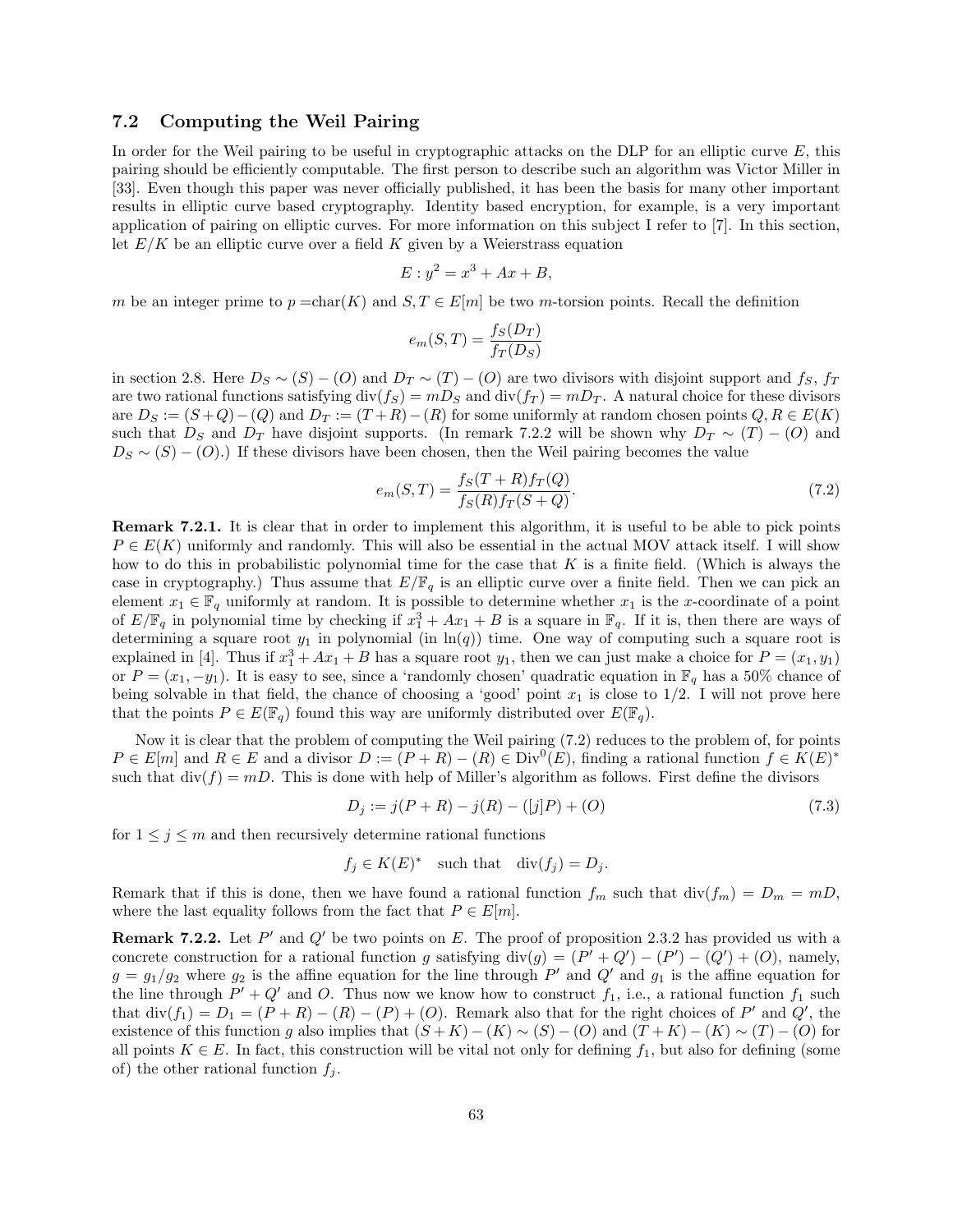The functions  $f_j$  satisfying  $div(f_j) = D_j$  can be constructed using the recursive relation given in the following proposition.

**Proposition 7.2.3.** Let  $1 \leq i, j \leq m$  and  $f_i, f_j \in \overline{K}(E)^*$  be given such that  $div(f_i) = D_i$  and  $div(f_j) = D_j$ (The divisor  $D_k$  are given in equation 7.3 for all k.) Let furthermore L be the line through [i]P and [j]P (or the line tangent to [i]P if [i]P = [j]P), which has a third point of intersection Q with E and let L' be the line through the points Q, O and  $[i + j]P$ . Assume that L and L' are the zero locus of the linear equations  $ax + by + c$  and  $a'x + b'y + c'$  respectively. Then the rational function

$$
f_{i+j} := f_i f_j \frac{ax + by + c}{a'x + b'y + c'}
$$

satisfies the relation

$$
\operatorname{div}(f_{i+j}) = D_{i+j}.
$$

*Proof.* Remark 7.2.2 assures us that, by the construction of the functions  $ax + by + c$  and  $a'x + b'y + c'$ , the equality

$$
\operatorname{div}\left(\frac{ax+by+c}{a'x+b'y+c'}\right) = ([i]P) + ([j]P) - ([i+j]P) - (O)
$$

holds. Thus now it is trivial to check that

$$
D_i + D_j + \text{div}\left(\frac{ax + by + c}{a'x + b'y + c'}\right) = (i + j)(P + R) - (i + j)R + ([i + j]P) - (O) = D_{i+j}.
$$

Remark that div:  $K(E) \to Div(E)$  is a homomorphism of abelian groups, which implies that

$$
D_{i+j} = D_i + D_j + \text{div}\left(\frac{ax+by+c}{a'x+b'y+c'}\right) = \text{div}(f_i) + \text{div}(f_j) + \text{div}\left(\frac{ax+by+c}{a'x+b'y+c'}\right) = \text{div}\left(f_i f_j \frac{ax+by+c}{a'x+b'y+c'}\right).
$$

In practice the rational function  $f = f_m$  is not computed, since if m is large, this function can become unwieldy. Recall that all we need to know is an evaluation  $\frac{f_m(Q_0)}{f_m(Q_1)}$  for some points  $Q_0 = (x_0, y_0)$  and  $Q_1 = (x_1, y_1)$  of E. The proposition above actually provides us with a recursive relation for the evaluation at these points, allowing us to compute  $\frac{f_m(Q_0)}{f_m(Q_1)}$  from the value  $\frac{f_1(Q_0)}{f_1(Q_1)}$  without having to actually compute the rational function  $f_m$  itself. This relation is the following:

$$
\frac{f_{i+j}(Q_0)}{f_{i+j}(Q_1)} = \frac{f_i(Q_0)}{f_i(Q_1)} \cdot \frac{f_j(Q_0)}{f_j(Q_1)} \cdot \frac{(ax_0 + by_0 + c)/(x_0 + d)}{(ax_1 + by_1 + c)/(x_1 + d)}.\tag{7.4}
$$

Thus now we are able to compute  $f_m$  using this equation and the binary representation of m:

$$
m = \sum_{i=0}^{n} e_i 2^i.
$$

This is done by inductively computing the value  $\frac{f_{2i}(Q_0)}{f_{2i}(Q_1)}$  using the known value of  $\frac{f_{2i-1}(Q_0)}{f_{2i-1}(Q_1)}$  and combining these values for all  $i \leq n$  for which  $e_i = 1$ . This procedure is called *successive doubling*.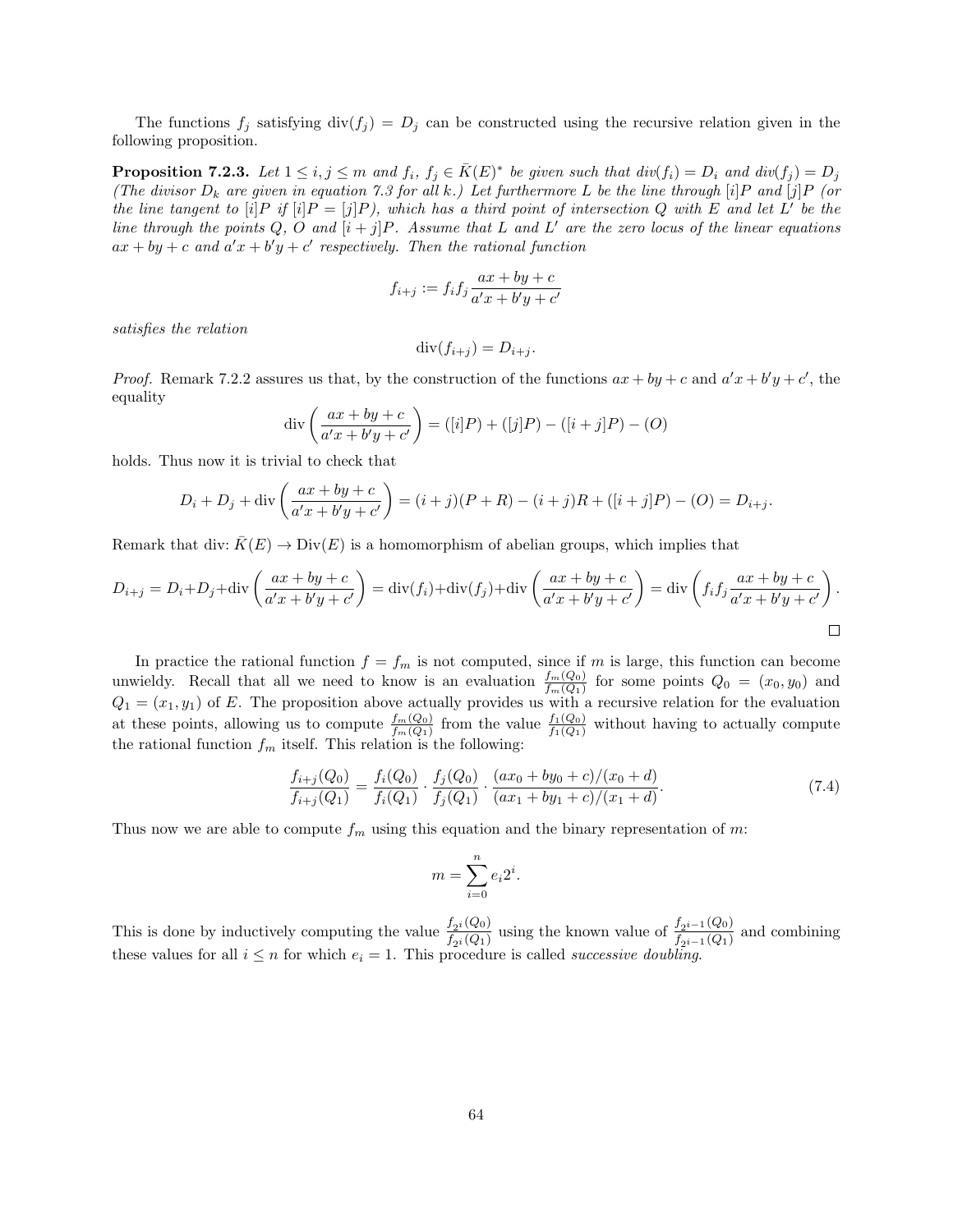#### Algorithm 10 Miller's algorithm.

**Input:** An elliptic curve  $E/K$ , an integer  $m = \sum_{i=0}^{n} e_i 2^i$  prime to char $(K)$ , points  $R$ ,  $Q_0 = (x_0, y_0)$ ,  $Q_1 = (x_1, y_1) \in E$ , and point  $P \in E[m]$ . **Output:** The value  $f((Q_0) - (Q_1)) = \frac{f(Q_0)}{f(Q_1)}$ , where  $f \in \overline{K}(E)$  is a rational function satisfying  $div(f) = m(P + R) - m(R).$ 1: determine  $f_1$  such that  $div(f_1) = (P + R) - (R) - (P) - (O)$ 2: eval  $\leftarrow$   $\frac{f_1(Q_0)}{f_1(Q_1)}$  $f_1(Q_1)$ 3:  $v_0 \leftarrow \text{eval}$ 4: for  $i \in [1 \dots n]$  do 5: determine  $\gamma = \frac{ax + by + c}{x + d}$  $\frac{+by+c}{x+d}$  such that  $\text{div}(\gamma) = 2([2^{i-1}]P) - ([2^i]P) - (O)$ 6:  $v_i \leftarrow v_{i-1}^2 \cdot \frac{\gamma(Q_0)}{\gamma(Q_1)}$  $\frac{\gamma(Q_0)}{\gamma(Q_1)}$  (thus  $v_i = \frac{f_{2^i}(Q_0)}{f_{2^i}(Q_1)}$  $\frac{J_2i(80)}{f_{2i}(Q_1)}$ 7: if  $e_i = 1$  then 8: determine  $\gamma' = \frac{a'x + b'y + c'}{x + d'}$  $\frac{1}{x+d'}$  such that  $\text{div}(\gamma') = ( [\sum_{j=0}^{i-1} e_i 2^i] P ) + ([2^i] P ) - ([\sum_{j=0}^{i} 2^i] P ) - (O)$ 9: eval  $\leftarrow$  eval  $\cdot v_i \cdot \frac{\gamma'(Q_0)}{\gamma'(Q_1)}$  $\frac{\gamma'(Q_0)}{\gamma'(Q_1)}$  (thus  $eval = \frac{f_k(Q_0)}{f_k(Q_1)}$  $\frac{f_k(Q_0)}{f_k(Q_1)}$  where  $k = \sum_{j=0}^i e_i 2^i$  $10:$  end if 11: end for 12: return eval

The running time of this algorithm is polynomial in n. Thus, since  $n = O(\log m)$ , it follows that the running time of computing  $e_m(S,T)$  using Miller's algorithm (twice) is polynomial in log m. Note however that the algorithm is probabilistic, since we have to choose points  $Q$  and  $R$  at random. I will now give an estimation of the chance that these randomly chosen points will yield the right results. In order to compute  $e_m(S,T)$ , first two points  $Q, R \in E(K)$  are chosen uniformly at random and the divisors  $D_S := (S+Q) - (Q)$ and  $D_T = (T + R) - (R)$  are defined. In Miller's algorithm a chain  $1 = a_1, a_2, \ldots, a_t = m$  is selected and the values  $f_{a_i}(D_T)$  are computed for rational functions  $f_{a_i}$ . By definition of these rational functions, it holds that  $div(f_{a_t}) = div(f_m) = D_S$ . It is clear from Miller's algorithm that the values  $a_i$  are all values  $2^j$  and  $\sum_{k=0}^{j} e_k 2^k$  for  $0 \le j \le n$ . Thus, since  $n \le \log_2(m)$ , it is clear that

$$
t \le 2\log_2(m).
$$

The value of  $f_{a_i}(D_T)$  for some i will not be defined if one of the points  $T + R$  or R equals either  $\pm [a_i]Q$  or  $\pm[a_i](S+Q)$ . So the point R should be chosen such that  $T+R$  and R are distinct from the (lesser or equal then) 4t points

$$
\pm [a_i]Q \quad \text{and} \quad \pm [a_i](S+Q). \tag{7.5}
$$

Similarly the construction of  $f_T(D_S)$  will encounter a problem if the points  $S + Q$  and Q equal one of the  $\leq 4t$  points

$$
\pm [a_i]R \quad \text{and} \quad \pm [a_i](T+R). \tag{7.6}
$$

So the points  $S+Q$  and Q should be distinct to these 4t points. Thus to determine the number of points  $Q, R$ satisfying these conditions, first fix a random point  $Q \in E(K)$ . Then both  $T + R$  and R should be distinct from the (at most) 4t points listed in 7.5, yielding a maximum of 8t wrong choices for R. Furthermore there are a maximum of 8t possibilities for R for which one of the points of 7.6 equal either  $S + Q$  or Q. Thus for each choice of  $Q$  there are at most 16t unsuitable choices for the point  $R$ . This means that the number of 'bad choices' for the pair  $(Q, R) \in E(K)^2$  is at most  $16t * \#E(K)$ . Also, since we already know that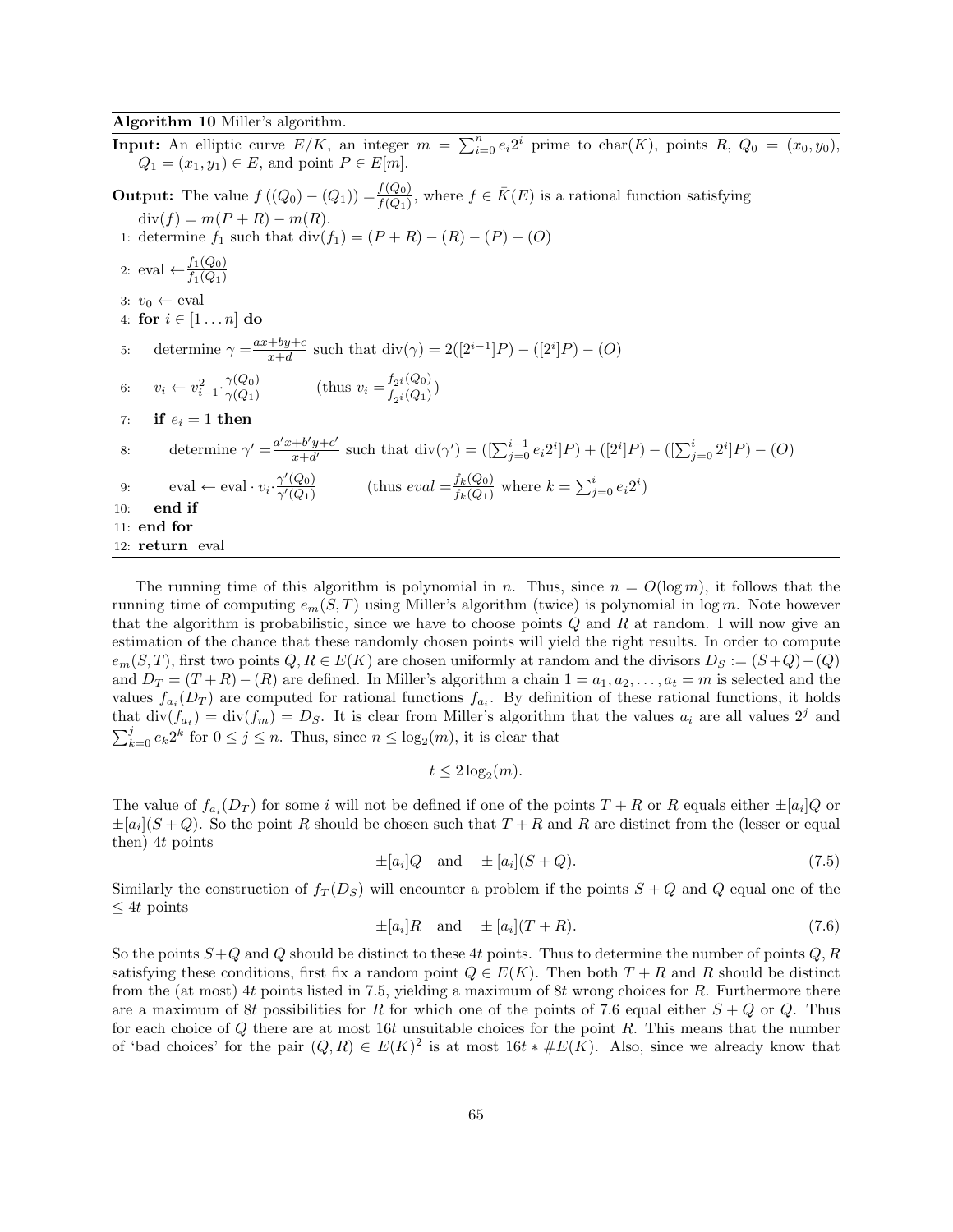$t \leq 2\log_2(m)$ , the probability of picking a wrong pair of points  $(Q, R)$  is less then or equal to

$$
\frac{16t \# E(K)}{\# E(K)^2} \le \frac{32 \log_2(m)}{\# E(K)}.
$$

Also it is clear that  $\#E(K) \geq m$ , so this probability is less than 1/2 if  $m \geq 1024$ . Note that in cryptography the order m is usually chosen to be very large, thus the chance of picking a wrong pair of points  $(Q, R)$  will in practice be close to 0.

**Example 7.2.4.** Let  $p := 101$  and  $E/\mathbb{F}_p$  be given by the Weierstrass equation  $y^2 = x^3 + 3x + 3$ . Then using previously developed techniques it is possible to determine  $\#E(\mathbb{F}_p) = 100$ . Furthermore take  $S = (20, 36)$ and  $T = (29, 21)$ , which both have order 5. We would like to compute

 $e_5(S,T)$ 

using Miller's algorithm. Thus first we determine random points  $Q := (2, 44)$  and  $R := (7, 8)$ . It is easy to see that the divisors  $D_T := (T + R) - (R)$  and  $D_S := (S + Q) - (Q)$  have disjoint support. We thus need to compute

$$
e_5(S,T) = \frac{f_S(T+R)f_T(Q)}{f_S(R)f_T(S+Q)},
$$

where f<sub>S</sub> and f<sub>Q</sub> are rational functions such that div(f<sub>S</sub>) = 5(S + Q) – 5(S) and div(f<sub>T</sub>) = 5(T + R) – 5(T). I will first use Miller's algorithm to compute  $f_S(T + R)/f_S(R)$ . Thus define the divisors

$$
D_j := j(S + Q) - j(Q) - ([j]S) + (O).
$$

We will compute the values  $f_j(T + R)/f_j(R)$  for rational function  $f_j$  satisfying div( $f_j$ ) =  $D_j$  and use the fact that, since  $D_5 = 5 * D_S$ , the function  $f_S = f_5$  is a valid candidate for computing the Weil pairing.

• The line through the points S and Q is given by the affine equation  $4x + 9y$ . Similarly the line through O and  $S + Q$  is given by the equation  $x + 43$ , thus the fuction  $f_1 := \frac{x+43}{4x+9y}$  satisfies

$$
div(f_1) = (S + Q) - (Q) - (S) + (O) = D_1,
$$

and we can just compute the value  $f_1(T + R)/f_1(R) = 12$ .

• In order to determine the value of  $f_2(T+R)/f_2(R)$ , equation 7.4 can be used, i.e., we have the equality

$$
\frac{f_2(T+R)}{f_2(R)} = \left(\frac{f_1(T+R)}{f_1(R)}\right)^2 \cdot \frac{(ax+by+c)/(x+d)(T+R)}{(ax+by+c)/(x+d)(R)},\tag{7.7}
$$

where  $ax + by + c$  is the affine equation for the tangent line of E at the point S and  $x + d$  is the equation for the line through O and  $[2]S$ . From now on we will denote the affine Weierstrass equation for E by

$$
\lambda(x, y) := x^3 + 3x + 3 - y^2.
$$

The tangent line at the point  $S = (20, 36)$  is given by the affine equation

$$
ax + by + c = \frac{\delta \lambda}{\delta x}(S)(x - 20) + \frac{\delta \lambda}{\delta y}(S)(y - 36) = 92(x - 20) + 29(y - 36) = 92y + 29y + 45,
$$

and the line through O and  $[2]S = (91, 36)$  is given by the equation  $x - 91 \equiv x + 10 \pmod{101}$ . Thus we can use equation 7.7 to compute

$$
\frac{f_2(T+R)}{f_2(R)} = 12^2 \cdot 55 = 42.
$$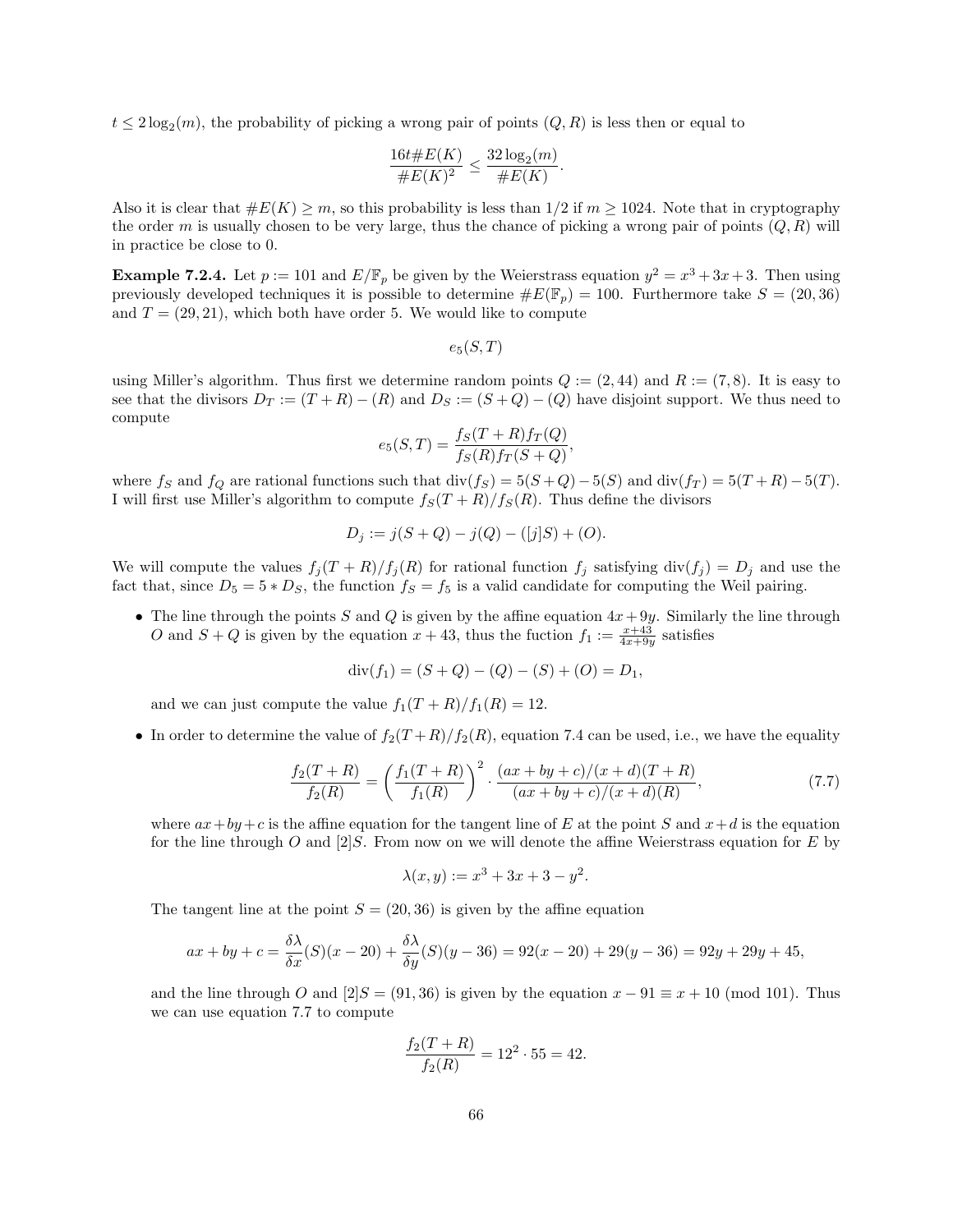• Similarly as before we have the equation

$$
\frac{f_4(T+R)}{f_4(R)} = \left(\frac{f_2(T+R)}{f_2(R)}\right)^2 \cdot \frac{(ax+by+c)/(x+d)(T+R)}{(ax+by+c)/(x+d)(R)}.
$$

Only in this case  $ax + by + c$  denotes the tangent line of E at the point [2]S and  $x + d$  denotes the line through O and the point  $[4]S = -S = (20, 65)$ . Thus  $x + d = x - 20 \equiv x + 81 \pmod{101}$ , and the tangent line can be computed similarly as before, yielding  $ax + by + c = 29y + 67$ . Thus now we are done by the following computation:

$$
\frac{f_4(T+R)}{f_4(R)} = 42^2 \cdot 40 = 62.
$$

• In the last step of Miller's algorithm the quantity  $f_S(T + R)/f_S(R)$  is computed using the formula

$$
\frac{f_5(T+R)}{f_5(R)} = \frac{f_1(T+R)}{f_1(R)} \cdot \frac{f_4(T+R)}{f_4(R)} \cdot \frac{(ax+by+c)/(x+d)(T+R)}{(ax+by+c)/(x+d)(R)}.
$$

This time the equation  $ax + by + c$  is the affine equation for the line through the points S and [4]S and  $x + d$  is the equation for the line that intersects E only at the point O. Since this last equation is given in projective coordinates by the line  $Z = 0$ , the affine equation simply becomes 1. Thus we can omit the equation  $x + d$  in this case. The formula  $ax + by + c$  denoting the line through the points S and  $[4]S = (20, 65)$  is the formula  $ax + by + c = x + 81$ . So now we can determine

$$
\frac{f_S(T+R)}{f_S(R)} = \frac{f_5(T+R)}{f_5(R)} = 12 \cdot 62 \cdot 73 \equiv 75 \pmod{101}.
$$

For the sake of brievity I will not give all the computations that are used to determine the quantity  $\frac{fr(Q)}{fr(Q+s)}$ . Remark however that these computations are very similar to what has just been done in this example. I will just give the quantity

$$
\frac{f_T(Q)}{f_T(Q+S)} = 86.
$$

Thus now we are done since

$$
e_5(S,T) = \frac{f_S(T+R)f_T(Q)}{f_S(R)f_T(S+Q)} = \frac{f_S(T+R)}{f_S(R)} \cdot \frac{f_T(Q)}{f_T(Q+S)} = 75 \cdot 86 \equiv 87 \mod (101).
$$

It is easy to see that indeed  $87^5 \equiv 1 \pmod{101}$ . Since this is a primitive  $5^{th}$  root of unity, it follows from the bilinearity of the Weil pairing (2.8.7) and proposition 2.6.6 that

$$
E[m] = \langle S, T \rangle \subseteq E(\mathbb{F}_{101}).
$$

# 7.3 The Reduction

In this section  $E/\mathbb{F}_q$  is an elliptic curve over a finite field of characteristic p. The curve is not yet assumed to be supersingular. I will show how the Weil pairing can be used to reduce a discrete logarithm problem for  $E(\mathbb{F}_q)$  to a DLP for  $\mathbb{F}_{q^k}^*$  for some  $k \geq 1$ , i.e., an extension of the base field  $\mathbb{F}_q$ . For this algorithm it is useful to first determine the group structure of  $E(\mathbb{F}_q)$ . Remark that proposition 3.2.3 has told us that the finite group  $E(\mathbb{F}_q)$  has group structure  $E(\mathbb{F}_q) \cong C_{n_1}$   $\oplus C_{n_2}$  for some integers  $n_1$ ,  $n_2$  such that  $n_2 | n_1$  and  $n_2 | q - 1$ . In [34] Miller has given a probabilistic polynomial time (in log q) algorithm that determines these numbers  $n_1$  and  $n_2$ . For this algorithm he assumes that the prime factorization of  $gcd(\#E(\mathbb{F}_q), q-1)$  is known. This algorithm is pretty straightforward.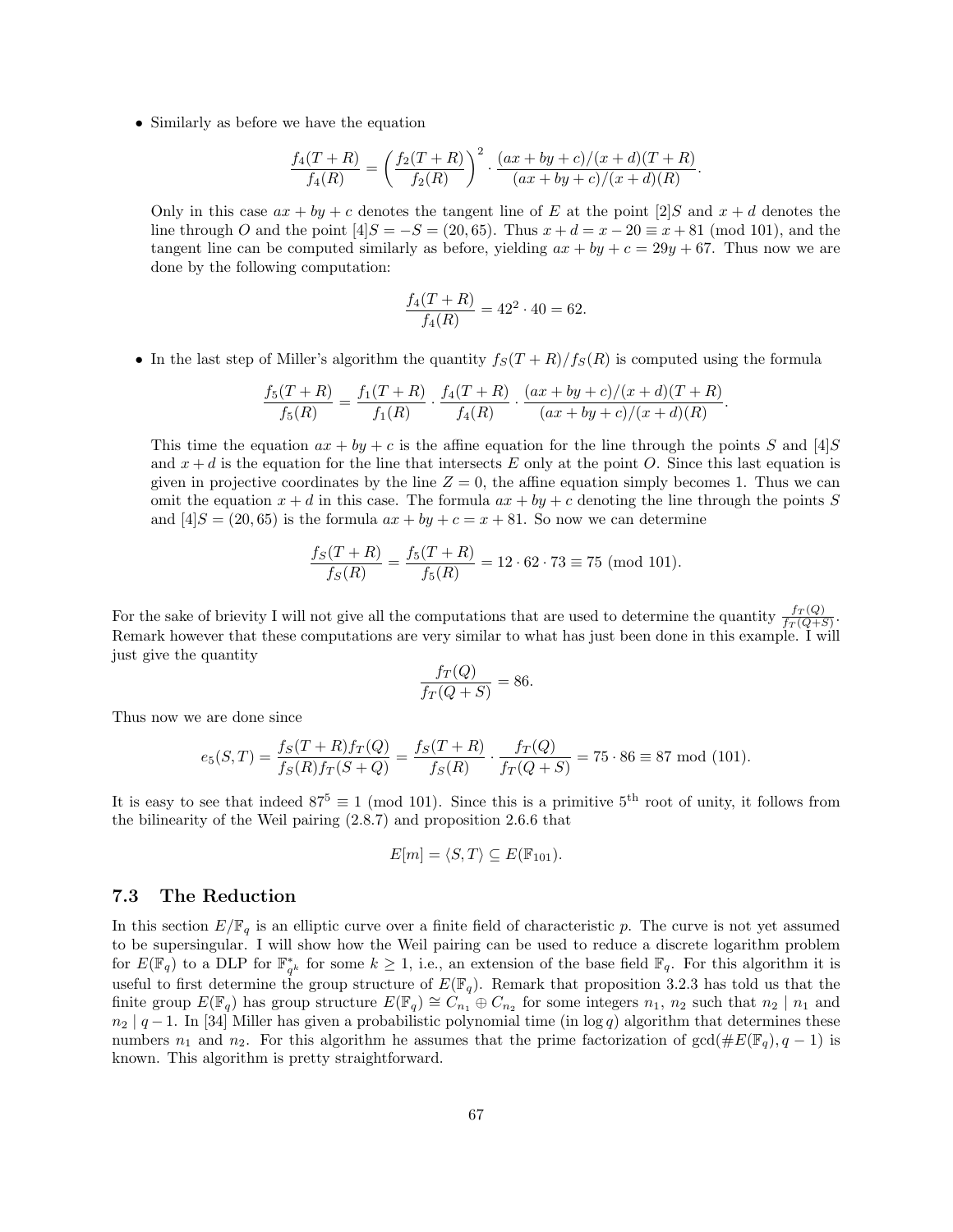Algorithm 11 determining the group structure

**Input:** An elliptic curve over a finite field  $E/\mathbb{F}_q$  with known group order  $N = \#E(\mathbb{F}_q)$  and the prime factorization of  $g = \gcd(N, q - 1)$ .

**Output:** A pair of integers  $(n_1, n_2)$  such that  $n_2 | n_1$  and  $E(\mathbb{F}_q) \cong C_{n_1} \oplus C_{n_2}$ .

1: determine  $N_0, N_1$  such that  $N = N_0N_1$ ,  $gcd(N_0, N_1) = 1$  and such that a prime number divides  $N_0$  if and only if it divides g

2: pick two points  $P, Q \in E(\mathbb{F}_q)$  uniformly at random

3:  $P' \leftarrow [N_1]P, Q' \leftarrow [N_1]Q$ 

4: determine  $s \leftarrow \text{order}(P')$  and  $t \leftarrow \text{order}(Q')$ 

- 5:  $m \leftarrow \text{lcm}(s, t)$
- 6: compute  $\zeta = e_m(P', Q')$  (using Miller's algorithm) and determine  $d = \text{order}(\zeta)$
- 7: if  $md = N_0$  then
- 8: return  $(N/d, d)$
- 9: else
- go back to step 2

10: end if

Remark 7.3.1. I will not prove that this algorithm correctly returns the group structure of an elliptic curve. For a proof I refer to [34]. I will, however, make a few remarks. Denote the order of P by o. Then, since  $gcd(N_0, N_1) = 1$ , there are unique integers k, k' such that  $o = k \cdot k'$ , the integer k divides  $N_0$  and k' divides  $N_1$ . It then follows that the point  $P' = [N_1]P$  has order

order(
$$
[N_1]P
$$
) =  $\frac{o}{\gcd(o, N_1)} = \frac{o}{k'} = k$ .

Thus the order s of P' divides  $N_0$ , as does the order t of Q'. The construction of  $N_0$  assures us that  $gcd(N_0, q) = 1$ . Thus also the integer  $m = gcd(s, t)$  satisfies  $gcd(m, q) = 1$ . For this reason the Weil pairing  $e_m(P', Q')$  is actually defined. The knowledge of the prime factorization of g allows us to determine the integer  $N_0$  and actually helps us to find the prime factorization of this number. Also note that, since  $[N_0]P'=[N_0]Q'=O$  and we know the prime factorization of  $N_0$ , we can use the algorithm of section 6.1 to determine the orders s and t.

Thus from now on I will assume that the type  $(n_1, n_2)$  of the group  $E(\mathbb{F}_q)$  is known. The following results can be found in [32]. The first lemma shows how the Weil pairing can be used to partition the elements of  $E(\mathbb{F}_q)$  into cosets of  $\langle P \rangle$  for some point  $P \in E(\mathbb{F}_q)$  of maximum order  $n_1$ .

**Lemma 7.3.2.** Let  $E(\mathbb{F}_q)$  be an elliptic curve over a finite field of type  $(n_1, n_2)$  and let  $P \in E(\mathbb{F}_q)$  be a point of maximum order  $n_1$ . Suppose furthermore that  $gcd(n_1, q) = 1$ , then two points  $P_1, P_2(\mathbb{F}_q)$  are in the same coset of  $\langle P \rangle$  if and only if  $e_{n_1}(P, P_1) = e_{n_1}(P, P_2)$ .

*Proof.* Let  $P \in E(\mathbb{F}_q)$  be a point of maximum order  $n_1$  and  $P_1, P_2 \in E(\mathbb{F}_q)$  be two points on the elliptic curve:

 $(\Rightarrow)$  Suppose that  $P_1$  and  $P_2$  are in the same coset of  $\langle P \rangle$ , then there is an integer k such that  $P_1 =$  $P_2 + [k]P$ . This mean that, with help of the properties of the Weil pairing (2.8.7),

$$
e_{n_1}(P,P_1) = e_{n_1}(P,P_2 + [k]P) = e_{n_1}(P,P_1) \cdot e_{n_1}(P,P)^k = e_{n_1}(P,P_2).
$$

(←) Suppose that  $P_1$  and  $P_2$  are not in the same coset of  $\langle P \rangle$ . We need to prove that

$$
e_{n_1}(P, P_1) \neq e_{n_1}(P, P_2).
$$

Let  $Q \in E(\mathbb{F}_q)$  be a point such that the pair  $(P,Q)$  generate the group  $E(\mathbb{F}_q)$ . Then the assumption on the points  $P_1$  and  $P_2$  imply that  $P_1 - P_2 = [a]P + [b]Q$  for some integers a, b such that  $[b]Q \neq O$ . Let now  $[a']P + [b']Q$  be any other point of  $E(\mathbb{F}_q)$ . Then

$$
e_{n_1}([b]Q,[a']P+[b']Q)=e_{n_1}([b]Q,P)^{a'}\cdot e_{n_1}(Q,Q)^{bb'}=e_{n_1}([b]Q,P),
$$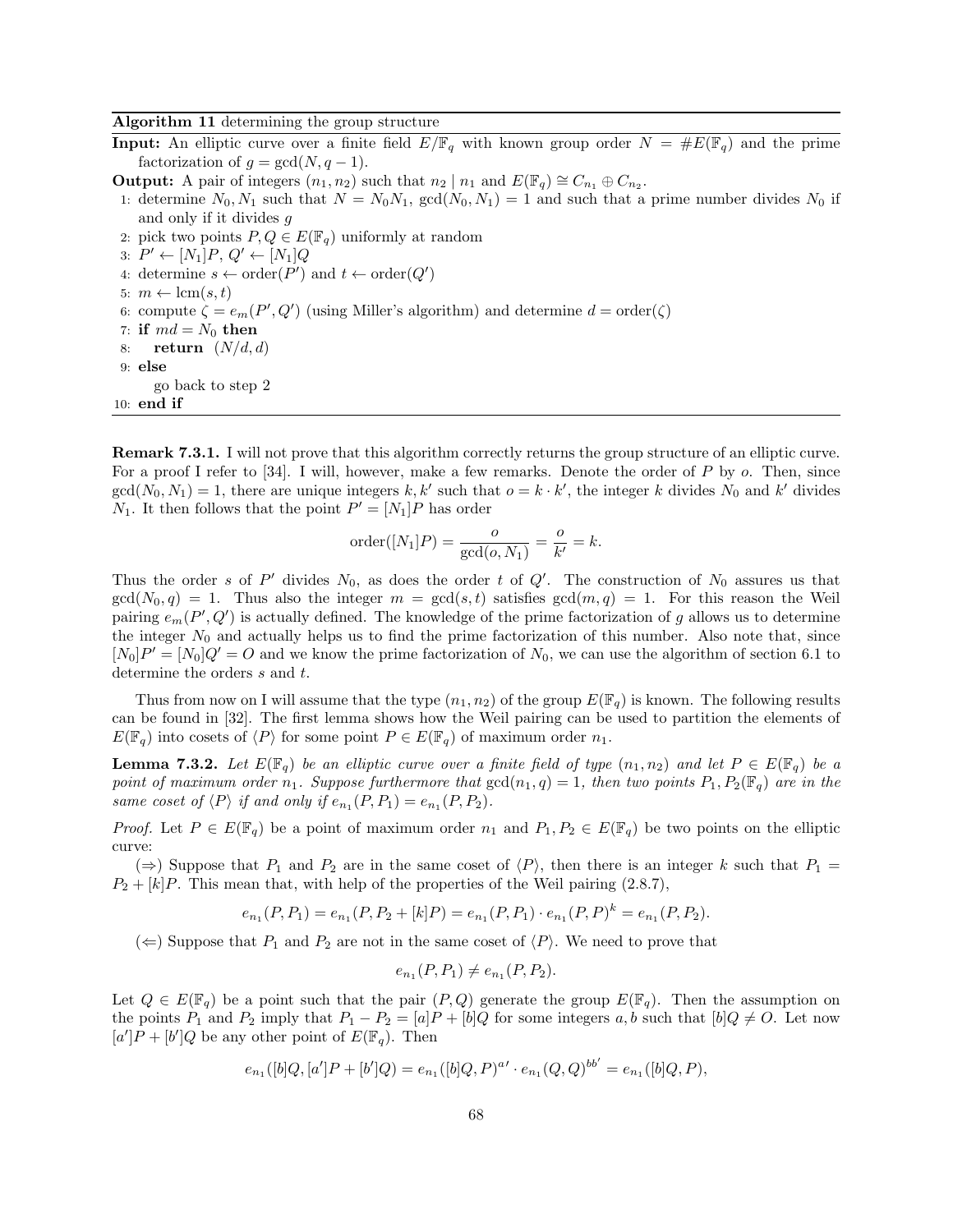thus from the nondegeneracy of the Weil pairing follows that, if  $e_{n_1}([b]Q, P) = 1$ , then  $[b]Q = O$ , which gives a contradiction. Thus  $e_{n_1}([b]Q, P) \neq 1$ . But then we are done, since

$$
\frac{e_{n_1}(P,P_1)}{e_{n_1}(P,P_2)} = e_{n_1}(P,P_1 - P_2) = e_{n_1}(P,[a]P + [b]Q) = e_{n_1}(P,[b]Q) \neq 1.
$$

 $\Box$ 

**Remark 7.3.3.** If the curve E is assumed to be supersingular, then automatically  $gcd(n_1, q) \neq 1$ . So the Weil pairing  $e_{n_1}$  is always defined. In fact there are no points  $P \in E(\mathbb{F}_q)$  such that p divides the order n of P. For suppose that  $n = p^e \cdot n'$  such that  $p \nmid n'$  and  $e \geq 1$ , then the point  $[n']P$  is nonzero and has order  $p^e$ . But this is a contradiction with the assumption that E is supersingular. Thus  $p$  does not divide the order  $n$ of P. This is one of the reasons that the MOV attack does not work for most ordinary curves.

The following lemma is very similar to the last one and also has a similar proof. For this reason I will not give the proof here. The interested reader can find the proof in [32].

**Lemma 7.3.4.** Let  $E/\mathbb{F}_q$  be an elliptic curve over a finite field such that  $E[n] \subseteq E(\mathbb{F}_q)$  for a positive integer n coprime to q. Let also  $P \in E[n]$  be a point of exact order n and let  $P_1, P_2 \in E[n]$  be any points. Then  $P_1$ and  $P_2$  are in the same coset of  $\langle P \rangle$  of  $E[n]$  if and only if  $e_n(P, P_1) = e_n(P, P_2)$ .

**Example 7.3.5.** Suppose  $p := 101$  and  $E/\mathbb{F}_p$  is the elliptic curve given by the Weierstrass equation  $y^2 =$  $x^3+9x+2$ . Then it is possible to determine  $N := \#E(\mathbb{F}_{101}) = 120$ . I want to use algorithm 11 to determine the group structure of  $E(\mathbb{F}_p)$ . So first check that

$$
g := \gcd(N, p - 1) = 20 = 2^2 \cdot 5.
$$

Then it is easy to find  $N_0 = 40$  and  $N_1 = 3$ . Pick two points  $P, Q \in E(\mathbb{F}_{101})$  uniformly at random, say  $P := (65, 54)$  and  $Q := (91, 15)$ , then  $P' := [3]P = (25, 55)$  and  $Q' := [3]P = (91, 86)$ . It is easy to check, using the prime factorization  $N_0 = 2^3 \cdot 5$ , that order $(P') = 10$  and order $(Q') = 4$ . Thus  $m := \text{lcm}(4, 10) = 20$ and we can compute  $\zeta := e_m(P', Q') = -1$ . Thus  $\zeta$  has order  $d = 2$  and we have  $d \cdot m = 40 = N_0$ . So the algorithm tells us that  $E(\mathbb{F}_{101}) \cong C_{60} \oplus C_2$ . We would also like to find generators  $S, T$  for this group. It is clear that the point  $S := (94, 0)$  has order 2 since its y-coordinate equals 0. Also we can pick points  $T \in E(\mathbb{F}_{101})$  at random until a point of exact order 60 is found. (The order of points can be computed using algorithm 8 and the prime factorization  $120 = 2^3 \cdot 3 \cdot 5$ .) This way I have found the point  $T := (57, 26)$  of exact order 60. So if we want to show that these points generate the group  $E(\mathbb{F}_{101})$  it suffices to show that  $S \notin \langle T \rangle$ . Just compute

$$
e_{60}(T, S) = -1 \neq 1 = e_{60}(T, T),
$$

then lemma 7.3.2 assures us that S is not in the subgroup  $\langle T \rangle$ .

**Proposition 7.3.6.** Let  $E/\mathbb{F}_q$  be an elliptic curve over a finite field and let  $P \in E(\mathbb{F}_q)$  be a point of exact order n such that n is coprime to q. Then there exists a point  $R \in E[n]$  such that  $e_n(P, R)$  is a primitive  $n^{th}$  root of unity. (Remark that this point R is not assumed to be an element of  $E(\mathbb{F}_q)$ .)

*Proof.* Recall that  $\mu_n \subseteq \overline{\mathbb{F}}_q$  denotes the group of all  $n^{\text{th}}$  roots of unity in  $\overline{\mathbb{F}}_q$ . It suffices to show that the map  $e_n(P, -): E[n] \to \mu_n$  is surjective. From the fact that  $E[n] \cong C_n \oplus C_n$  it is clear that there are n cosets of  $\langle P \rangle$  in  $E[n]$ . Let  $Q_1, \ldots, Q_n$  denote representatives of all of these n cosets. Then lemma 7.3.4 tells us that  $e_n(P, Q_i) \neq e_n(P, Q_j)$  if  $i \neq j$ . Thus the map  $e_n(P, -)$  reaches all n elements of  $\mu_n$ . This concludes the proof.  $\Box$ 

With help of this last proposition the next theorem becomes almost trivial:

**Theorem 7.3.7.** Let  $E/\mathbb{F}_q$  be an elliptic curve over a finite field and  $P \in E(\mathbb{F}_q)$  be a point of exact order n such that n is coprime to q. Let furthermore  $R \in E[n]$  be a point such that  $e_n(P,R)$  is a primitive  $n^{th}$  root of unity. Then the map

 $f : \langle P \rangle \to \mu_n, \quad f : Q \mapsto e_n(Q, R)$ 

is a group isomorphism.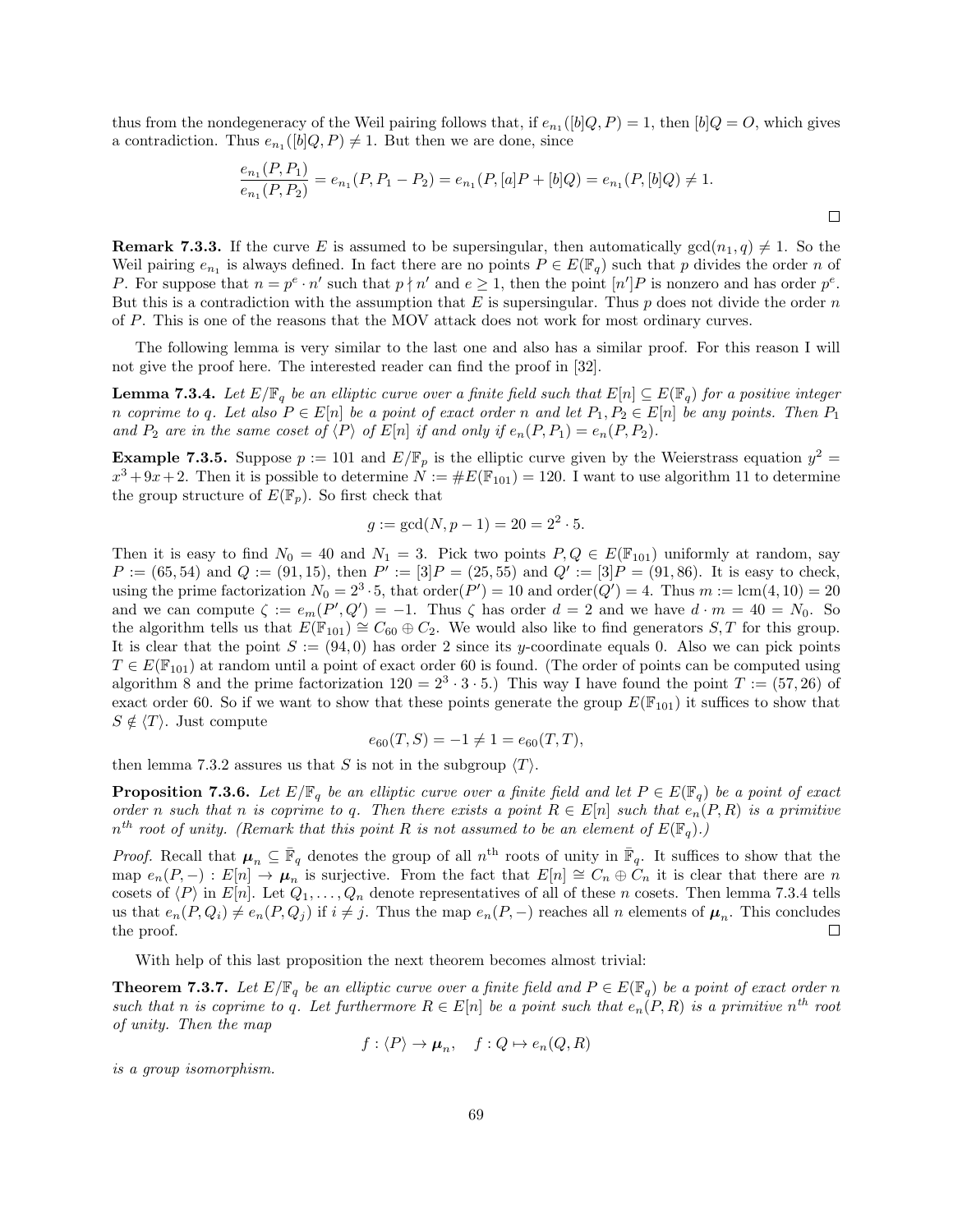*Proof.* Denote  $\zeta := e_n(P, R)$ . Since  $\zeta$  is a primitive  $n^{\text{th}}$  root of unity, it is clear that every element of  $\mu_n$  can be uniquely written as  $\zeta^l$  for some  $0 \leq l < n$ . So now define  $g: \mu_n \to \langle P \rangle$  by  $g(\zeta^l) := [l]P \in \langle P \rangle$ . It is easy to show that  $g = f^{-1}$ .  $\Box$ 

Remark that, with the notation from the last theorem, there exists a minimal integer k such that  $\mu_n \subseteq$  $\mathbb{F}_{q^k}$ . Now we have all the necessary ingredients to solve the discrete logarithm problem to the base of P by reducing it to a discrete logarithm problem over  $\mathbb{F}_{q^k}$ .

Algorithm 12 reduction algorithm

**Input:** An elliptic curve over a finite field  $E/\mathbb{F}_q$ , a point  $P \in E(\mathbb{F}_q)$  of order n such that n is coprime to q and a point  $Q \in \langle P \rangle$ .

**Output:** The discrete logarithm of Q to the base of P, i.e., the element  $l \in \mathbb{Z}/n\mathbb{Z}$  such that  $Q = [l]P$ .

- 1: determine the smallest integer k such that  $E[n] \subseteq E(\mathbb{F}_{q^k})$
- 2: determine a point  $R \in E[n]$  such that  $\alpha := e_n(P, R)$  is a primitive  $n^{\text{th}}$  root of unity
- 3: compute  $\beta = e_n(Q, R)$
- 4: compute  $l \in \mathbb{Z}/n\mathbb{Z}$  such that  $\beta = \alpha^l$  in  $\mathbb{F}_{q^k}$  using the index calculus method
- 5: return the element l

It is easy to see that this algorithm works since

$$
\alpha^{l} = e_n(P, R)^{l} = e_n([l]P, R) = \beta.
$$

However the algorithm is still incomplete, since I have not provided a method to determine the integer  $k$ , or the point R. I will do this for supersingular curves in the next chapter. For ordinary curves, the integer  $k$ can be exponentially large. This means that the index calculus method over  $\mathbb{F}_{q^k}$  can actually take more time then directly solving the ECDLP to the base of P. Thus there are two reasons why this reduction algorithm does not work for most ordinary curves:

- The integer  $k$  can become too large.
- As was noted in remark 7.3.3, it is possible that the order n of P is not coprime to q, in which case the Weil pairing  $e_n$  is not defined.

It is however possible to use the MOV attack for certain ordinary curves. In fact if P has prime order n such that  $n \nmid q$ , then the Weil pairing  $e_n$  is defined. The question whether the MOV attack works in subexponential time then reduces to the question of how big the integer  $k$  will become. The interested reader might want to check [24] for more details on this. Also more information on this problem will be given in section 8.2.

### 7.4 Supersingular Curves

In this section  $E/\mathbb{F}_q$  is a supersingular curve over a finite field of type  $(n_1, n_2)$  and  $q = p^m$ , where p is the characteristic of  $\mathbb{F}_q$ . Also we fix a point  $P \in E(\mathbb{F}_q)$  of order n and a point  $Q \in \langle P \rangle$ . In this section I will give a practical version of the reduction algorithm that reduces the problem of finding the discrete logarithm of Q to the base of P to a DLP over an extension of the base field  $\mathbb{F}_{q^k}$ . Recall that proposition 3.3.3 states that  $\#E(\mathbb{F}_q) = q + 1 - t$  where t is called the trace of Frobenius, which satisfies  $p \mid t$ . Also lemma 3.2.5 has given all possible group structures for the subgroup of rational points of supersingular curves. Together with lemma 3.2.4 it is possible to give a list of all possibilities for the group structure of  $E(\mathbb{F}_q)$ . For clarity I will list all these possible structures here.

- 1.  $t = 0$  and  $E(\mathbb{F}_q)$  is cyclic.
- 2.  $t = 0$  and  $E(\mathbb{F}_q) \cong C_{(q+1)/2} \oplus C_2$ . (In this case  $q \equiv 3 \pmod{4}$ .)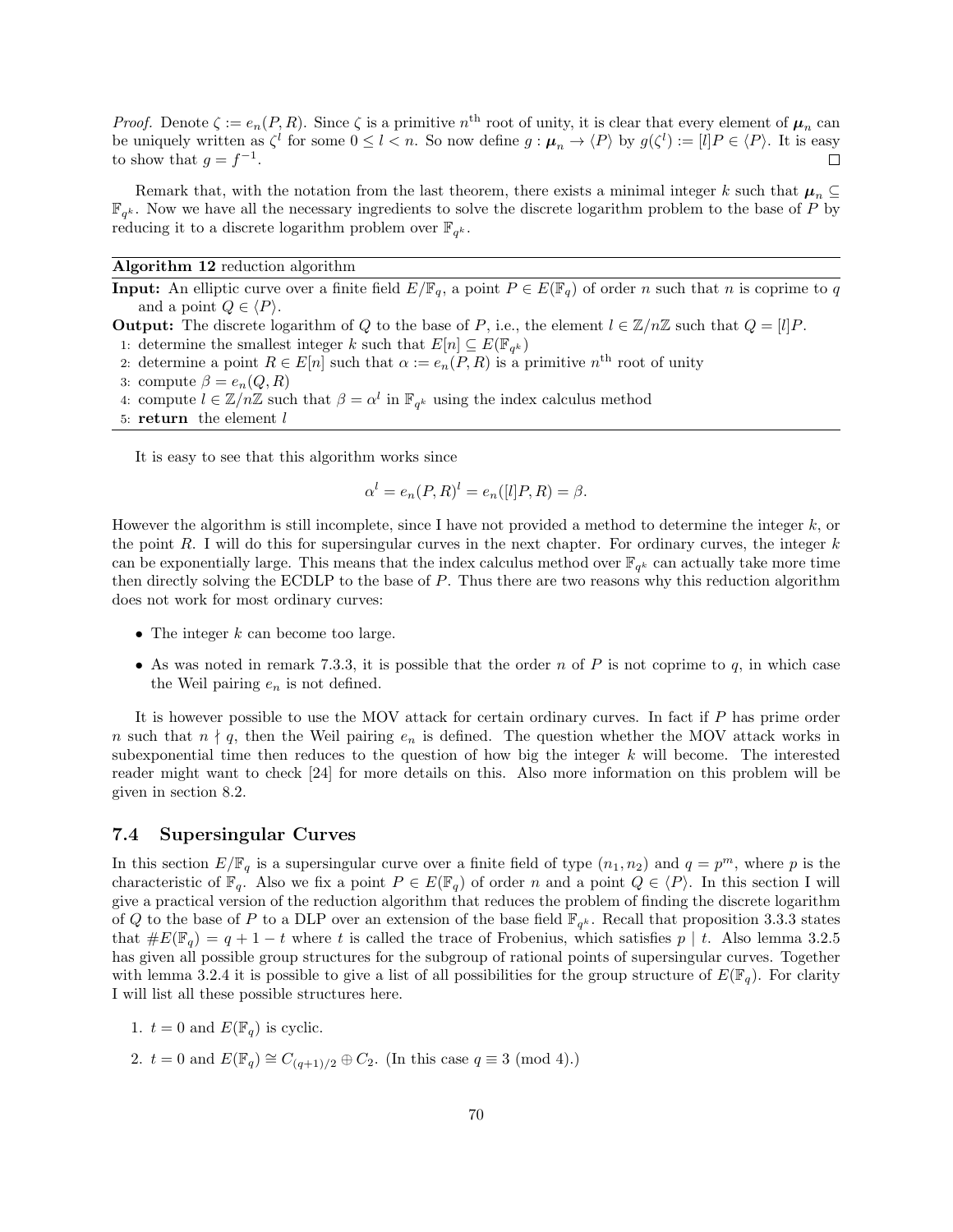- 3.  $t^2 = q$  and  $E(\mathbb{F}_q)$  is cyclic. (In this case m is even and  $q \neq 1 \pmod{3}$ .)
- 4.  $t^2 = 2q$  and  $E(\mathbb{F}_q)$  is cyclic. (In this case m is odd and  $p = 2$ .)
- 5.  $t^2 = 3q$  and  $E(\mathbb{F}_q)$  is cyclic. (In this case m is odd and  $p = 3$ .)
- 6.  $t^2 = 4q$ , so  $t = (-1)^i 2\sqrt{q}$  for  $i \in \{0, 1\}$ , and  $E(\mathbb{F}_q) \cong C_{\sqrt{q} (-1)^i} \oplus C_{\sqrt{q} (-1)^i}$ . (In this case m is even.)

Now it is possible for each of these cases to determine the smalles integer k such that  $E[n_1] \subseteq E(\mathbb{F}_{q^k})$ . (Remark that, since  $n \mid n_1$ , it follows that also  $E[n] \subseteq E(\mathbb{F}_{q^k})$ .) It turns out that for each of these cases the group structure of  $E(\mathbb{F}_{q^k})$  is of the form  $C_{cn_1} \oplus C_{cn_1}$  for some integer c. This fact will prove useful later on in this section. First I will give the found integers  $k$  and  $c$  in each of these cases in a table. After that I will give one example to hopefully clarify how the information in this table is determined.

case <sup>t</sup> structure of <sup>E</sup>(Fq) <sup>k</sup> type of <sup>E</sup>(Fq<sup>k</sup> ) <sup>c</sup>  $\begin{array}{|c|c|c|c|c|c|c|c|}\n\hline\n1 & 0 & \text{cyclic} & 2 & (q+1, q+1) \\
2 & 0 & C_{(q+1)/2} & \oplus C_2 & 2 & (q+1, q+1) \\
\hline\n\end{array}$ 2 0  $C_{(q+1)/2} \oplus C_2$  2  $(q+1, q+1)$  2  $\begin{array}{c|c} 2 & 0 & C_{(q+1)/2} \oplus C_2 \ 3 & (-1)^i \sqrt{q} & \text{cyclic} \end{array} \qquad \begin{array}{c} 2 \ 3 \end{array}$  $\sqrt{q^3 + (-1)^i}, \sqrt{q^3 + (-1)^i}$  $\frac{2}{\sqrt{q} + (-1)^i}$ 4  $(-1)^i \sqrt{2q}$  $\frac{2q}{2q}$  cyclic  $\begin{pmatrix} 3 & (\sqrt{q^2 + (-1)}, \sqrt{q^2 + (-1)}) \\ 4 & (q^2 + 1, q^2 + 1) \end{pmatrix}$   $\begin{pmatrix} \sqrt{q^2 + (-1)} \\ q + 1 + (-1)^i \end{pmatrix}$  $q+1+(-1)^{i}\sqrt{2q}$ 5  $(-1)^i \sqrt{3q}$  $\frac{2q}{3q}$  cyclic  $\begin{pmatrix} 4 \\ 6 \end{pmatrix}$   $\begin{pmatrix} q+1, q+1 \\ (q^3+1, q^3+1) \end{pmatrix}$   $\begin{pmatrix} q+1+(-1) \sqrt{2q} \\ (q+1)(q+1+(-1)^i \sqrt{2q} \end{pmatrix}$  $(q+1)(q+1+(-1)^{i}\sqrt{3q})$ 6  $(-1)^i 2\sqrt{q}$  $C_{\sqrt{q} - (-1)^i}$  ⊕  $C_{\sqrt{q} - (-1)^i}$  | 6  $\sqrt{q} - (-1)^i, \sqrt{q} - (-1)^i$ ) 1

table 4 useful information for supersingular curves.

**Example 7.4.1.** I will explain how the information of case 3 in table 4 is determined. Suppose  $E/\mathbb{F}_q$  is an supersingular curve such that the trace of Frobenius satisfies  $t = (-1)^i \sqrt{q}$ . (As was stated before, in this case  $q = p^m$  where m is even.) Then  $E(\mathbb{F}_q)$  is cyclic, thus

$$
n_1 = \#E(\mathbb{F}_q) = q + 1 - t = q + 1 - (-1)^i \sqrt{q}.
$$

Let now, for all  $j \ge 1$ , the integer  $t_j$  be defined by  $t_j := q^j + 1 - \#E(\mathbb{F}_{q^j})$  and  $t_0 := 2$ . Then corollary 3.1.6 told us that

$$
t_{j+2} = t_1 t_{j+1} - q t_j,
$$

for all  $j \geq 0$ . Thus it is possible to determine  $t_2 = t_1^2 - qt_0 = -q$ . This means that the group  $E(\mathbb{F}_{q^2})$  belongs to case 3, implying that it is cyclic. So obviously  $E[n_1] \not\subseteq E(\mathbb{F}_{q^2})$ . Now compute

$$
t_3 = t_1 t_2 - qt_1 = (-1)^{i+1} 2q^{3/2},
$$

then it is clear that  $E(\mathbb{F}_{q^3})$  belongs to case 6, thus

$$
E(\mathbb{F}_{q^3}) \cong C_l \oplus C_l,
$$

where  $l = q^{3/2} + (-1)^{i+1}$ . Thus in order to show that  $E[n_1] \subseteq E(\mathbb{F}_{q^3})$  it suffices to show that  $n_1 \mid l$ . This can simply be checked by computing

$$
n_1(\sqrt{q} + (-1)^i) = (q + 1 - (-1)^i \sqrt{q})(\sqrt{q} + (-1)^i) = q^{3/2} + (-1)^i = l.
$$

So we have found the integer  $k = 3$  and also  $c = \sqrt{q} + (-1)^i$  and we are done.

So now I have shown how to determine the integer  $k$ . What remains is to give a method of choosing a point  $R \in E[n] \subseteq E(\mathbb{F}_{q^k})$  such that  $e_n(P,R) \in \mathbb{F}_{q^k}$  is a primitive  $n^{\text{th}}$  root of unity. The way this is done, is by choosing a point  $R \in E[n]$  uniformly at random in the hope that  $e_n(P, R)$  is a primitive  $n^{\text{th}}$  root of unity. If it is not, then a problem might arise in the algorithm and we have to select another element  $R$  uniformly at random. However at this point we have no idea how to select a point  $R \in E[n]$  uniformly at random. Note that remark 7.2.1 has provided us with a method to select points  $R' \in E(\mathbb{F}_{q^k})$  uniformly at random in probabilistic polynomial time. Now our knowledge of the integer  $c$  satisfying

$$
E(\mathbb{F}_{q^k}) \cong C_{cn_1} \oplus C_{cn_1},
$$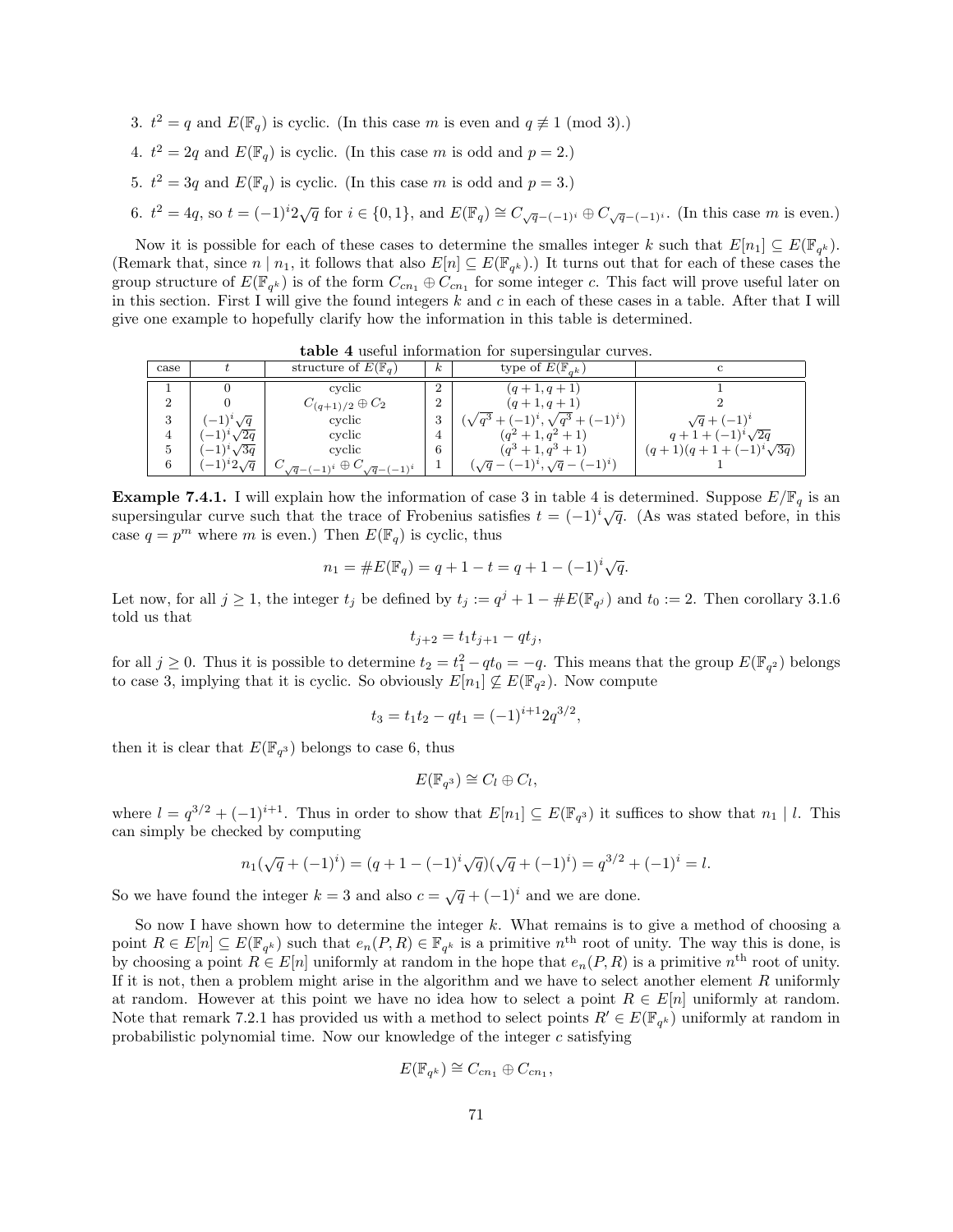comes into play. Note that  $E(\mathbb{F}_{q^k}) \cong C_{c'n} \oplus C_{c'n}$ , where  $c' = cn_1/n$ . We can choose a point  $R' \in E(\mathbb{F}_{q^k})$ uniformly at random and compute  $R := [cn_1/n]Q' \in E[n]$ . The following lemma, taken from [32], tells us that the point R is uniformly distributed in  $E[n]$ .

**Lemma 7.4.2.** Let G be an abelian group of type  $(cn, cn)$  and let  $\{a_i\}$  be elements of G, which are selected uniformly at random. Then the elements  ${ca_i}$  are uniformly distributed around the subgroup  $G' \subseteq G$  of type  $(n, n).$ 

Algorithm 13 reduction algorithm for supersingular curves

**Input:** A supersingular elliptic curve  $E/\mathbb{F}_q$ , a point  $P \in E(\mathbb{F}_q)$  of order n and a point  $Q \in \langle P \rangle$ . **Output:** The discrete logarithm of Q to the base of P, i.e., the element  $l \in \mathbb{Z}/n\mathbb{Z}$  such that  $Q = [l]P$ . 1: determine the integers  $k$  and  $c$  from table 4 2: select a point  $R' \in E(\mathbb{F}_{q^k})$  uniformly at random 3:  $R \leftarrow [cn_1/n]R'$ 4:  $\alpha \leftarrow e_n(P, R)$  and  $\beta \leftarrow e_n(Q, R)$ 5: compute  $l' \in \mathbb{Z}/n\mathbb{Z}$  such that  $\beta = \alpha^{l'}$  using the index calculus method 6: if  $[l']P = Q$  then 7: return  $l := l'$ 8: else 9: go back to step 2 10: end if

It is important to determine the chance that the point R' is selected such that  $\alpha = e_n(P, R)$  is a primitive  $n<sup>th</sup>$  root of unity. We already know that  $\langle P \rangle$  has n cosets within  $E[n]$  and that R is chosen uniformly at random from  $E[n]$ . Thus together with lemma 7.3.4 it becomes clear that the chance that  $e_n(P, R)$  has order n equals  $\phi(n)/n$  where  $\phi$  denotes the Euler function, i.e.,  $\phi(n) = #\{i \in \{0, \ldots, n-1\} \mid \gcd(i,n) = 1\}$ . Recall that in cryptography the point  $P$  is usually chosen such that its order  $n$  is a large prime. In this case the chance that  $e_n(P, R)$  has exact order n is  $\frac{n-1}{n} \sim 1$ . It was already remarked in the last section that, if  $\alpha$  is a primitive  $n^{\text{th}}$  root of unity, that the algorithm will return the right value l such that  $[l]P = Q$ . What remains is to give an estimation for the running time of this algorithm. If I can show that the running time of the actual reduction is polynomial in  $\ln(q)$ , then the complexity of the entire algorithm is simply determined by the subexponential time, the index calculus method requires to solve the DLP in  $\mathbb{F}_{q^k}$ . At first remark that the field  $\mathbb{F}_{q^k}$  has to be constructed explicitly. Thus an irreducible polynomial  $f(x) \in \mathbb{F}_q[x]$ of degree k has to be chosen. In [4] a method is given to do this in polynomial (in  $\ln q$ ) time. Also it is important to note that  $k \leq 6$ , which implies that choosing a point  $R' \in E(\mathbb{F}_{q^k})$  uniformly at random can be done in probabilistic polynomial time. Since the points  $\alpha$  and  $\beta$  can also be computed in polynomial time using Miller's algorithm, we are almost done. It only remains to compute  $R = [cn_1/n]R'$  and  $[l']P$  for some l'. These integers are of order  $O(q)$ . Thus the scalair multiplication can be computed in  $O(\ln(q))$  using binary method as desribed in section 2.3. So the running time of the actual reduction is dominated by the expected subexponential running time of the index calculus method.

It is thus clear that the existence of this attack (algorithm 13) ensures that, in order for the DLP on  $E(\mathbb{F}_q)$  to be exponentially hard, the curve E needs to be ordinary.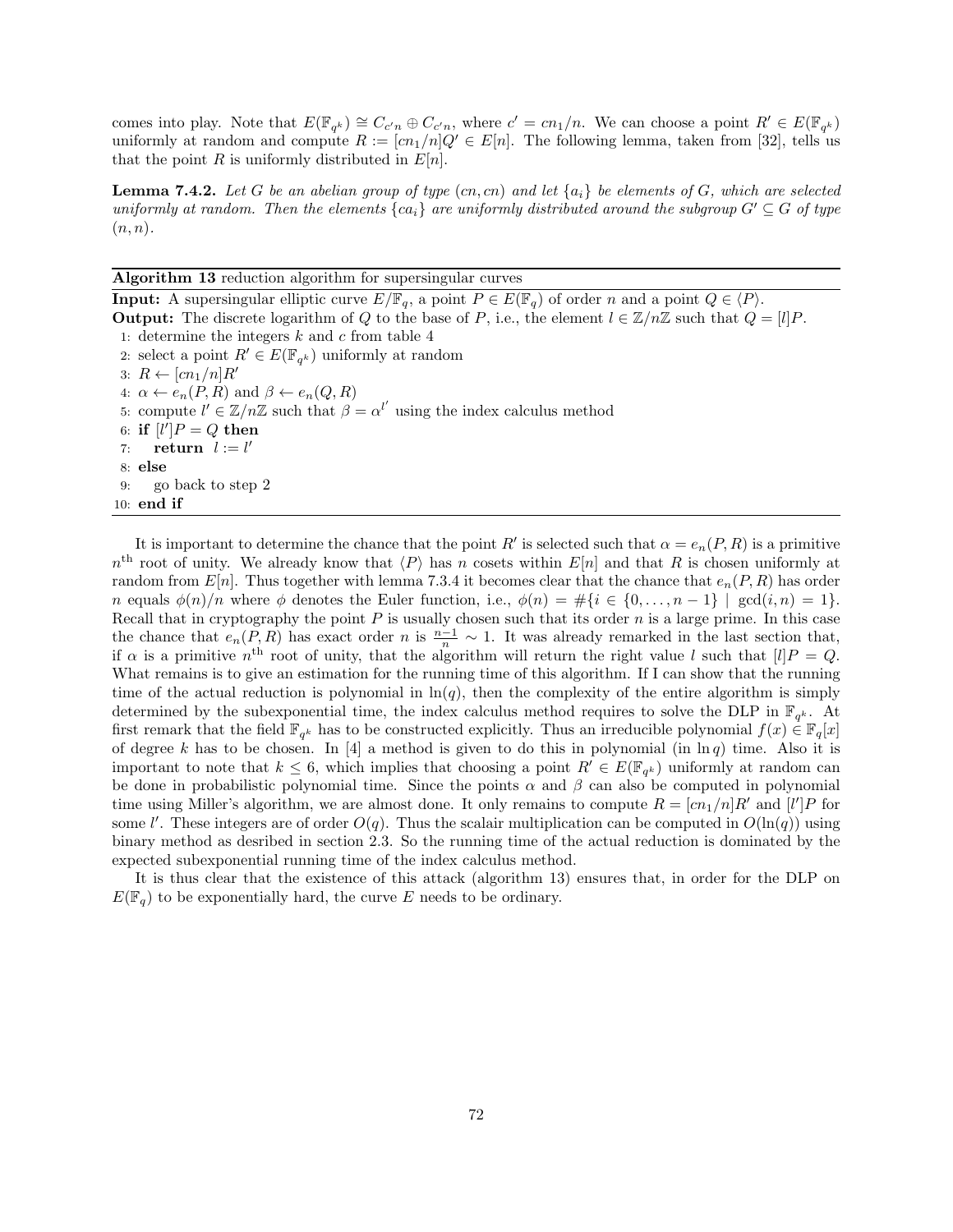## 8 The Frey-Rück Attack

The Weil Pairing is not the only nondegenerate bilinear pairing on elliptic curves. One alternative, which is widely used in cryptography, is the Tate Pairing. In 1999 G. Frey and H. Rück have published an article [14] in which they describe how this alternative pairing can be used in an attack on certain elliptic curves. This attack is very similar to the MOV attack, in the sense that it uses a pairing to reduce an ECDLP to a DLP over (an extension of) its base field. This DLP can then be solved in subexponential time using the index calculus method of section 7.1. The Frey-R¨uck method can be used to solve the DLP for elliptic curves for which the MOV attack does not work, i.e., certain curves for which the trace of Frobenius equals 2. In the first section I will define the Tate pairing and derive its most important properties. After that I will explain how this pairing can be used to solve a DLP for certain elliptic curves in subexponential time.

## 8.1 The Tate Pairing

The definition of the Tate Pairing is very similar to the definition of the Weil pairing. The actual pairing that is used in the Frey Rück attack, however, is not the Tate pairing, but the modified Tate pairing. First I will define the Tate pairing and give its basic properties. After that I will define the modified Tate pairing.

In this section  $E/\mathbb{F}_q$  is an elliptic curve and m is a positive integer coprime to q. Furthermore k is the smallest integer satisfying  $m \mid q^k-1$ , which implies that  $E[m] \subseteq E(\mathbb{F}_{q^k})$ . Note that the notation  $mE(\mathbb{F}_{q^k})$ means

$$
mE(\mathbb{F}_{q^k}) := \{ [m]P \mid P \in E(\mathbb{F}_{q^k}) \},
$$

which is a subgroup of  $E(\mathbb{F}_{q^k})$ . First I will explain how the Tate pairing is constructed. It is not immediately clear that this construction yields a well defined pairing. After giving the definition, I will proof that this pairing is well defined.

Let  $P \in E(\mathbb{F}_{q^k})[m]$  be a point of order m, then it is clear that the divisor  $m((P) - (O))$  is a principal divisor, i.e., there exists a rational function  $g \in \mathbb{F}_{q^k}(E)$  satisfying  $\text{div}(g) = m(P) - m(O)$ . If furthermore  $Q \in E(\mathbb{F}_{q^k})$  represents a coset in  $E(\mathbb{F}_{q^k})/mE(\mathbb{F}_{q^k})$ , then it is possible to construct a degree zero divisor  $D \in Div^{0}(E)$  such that  $D \sim (Q) - (O)$  and the support of D is disjoint from the support of div(g), which means that the value  $g(D)$  is defined. Recall that in section 7.2 was mentioned that D can be created by selecting a point  $Q' \in E(\mathbb{F}_{q^k})$  and defining  $D := (Q + Q') - (Q')$ . Here  $Q'$  should be chosen such that neither  $Q + Q'$  or  $Q'$  equals P or O. Thus there are a maximum of 4 wrong choices for  $Q'$ . Thus as long as  $\#E(\mathbb{F}_{q^k}) \geq 5$ , it is possible to choose an appropriate point  $Q'$ . So at least for elliptic curves which are used in cryptography, a suitable choice for  $Q'$  exists. The Tate pairing is defined as follows:

**Definition 8.1.1.** With the notation as given above, the Tate-Lichtenbaum pairing (which I will usually just call the Tate pairing) is the map

$$
\langle -, - \rangle : E(\mathbb{F}_{q^k})[m] \times E(\mathbb{F}_{q^k})/mE(\mathbb{F}_{q^k}) \to \mathbb{F}_{q^k}^*/(\mathbb{F}_{q^k}^*)^m,
$$

defined by

$$
\langle P, Q \rangle := g(D).
$$

Note that the value  $\langle P, Q \rangle$  can be computed using Miller's algorithm of section 7.2. In fact, the computation of the Tate pairing is twice as fast as the computation of the Weil pairing, since the latter requires the computation of two values  $f(D)$  and  $f'(D')$ . So now that the definition has been given, lets show that the Tate pairing is actually well defined. The value  $\langle P, Q \rangle$  might depend on the choice of the rational function g, the divisor D and the choice of the representative Q of a coset in  $E(\mathbb{F}_{q^k})/mE(\mathbb{F}_{q^k})$ . In order to show that the Tate pairing is well defined, the following lemma is useful.

**Lemma 8.1.2.** Let  $C/K$  be an algebraic curve,  $D \in Div^0(C)$  a degree zero divisor and  $f \in \overline{K}(C)$  a rational function such that  $div(f)$  and D have disjoint support. Let furthermore  $c \in \overline{K}^*$  be a constant, then

$$
(cf)(D) = f(D).
$$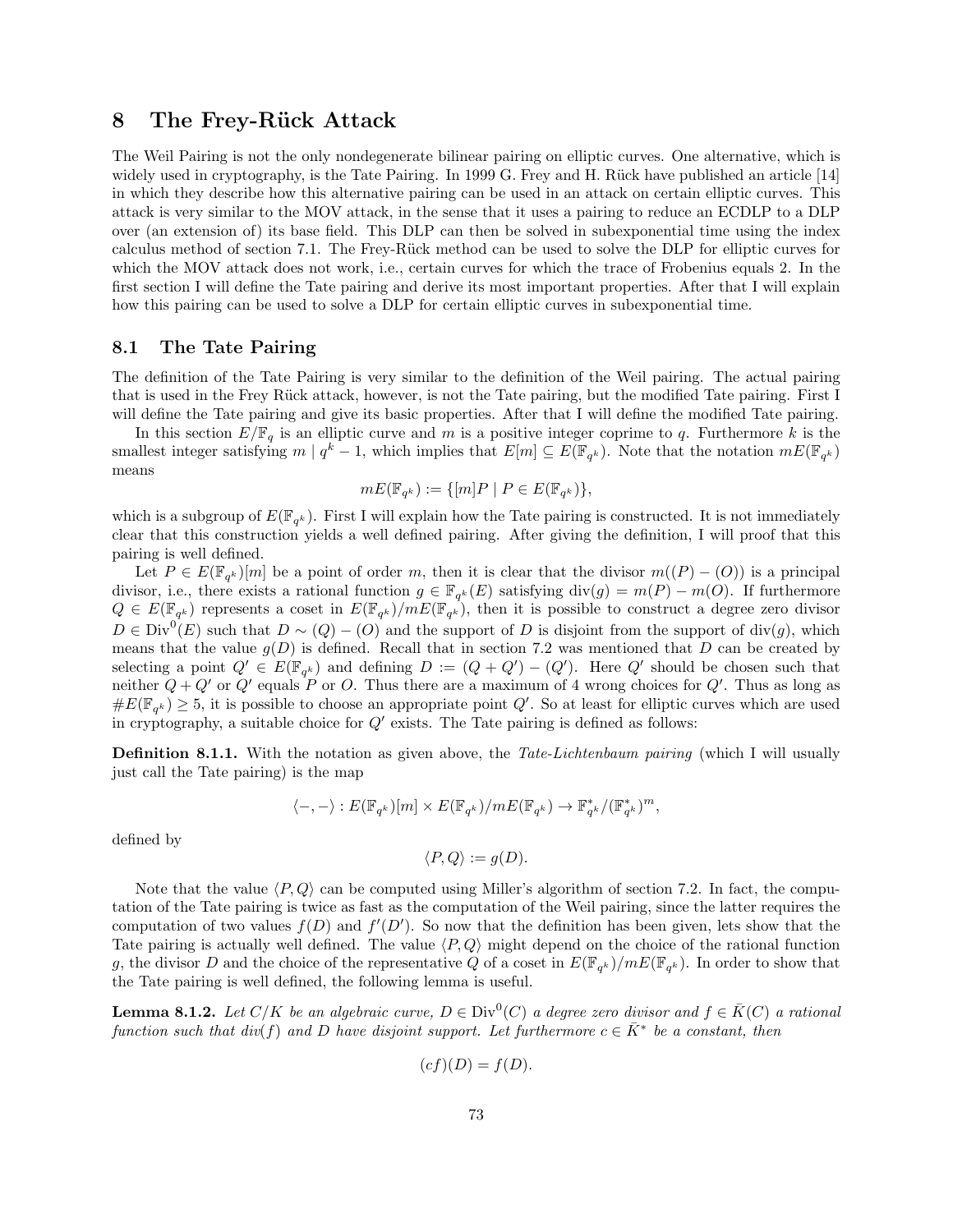*Proof.* Write  $D = \sum_{P \in C} n_P(P)$ . The fact that D is defined to be a degree zero divisor, means that  $\sum_{P \in C} n_P = 0$ . Remark also that  $\text{div}(cf) = \text{div}(f)$ , which means that  $(cf)(D)$  is actually defined. Now the following calculation suffices:

$$
(cf)(D) = \prod_{P \in C} (cf)(P)^{n_P} = c^{\sum_{P \in C} n_P} \prod_{P \in C} f(P)^{n_P} = \prod_{P \in C} f(P)^{n_P} = f(D).
$$

**Remark 8.1.3.** Let  $C/K$  be an algebraic curve and  $f \in \overline{K}(C)$  a rational function. If  $D_1 := \sum_{P \in C} n_P(P)$ and  $D_2 := \sum_{P \in C} m_P(P)$  are two divisors on C such that the support of both  $D_1$  and  $D_2$  are disjoint from the support of div(f), then it is clear that the value  $f(D_1 + D_2)$  is defined and satisfies

$$
f(D_1 + D_2) = \prod_{P \in C} f(P)^{n_P + m_P} = \prod_{P \in C} f(P)^{n_P} \cdot \prod_{P \in C} f(P)^{m_P} = f(D_1) \cdot f(D_2).
$$

Now we can prove that the Tate pairing is well defined. I have gotten this proof from [6, IX.4.].

**Proposition 8.1.4.** With notation as in definition 8.1.1, the Tate pairing  $\langle -, - \rangle$  is well defined, i.e., the following two conditions hold:

- 1. The value  $\langle P, Q \rangle = g(D)$  is independent of the choice of rational function g and divisor D.
- 2. For all points  $P \in E(\mathbb{F}_{q^k})[m]$  and  $Q \in mE(\mathbb{F}_{q^k})$  we have  $\langle P, Q \rangle \in (\mathbb{F}_{q^k}^*)^m$ .

*Proof.* (1) The rational function g satisfying  $\text{div}(g) = m(P) - m(O)$  is unique up to a constant multiple. Since D was assumed to be a degree zero divisor, the previous lemma tells us that the value  $q(D)$  for a fixed divisor D is uniquely defined. Now suppose we have chosen a fixed rational function  $g$  and we have two degree zero divisors  $D_1 \sim D_2 \sim (Q) - (O)$  whose support are both disjoint from the support of div(g). Then  $D_1 = D_2 + \text{div}(h)$  for some rational function h. Also it is clear that the support of  $\text{div}(h)$  is still disjoints from the support of  $div(g)$ . Thus

$$
g(D_1) = g(D_2 + \text{div}(h))
$$
  
=  $g(D_2)g(\text{div}(h))$   
=  $g(D_2)h(\text{div}(g))$   
=  $g(D_2)h(m(P) - m(O))$   
=  $g(D_2)h((P) - (O))^m$   
=  $g(D_2)$  (mod  $(\mathbb{F}_{q^k}^*)^m$ ),

by the Weil reciprocity law  $(2.8.6)$ 

and this completes the proof of part 1.

(2) Let  $P \in E(\mathbb{F}_{q^k})[m]$  and  $Q \in mE(\mathbb{F}_{q^k})$ , thus there is an point  $Q' \in E(\mathbb{F}_{q^k})$  such that  $Q = [m]Q'$ . So fix such a point Q' and let  $A \sim (Q') - (O) \in Div(E)$  be a divisor whose support is disjoint from the support of div $(f)$ . Then

$$
D - mA \sim (Q) - (O) - m(Q') + m(O) = ([m]Q') - m(Q') + (m - 1)(O),
$$

which is a principal divisor. This means that  $D \sim mA$ . But it was just shown that this means that  $g(D) = g(mA)$ , thus

$$
\langle P, Q \rangle = g(D) \equiv g(mA) = g(A)^m \in (\mathbb{F}_{q^k}^*)^m.
$$

This concludes the proof.

The following theorem gives the most important properties of the Tate pairing. The proof of bilinearity is also given in [6, IX.4].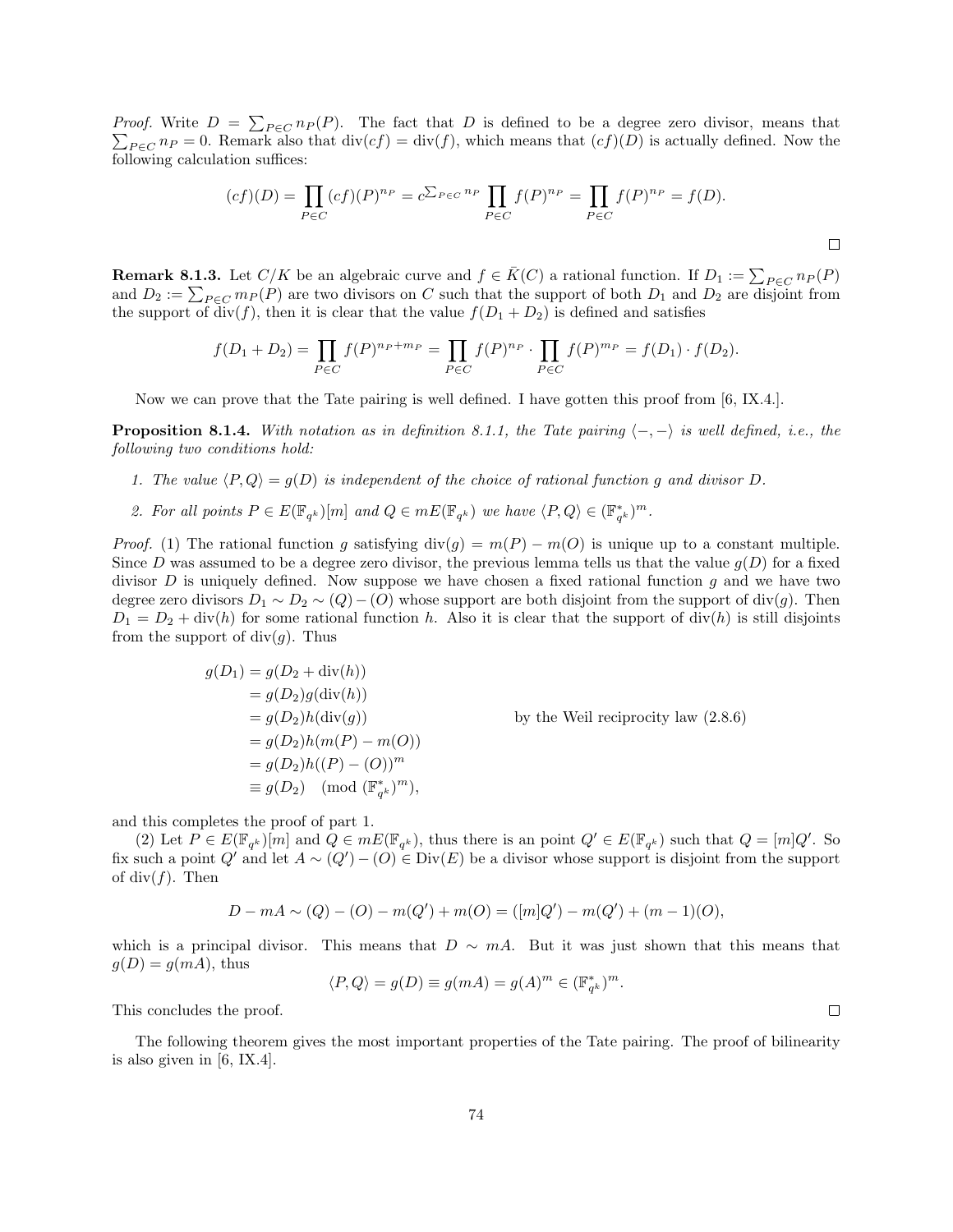**Theorem 8.1.5.** Let  $E$ ,  $m$  and  $k$  satisfy the conditions stated in the beginning of this section. Then the Tate pairing

$$
\langle-,-\rangle:E(\mathbb{F}_{q^k})[m]\times E(\mathbb{F}_{q^k})/mE(\mathbb{F}_{q^k})\rightarrow \mathbb{F}_{q^k}^*/(\mathbb{F}_{q^k}^*)^m
$$

satisfies the following properties:

1. For all  $Q \in E(\mathbb{F}_{q^k})$  the following equality holds:

$$
\langle O, Q \rangle = 1.
$$

- 2. The Tate pairing is nondegenerate, i.e., the following two properties hold:
	- Suppose  $P \in E(\mathbb{F}_{q^k})[m]$  and for all points  $Q \in E(\mathbb{F}_{q^k})$  we have  $\langle P, Q \rangle \in (\mathbb{F}_{q^k}^*)^m$ , then  $P = O$ .
	- If  $\langle P, Q \rangle \in (\mathbb{F}_{q^k}^*)^m$  for all  $P \in E[m]$ , then  $Q \in mE(\mathbb{F}_{q^k})$ .
- 3. The Tate pairing is bilinear, i.e., for all points  $P, P_1, P_2 \in E(\mathbb{F}_{q^k})[m]$  and  $Q, Q_1, Q_2 \in E(\mathbb{F}_{q^k})$  the following holds:

$$
\langle P, Q_1 + Q_2 \rangle = \langle P, Q_1 \rangle \cdot \langle P, Q_2 \rangle,
$$
  

$$
\langle P_1 + P_2, Q \rangle = \langle P_1, Q \rangle \cdot \langle P_2, Q \rangle.
$$

*Proof.* (1) Let  $g \in \mathbb{F}_{q^k}(E)$  be the trivial rational function that always takes the value 1 and let  $P = O$ . Then  $\text{div}(g) = m(P) - m(O) = 0.$  So  $\langle O, Q \rangle$  can be defined by  $\langle O, Q \rangle = g(Q) = 1$  for all  $Q \in E(\mathbb{F}_{q^k})$ .

(2) There are several ways to prove the non degeneracy of the Tate pairing, which are all quite technical. For a proof I refer to [13].

(3) Let  $P, P_1, P_2 \in E(\mathbb{F}_{q^k})[m]$  and  $Q, Q_1, Q_2 \in E(\mathbb{F}_{q^k})$ . First I will derive linearity in the first argument, i.e., I will show that

$$
\langle P_1 + P_2, Q \rangle = \langle P_1, Q \rangle \cdot \langle P_2, Q \rangle.
$$

Let  $\langle P_1 + P_2, Q \rangle = g(D)$ , thus div $(g) = m(P_1 + P_2) - m(O)$  and  $D \sim (Q) - (O)$  is chosen such that support $(D) \cap \{O, P_1, P_2, P_1 + P_2\} = \emptyset$ . First choose two rational functions  $g_1$  and  $g_2$  satisfying

$$
div(g_1) = m(P_1) - m(O)
$$
 and  $div(g_2) = m(P_2) - m(O)$ .

Recall that

$$
A := (P_1 + P_2) - (P_1) - (P_2) + (O) = \text{div}(h),
$$

for some rational function  $h$ . (See remark 7.2.2.) Then it is clear that

$$
\operatorname{div}\left(\frac{g}{g_1g_2}\right) = \operatorname{div}(g) - \operatorname{div}(g_1) - \operatorname{div}(g_2) = mA = m\operatorname{div}(h) = \operatorname{div}(h^m),
$$

which implies that  $g = \lambda g_1 g_2 h^m$  for some scalair  $\lambda \in \bar{\mathbb{F}}_{q^k}$ . But now we are done, since

$$
\langle P_1 + P_2, Q \rangle = g(D)
$$
  
=  $g_1(D) \cdot g_2(D) \cdot h^m(D)$   
=  $\langle P_1, Q \rangle \cdot \langle P_2, Q \rangle \cdot (h(D))^m$   
 $\equiv \langle P_1, Q \rangle \cdot \langle P_2, Q \rangle \pmod{(\mathbb{F}_{q^k}^*)^m}.$ 

Now lets show that the Tate pairing is linear in the second argument, i.e., show that

$$
\langle P, Q_1 + Q_2 \rangle = \langle P, Q_1 \rangle \cdot \langle P, Q_2 \rangle.
$$

First let  $\langle P, Q_1 + Q_2 \rangle = g(D)$  where  $\text{div}(g) = m(P) - m(O)$  and  $D \sim (Q_1 + Q_2) - (O)$  is chosen such that its support is disjoint from the support of  $div(q)$ . Let furthermore

$$
D_1 \sim (Q_1) - (O)
$$
 and  $D_2 \sim (Q_2) - (O)$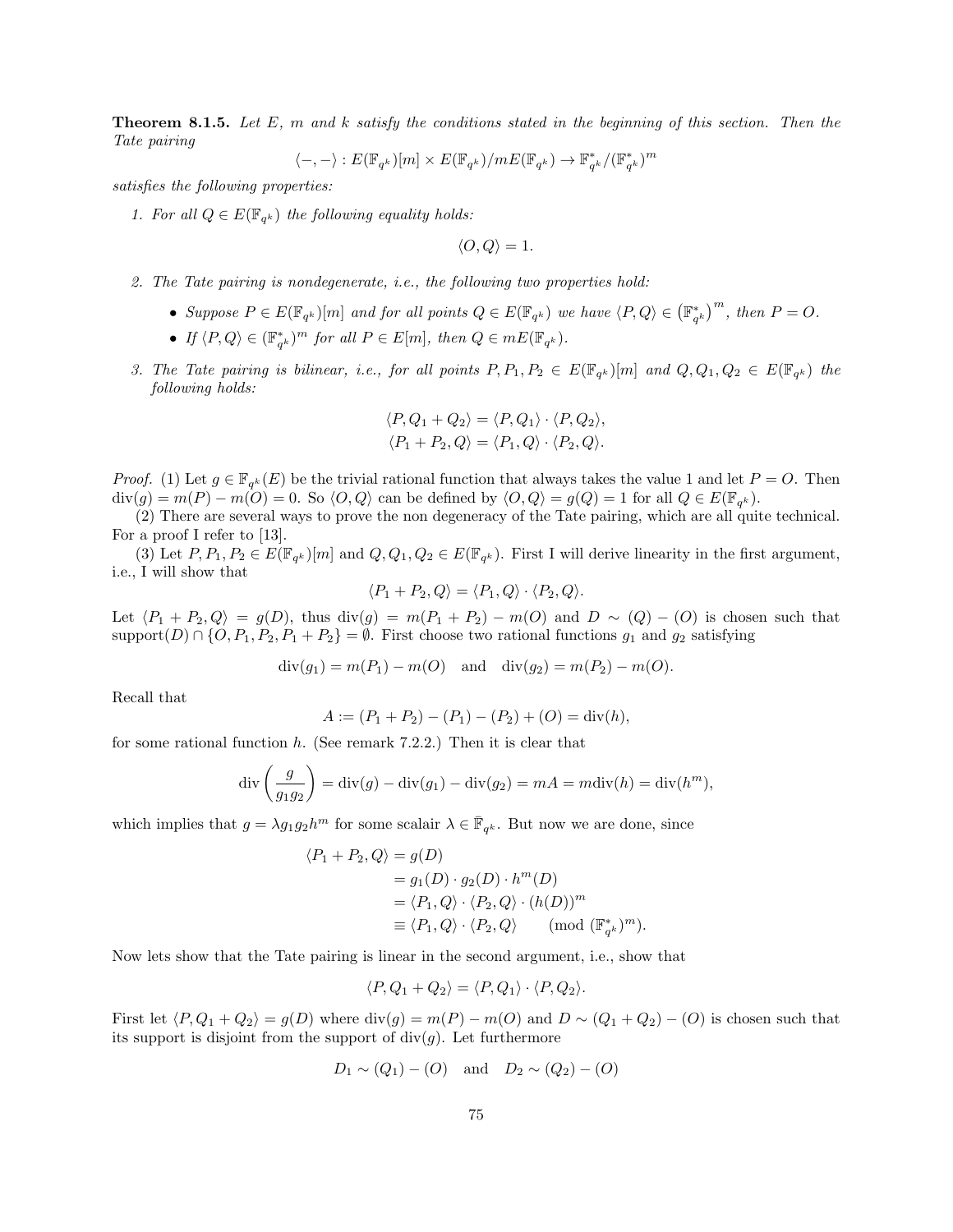be chosen such that both their support are disjoint from the support of  $div(q)$ . Then it is clear that

$$
D - D_1 - D_2 \sim (Q_1 + Q_2) - (Q_1) - (Q_2) + (O),
$$

which is a principal divisor by remark 7.2.2. Thus  $D_1 + D_2 \sim D$ , but proposition 8.1.4 assured us that in this case

$$
\langle P, Q_1 + Q_2 \rangle = g(D) \equiv g(D_1 + D_2) = g(D_1) \cdot g(D_2) = \langle P, Q_1 \rangle \cdot \langle P, Q_2 \rangle.
$$

 $\Box$ 

So now the Tate pairing has been defined and its most important properties have been given. One disadvantage of this pairing is that it sends a pair of points  $P, Q$  to a coset in  $\mathbb{F}_{q^k}^*$  rather then giving a definite answer. This is disadvantageous when we try to use the Tate pairing for computational purposes. Note, however, that the group  $\mathbb{F}_{q^k}^*/(\mathbb{F}_{q^k}^*)^m$  is isomorphic to the group  $\mu_m \subseteq \mathbb{F}_{q^k}$ , the isomorphism being the map

$$
\mathbb{F}_{q^k}^*/(\mathbb{F}_{q^k}^*)^m \overset{\sim}{\to} \boldsymbol{\mu}_m,
$$
  

$$
\bar{\alpha} \mapsto \alpha^{\frac{q^k-1}{m}}.
$$

This isomorphism is used to define the *modified Tate pairing*, which is much better suitable for computational purposes.

Definition 8.1.6. With the notation of definition 8.1.1, the modified Tate pairing is the map

$$
\langle -, - \rangle' : E(\mathbb{F}_{q^k})[m] \times E(\mathbb{F}_{q^k})/mE(\mathbb{F}_{q^k}) \to \mu_m,
$$

defined by

$$
\langle P, Q \rangle' = \langle P, Q \rangle^{\frac{q^k - 1}{m}} = g(D)^{\frac{q^k - 1}{m}}.
$$

Since the modified Tate pairing is defined as the composition of the Tate pairing and an isomorphism, it is easy to see that this modified pairing inherits the properties of being nondegenerate and bilinear.

## 8.2 The Attack

Throughout this section, let  $E/\mathbb{F}_q$  be an elliptic curve over a finite field,  $P \in E(\mathbb{F}_q)$  be a point of prime order  $\ell$  and let  $Q \in \langle P \rangle$ . (Note that the assumption that P has prime order is a very natural assumption in cryptography.) In this section I will show how the modified Tate pairing can be used to reduce the discrete logarithm of Q to the base of P to a DLP for an extension of the base field  $\mathbb{F}_q$ , which in turn can be solved using the index calculus method. Contrary to the Weil pairing, the Tate pairing can have the property that  $\langle P, P \rangle'$  is a primitive  $\ell^{\text{th}}$  root of unity. Recall that in the MOV attack, it was needed to find a point R such that  $e_n(P, R)$  is a primitive  $\ell^{\text{th}}$  root of unity. For the Frey-Rück attack it might suffice to simply choose  $R = P$ . One example of this phenomenon is the following.

**Example 8.2.1.** Let  $E/\mathbb{F}_{101}$  be given by the Weierstrass equation  $y^2 = x^3 + x + 1$ . Then we can compute  $\#E(\mathbb{F}_{101}) = 105$  and it is possible (using algorithm 9) to show that the point  $P := (46, 25) \in E(\mathbb{F}_{101})$  has order 5. We want to compute  $\langle P, P \rangle'$ . First take  $R := (0, 1) \in E(\mathbb{F}_{101})$  and define

$$
D := (P + R) - (R) \sim (P) - (O).
$$

We need to determine a rational function g satisfying  $\text{div}(g) = 5(P) - 5(O)$  and compute  $g(D) = \frac{g(P+R)}{g(R)}$ . I will do this with help of Miller's algorithm. Define the divisors

$$
D_i := i(P) - i(O) - ([i]P) + (O),
$$

for  $i \leq 5$  and determine (some of) the values  $\frac{g_i(P+R)}{g(R)}$  for rational functions  $g_i$  satisfying  $\text{div}(g_i) = D_i$ .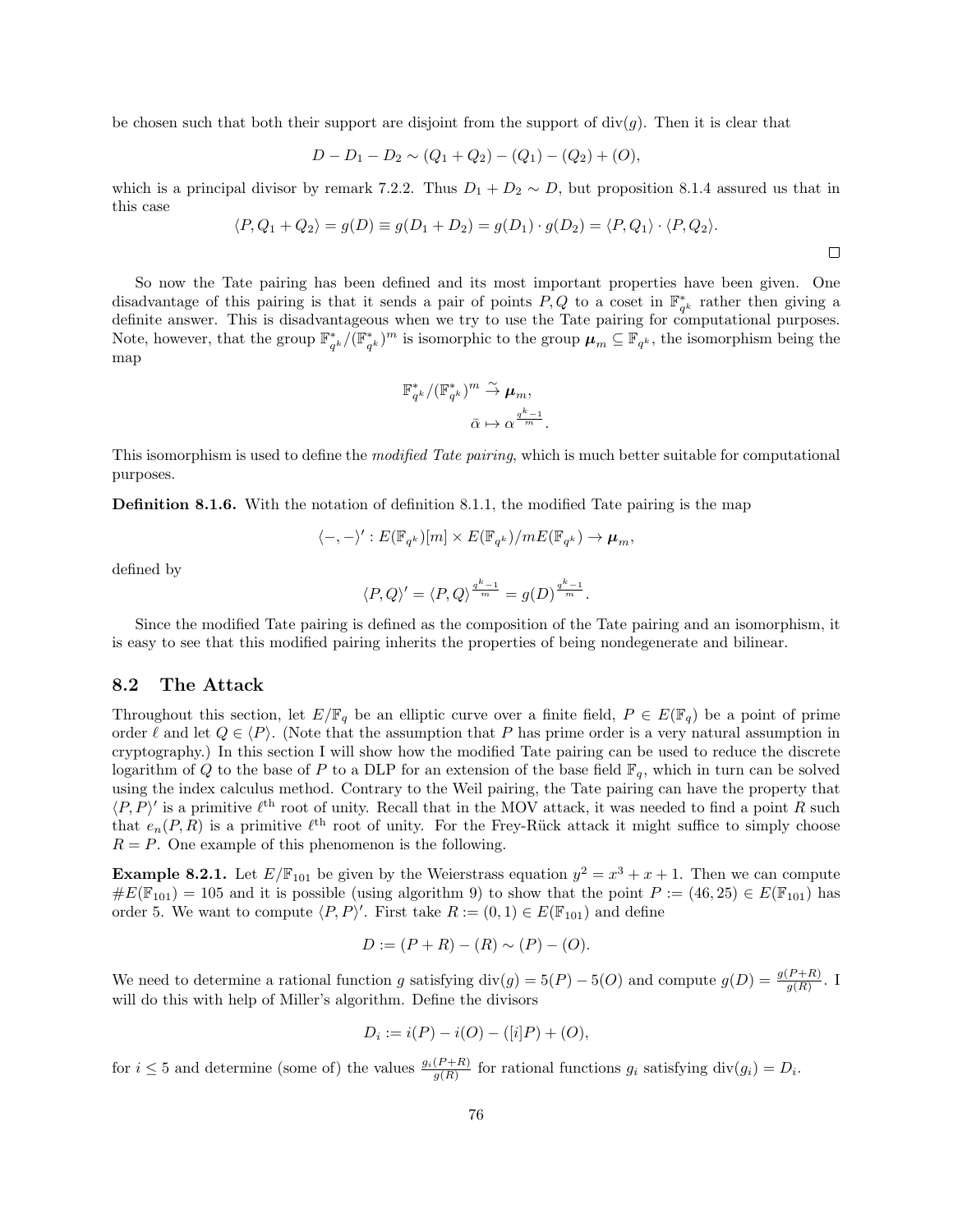- The divisor  $D_1$  is the zero divisor, so the rational function  $g_1$  is simply the function  $g_1 = 1$ .
- To compute  $g_2(D)$  using Miller's algorithm, first determine the tangent line to E at P. This is the line given by the affine equation  $87x + 51y + 76$ . Also we need the line through O and  $[2]P = (86, 67)$ . This is the line given by the affine equation  $x + 15$ . So now

$$
\frac{g_2(P+R)}{g_2(R)} = \left(\frac{g_1(P+R)}{g_1(R)}\right)^2 \cdot \frac{(87x+51y+76)/(x+15)(P+R)}{(87x+51y+76)/(x+15)(R)} = 1^2 \cdot 55 = 55.
$$

• To compute  $g_4(D)$  using Miller's algorithm, first determine the tangent line to E at  $[2]P$ . This is the line given by the affine equation  $70x+68y+29$ . The line through O and  $[4]P = -P = (46, 76)$  is given by the affine equation  $x - 46 = x + 55$ . So now

$$
g_4(D) = g_2(D)^2 \cdot \frac{(70x + 68y + 29)/(x + 55)(P + R)}{(70x + 68y + 29)/(x + 55)(R)} = 55^2 \cdot 46 = 73.
$$

• To compute  $g_5(D)$ , we need the line through  $[4]P = -P$  and P, which is given by the affine equation  $x + 55$ . Also we need the line that intersects E at O with multiplicity 3. Since this line is in projective coordinates given by  $Z = 0$ , the affine equation is simply 1. So now we have

$$
g_5(D) = g_1(D) \cdot g_4(D) \cdot \frac{x + 55 (P + R)}{x + 55 (R)} = 1 \cdot 73 \cdot 37 = 75.
$$

So now we know  $\langle P, P \rangle = 75$ . Thus

$$
\langle P, P \rangle' = \langle P, P \rangle^{\frac{101-1}{5}} = \langle P, P \rangle^{20} = 36.
$$

Indeed one can check that  $36^5 = 1 \pmod{101}$ . It is thus clear that  $\langle P, P \rangle'$  is a primitive  $5^{\text{th}}$  root of unity.

In fact, this example is a special case of the following lemma from [49]:

**Lemma 8.2.2.** Let E be an elliptic curve over a finite field  $\mathbb{F}_q$  and let  $\ell$  be a prime number. Suppose furthermore that the following three conditions hold:

- $\ell \mid q-1$ ,
- $\ell \mid \#E(\mathbb{F}_q)$  and
- $\ell^2 \nmid \#E(\mathbb{F}_q)$ .

Also let P be a generator for  $E(\mathbb{F}_q)[\ell]$ , then  $\langle P, P \rangle'$  is a primitive  $\ell^{th}$  root of unity.

Remark that the fact that  $\ell \mid \#E(\mathbb{F}_q)$  and  $\ell^2 \nmid \#E(\mathbb{F}_q)$  imply that there exists a point  $P \neq O$  that generates the group  $E(\mathbb{F}_q)[\ell]$ . Also  $\ell \mid q-1$  if and only if  $\mu_\ell \subseteq \mathbb{F}_q^*$ .

*Proof.* Let  $O \neq P$  generate the group  $E(\mathbb{F}_q)[\ell]$ . Since  $\ell$  is a prime, it suffices to show that  $\langle P, P \rangle' \neq 1$ . So suppose that  $\langle P, P \rangle' = 1$ , then

$$
\langle [m]P, P \rangle' = (\langle P, P \rangle')^m = 1^m = 1
$$

for all  $m \in \mathbb{Z}$ . But the non degeneracy of the modified Tate pairing then assures us that  $P \in \ell E(\mathbb{F}_q)$ . Choose a point  $R \in E(\mathbb{F}_q)$  such that  $P = [\ell]R$ . Then  $[\ell^2]R = [\ell]P = 0$ , but since  $\ell^2 \nmid \#E(\mathbb{F}_q)$ , there are no points of exact order  $\ell^2$ . So the order of R is either 1 or  $\ell$  and in both cases  $P = [\ell]R = O$ . This is a contradiction with the assumption that  $P \neq O$ .  $\Box$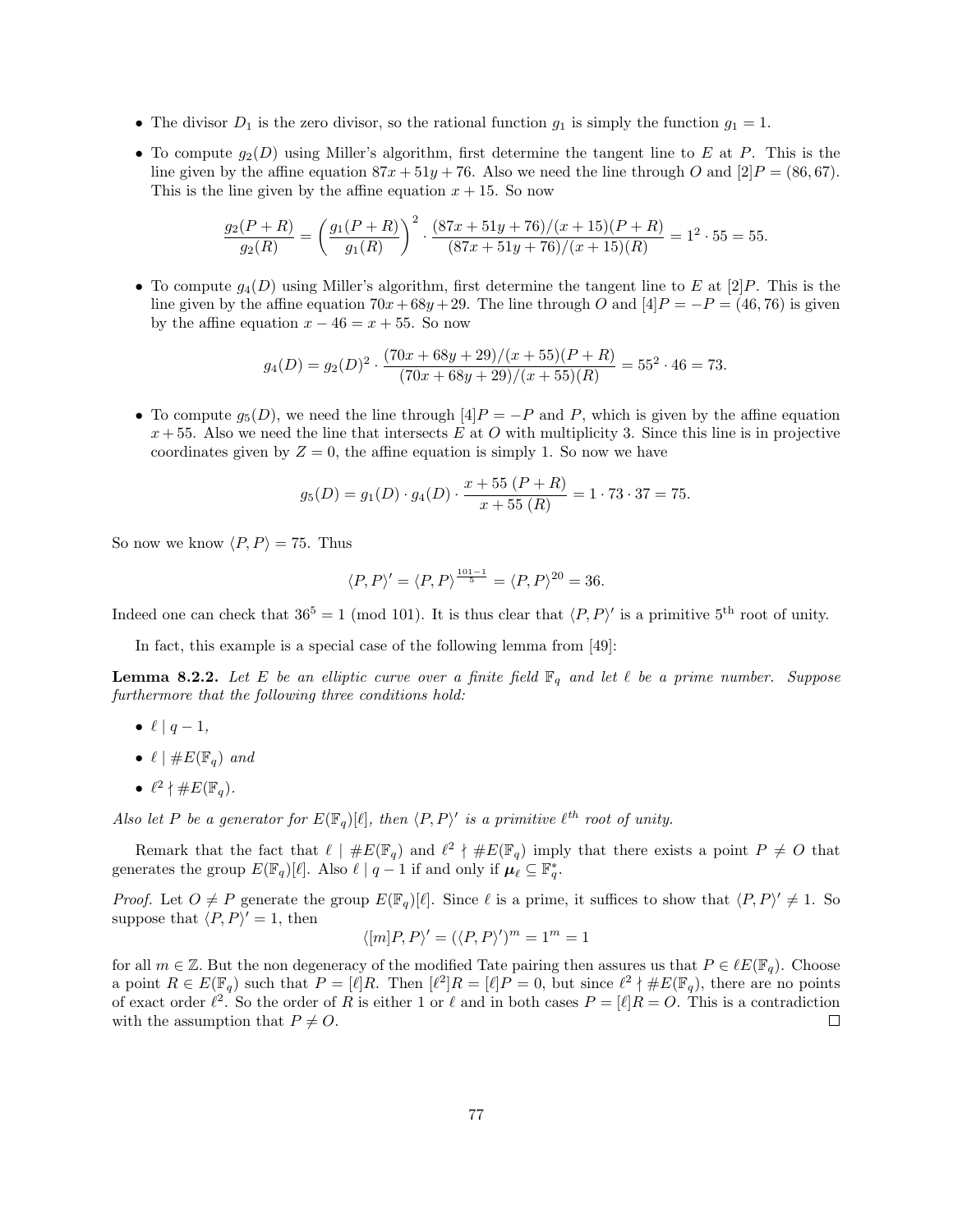Under the conditions of this lemma, we can find the integer m satisfying  $[m]P = Q$  by computing  $\alpha := \langle P, P \rangle'$  and  $\beta := \langle P, Q \rangle'$  and solving  $\alpha^m = \beta$  for m in  $\mathbb{F}_q^*$  using the index calculus method. It is clear that this attack works on certain ordinary curves for which the trace of Frobenius t satisfies  $t \equiv 2 \pmod{l}$ . So this new attack solves the DLP for curves for which the MOV attack does not necessarily work. The following algorithm, which is given in [13], finds the integer  $m$  in a more general case. This is the case where  $P \in E(\mathbb{F}_q)$  has exact order  $\ell$ , but the conditions that  $\ell^2 \nmid \#E(\mathbb{F}_q)$  and  $\ell \mid q-1$  are omitted. This algorithm does the following:

- 1. Determine the smallest integer k such that  $\mu_{\ell} \subseteq \mathbb{F}_{q^k}^*$ .
- 2. Compute two rational functions  $f_P$  and  $f_Q$  such that  $\text{div}(f_P) = \ell(P) \ell(O)$  and  $\text{div}(f_Q) = \ell(Q) \ell(O)$ .
- 3. Pick points  $S, T \in E(\mathbb{F}_{q^k})$  uniformly at random such that  $S, T$  are both not equal to P, Q or O.
- 4. Define  $\alpha := \left( \frac{f_Q(S)}{f_Q(T)} \right)$  $\frac{f_Q(S)}{f_Q(T)}\bigg)^{\frac{q^k-1}{\ell}}.$

5. If  $\alpha \neq 1$ , then define  $\beta := \left(\frac{f_P(S)}{f_P(T)}\right)$  $\frac{f_P(S)}{f_P(T)}\Big)^{\frac{q^k-1}{\ell}}$  and solve  $\beta = \alpha^m$  for  $m$  in  $\mathbb{F}_{q^k}^*$ .

- 6. If  $\alpha = 1$ , then choose new points  $S, T \in E(\mathbb{F}_{q^k})$  and repeat the process.
- 7. This integer m satisfies  $Q = [m]P$ .

#### Algorithm 14 The Frey-Rück attack

**Input:** An elliptic curve  $E/\mathbb{F}_q$ , a point  $P \in E(\mathbb{F}_q)$  of prime order  $\ell$  such that  $\ell \nmid q$  and a point  $Q \in \langle P \rangle$ . **Output:** The element  $m \in \mathbb{Z}/\ell\mathbb{Z}$  satisfying  $Q = [m]P$ .

- 1: determine the smallest positive integer k satisfying  $\ell | q^k 1$ .
- 2: determine rational functions  $f_P$  and  $f_Q$  satisfying  $\text{div}(f_P) = \ell(P) \ell(O)$  and  $\text{div}(f_Q) = \ell(Q) \ell(O)$ using Miller's algorithm
- 3: pick two points  $S, T \in E(\mathbb{F}_{q^k}) / \{P, Q, O\}$  uniformly at random
- 4: compute  $\alpha' := \frac{f_P(S)}{f_P(T)}$  $\frac{f_P(S)}{f_P(T)}$  and  $\alpha := (\alpha')^{\frac{q^k-1}{\ell}}$
- 5: if  $\alpha = 1$  then
- 6: return to step 3
- 7: end if
- 8: compute  $\beta' := \frac{f_Q(S)}{f_Q(T)}$  $\frac{f_Q(S)}{f_Q(T)}$  and  $\beta := (\beta')^{\frac{q^k-1}{\ell}}$
- 9: solve  $\beta = \alpha^m$  for m in  $\mathbb{F}_{q^k}$  using the index calculus method
- 10: return the element  $m \in \mathbb{Z}/\ell\mathbb{Z}$

I have not yet given a method of determining the integer k. However, one can just compute  $q^k-1$  for  $k = 1, 2, \ldots$  until a value is found such that  $\ell \mid q^k - 1$ . One can stop if k is too big, i.e., when solving DLP's over  $\mathbb{F}_{q^k}^*$  using the index calculus method will take more time then directly solving the ECDLP to the base of P. Remark that table 1 of section 1.4 yields an estimation for the key sizes, needed to obtain similar security for different cryptosystems. From this table it is clear that, if  $\ell > 2^{160}$ , then it suffices to check that  $\ell \nmid q^k - 1$  for all  $1 \leq k \leq 20$ . This fact is also mentioned in [19, 4.1.4].

In the remainder of this section I will prove that this algorithm yields the correct result and show that, under some natural conditions, the only case where the Frey-Rück attack works in subexponential time, while the MOV-algorithm works in exponential time, is the case that the trace of Frobenius t satisfies  $t = 2$ .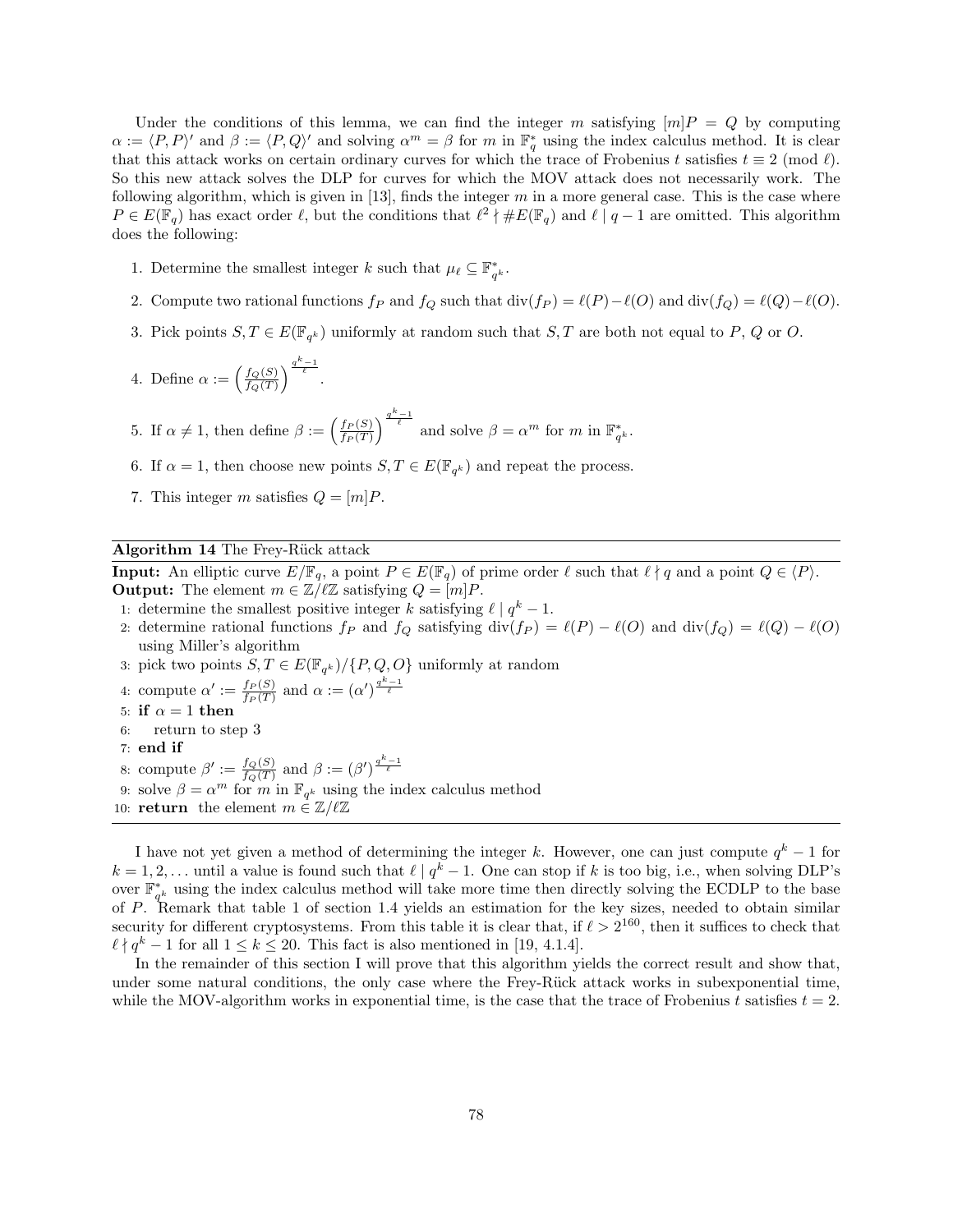**Theorem 8.2.3.** This algorithm works, i.e., the element m that is returned by the algorithm satisfies  $Q =$  $[m]P$ .

*Proof.* Remark that, since  $\ell$  is a prime and  $O \neq Q \in \langle P \rangle$ , the point Q also has exact order  $\ell$ . (We may assume that  $Q \neq O$ , because if  $Q = O$ , the algorithm can simply return  $m := \ell$ .) Remark also that  $\frac{f_P(S)}{f_P(T)} = f_P((S) - (T))$  and

$$
(S) - (T) = (S - T + T) - (T) \sim (S - T) - (O),
$$

thus by definition of  $f_P$  and the Tate pairing we have  $\alpha = \left(\frac{f_P(S)}{f_P(T)}\right)$  $\frac{f_P(S)}{f_P(T)}\Big)^{\frac{q^k-1}{\ell}} = \langle P, S-T \rangle^{\frac{q^k-1}{\ell}} = \langle P, S-T \rangle'$  and similarly  $\beta = \langle Q, S - T \rangle'$ . Also the algorithm assures us that  $\alpha \neq 1$  (after maybe returning to step 3 of the algorithm several times), which means that  $\alpha$  is a primitive  $\ell^{\text{th}}$  root of unity. Let now  $m' \in \mathbb{Z}/\ell\mathbb{Z}$  be the element satisfying  $Q = [m']P$ , then we can compute the following:

$$
\beta = \langle Q, S - T \rangle'
$$
  
=  $\langle [m']P, S - T \rangle'$   
=  $(\langle P, S - T \rangle')^{m'}$   
=  $\alpha^{m'}$ .

And thus  $m' \equiv m \pmod{\ell}$ , since  $\alpha$  is a primitive  $\ell^{\text{th}}$  root of unity.

The computational cost of this algorithm is determined by the cost of the index calculus method. For this reason the smallest integer k such that  $\ell \mid q^k - 1$  can be seen as a measurement for the complexity of the algorithm. In the same way the smallest integer k' such that  $E[\ell] \subseteq E(\mathbb{F}_{q^{k'}})$  can be seen as the measurement for the complexity of the MOV reduction algorithm given in section 7.3. These integers are called the embedding degree for the Tate (resp. the Weil) pairing.

**Definition 8.2.4.** Let  $E/\mathbb{F}_q$  be an elliptic curve and m be an integer prime to q, the embedding degree for the Tate pairing, denoted  $k_t$  is the smallest positive integer such that  $\mu_m \subseteq \mathbb{F}_{q^{k_t}}^*$  or, equivalently  $m \mid q^{k_t} - 1$ . Similarly the embedding degree of the Weil pairing is denoted by  $k_w$ . This is the smallest positive integer such that  $E[m] \subseteq E(\mathbb{F}_{q^{k_w}})$ .

Remark that in section 2.8 was stated that, if  $E[m] \subseteq E(\mathbb{F}_{q^k})$ , then  $\mu_m \subseteq \mathbb{F}_{q^k}^*$ , which implies that  $k_t \leq k_w$ . If  $E[\ell] \subseteq E(\mathbb{F}_{q^{k_t}})$ , then we could also use the MOV attack instead of the Frey-Rück attack to solve the DLP at hand. Both attacks would have around the same time complexity, although the Frey-Rück attack is slightly more practical, since the Tate pairing is faster computable. The following theorem proves that if m is prime and  $k_t > 1$ , then  $k_t = k_w$ . This theorem can be found in [49, 5.3.2], although the proof in this book contains some minor errors. A correct version of the proof is given below.

**Theorem 8.2.5.** Let E be an elliptic curve over a finite field  $\mathbb{F}_q$  and suppose that  $\ell$  is a prime different from char  $(\mathbb{F}_q)$ , which satisfies  $\ell \mid \#E(\mathbb{F}_q)$  and  $\ell \nmid q - 1$ . Then  $k_t = k_w$ , i.e.,

$$
E[\ell] \subseteq E(\mathbb{F}_{q^k}) \text{ if and only if } \ell \mid q^k - 1.
$$

*Proof.* Remark that  $\ell \nmid q - 1$  is equivalent to stating that  $k_t > 1$ . Also we already know that  $k_t \leq k_w$ , thus it suffices to prove that  $k_w \leq k_t$ . So now choose two points  $O \neq P \in E(\mathbb{F}_q)[\ell]$  and  $R \in E[\ell]$  such that  $R \notin E(\mathbb{F}_q)$  and fix an integer k such that  $\ell \mid q^k - 1$ . Show that  $E[\ell] \subseteq E(\mathbb{F}_{q^k})$ .

Remark that since  $\langle P \rangle \subseteq E(\mathbb{F}_q)$  the point R is not in the group generated by P. Also we know that

$$
E[\ell] \cong \mathbb{Z}/\ell \mathbb{Z} \oplus \mathbb{Z}/\ell \mathbb{Z},
$$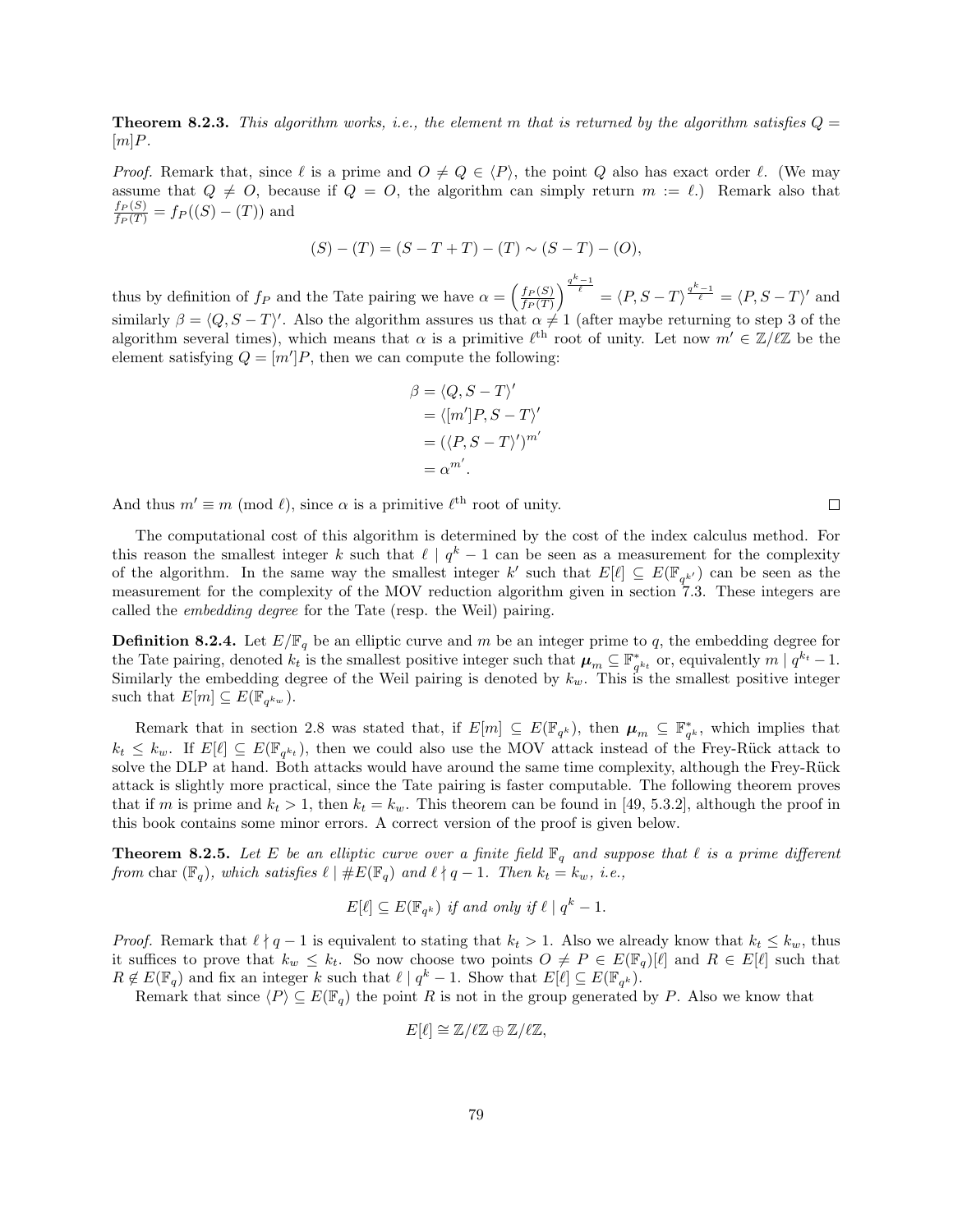so  $E[\ell]$  is generated by the points P and R. Let now  $\varphi$  denote the  $q^{\text{th}}$  Frobenius morphism. Then the map  $\varphi_{\ell} = \varphi|_{E[\ell]} : E[\ell] \to E[\ell]$  can be written as a  $2 \times 2$  matrix over the field  $\mathbb{Z}/\ell\mathbb{Z}$  with respect to the basis  $\{P, R\}$ . Remark that, since  $P \in E(\mathbb{F}_q)$ , we have  $\varphi(P) = P$ , thus the matrix has the form

$$
\varphi_{\ell} = \begin{pmatrix} 1 & a \\ 0 & b \end{pmatrix},
$$

where a and b have been chosen such that  $\varphi(R) = [a]P + [b]R$ . Let t denote the trace of Frobenius. Theorem 3.1.4 together with the assumption that  $\ell \mid \#E(\mathbb{F}_q)$  assures us that

$$
1 + b = \operatorname{tr}(\varphi_\ell) \equiv t = q + 1 - \#E(\mathbb{F}_q) \equiv q + 1 \pmod{\ell}.
$$

So  $b \equiv q \pmod{\ell}$  and the Frobenius morphism can be written as  $\varphi_{\ell} = \begin{pmatrix} 1 & a \\ 0 & a \end{pmatrix}$  $0 \quad q$ ). Note that for any integer  $n$ the  $q^n$ 'th Frobenius morphism can be given by the matrix

$$
\varphi^n_\ell=\begin{pmatrix} 1 & a \\ 0 & q\end{pmatrix}^n.
$$

It is easy to show with induction that

$$
\begin{pmatrix} 1 & a \\ 0 & q \end{pmatrix}^n = \begin{pmatrix} 1 & a\frac{q^n - 1}{q - 1} \\ 0 & q^n \end{pmatrix},
$$

which is defined since  $\ell \nmid q - 1$ . But now we are done, since the assumption that  $\ell | q^k - 1$  tells us that

$$
q^k \equiv 1 \pmod{\ell} \implies \varphi_{\ell}^k = \begin{pmatrix} 1 & 0 \\ 0 & 1 \end{pmatrix} \implies \varphi^k = 1 \text{ on } E[\ell] \implies E[\ell] \subseteq E(\mathbb{F}_{q^k}).
$$

This theorem tells us that the only case for which the Frey-Rück attack might be significantly faster than the MOV attack, is the case that  $\ell \mid q - 1$  and  $E[\ell] \not\subseteq E(\mathbb{F}_q)$ , i.e.,  $k_t = 1$  and  $k_w > 1$ . For this case, the proof of the last theorem can be slightly altered in order to obtain the following result.

**Theorem 8.2.6.** Let E be an elliptic curve over a finite field  $\mathbb{F}_q$  and suppose that  $\ell$  is a prime different from char  $(\mathbb{F}_q)$  which satisfies the conditions

- $\ell \mid \#E(\mathbb{F}_q),$
- $E[\ell] \nsubseteq E(\mathbb{F}_q)$  and
- $\ell \mid q-1$ .

Then

 $E[\ell] \subseteq E(\mathbb{F}_{q^k})$  if and only if  $k \equiv 0 \pmod{\ell}$ ,

which means that  $k_w = \ell$ .

*Proof.* Just as in the proof of the previous theorem write the  $q^{\text{th}}$  Frobenius morphism  $\varphi$  as a matrix over  $\mathbb{Z}/\ell\mathbb{Z}$ :

$$
\varphi_{\ell} = \begin{pmatrix} 1 & a \\ 0 & q \end{pmatrix} = \begin{pmatrix} 1 & a \\ 0 & 1 \end{pmatrix},
$$

since  $q \equiv 1 \pmod{\ell}$ . Note that if  $a \equiv 0 \pmod{\ell}$ , then  $\varphi_{\ell} = \begin{pmatrix} 1 & 0 \\ 0 & 1 \end{pmatrix}$ , which means that  $\varphi = 1$  on  $E[\ell]$ . But then  $E[\ell] \subseteq E(\mathbb{F}_q)$ , which we assumed not to be true. So  $\alpha \neq 0 \pmod{\ell}$  and it is easy to prove with induction that

$$
\varphi^n_\ell=\begin{pmatrix} 1 & a \\ 0 & 1 \end{pmatrix}^n=\begin{pmatrix} 1 & na \\ 0 & 1 \end{pmatrix},
$$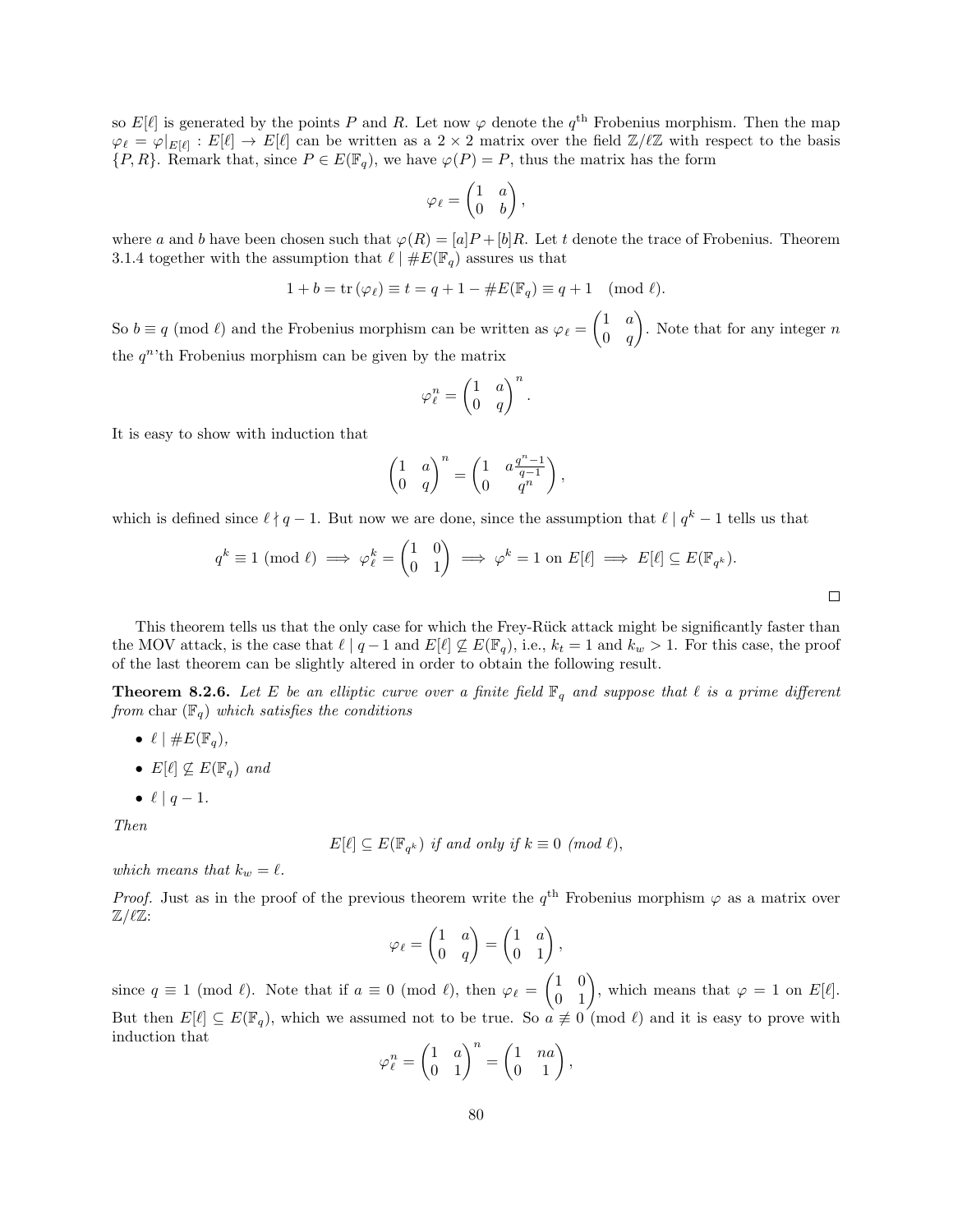for all positive integers  $n$ . This means that

$$
E[\ell] \subseteq E(\mathbb{F}_{q^k}) \iff \varphi^k = 1 \text{ on } E[\ell] \iff \varphi^k_{\ell} = \begin{pmatrix} 1 & 0 \\ 0 & 1 \end{pmatrix} \iff k \equiv 0 \text{ (mod } \ell).
$$

 $\Box$ 

So  $k_w$ , which is the smallest positive integer such that  $E[\ell] \subseteq E(\mathbb{F}_{q^{k_w}})$ , is equal to  $\ell$ .

Remark 8.2.7. Remark that the conditions of this theorem are very similar to lemma 8.2.2. The difference is that this lemma assumes that  $\ell^2 \nmid \# E[\ell]$  and theorem 8.2.6 assumes that  $E[\ell] \nsubseteq E(\mathbb{F}_q)$ . These conditions are not equivalent, since it is possible that  $E[\ell] \nsubseteq E(\mathbb{F}_q)$ , while  $E(\mathbb{F}_q)$  has a point of exact order  $\ell^2$ , which implies that  $\ell^2 \mid \#E(\mathbb{F}_q)$ . Thus if  $P \in E(\mathbb{F}_q)$  has prime order  $\ell$ , which satisfies  $\ell \mid q-1$  and  $Q \in \langle P \rangle$ , then one should first check whether  $\ell^2 \mid \#E(\mathbb{F}_q)$ . If this is not the case, then it suffices to compute  $\alpha := \langle P, P \rangle'$ and  $\beta := \langle P, Q \rangle'$  and solve  $\alpha^m = \beta$  for  $m \in \mathbb{F}_q^*$ . However, if  $\ell^2 \mid \#E(\mathbb{F}_q)$ , then one can use algorithm 14 to compute the ECDLP to the base of P.

Under the conditions of theorem 8.2.6, the Frey-Rück attack is significantly faster then the MOV-attack. If  $E(\mathbb{F}_q)$  contains a point P of prime order  $\ell$  and  $\ell \mid q-1$ , then the trace of Frobenius t satisfies  $t \equiv 2 \pmod{4}$  $\ell$ ). In cryptography, the order  $\ell$  of P is usually big, i.e.,  $\ell$  is of order  $O(q)$ . If this is the case, in particular, if  $\ell > 2\sqrt{q} + 2$ , then Hasse's theorem assures us that  $t \equiv 2 \pmod{\ell}$  if and only if  $t = 2$ .

To summarize the results of this chapter, the Frey-Rück attack is an attack that reduces the DLP for elliptic curves to the base of  $P$  to a DLP over an extension of the base field. This attack works for different curves than the MOV attack. The main cases, for which this attack works and the MOV attack does not, are the cases satisfying the following natural conditions:

- The point  $P \in E(\mathbb{F}_q)$  has prime order  $\ell$  where  $\ell \nmid q$ .
- The curve satisfies  $E[\ell] \nsubseteq E(\mathbb{F}_q)$ .
- The prime number  $\ell$  is rather large, i.e.,  $\ell > 2\sqrt{q} + 2$ .
- The elliptic curve satisfies  $\#E(\mathbb{F}_q) = q 1$ .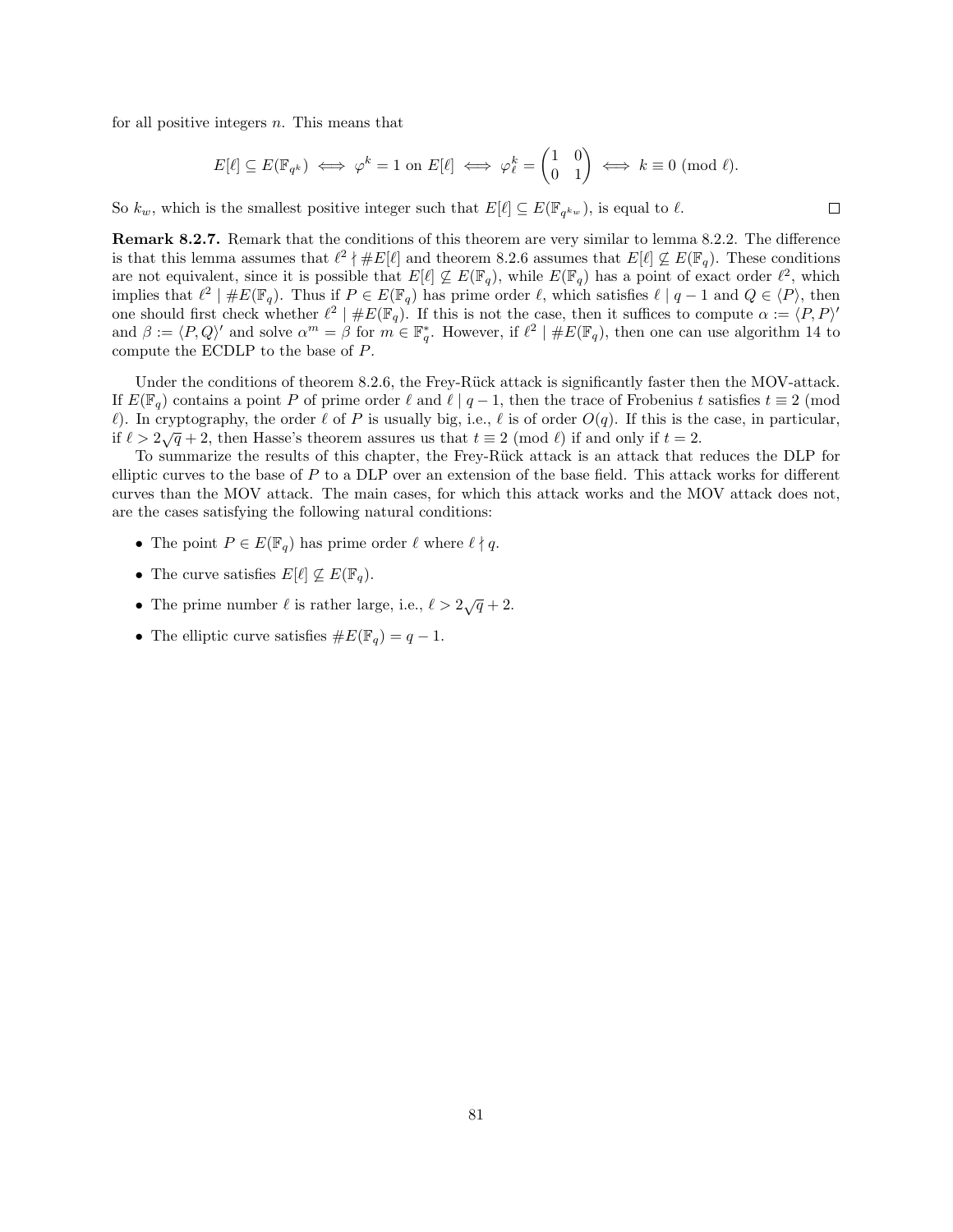## 9 Anomalous Curves

Let  $E/\mathbb{F}_q$  be an elliptic curve over a finite field and  $P \in E(\mathbb{F}_q)$ . Up until now, we have established that, in order for the DLP to the base of P to be computationally hard, the trace of Frobenius  $t := q + 1 - \#E(\mathbb{F}_q)$ should not be equal to 0 or 2. Also a consequence of the Pohlig-Hellman attack is that the order of P should be a large prime number. These restrictions might suggest that a suitable choice would be an elliptic curve  $E(\mathbb{F}_p)$  for some large prime number p with trace of Frobenius equal to 1. These curves are called *anomalous* curves.

**Definition 9.0.1.** Let p be a prime number, an elliptic curve  $E/\mathbb{F}_q$  is called an anomalous elliptic curve (or simply, an anomalous curve) if the curve satisfies

$$
\#E(\mathbb{F}_p)=p.
$$

Unfortunately, the ECDLP for these curves can also be solved quickly. Methods to attack the DLP for these curves were proposed independently around the same time by Smart [46], Satoh and Araki [38] and Semaev [42]. All these attacks use the fact that  $E(\mathbb{F}_p)$  is isomorphic to the additive group  $\mathbb{F}_p^+$ . What they do is establish an efficiently computable isomorphism  $E(\mathbb{F}_p) \to \mathbb{F}_p^+$  and use this isomorphism to solve the DLP in  $E(\mathbb{F}_p)$  by solving the DLP in  $\mathbb{F}_p^+$ . Recall that these last DLP's can be solved very efficiently, as was already mentioned in example 1.4.1. The attacks on anomalous curves solve the ECDLP in polynomial  $(in \ln q)$  time, contrary to the MOV attack and the Frey-Rück attack, which both run in subexponential time. However, anomalous curves still have potential in cryptography, since scalair multiplication of points in this curve can be computed very efficiently. At the end of the chapter, I will show how this can be done and how (extensions of) anomalous curves can still be used in cryptography. First I will explain the attack of Semaev in this chapter. The reason that I have chosen to explain this attack and not, for example, the attack as described by Smart, is the fact that this attack can be explained using the knowledge that has been established so far in this thesis. In fact, the computation of the isomorphism  $E(\mathbb{F}_p) \to \mathbb{F}_p^+$  uses techniques which are very similar to Miller's algorithm. Smart's attack on the other hand requires more knowledge on the p-adic numbers, the formal group of an elliptic curve and some knowledge about elliptic curves over the p-adic numbers. In my opinion, summarizing all this necessary background information in one chapter will not help to clarify things for the reader. In the first section I will define the isomorphism  $\phi: E(\mathbb{F}_p) \to \mathbb{F}_p^+$ and proof that it is in fact an isomorphism of abelian groups. In the second section I will show how this isomorphism can be computed efficiently.

#### 9.1 The Isomorphism

Throughout this section let p be a prime number satisfying  $p > 3$  and let  $E/\mathbb{F}_p$  be an elliptic curve given by a Weierstrass equation

$$
E: y^2 = x^3 + Ax + B
$$

such that  $\#E(\mathbb{F}_p) = p$ . Also let  $P, Q \in E(\mathbb{F}_p)$  be points different from O. Thus both P and Q have exact order p. The question at hand is to find  $m \in \mathbb{Z}/p\mathbb{Z}$  such that  $[m]P = Q$ . As was already mentioned, the group  $E(\mathbb{F}_p)$  is isomorphic to the additive group  $\mathbb{F}_p^+$ . In this section I will define such an efficiently computable isomorphism

$$
\phi: E(\mathbb{F}_p) \overset{\sim}{\to} \mathbb{F}_p^+.
$$

Remark that if this is done, then we can just compute  $\phi(P)$  and  $\phi(Q)$  and solve  $m \cdot \phi(P) = \phi(Q)$  for m in  $\mathbb{F}_p^+$ , yielding the correct answer.

**Remark 9.1.1.** Since both  $E(\mathbb{F}_p)$  and  $\mathbb{F}_p^+$  are cyclic of order p, a morphism  $\phi' : E(\mathbb{F}_p) \overset{\sim}{\to} \mathbb{F}_p^+$  is fixed by one value  $\phi'(R)$  for a nonzero point  $R \in E(\mathbb{F}_p)$ . Thus one could simply define such an isomorphism by choosing a point  $O \neq R \in E(\mathbb{F}_p)$  and defining  $\phi'(R) := \overline{1}$ . Then it is just a matter of computing  $\alpha = \phi'(P)$  and  $\beta = \phi'(Q)$  and and solving  $m\alpha = \beta$  for m in  $\mathbb{F}_p^+$ . However the problem is the following; in order to compute  $\phi'(P)$ , it is necessary to determine m' such that  $[m']R = P$ . Thus in fact we need to solve an ECDLP in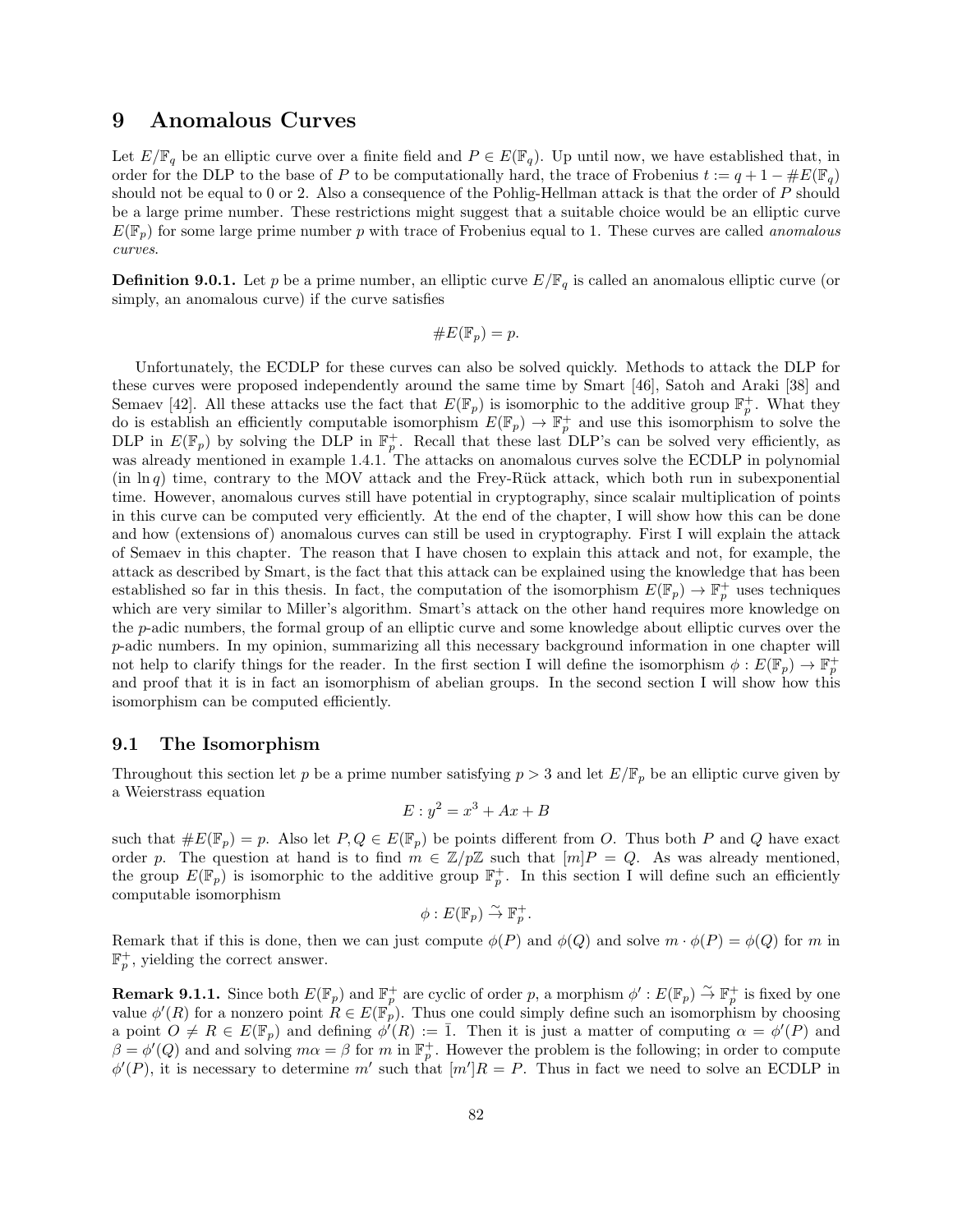order to compute values of the isomorphism  $\phi'$ , which we want to use to help us solve an ECDLP in the first place. For this reason it is necessary to find another way of defining the isomorphism.

In order to do this, I first need to explain some details about differential forms. Recall that  $\Omega_C$  denotes the space of differential forms on a curve  $C/K$ , which was defined in 2.2.4. In [45, II.4.2] Silverman has proven that this space is a one dimensional  $K(C)$ -vector space. Also in section II.4 Silverman has given a proof of the following proposition:

**Proposition 9.1.2.** Let C be an algebraic curve defined over a field K, P be a point in C and  $t \in \overline{K}(C)$ denote a uniformizer of  $C$  at  $P$ , then the following holds:

• For every differential form  $\omega \in \Omega_C$  there exists a unique rational function  $f \in \overline{K}(C)$  such that

$$
\omega = g \cdot d \ t
$$

and this function g will be denoted by  $\frac{\omega}{d\,t}$ .

• If  $0 \neq \omega \in \Omega_C$  is a differential form, then the quantity

$$
\mathrm{ord}_P(\frac{\omega}{d\ t})
$$

is independent of the choice of uniformizer t. This value will simply be denoted by  $\text{ord}_P(\omega)$ .

• Let  $0 \neq \omega \in \Omega_C$  be a differential form, then

 $\mathrm{ord}_B(\omega) = 0$ 

for all but finitely many  $R \in \mathbb{C}$ .

This proposition allows us to give the following definition.

**Definition 9.1.3.** Let C be an algebraic curve and  $\omega \in \Omega_C$  be a differential form on C. The divisor associated to  $\omega$  is defined by

$$
\operatorname{div}(\omega) := \sum_{P \in C} \operatorname{ord}_P(\omega)(P) \in \operatorname{Div}(C).
$$

**Example 9.1.4.** It is easy to show that the differential form  $d x \in \Omega_E$  satisfies

$$
\operatorname{div}(d\ x) = (P_1) + (P_2) + (P_3) - 3(O),
$$

where the points  $P_i$  denote the three non trivial points of order 2 of E. Thus the differential d x is not the zero element of  $\Omega_E$ . However, since a point  $O \neq P \in E$  has order 2 if and only if its y-coordinate is zero. we also have

$$
div(y) = (P_1) + (P_2) + (P_3) - 3(O),
$$

for the same points  $P_i$  of order 2. So  $div(d x) = div(y)$ .

Let  $f \in \bar{\mathbb{F}}_p(E)$  be any rational function on E. Since d x is nonzero and  $\Omega_E$  is a one dimensional  $\bar{\mathbb{F}}_p(E)$ vector space, there exists a unique rational function g such that  $d f = g \cdot d x$ . This allows us to give the following definition.

**Definition 9.1.5.** Let  $f \in \bar{\mathbb{F}}_p(E)$  be a rational function on E and let g be the unique rational function on E such that  $d f = g \cdot d x$ , then

$$
\frac{d}{d} \frac{f}{x} := g.
$$

This value will also be denoted by  $f'$ .

Now that this definition is given, we are able to state the first lemma of Semaev: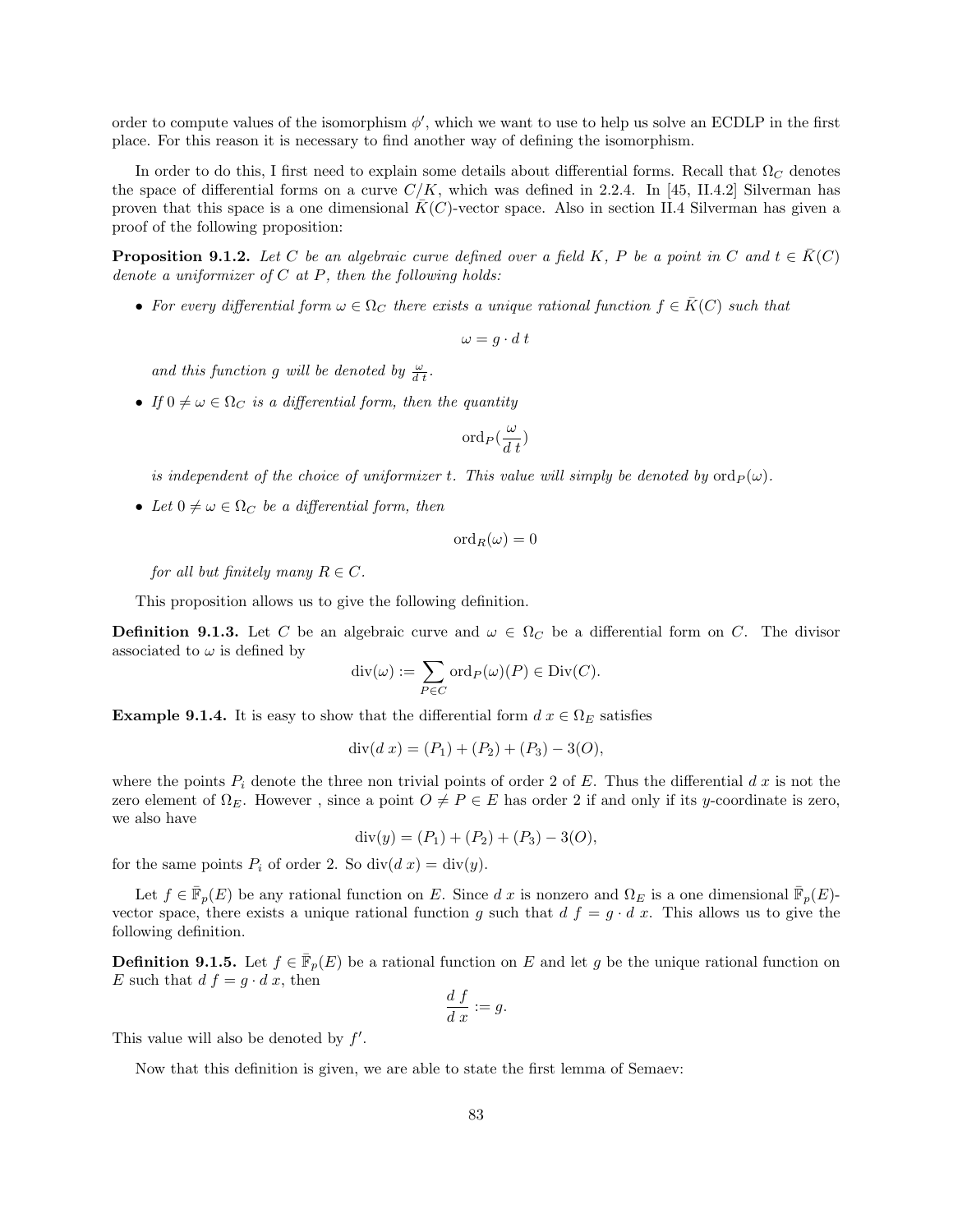**Lemma 9.1.6.** Let  $E/\mathbb{F}_p$  be an elliptic curve given by the Weierstrass equation  $y^2 = x^3 + Ax + B$  such that  $\#E(\mathbb{F}_p) = p$ . Let furthermore  $D \in Div^0(E)$  be a divisor and  $f \in \overline{\mathbb{F}}_p(E)$  be a rational function such that  $div(f) = pD$ . Then

$$
\operatorname{div}(f') = \operatorname{div}(f) - \operatorname{div}(y).
$$

*Proof.* From the definition of f' it is clear that  $\text{div}(f') = \text{div}(d f) - \text{div}(d x)$ . Also in example 9.1.4 it was stated that  $div(y) = div(d x)$ , which means that it suffices to show that

$$
\operatorname{div}(d f) = \operatorname{div}(f) = pD. \tag{9.1}
$$

Denote  $D = \sum$  $\sum_{S \in E} n_S(S)$  and let R be any point of E. Define  $v_R := \text{ord}_R(f)$ . Also let  $t_R \in \bar{\mathbb{F}}_p(E)$  denote a uniformizer of  $E$  at the point  $R$ . Then, by definition, it is clear that

$$
f=t^{\scriptscriptstyle v_R}_R f_R
$$

for some rational function  $f_R$ , which satisfies  $\text{ord}_R(f_R) = 0$ , i.e., the function  $f_R$  is regular at R and  $f_R(R) \neq 0$ . Then it is clear that

$$
\frac{d f}{d t_R} = f_R \cdot \frac{d t_R^{v_R}}{d t_R} + t_R^{v_R} \cdot \frac{d f_R}{d t_R}.
$$

However note that, since  $div(f) = pD$ , i.e.,  $\text{ord}_R(f) = v_R = p \cdot n_R$ , the following holds:

$$
\frac{d\ t_R^{v_R}}{d\ t_R} = v_R \cdot t_R^{v_R - 1} \frac{d\ t_R}{d\ t_R} = p \cdot n_R \cdot t_R^{v_R - 1} = 0,
$$

which implies that

$$
\frac{d f}{d t_R} = t_R^{v_R} \cdot \frac{d f_R}{d t_R}
$$

Now [45, II.4.3 (b)] tells us that, since  $f_R$  is regular at R, the differential  $\frac{d f_R}{d t_R}$  is too. Thus

$$
\operatorname{ord}_R(d\ f) = \operatorname{ord}_R\left(\frac{d\ f}{d\ t_R}\right) = v_R + \operatorname{ord}_R\left(\frac{d\ f_R}{d\ t_R}\right) = v_R + m_R,\tag{9.2}
$$

.

where  $m_R \ge 0$ . Now define  $D' := \sum_{R \in E} m_R(R)$ , then it is clear that  $D' \ge 0$ , i.e.,  $D'$  is an effective divisor. Also using equation 9.2 it is clear that

$$
\operatorname{div}(d f) = \operatorname{div}(f) + D',
$$

which implies that  $D' = \text{div}(d f) - \text{div}(f)$  is a principal divisor. But the only effective divisor, which is also principal, is the zero divisor. Hence we have proven claim 9.1 and we are done.  $\Box$ 

Now that this lemma is given, it's time to define the map  $\phi: E(\mathbb{F}_p) \overset{\sim}{\to} \mathbb{F}_p$ . First I will define the value  $\phi(S)$  for a point  $O \neq S \in E(\mathbb{F}_p)$ . Then, in lemma 9.1.9, I will prove that this value is actually well defined.

First choose a point  $O \neq R \in \langle P \rangle$ . Let also  $D_S \in Div(E)$  be a divisor such that  $D_S \sim (S) - (O)$  and such that R is not in the support of  $D<sub>S</sub>$ . As was already mentioned in section 7.2, since S has order p, the divisor  $pD_S$  is a principal divisor. This means that there exists a rational function  $f_S$  satisfying div( $f_S$ ) =  $pD_S$ . Knowing this, the value  $\phi(S)$  can be defined:

**Definition 9.1.7.** Using the notation above, the value  $\phi(S)$  for any  $O \neq S \in E(\mathbb{F}_p)$  is defined by

$$
\phi(S) := \frac{f'_S}{f_S}(R).
$$

Also  $\phi(O) := 0$ .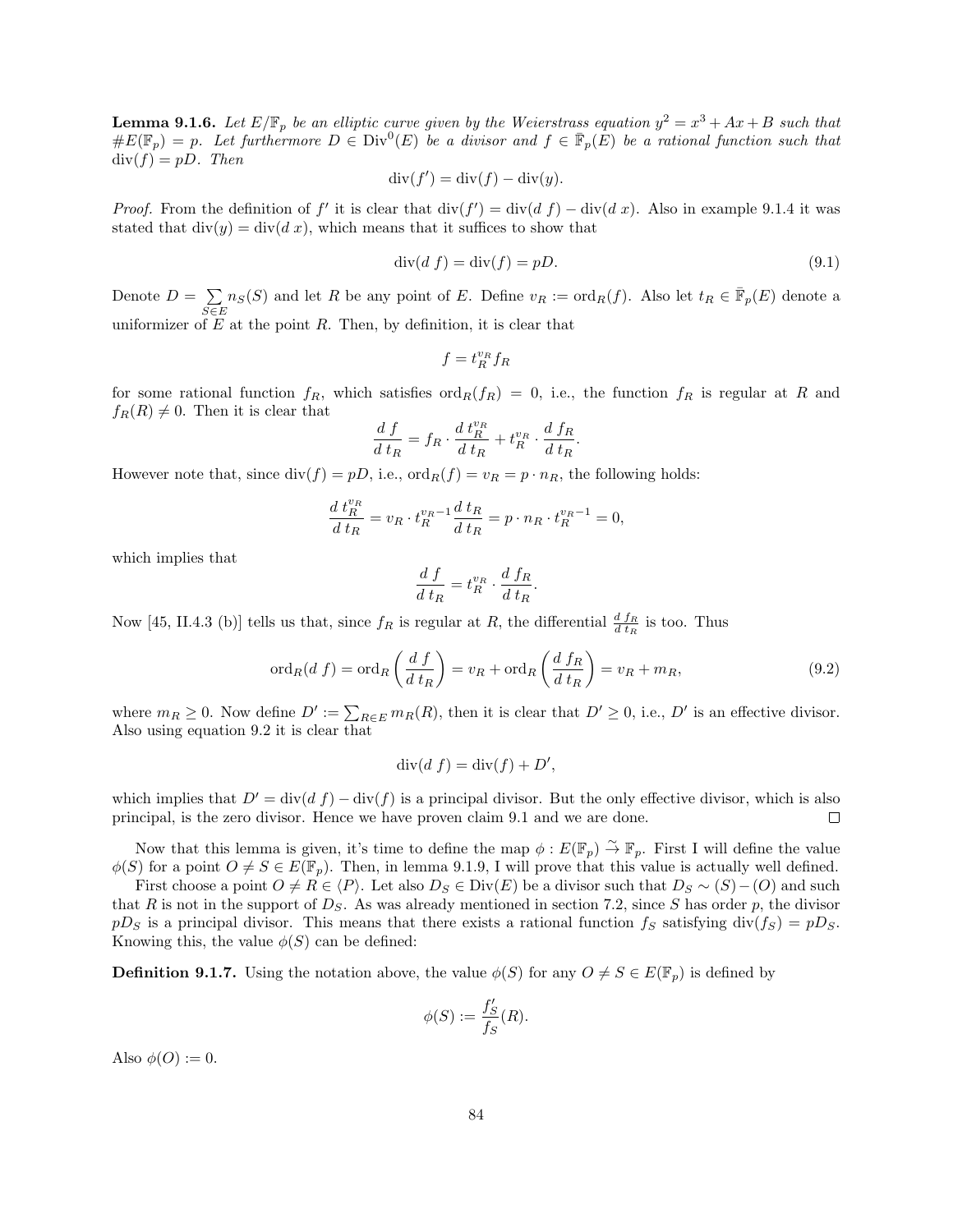**Remark 9.1.8.** Note that, since  $D<sub>S</sub>$  was chosen such that R was not in the support of  $D<sub>S</sub>$ , we have  $\text{ord}_R(f_S) = 0$ , which implies that  $f_S(R) \neq 0$ . Also the previous lemma assures us that the support of  $f'_S$  is a subset of the union of the support of  $div(f_S)$  and the support of  $div(y)$ . However, the support of  $div(y)$ contains only the order 2 points and O. Thus, since  $E(\mathbb{F}_p)$  has no order 2 points, the point R does not lie in the support of  $div(y)$  either. So lemma 9.1.6 assures us that  $f'_{S}(R)$  is also defined and not equal to zero. Thus the value  $\phi(S)$  makes sense, although it is not yet clear why the value is well defined.

Since  $D_S \in \mathbb{F}_p(E)$  and  $R \in E(\mathbb{F}_p)$ , it is also clear that the value  $\phi(S)$  lands in  $\mathbb{F}_p$ . So now, lets show that  $\phi(S)$  is actually well defined.

**Lemma 9.1.9.** In the notation from above, the value  $\phi(S) = \frac{f'_S}{f_S}(R)$  is well defined, i.e., the value is independent of the chosen divisor  $D<sub>S</sub>$  and rational function  $f<sub>S</sub>$ .

*Proof.* Suppose that we have two divisors  $D_1 \sim D_2 \sim (S) - (O)$  such that R is not in the support of both  $D_1$  and  $D_2$ . Also suppose that we have chosen two rational functions  $f_1$  and  $f_2$  such that  $\text{div}(f_1) = pD_1$ and  $\text{div}(f_2) = pD_2$ . Show that  $\frac{f'_1}{f_1} = \frac{f'_2}{f_2}$ .

From the fact that  $D_1 \sim D_2$  follows that there exists a rational function g such that  $\text{div}(g) = D_1 - D_2$ . Then it is clear, since div:  $\bar{\mathbb{F}}_p(E)^* \to \text{Div}(E)$  is a homomorphism, that

$$
\operatorname{div}(g^p f_2) = p \cdot \operatorname{div}(g) + \operatorname{div}(f_2) = p(D_1 - D_2) + pD_2 = pD_1 = \operatorname{div}(f_1).
$$

Thus  $g^p f_2 = \lambda f_1$  for some constant  $\lambda \in \overline{\mathbb{F}}_p$ . But then

$$
\frac{f'_1}{f_1} = \frac{(g^p f_2)'}{g^p f_2}
$$
\n
$$
= \frac{(g^p)' f_2 + g^p f'_2}{g^p f_2}
$$
\n
$$
= \frac{p \cdot g^{p-1} \cdot g' f_2 + g^p f'_2}{g^p f_2}
$$
\n
$$
= \frac{g^p f'_2}{g^p f_2}
$$
\nsince we are working over the field  $\mathbb{F}_p$ ,\n
$$
= \frac{f'_2}{f_2}.
$$

This concludes the proof.

Now we are ready to prove the main theorem of this section:

**Theorem 9.1.10.** The map  $\phi: E(\mathbb{F}_p) \to \mathbb{F}_p^+$  as defined above is an isomorphism of abelian groups.

*Proof.* Since both  $E(\mathbb{F}_p)$  and  $\mathbb{F}_p^+$  are cyclic groups of prime order p, it suffices to show that  $\phi$  is a non constant homomorphism of groups. It was already mentioned in remark 9.1.8 that  $\phi(S) \neq 0$  for all  $O \neq S \in \langle P \rangle$ . So it only remains to show that  $\phi$  is a homomorphism.

Let  $S, T \in E(\mathbb{F}_p)$  be two nonzero points. We need to show that  $\phi(S+T) = \phi(S) + \phi(T)$ . Choose divisors  $D_S \sim (S) - (O)$  and  $D_T \sim (T) - (O)$  such that R is not in the support of both  $D_S$  and  $D_T$ . Furthermore choose rational functions  $f_S$  and  $f_T$  such that  $div(f_S) = pD_S$  and  $div(f_T) = pD_T$ . Remark 7.2.2 tells us that  $(S+T) - (T) - (S) + (O)$  is principal, which implies that the divisor  $D_{S+T} := D_S + D_T$  satisfies

$$
D_{S+T} \sim (S) + (T) - 2(O) \sim (S+T) - (O).
$$

Now choose  $f_{S+T}$  such that  $div(f_{S+T}) = pD_{S+T} = div(f_S \cdot f_T)$ , then it is clear that  $f_{S+T} = \lambda f_S \cdot f_T$  for some constant  $\lambda \in \bar{\mathbb{F}}_p$ . So we have

$$
\frac{f'_{S+T}}{f_{S+T}} = \frac{(f_S \cdot f_T)'}{f_S \cdot f_T} = \frac{f_S \cdot f'_T + f_T \cdot f'_S}{f_S \cdot f_T} = \frac{f'_S}{f_S} + \frac{f'_T}{f_T}.
$$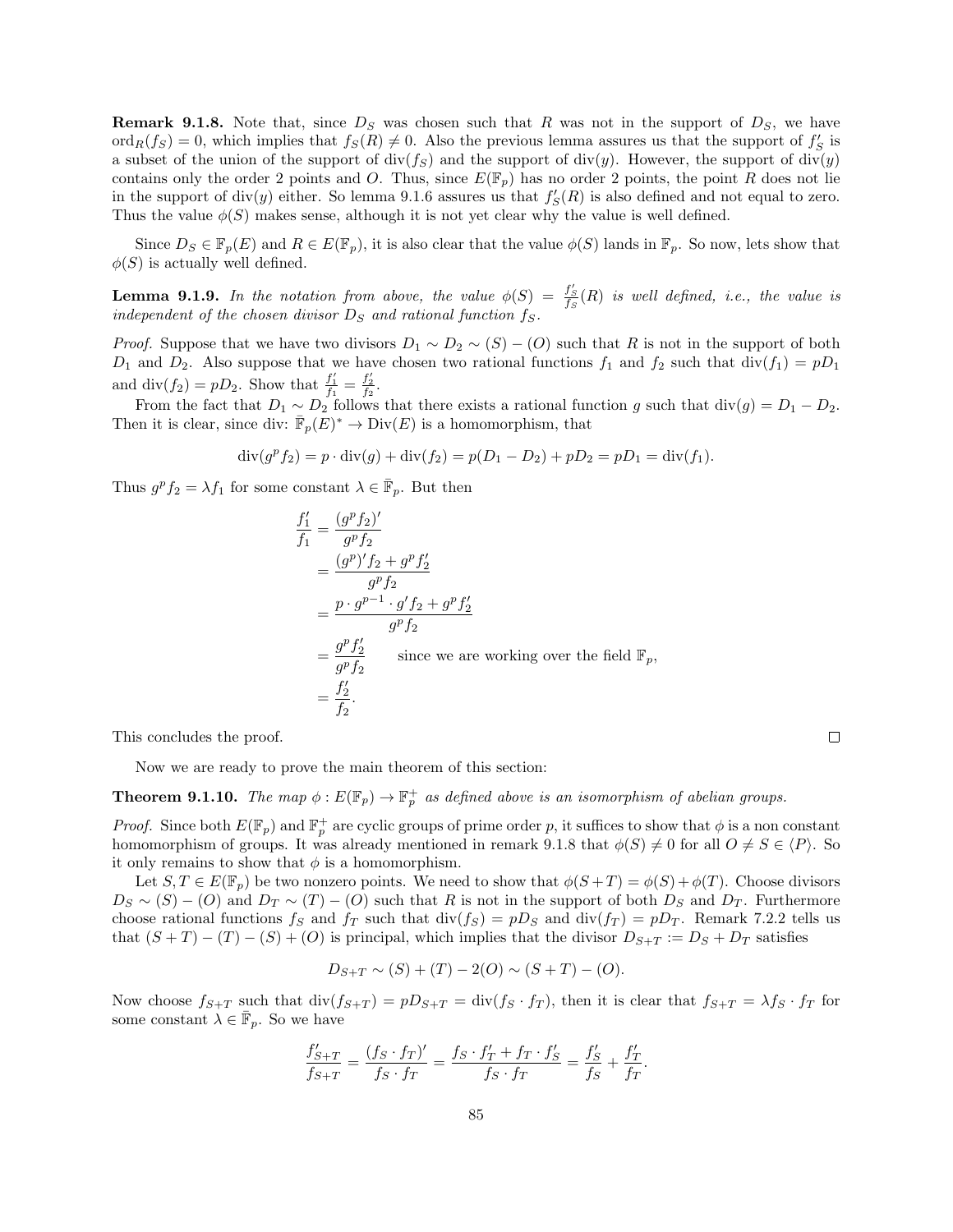But then we are done, since

$$
\phi(S+T) = \frac{f'_{S+T}}{f_{S+T}}(R) = \frac{f'_{S}}{f_{S}}(R) + \frac{f'_{T}}{f_{T}}(R) = \phi(S) + \phi(T).
$$

So now the isomorphism  $\phi: E(\mathbb{F}_p) \stackrel{\sim}{\to} \mathbb{F}_p^+$  is defined. What remains is to show how the value  $\phi(S) = \frac{f'_S}{f_S}(R)$ can be efficiently computed.

#### 9.2 Computing the Isomorphism

Again in this section  $p > 3$  is a prime number and  $E/\mathbb{F}_p$  is an elliptic curve given by the Weierstrass equation  $y^2 = x^3 + Ax + B$ , which satisfies  $\#E(\mathbb{F}_p) = p$ . Also  $O \neq R \in E(\mathbb{F}_p)$  is a fixed point of E. In the last section we have given an isomorphism

$$
\phi: E(\mathbb{F}_p) \overset{\sim}{\to} \mathbb{F}_p^+,
$$

defined for  $S \neq O$  by  $\phi(S) = \frac{f_S'}{f_S}(R)$  for some function  $f_S$  satisfying div $(f_S) = pD_S$ , where  $D_S \sim (S) - (O)$  is a divisor. In this section I will show how this value  $\phi(S)$  can be computed in polynomial (in  $O(\ln p)$ ) time.

**Remark 9.2.1.** Obviously, for any point  $S \in E(\mathbb{F}_p)$  the function  $f_S$ , satisfying  $\text{div}(f_S) = pD_S$  for some divisor  $D_S \sim (S) - (O)$ , can be computed using Miller's algorithm. I will in short explain why Miller's algorithm is not very useful in this case. Recall that Miller's algorithm computes  $f_S$  by inductively computing rational functions  $g_j$  which satisfy relations of the form  $g_{i+j} = g_i g_j \lambda_{i,j}$  for some rational function  $\lambda_{i,j}$ . It was already noted that the rational function  $f_S$  computed this way can become unwieldy. Thus we want to compute the value  $\frac{f'_{S}}{f_{S}}(R)$  without computing the function  $f_{S}$  itself. The naive solution would be to use the relation

$$
\frac{g'_{i+j}}{g_{i+j}}(R) = \frac{(g_ig_j\lambda_{i,j})'}{g_ig_j\lambda_{i,j}}(R) = \frac{g'_ig_j\lambda_{i,j} + g'_jg_i\lambda_{i,j} + \lambda'_{i,j}g_ig_j}{g_ig_j\lambda_{i,j}}(R) = \frac{g'_i}{g_i}(R) + \frac{g'_j}{g_j}(R) + \frac{\lambda'_{i,j}}{\lambda_{i,j}}(R).
$$

However the problem with this relation is the fact that the rational functions  $g_i$  do not satisfy the conditions of lemma 9.1.6. In fact, it is possible that  $g_i'$  has a pole at R. Thus we need another efficient way to compute the value of  $\frac{f'_{S}}{f_{S}}(R)$ .

Let  $O \neq S \in E(\mathbb{F}_p)$  be any point. The rest of this section will be devoted to showing how the value  $\phi(S) := \frac{f_S'}{f_S}(R)$  can be efficiently computed. First, define the Divisor  $D_S := (S + T) - (T) \sim (S) - (O)$ , for some point T of exact order 2. Then it is clear that we have to compute a rational function  $f_S$  satisfying  $div(f_S) = pD_S$ . At the end of this section I will explain why it is useful for T to have order 2.

**Remark 9.2.2.** Since  $\#E(\mathbb{F}_p) = p$ , this set does not contain any points T of order 2. However if we define  $t_i := p^i + 1 - E(\mathbb{F}_{p^i})$  for all  $i \ge 1$  (thus  $t_1 = 1$ ), then corollary 3.1.6 gives us a recursive relation on the integers  $t_i$ . This recursive relation yields  $t_2 = 1 - 2q$  and  $t_3 = 1 - 3q$ . So  $\#E(\mathbb{F}_{p^3}) = p^3 + 3p$ , which is even. Thus the group  $E(\mathbb{F}_{p^3})$  contains a point T of exact order 2. This point T can be found by computing a point  $x_0 \in \mathbb{F}_{p^3}$  such that  $x_0^3 + Ax_0 + B = 0$  and defining  $T := (x_0, 0)$ .

So now assume that a point T of order 2 has been selected. For all  $i \geq 1$  define divisors

$$
D_i = i(S + T) - ([i]S + T) - (i - 1)(T),
$$

then it is clear that  $D_p = pD_S$ . We want to inductively define rational functions  $g_i$  such that  $div(g_i) = D_i$ . The function  $f_S := g_p$  is the rational function which satisfies  $div(f_S) = pD_S$ . Now suppose that, for  $i, j \ge 1$ we have already found the required rational functions  $g_i$  and  $g_j$ . Suppose also that we have a rational function  $\lambda_{i,j}$  satisfying

$$
\operatorname{div}(\lambda_{i,j}) = ([i+j]S + T) - ([i]S + T) - ([j]S + T) + (T), \tag{9.3}
$$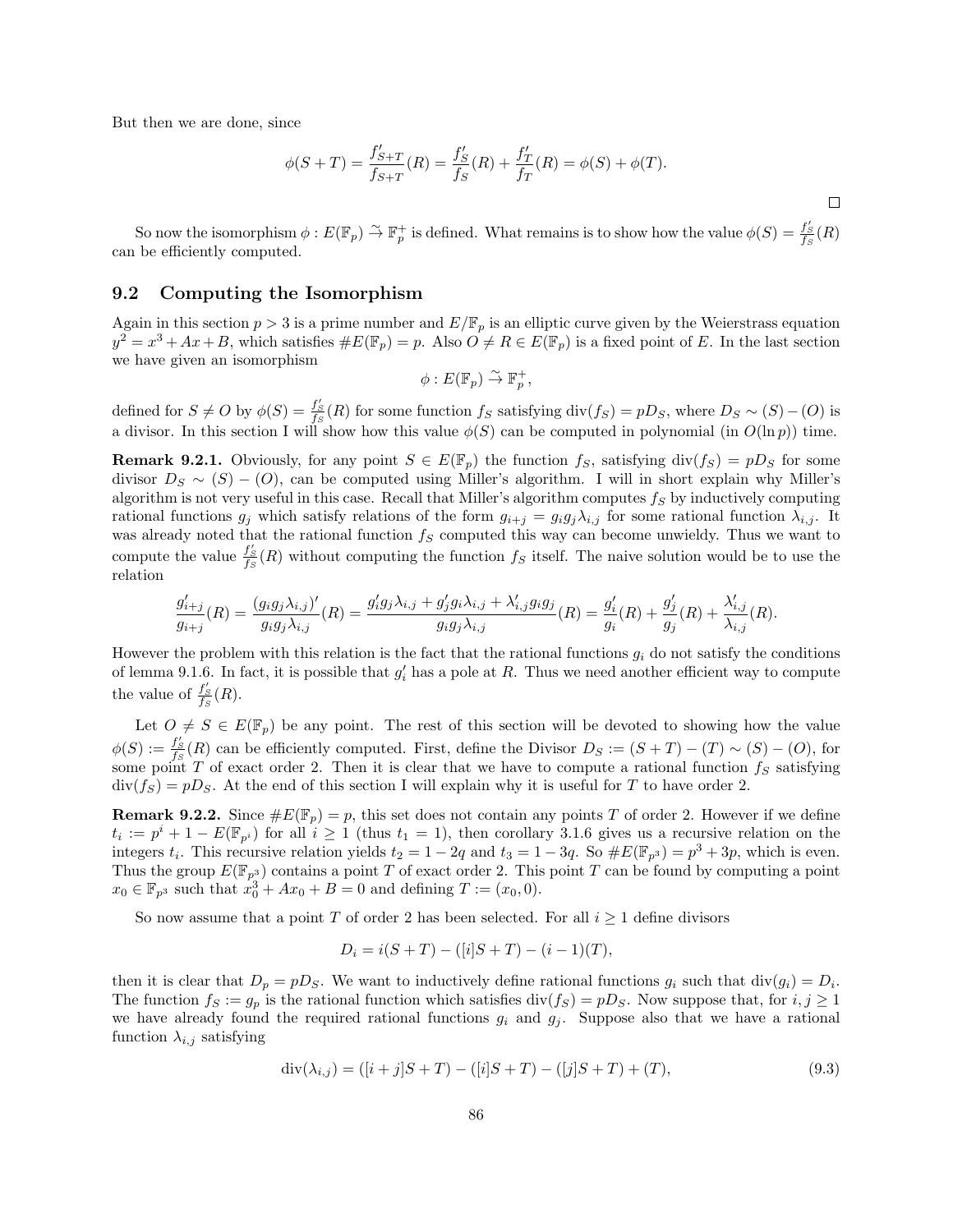then it is easy to show that the rational function  $g_{i+j} := \frac{g_i g_j}{\lambda_{i,j}}$  $\frac{g_i g_j}{\lambda_{i,j}}$  satisfies the relation

$$
\text{div}(g_{i+j}) = \text{div}(g_i) + \text{div}(g_j) - \text{div}(\lambda_{i,j}) = D_{i+j}.
$$
\n(9.4)

This means that the value  $\frac{g'_{i+j}}{g_{i+j}}(R)$  satisfies

$$
\frac{g_{i+j}'}{g_{i+j}}(R) = \frac{g_i'}{g_i}(R) + \frac{g_j'}{g_j}(R) - \frac{\lambda_{i,j}'}{\lambda_{i,j}}(R).
$$

And so, similar to Miller's algorithm, the 2-adic expansion of p can be used to express the value of  $\frac{g'_p}{g_p}(R)$ by a linear combination of  $O(\ln p)$  values  $\frac{\lambda'_{i,j}}{\lambda_{i,j}}(R)$  for different values i and j. What remains is to show how the value  $\frac{\lambda'_{i,j}}{\lambda_{i,j}}(R)$  can be computed. To do this, first suppose that we have rational functions  $\eta_{i,j}$  and  $\kappa_i$  for different integers  $i, j$ , which satisfy the relations

$$
\text{div}(\eta_{i,j}) = ([i+j]S + T) + ([-i]S + T) + ([-j]S + T) - 3(T),
$$
  
\n
$$
\text{div}(\kappa_i) = ([i]S + T) + ([-i]S + T) - 2(T).
$$
\n(9.5)

Then it is easy to show that the rational function  $\lambda_{i,j} = \frac{\eta_{i,j}}{\kappa_i \kappa_j}$  $\frac{\eta_{i,j}}{\kappa_i \kappa_j}$  satisfies relation 9.3. Thus the value of  $\frac{\lambda'_{i,j}}{\lambda_{i,j}}(R)$  satisfies

$$
\frac{\lambda'_{i,j}}{\lambda_{i,j}}(R) = \frac{\eta'_{i,j}}{\eta_{i,j}}(R) - \frac{\kappa'_i}{\kappa_i}(R) - \frac{\kappa'_j}{\kappa_j}(R),
$$

and what remains, is to show how to compute the right hand side of this equation. So first, lets proof that functions  $\eta_{i,j}$  and  $\kappa_i$  satisfying 9.5 actually exist.

**Lemma 9.2.3.** Let  $i, j \ge 1$  be two integers and let T be a point of order 2 on the elliptic curve E. Furthermore let  $\tau$  denote the translation-by-T map. (see definition 2.2.3) Then there are affine equations  $\gamma := ax + by + c$ and  $\epsilon := e x + f$  such that the functions

$$
\eta_{i,j} := \gamma \circ \tau
$$

$$
\kappa_i, := \epsilon \circ \tau
$$

satisfy relation 9.5.

*Proof.* First remark that the translation-by-T map equals the translation-by- $(-T)$  map, since T has order 2. Let now V, W be two points on the curve E. Let L denote the line through V, W and  $-(V+W)$  and L' denote the line through  $V + W$ ,  $-(V + W)$  and O. Let then f be the affine equation for the line L and g be the affine equation of the line  $L'$ . In the proof of 2.3.2 was already mentioned that these functions satisfy

$$
div(f) = (V) + (W)(-(V+Q)) - 3(O)
$$
  
 
$$
div(g) = (V+W) + (-(V+W)) - 2(O).
$$

So now define  $\gamma = ax + by + c$  to be the affine equation for the line through  $[-i]S$  and  $[-j]S$  and  $\epsilon = ex + f$ the affine equation for the line through  $[i]S$  and  $[-i]S$ , then we have

$$
div(\gamma) = ([i + j]S) + ([-i]S) + ([-j]S) - 3(O)
$$

and

$$
div(\epsilon) = ([i]S) + ([-i]S) - 2(O).
$$

Then it's clear that the functions  $\eta_{i,j} := \gamma \circ \tau$  and  $\kappa_i := \epsilon \circ \tau$  satisfy relations 9.5.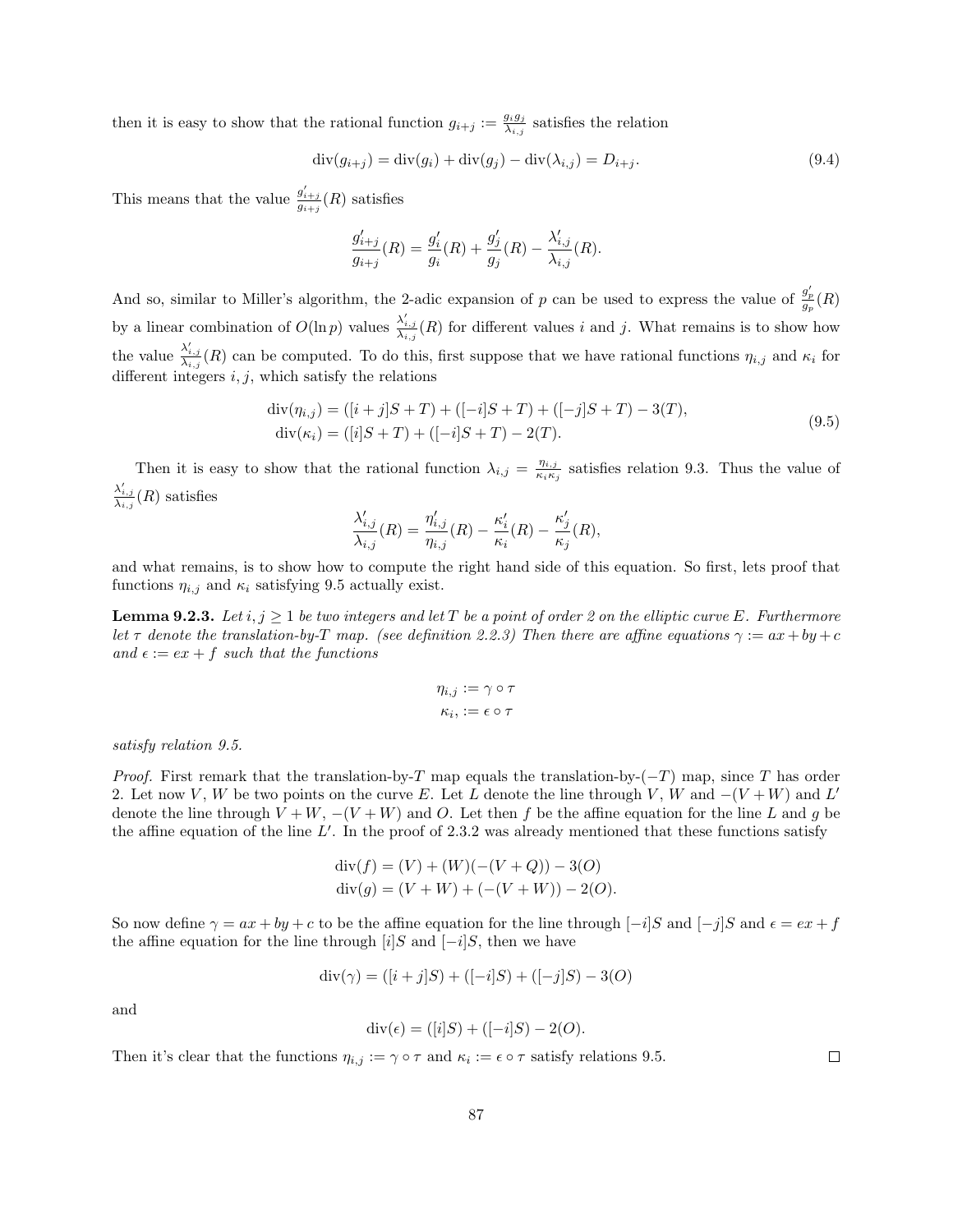So now we know that the rational functions  $\eta_{i,j}$  and  $\kappa_i$  exist. What remains is to show how the values  $\frac{\eta'_{i,j}}{\eta_{i,j}}(R)$  and  $\frac{\kappa'_i}{\kappa_i}(R)$  can be computed. The following lemma shows how this is done.

**Lemma 9.2.4.** Let  $E$  be an elliptic curve satisfying the properties stated in the beginning of this section. Let furthermore  $O \neq R \in E(\mathbb{F}_p)$  and T denote a point of order two. Also let  $\gamma := ax + by + c$  be any linear affine equation and  $\tau$  denote the translation-by-T map. Then the rational function  $h := \gamma \circ \tau$  satisfies

$$
h'(R) = \frac{d h}{d x}(R) = \left(a + \frac{b(3x^2 + A)}{2y}\right)(R+T) \cdot \frac{y(R+T)}{y(R)}.
$$

Proof. First write

$$
h' = \frac{d h}{d x} = \frac{d \gamma \circ \tau}{d x} = \frac{d \gamma \circ \tau}{d x \circ \tau} \cdot \frac{d x \circ \tau}{d x} = \left(\frac{d \gamma}{d x} \circ \tau\right) \cdot \frac{d x \circ \tau}{d x}.
$$
 (9.6)

I will show how the right hand side of this equation can be worked out further. It is clear that

$$
\frac{d\gamma}{d\,x} = \frac{d\,ax + by + c}{d\,x} = a + b \cdot \frac{d\,y}{d\,x}.
$$

Now we can use the equality  $y = \frac{y^2}{y} = \frac{x^3 + Ax + B}{y}$  to compute

$$
\frac{d\ y}{d\ x} = \frac{d\ (\frac{x^3 + Ax + B}{y})}{d\ x} = 1/y \cdot \frac{d\ (x^3 + Ax + B)}{d\ x} + (x^3 + Ax + B) \cdot \frac{d\ 1/y}{d\ x} = \frac{3x^2 + A}{y} + y^2 \cdot \frac{d\ 1/y}{d\ x}.
$$

But it is easy to check that  $d1/y = -\frac{1}{y^2} \cdot d y$ , which we can substitute in the equation above, yielding

$$
\frac{d y}{d x} = \frac{3x^2 + A}{2y}.
$$

So now we know that the term  $\frac{d\gamma}{dx} \circ \tau$  of equation 9.6 satisfies

$$
\frac{d\gamma}{d\,x} \circ \tau = \left( a + b \cdot \frac{d\,y}{d\,x} \right) \circ \tau = \left( a + b \cdot \frac{3x^2 + A}{2y} \right) \circ \tau.
$$

For the evaluation of  $\frac{d x \circ \tau}{dx}$  or equation 9.6 we will need the invariant differential. Recall that the invariant differential  $\omega := \frac{dx}{2y}$  satisfies

$$
\frac{d\;x}{2y}\circ\tau=\frac{d\;x}{2y},
$$

as was stated in proposition 2.2.5. This implies that  $\frac{d\ x\circ\tau}{dx} = \frac{y\circ\tau}{y}$ . Thus now we have

$$
h' = \frac{d h}{d x} = \left(\frac{d \gamma}{d x} \circ \tau\right) \cdot \frac{d x \circ \tau}{d x} = \left(\left(a + \frac{b(3x^2 + A)}{2y}\right) \circ \tau\right) \cdot \frac{y \circ \tau}{y},
$$

which implies that

$$
h'(R) = \left(a + \frac{b(3x^2 + A)}{2y}\right)(R+T) \cdot \frac{y(R+T)}{y(R)}.
$$

Remark that, since T has order 2 and R has order p, the points R and  $R + T$  are both not equal to O and do not have order 2. For this reason the values  $y(R)$  and  $y(R + T)$  are both defined and not equal to zero. This thus means that the value  $h'(R)$  from the last lemma is actually defined. So in particular the values  $\eta'_{i,j}(R)$  and  $\kappa'_{i}(R)$  are defined and can be computed using this last lemma. Also note that the support  $div(\eta_{i,j})$  and  $div(\kappa_i)$  consists of the point T and points  $[k]S+T$  for certain integers k. From the fact that T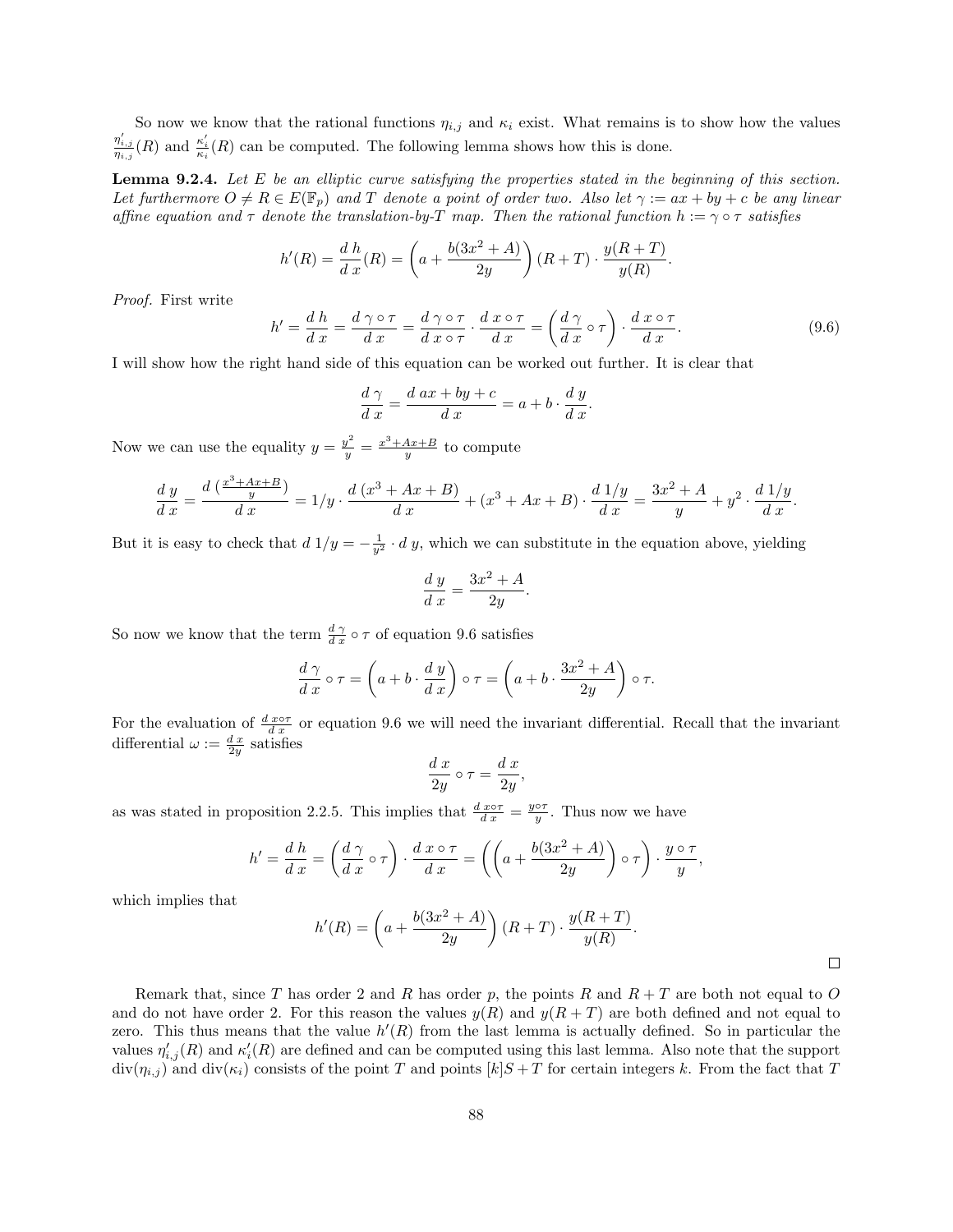has order two follows easily that all these points are not equal to R. This means that  $\eta_{i,j}(R)$  and  $\kappa_i(R)$  are defined and not equal to zero for all i, j. Thus implicitly we have proven that the values  $\frac{\eta'_{i,j}}{\eta_{i,j}}(R)$  and  $\frac{\kappa'_i}{\kappa_i}(R)$ are defined for all  $i, j$ .

Recall that  $\phi(R) := \frac{f_S'}{f_S}(R)$  could be given as a linear combination of  $O(\ln p)$  values  $\frac{\lambda'_{i,j}}{\lambda_{i,j}}$ , and these last values can be given as a linear combination of the form  $\frac{\eta'_{i,j}}{\eta_{i,j}}(R) - \frac{\kappa'_i}{\kappa_i}(R) - \frac{\kappa'_j}{\kappa_j}(R)$ . So the value of  $\phi(R)$  can be computed using  $O(\ln p)$  computations as given in the previous lemma. However, since the point T is an element of  $E(\mathbb{F}_{p^3})$ , the computation of  $\phi(S)$  actually requires a polynomial instead of a linear (in  $O(\ln p)$ ) amount of elementary operations in  $\mathbb{F}_p$ . Thus the reduction in this chapter runs in polynomial in  $O(\ln p)$ time.

**Remark 9.2.5.** If  $\#E(\mathbb{F}_p) = p$ , then the trace of Frobenius equals 1. Thus if  $\varphi$  denotes the  $p^{\text{th}}$  Frobenius morphism, then it is clear that

$$
\varphi^2 - \varphi + p = 0.
$$

This implies that for any point  $P := (x, y) \in E(\overline{\mathbb{F}}_p)$  we have

$$
[p]P = [p](x, y) = (\varphi - \varphi^{2})(P) = (x^{p}, y^{p}) + (x^{p^{2}}, y^{p^{2}}),
$$
\n(9.7)

and the right hand side of this equation is very efficiently computable. So for any point  $P \in E(\bar{\mathbb{F}}_p)$  and integer k the p-adic expansion of k can be used to compute  $[k]P$  very efficiently. I.e., if we know the p-adic expansion of k:

$$
k := k_0 + k_1 p + \ldots + k_n p^n,
$$

then we can compute  $[p]P, [p^2]P, \ldots, [p^n]P$  inductively using equation 9.7. We can then compute

$$
[k]P = [k_0]P + [k_1][p]P + \ldots + [k_n][p^n]P.
$$

For this reason, anomalous curves are attractive from a computational standpoint. In practice, one often defines an curve  $E/\mathbb{F}_p$  for a relatively small prime number p and work over  $E/\mathbb{F}_{q^k}$  for rather large k. In this case  $E(\mathbb{F}_p)$  is anomalous, but the attack of this chapter can not be used to solve the ECDLP for  $E(\mathbb{F}_{p^k})$ .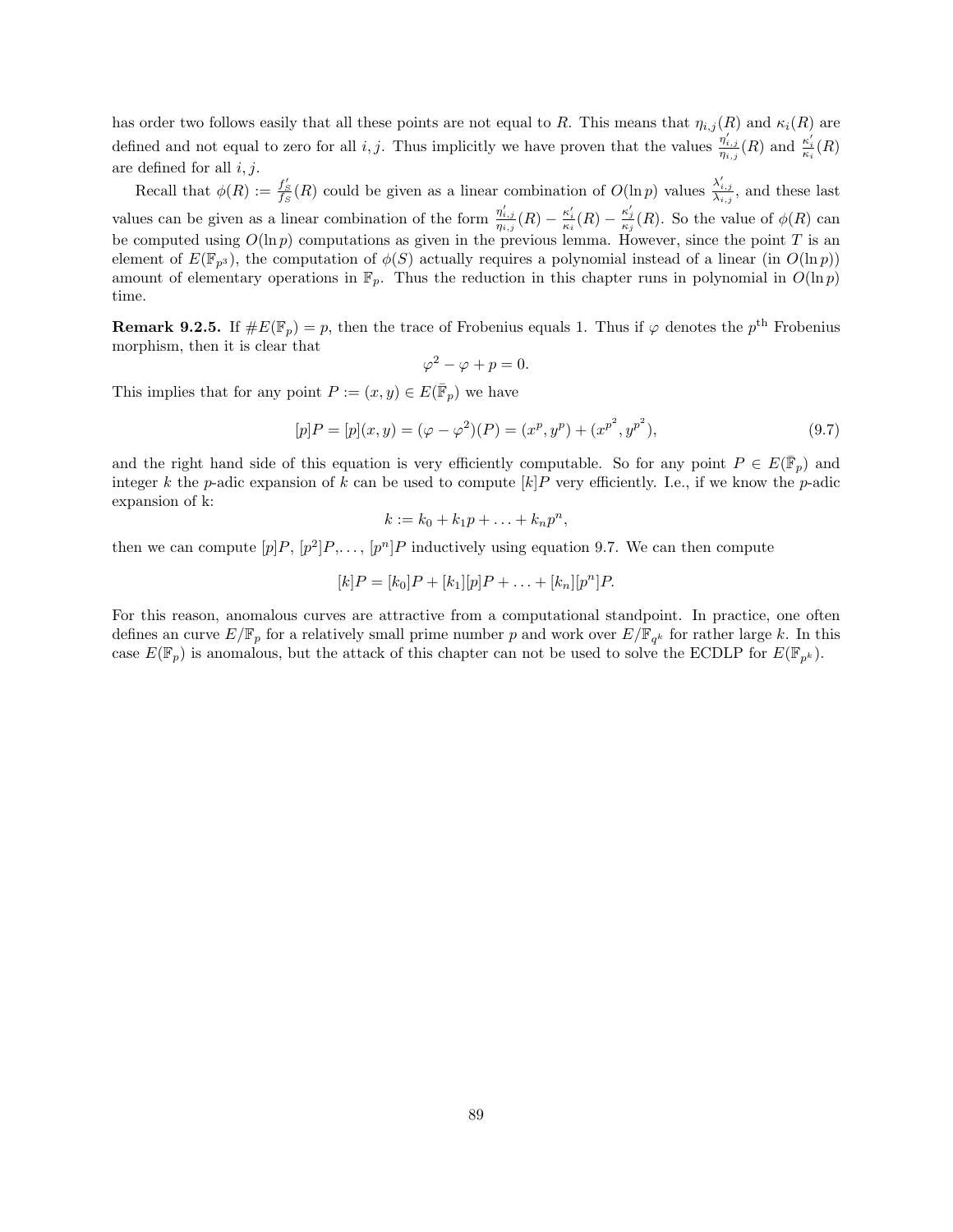## 10 Conclusion

Until 1985 public-key cryptosystems were most generally implemented using the multiplicative group of certain finite rings or fields. Even to this day the RSA-method is still the most commonly used public-key cryptosystem in the world. A drawback of these multiplicative groups, however, is the fact that there exist subexponential attacks on the discrete logarithm problem. The theory of elliptic curves provides us with another family of finite abelian groups, for which the fastest known general attack on the DLP to this day still runs in exponential time. Because of this fact, elliptic curves can be used to encrypt sensitive data very efficiently, yielding smaller public and private keys and providing a speed up in the encryption and decryption algorithms. The main question of this thesis was: 'what requirements does an elliptic curve need to meet in order to be considered safe for cryptographic purposes?' Already in chapter 1 it became clear that a more appropriate formulation of this question might be: 'what requirements do an elliptic curve  $E/\mathbb{F}_q$ and a point  $P \in E(\mathbb{F}_q)$  have to meet, in order for the DLP of E to the base of P to only be solvable in exponential time?' In order to provide an answer to this question, first the basic properties of these groups have been explained. After that I have given a number of attacks on discrete logarithm problems. These include general attacks on the DLP for any abelian group in chapter 6 and three specific attacks on the DLP for certain elliptic curves, which exploit some inner structure of these curves. At first the MOV attack has been given in chapter 7. This attack uses the Weil pairing to reduce the DLP of an elliptic curve to a DLP over a finite field, which can then be solved in subexponential time using the index calculus method. Also in chapter 8 the Frey-R¨uck attack was explained, which uses the modified Tate Lichtenbaum pairing in a similar approach. In chapter 9 the attack of Semaev has been given, which establishes a isomorphism between  $E(\mathbb{F}_p)$  and  $\mathbb{F}_p^+$  in order to solve the ECDLP. All these attacks provide us with an answer to the main question of this thesis.

For an elliptic curve  $E/\mathbb{F}_q$  over a field of odd characteristic and a point  $P \in E(\mathbb{F}_q)$  the discrete logarithm problem to the base of P has exponential (in  $\ln q$ ) complexity if E and P satisfy the following properties:

- The order  $N$  of  $P$  should be a prime number, in order to avoid the Pohlig-Hellman attack of section 6.1 on the DLP. This can be realized very efficiently using algorithm 2.2 of [8].
- The trace of Frobenius  $t := q + 1 \#E(\mathbb{F}_q)$  should not be equal to 0,1 or 2.

One should note that this answer is based on the main cases, for which the attacks of chapter 6 to 9 work. If these properties are met, then one should still check whether  $N \nmid q^k - 1$  for all  $1 \leq k \leq 20$  as was mentioned in section 8.2. This is needed to make sure that the MOV attack as well as the Frey-Rück attack are useless. I.e., they still reduce the ECDLP to a DLP over an extension of the base field, but this extension is so large that the index calculus method still runs in exponential (in  $\ln q$ ) time. Luckily for us, there still remains a large amount of elliptic curves that satisfy these conditions.

The theory of elliptic curves is immense and I have only been able to cover part of it in this thesis. For example, I have not looked at elliptic curves over finite fields of characteristic two. Remark for example that Schoof's algorithm of section 4 cannot be used to determine the number of rational points for such an elliptic curve  $E/\mathbb{F}_{2^n}$ . These curves, however, can be preferable to work with, since elements  $\alpha$  of  $\mathbb{F}_{2^n}$  can be given by a sequence of bits  $\alpha \in \{0,1\}^n$ . For this reason, arithmetic operations over  $\mathbb{F}_{2^n}$  (and thus also over  $E(\mathbb{F}_{2^n})$  can be performed efficiently by computers. However, such curves are vulnerable to the GHS attack, given by Gaudry, Hess and Smart , which uses the Weil descend to solve the DLP for E in certain cases. A general description of this attack can be found in [16] and [12].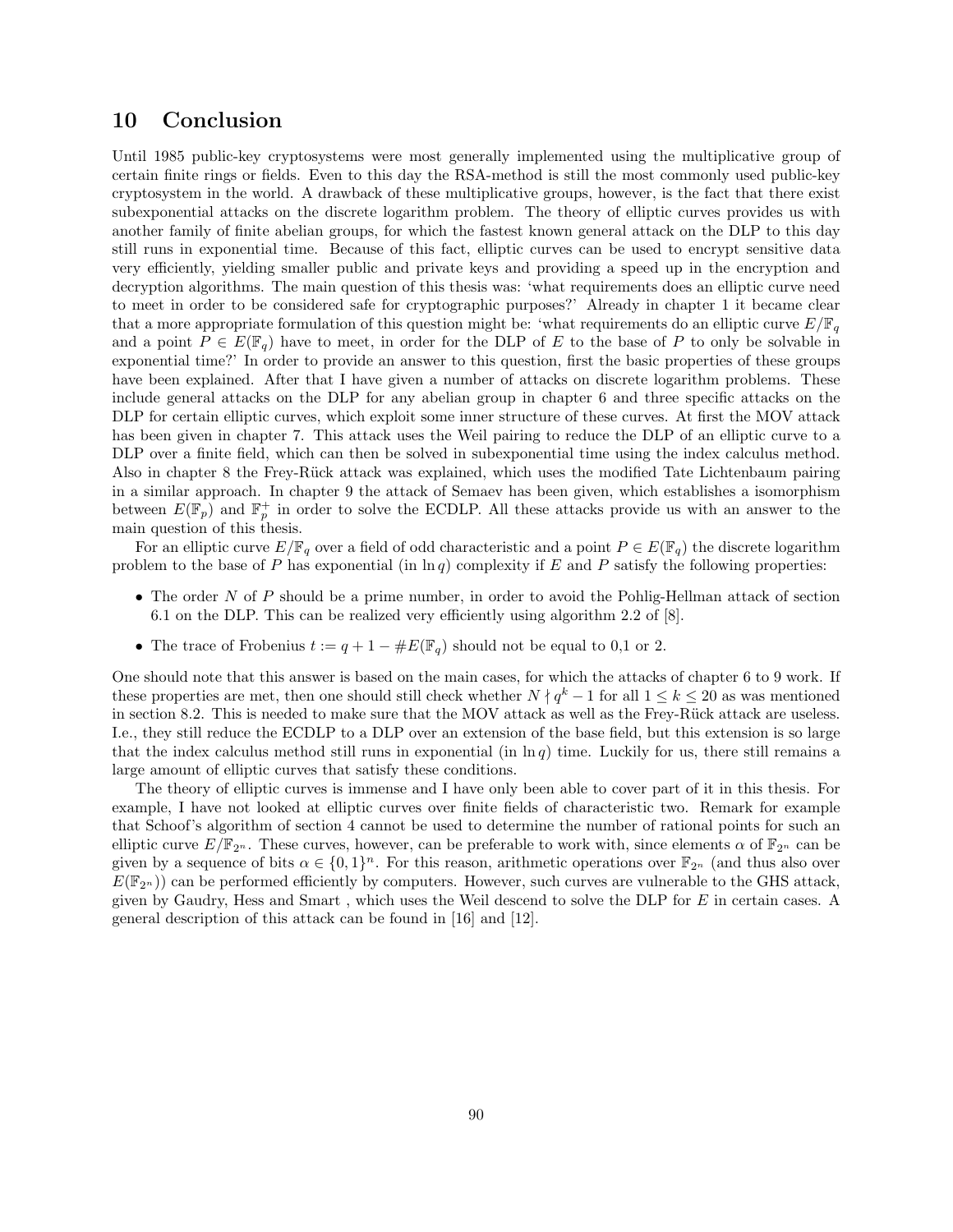Elliptic curves, or more specifically the pairings on elliptic curves, also play another very important role in cryptography. They can be used in the implementation of *identity-based public-key cryptosystems*. These cryptosystems are designed to solve a problem for which classic public-key cryptosystems have no answer, i.e., public-key cryptosystems provide no possibility to prove authenticity for the sender of the public-keys. Eve can tell Alice that she is Bob and give her her public-key. After that Alice sends encrypted messages to Bob, which Eve can pick up and decrypt using her private key. Identity-based cryptography makes sure that the actual value of a user's public-key is inherently linked to its owners identity. This is done by linking the public-key directly to publicly available information that is unique to that person's identity. This concept was proposed by Shamir [43] in 1984. However it was not until the year 2001 that Boneh and Franklin [7] proposed a practical implementation of such an cryptosystem based on the bilinearity of the Weil pairing.

This is just one example of the enormous potential of elliptic curves.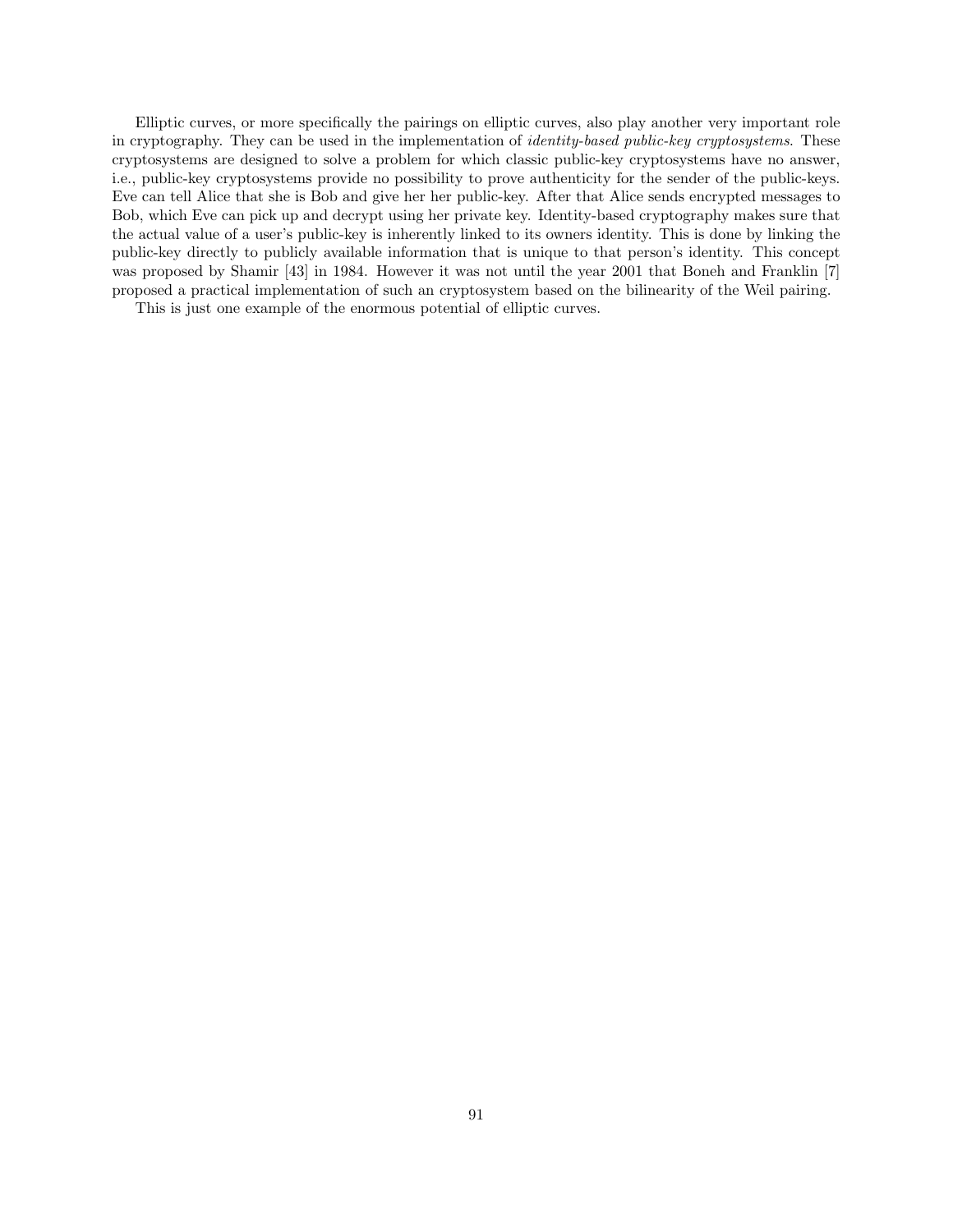# References

- [1] Federal Information Processing Standards Publications, Digital Signature Standard. FIPS Publications 186-4, National Bureau of Standards, 2013. http://csrc.nist.gov/publications/PubsFIPS.html.
- [2] Public Key Cryptography Standards, RSA encryption standard. PKCS 1 v1.5, 1993.
- [3] Michael Atiyah, I.G. MacDonald, Introduction to Commutative Algebra. Addison-Whesley series in mathematics, 1993.
- [4] M. Ben-Or, Probabilistic algorithsm in finite fields. Proc. 22nd IEEE Symp., foundations of computer science, 1981.
- [5] Ian Blake, Gadiel Seroussi, Nigel Smart, Elliptic Curves in Cryptography. London Mathematical Society Lecture Note Series, Vol. 265, 1999.
- [6] Ian Blake, Gadiel Seroussi, Nigel Smark, Advances in Elliptic Curve Cryptography. London Mathematical Society Lecture Note Series, Vol. 317, 2005.
- [7] Dan Boneh, Matt Franklin, Identity-based encryption from the Weil pairing. Advances in Cryptology, Springer-Verslag, 2001.
- [8] Reinier Bröker, Peter Stevenhagen, Constructing Elliptic Curves of Prime Order. Mathematics Subject Classification, Primary 14H52, Secondary 11G15, 2000.
- [9] Henri Cohen, Gerhard Frey, Handbook of Elliptic and Hyperelliptic Curve Cryptography. Chapman Hall/CRC, Taylor Francis Group, 2006.
- [10] Ian Connell, Elliptic Curve Handbook. http://www.math.mcgill.ca/connell/, 1999.
- [11] Whitfield Diffie and Martin E. Hellman, New Directions in Cryptography. NSF Grant ENG10173, 1976.
- [12] Gerhard Frey, Herbert Gangl, How to disguise an elliptic curve. http://cacr.math.uwaterloo.ca/conferences/1998/ecc98/frey.ps, 1998
- [13] Gerhard Frey, Hans-Geaorg Rück, A remark concerning the m-divisibility and the discrete logarithm in the divisor class group of curves. Mathematics of Computation, 62 NO.206, 1994.
- [14] Gerhard Frey, Michael Müller, Hans-Georg Rück, The Tate Pairing and the Discrete Logarithm Applied to Elliptic Curve Cryptosystems. Institute for Experimental Mathematics, 1998.
- [15] Lásló Fuchs, *Infinite Abelian Groups*. Academic Press, Inc., 1970.
- [16] Steven D. Galbraith, Nigel P. Smart, A cryptographic application of Weil descent. Cryptography and Coding Theory, Springer-Verslag, 1999.
- [17] Taher Gamal, A Public Key Cryptosystem and a Signature Scheme Based on Discrete Logarithms. IEEE transactions on information theory, VOL. IT-31, NO. 4, 1985.
- [18] Gene H. Golub, Charles F. van Loan, Matrix Computations. The Johns Hopkins University Press, fourth edition, 2013.
- [19] Darrel Hankerson, Alfred Menezes, Scott Vanstone, Guide to Elliptic Curve Cryptography. Library of Congress Cataloging-in-Publiction Data, Springer-Verslag, 2004.
- [20] Robin Hartshorne, Algebraic Geometry. Graduate Texts in Mathematics Vol. 52, Springer-Verslag, 1977.
- [21] Kenneth Ireland, Michael Rosen, A Classical Introduction to Modern Number Theory. 2nd edition, Graduade Texts in Mathematics Vol. 84, Springer-Verslag, 2010.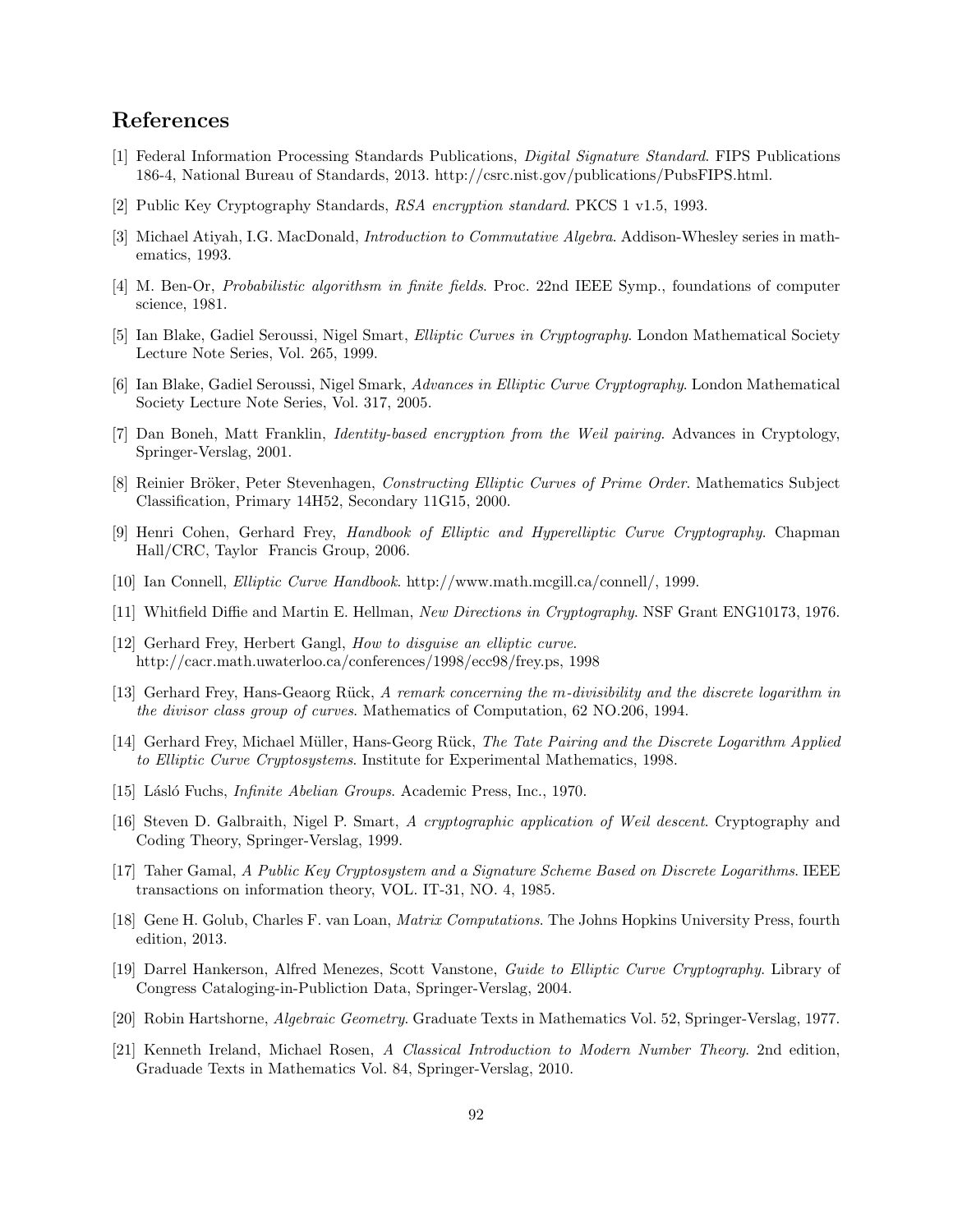- [22] Antoine Joux, R. Lercier, Improvements to the general number field sieve for discrete logarithms in prime fields. A comparison with the Gaussian integer method. Mathematics of Computation 72, 2003.
- [23] Antoine Joux, A One Round Protocol for Tripartite Diffie-Hellman. Lecture Notes in Computer Science 1838, Springer-Verslag, 2000.
- [24] Naoki Kanayama, Tetsutaro Kobayashi, Taiichi Saito, Shigenori Uchiyama, Remarks on Elliptic Curve Discrete Logarithm Problems. IEICE Trans. Fundamentals, Vol.E83-A, 2000.
- [25] Donald E. Knuth, The Art of Computer Programming. Seminumerical Algorithms Vol.II, Addison-Wesley, 1981.
- [26] Neal Koblitz, A Course in Number Theory and Cryptography. Springer-Verslag, second edition, 1994.
- [27] Neal Koblitz, Elliptic curve cryptosystems. Mathematics of Computation, 1987.
- [28] Neal Koblitz, p-adic Numbers, p-adic Analysis, and Zeta-Functions Springer-Verslag, second edition, 1977.
- [29] Maurice Kraitchik, *Théorie des Nombres*. Gauthier-Villars, Vol.1, 1922.
- [30] Serge Lang, Elliptic Curves: Diophantine Analysis. Springer-Verslag, 1978.
- [31] Alfred J. Menezes, Paul C. van Oorschot, Scott A. Vanstone, Handbook of Applied Cryptography. CRC Press LLC, 1997.
- [32] Alfred J. Menemez, Tatsuaki Okamoto, Scott A. Vanstone, Reducing Elliptic Curve Logarithms to Logarithms in a Finite Field. IEEE, Vol. 39, No.5, 1993.
- [33] Victor S. Miller, Short Programs for functions on Curves. Unpublished work, http://crypto.stanford.edu/miller/miller.pdf, 1986.
- [34] Victor S. Miller, The Weil Pairing, and its Efficient Calculation. J. Cryptology 17, no. 4, 2004.
- [35] Victor S. Miller, Use of Elliptic Curves in Cryptography. CRYPTO '85 Advances in Cryptology, Springer-Verslag, 1986.
- [36] Gary L. Mullen, Daniel Panario, Handbook of Finite Fields. Taylor Francis Ltd, 2013.
- [37] J.B. Rosser, L. Schoenfeld, Approximate formulas for some functions of prime numbers. Illinois J. Math, v.6, 1962.
- [38] T. Satoh, K. Araki, Fermat quotients and the polynomial time discrete log algorithm for anomalous elliptic curves. Commentarii Mathematici Universitatis Sancti Pauli, Vol. 47, 1998.
- [39] René Schoof, *Counting points on elliptic curves over finite fields*.
- [40] Ren´e Schoof, Elliptic curves over finite fields and the computation of square roots mod p. Mathematics of Computation 44, 1985.
- [41] Ren´e Schoof, Nonsingular plane cubic curves over finite fields. unpublished manuscript, 1986.
- [42] I. A. Semaev, Evaluation of discrete logarithms in a group of p-torsion points of an elliptic curve in characteristic p Mathematics of Computation, Vol. 67, 1998.
- [43] A. Shamir, Identity-Based Cryptosystems and Signature Schemes. Advances in Cryptology-Crypto '84, Springer-Verslag, 1984.
- [44] Daniel Shanks, Class Number, a Theory of Factorization, and Genera. Number Theory Institute, American Mathematical Society, 1971.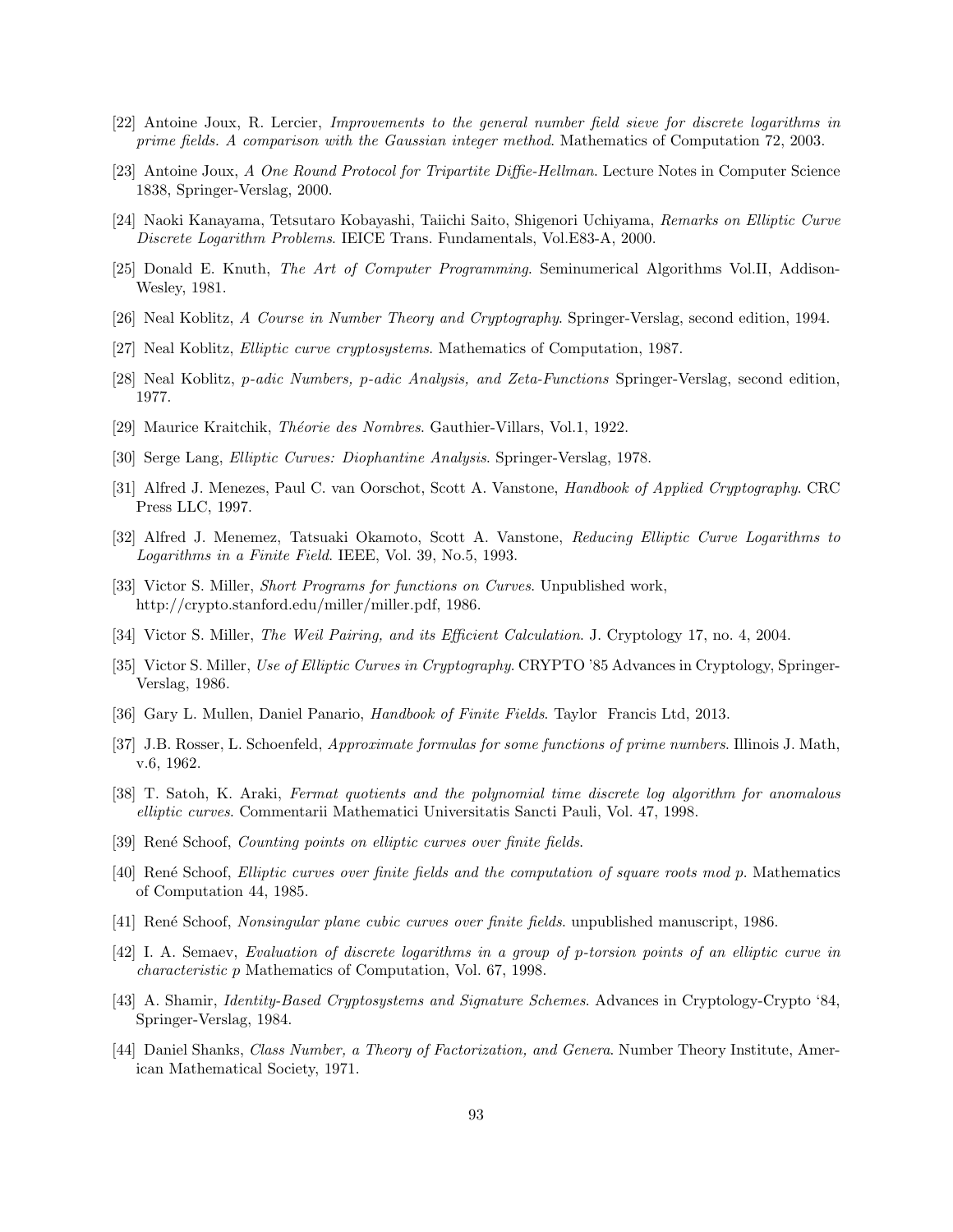- [45] Joseph H. Silverman, The Arithmetic of Elliptic Curves. 2nd edition, Graduade Texts in Mathematics Vol. 196, Springer-Verslag, 1986.
- [46] Nigel P. Smart, The Discrete Logarithm Problem on Elliptic Curves of Trace One. Journal of cryptology, Vol. 12, No. 3, 1999.
- [47] S. Vanstone, *ECC holds Key to Next-Gen Cryptography*. Certicom Corporation, 2004.
- [48] Eric R. Verheul, Evidence that XTR is more secure than supersingular elliptic curve cryptosystems. Lecture Notes in Computer Science, Springer-Verslag, 2001.
- [49] Lawrence C. Washington, Elliptic Curves: Number Theory and Cryptography. Chapman Hall/CRC, Taylor Francis Group, 2nd edition, 2008.
- [50] Willian C. Waterhouse, Abelian varieties over finite fields. Ann. Sci. Ecole Norm. Sup. 2, 1969. ´
- [51] Franz Winkler, Polynomial Algorithms in Computer Algebra. Texts and Monographs in Symbolic Computation, Springer-Verslag, 1996.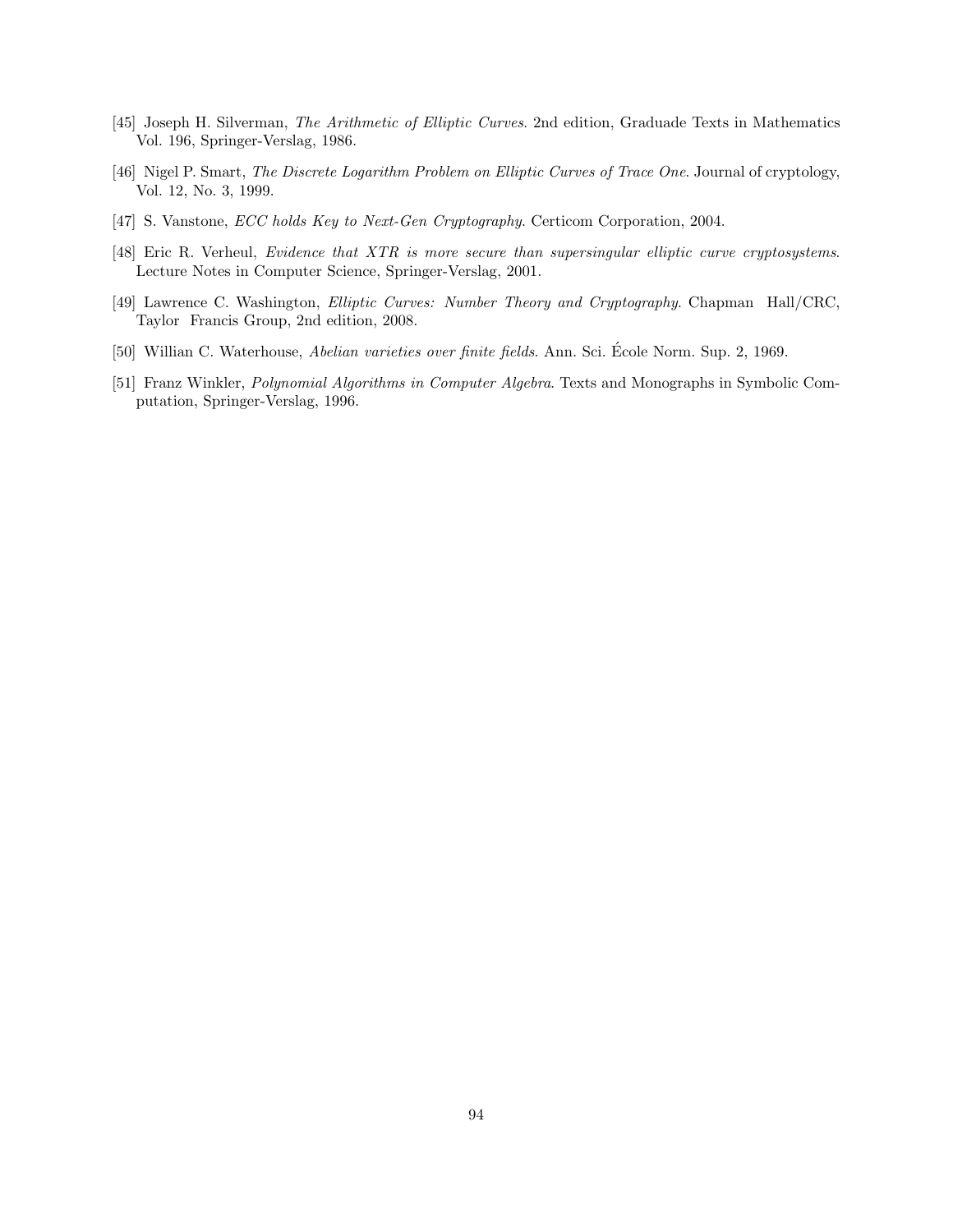# Appendix

## A Schoof 's Algorithm

In this appendix I will derive the formulas from case 2 of Schoof's algorithm (4.2.2) in more detail. Recall that  $\psi_i$  denotes the i<sup>th</sup> division polynomial and  $f_i$  denotes the i<sup>th</sup> reduced division polynomial. Schoof's algorithm computes the number of rational points  $(\#E(\mathbb{F}_q))$ , where E is an elliptic curve defined over  $\mathbb{F}_q$ of characteristic  $p \geq 5$ , given by the Weierstrass equation  $Y^2 = X^3 + AX + B$ . Also  $\ell$  was an odd prime number unequal to p and  $\phi_\ell$  denotes the induced map of the  $q^{\text{th}}$  Frobenius morphism on the subgroup of  $\ell$ torsion points. Furthermore  $k \equiv q \pmod{\ell}$  and we already know that the formula

$$
\phi_{\ell}^2 P + [k]P = \tau \phi_{\ell} P \tag{A.1}
$$

holds for all  $P \in E[\ell]$  if and only if  $\tau$  equal to the trace of Frobenius (mod  $\ell$ ). Our aim is to determine the integer  $\tau \in \{1, \ldots, \ell - 1\}$ , such that equality A.1 holds for all points  $P \in E[\ell]$ , by simply trying the integers one by one until the right one is found. Recall that case 2 of Schoof's algorithm is the case were  $\phi_\ell^2 \neq [\pm q]P$ for all  $P \in E[\ell]$ , so obviously  $\tau \neq 0$  and the X-coordinate of  $\phi_{\ell}^2 P$  and  $[q]P$  are different for all  $\ell$ -torsion points P.

So now let  $P := (x, y)$  be an  $\ell$ -torsion point of E. It was already mentioned that

$$
\phi_{\ell}^2 P + [k]P = (x^{q^2}, y^{q^2}) + \left(x - \frac{\psi_{k-1}\psi_{k+1}}{\psi_k^2}, \frac{\psi_{k+2}\psi_{k-1}^2 - \psi_{k-2}\psi_{k+1}^2}{4y\psi_k^3}\right) =: (x_1, y_1) + (x_2, y_2),
$$

where  $x_1$  and  $x_2$  are different. This means that we can use algorithm 2.3 to compute this sum. Following this algorithm we define

$$
\lambda := \frac{y_2 - y_1}{x_2 - x_1} = \frac{\frac{\psi_{k+2}\psi_{k-1}^2 - \psi_{k-2}\psi_{k+1}^2}{4y\psi_k^3} - y^{q^2}}{x - \frac{\psi_{k-1}\psi_{k+1}}{\psi_k^2} - x^{q^2}} = \frac{\psi_{k+2}\psi_{k-1}^2 - \psi_{k-2}\psi_{k+1}^2 - 4y^{q^2+1}\psi_k^3}{4\psi_k y((x - x^{q^2})\psi_k^2 - \psi_{k-1}\psi_{k+1})} =: \frac{\alpha(P)}{\beta(P)}.
$$

Also following the algorithm define  $\nu := \frac{y_1x_2 - y_2x_1}{x_2 - x_1}$ . Then the equality

$$
(x_3, y_3) = (x_1, y_1) + (x_2, y_2)
$$

holds for

$$
x_3 = -x_1 - x_2 + \lambda^2 = -x^{q^2} - x + \frac{\psi_{k-1}\psi_{k+1}}{\psi_k^2} + \lambda^2
$$

and

$$
y_3 = -\lambda x_3 - \nu.
$$

But we can compute

$$
-\nu = \frac{y_2x_1 - y_1x_2}{x_2 - x_1} = x_1 \frac{y_2}{x_2 - x_1} - \frac{y_1x_2}{x_2 - x_1} = x_1 \left(\lambda + \frac{y_1}{x_2 - x_1}\right) - \frac{y_1x_2}{x_2 - x_1} = x_1 \lambda + y_1 \frac{x_1 - x_2}{x_2 - x_1} = x_1 \lambda - y_1,
$$

which implies that

$$
y_3 = -y^{q^2} - \lambda \left( -2x^{q^2} - x + \frac{\psi_{k-1}\psi_{k+1}}{\psi_k^2} + \lambda^2 \right).
$$

So now it is clear that  $\phi_{\ell}^2 P + [k]P = \tau \phi_{\ell} P$  if and only if

$$
-x^{q^2} - x + \frac{\psi_{k-1}\psi_{k+1}}{\psi_k^2} + \lambda^2 = x^q - \left(\frac{\psi_{\tau+1}\phi_{\tau-1}}{\psi_\tau^2}\right)^q
$$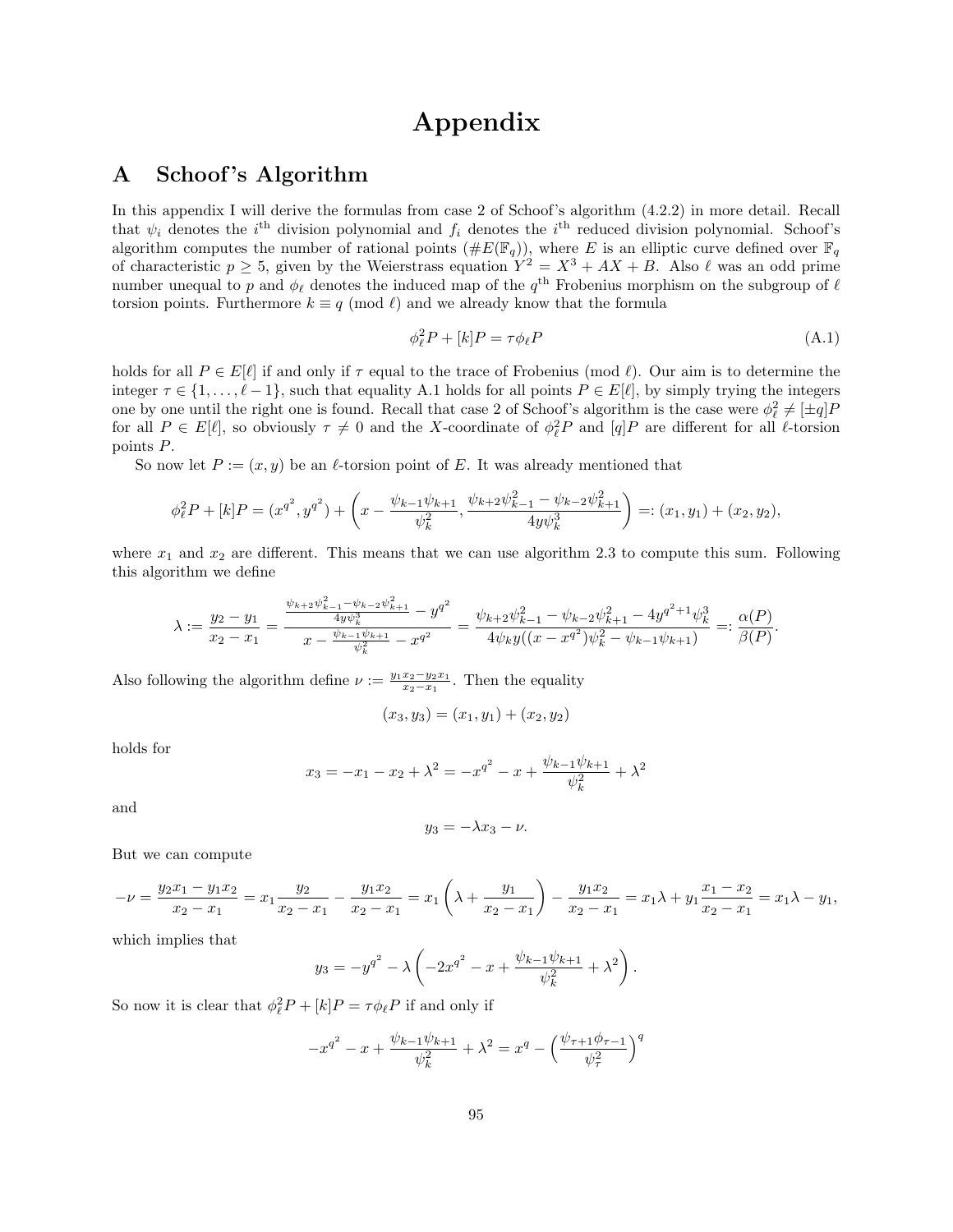and

$$
-y^{q^2} - \lambda(-2x^{q^2} - x + \frac{\psi_{k-1}\psi_{k+1}}{\psi_k^2} + \lambda^2) = \left(\frac{\psi_{\tau+2}\psi_{\tau-1}^2 - \psi_{\tau-2}\psi_{\tau+1}^2}{4y\psi_{\tau}^3}\right)^q.
$$

We need to find the integer  $\tau$  such that this equality holds for all  $P \in E[\ell]$ . This means that the following two equalities should hold in  $\bar{\mathbb{F}}_q[X,Y]/\langle \psi_\ell \rangle$ :

$$
-X^{q^2} - X + \frac{\psi_{k-1}\psi_{k+1}}{\psi_k^2} + \lambda^2 = X^q - \left(\frac{\psi_{\tau+1}\phi_{\tau-1}}{\psi_\tau^2}\right)^q,
$$
  

$$
-Y^{q^2} - \lambda(-2X^{q^2} - X + \frac{\psi_{k-1}\psi_{k+1}}{\psi_k^2} + \lambda^2) = \left(\frac{\psi_{\tau+2}\psi_{\tau-1}^2 - \psi_{\tau-2}\psi_{\tau+1}^2}{4Y\psi_\tau^3}\right)^q.
$$

If we fill in  $\lambda = \frac{\alpha}{\beta}$  in these equations and eliminate the denominators, we get the following two polynomials, which should be zero in  $\overline{\mathbb{F}}_q[X,Y]/\langle \psi_\ell \rangle$ :

$$
P_1 := \psi_{\tau}^{2q} \Big( \beta^2 \big( - (X^{q^2} + X^q + X) \psi_k^2 + \psi_{k-1} \psi_{k+1} \big) + \psi_k^2 \alpha^2 \Big) + \beta^2 \psi_k^2 \psi_{\tau+1}^q \psi_{\tau-1}^q,
$$

 $P_2:=4Y^q\psi^{3q}_{\tau}\Big(-\beta^3\psi^2_kY^{q^2}-\alpha\beta^2\big(\psi^2_k(-2X^{q^2}-X)+\psi_{k-1}\psi_{k+1}\big)+\alpha^3\psi^2_k\Big)-\beta^3\psi^2_k\big(\psi_{\tau+2}\psi^2_{\tau-1}-\psi_{\tau-2}\psi^2_{\tau+1}\big)^q.$ 

These polynomials will be denoted by

$$
P_1 = \gamma_1 \psi_{\tau}^{2q} + \gamma_2 \psi_{\tau+1}^q \psi_{\tau-1}^q,
$$
  
\n
$$
P_2 = \gamma_3 \psi_{\tau}^{3q} - \gamma_4 (\psi_{\tau+2} \psi_{\tau-1}^2 - \psi_{\tau-2} \psi_{\tau+1}^2)^q,
$$
\n(A.2)

where

$$
\gamma_1 := \beta^2 (-(X^{q^2} + X^q + X)\psi_k^2 + \psi_{k-1}\psi_{k+1}) + \psi_k^2 \alpha^2,
$$
  
\n
$$
\gamma_2 := \beta^2 \psi_k^2,
$$
  
\n
$$
\gamma_3 := 4Y^q (-\beta^3 \psi_k^2 Y^{q^2} - \alpha \beta^2 (\psi_k^2 (-2X^{q^2} - X) + \psi_{k-1}\psi_{k+1}) + \alpha^3 \psi_k^2),
$$
  
\n
$$
\gamma_4 := \beta^3 \psi_k^2.
$$

For efficiency reasons we want to reduce these two polynomials and check if they are zero in  $\bar{\mathbb{F}}_q[X]/\langle f_\ell\rangle$ . Recall the definition of the  $n<sup>th</sup>$  reduced division polynomials  $f_n$  in 4.1.5. Also in section 4.1 it was made clear that in order to reduce the polynomials  $P_1$  and  $P_2$ , one can replace  $\psi_n(X, Y)$  by  $f_n(X)$  if n is odd and by  $Y f_n(X)$  if n is even. Also as before we define

$$
S(X) := X^3 + AX + B.
$$

So now lets reduce these polynomials. Note that the reduced versions of the polynomials will simply inherit the names of the unreduced versions with an accent. For example, the reduced version of  $\alpha$  will be denoted  $\alpha'$ . First I will reduce the polynomials  $\alpha$  and  $\beta$ .

• Suppose that  $k$  is even: then

$$
\alpha = \psi_{k+2}\psi_{k-1}^2 - \psi_{k-2}\psi_{k+1}^2 - 4Y^{q^2+1}\psi_k^3 = Y(f_{k+2}f_{k-1}^2 - f_{k-2}f_{k+1}^2 - 4Y^{q^2+3}f_k^3).
$$

If we simply divide this polynomial by Y and substitute  $Y^2 = S$ , we obtain

$$
\alpha' = f_{k+2}f_{k-1}^2 - f_{k-2}f_{k+1}^2 - 4S^{\frac{q^2+3}{2}}f_k^3
$$

. Similarly

$$
\beta' = (4\psi_k Y((X - X^{q^2})\psi_k^2 - \psi_{k-1}\psi_{k+1}))' = 4Sf_k((X - X^{q^2})Sf_k^2 - f_{k-1}f_{k+1}).
$$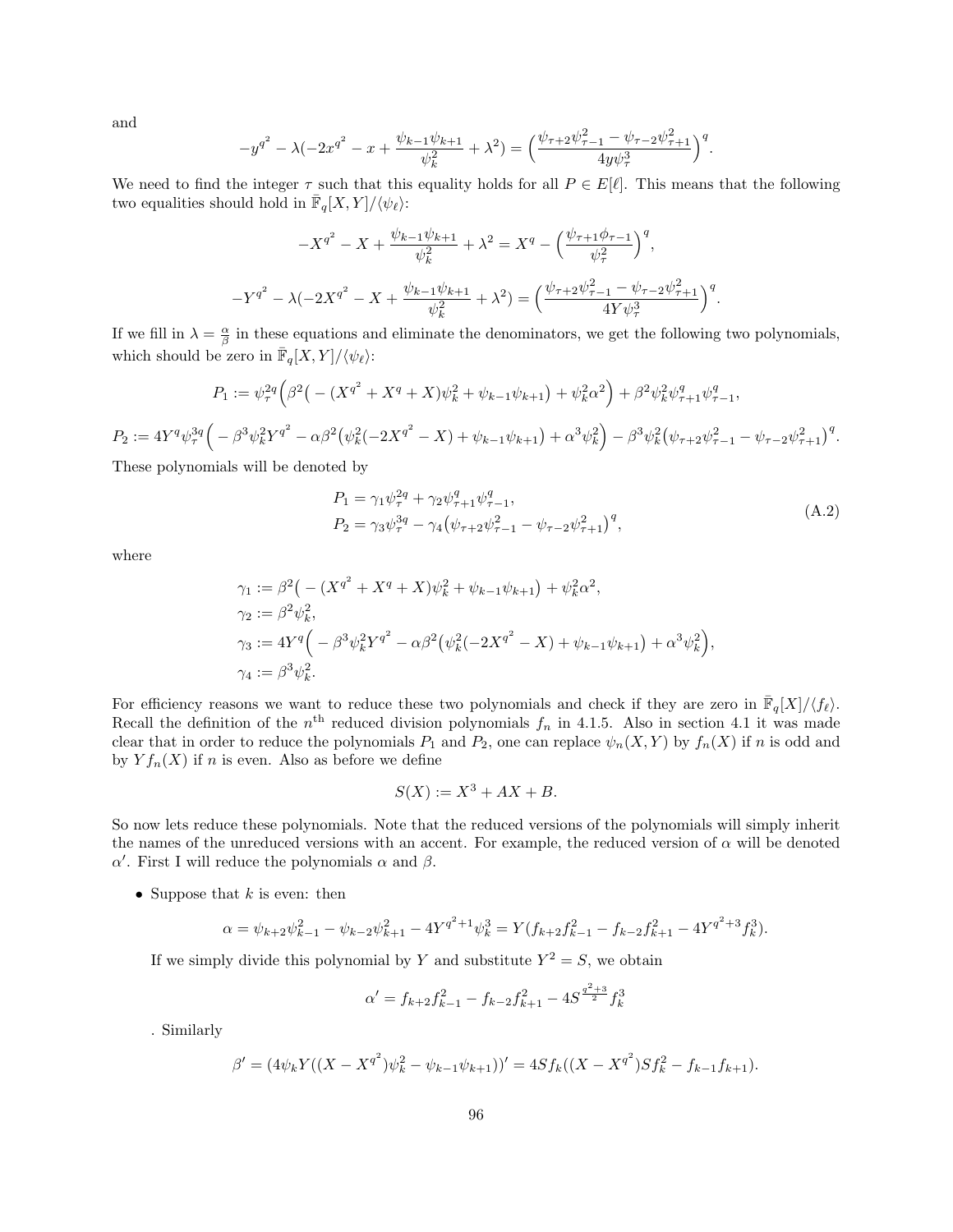• Suppose that  $k$  is odd: then

$$
\alpha' = (\psi_{k+2}\psi_{k-1}^2 - \psi_{k-2}\psi_{k+1}^2 - 4Y^{q^2+1}\psi_k^3)' = S(f_{k+2}f_{k-1}^2 - f_{k-2}f_{k+1}^2) + 4S^{\frac{q^2+1}{2}}f_k^3,
$$

and

$$
\beta' = (4\psi_k Y((X - X^{q^2})\psi_k^2 - \psi_{k-1}\psi_{k+1}))' = 4f_k Y((X - X^{q^2})f_k^2 - Sf_{k-1}f_{k+1}).
$$

Note that in this case we divide  $\beta$  by Y in order to obtain a polynomial  $\beta'$  in  $\overline{\mathbb{F}}_q[X]$ .

Now lets compute  $\gamma'_1$  and  $\gamma'_2$  of A.2.

• Suppose that k is even: then for the formulas of  $\gamma_1$  and  $\gamma_2$  we can simply replace each  $\beta$  by the reduced polynomial  $\beta'$  that was already computed. However remark that, since  $\alpha$  was divided by Y to obtain a reduced polynomial in  $\bar{\mathbb{F}}_q[X]$ , we have to substitute  $Y\alpha'$  for each unreduced  $\alpha$  in the polynomials  $\gamma_1$ and  $\gamma_2$ . We get

$$
\gamma_1' = (\beta^2 \left( -(X^{q^2} + X^q + X)\psi_k^2 + \psi_{k-1}\psi_{k+1} \right) + \psi_k^2 \alpha^2)' = \beta'^2 \left( -(X^{q^2} + X^q + X)Sf_k^2 + f_{k-1}f_{k+1} \right) + \alpha'^2 S^2 f_k^2,
$$
  
and  

$$
\gamma_2' = (\beta^2 \psi_k^2)' = \beta'^2 Sf_k^2.
$$

$$
\gamma_2' = (\beta^2 \psi_k^2)' = \beta'^2 S f_k^2
$$

• Suppose that k is odd: then for the formulas of  $\gamma_1$  and  $\gamma_2$  we have to substitute  $Y\beta'$  for each term  $\beta$ , because for if k is odd, then  $\beta'$  was obtained by dividing by Y. So we get

$$
\gamma_1' = (\beta^2 \left( -(X^{q^2} + X^q + X)\psi_k^2 + \psi_{k-1}\psi_{k+1} \right) + \psi_k^2 \alpha^2)' = S\beta'^2 \left( -(X^{q^2} + X^q + X)f_k^2 + Sf_{k-1}f_{k+1} \right) + f_k^2 \alpha'^2,
$$
  
and  

$$
\alpha' = (\beta^2 \psi_1'^2)' = S\beta'^2 f^2
$$

$$
\gamma_2' = (\beta^2 \psi_k^2)' = S\beta'^2 f_k^2.
$$

So now that  $\gamma'_1$  and  $\gamma'_2$  are given, we can give the formula for  $P'_1$ , which only depends on the value of  $\tau$  $\pmod{2}$  and not anymore on k. This formula is simply given by

$$
P'_{1} = \begin{cases} \gamma'_{1} S^{q} f_{\tau}^{2q} + \gamma'_{2} f_{\tau-1}^{q} f_{\tau+1}^{q} & \text{if } \tau \text{ is even,} \\ \gamma'_{1} f_{\tau}^{2q} + \gamma'_{2} S^{q} f_{\tau-1}^{q} f_{\tau+1}^{q} & \text{if } \tau \text{ is odd.} \end{cases}
$$
(A.3)

So now, in order to compute  $P'_2$ , we need to first compute  $\gamma'_3$  and  $\gamma'_4$  of A.2:

• Suppose that k is even: then obviously we have to substitute  $Y\alpha'$  for each term  $\alpha$ . Hence we get

$$
\gamma_3' = \left(4Y^q(-\beta'^3\psi_k^2Y^{q^2} - Y\alpha'\beta'^2(\psi_k^2(-2X^{q^2} - X) + \psi_{k-1}\psi_{k+1}) + \psi_k^2Y^2\alpha'^3)\right)'
$$
  
= 
$$
4Y^{q+1}(-\beta'^3f_k^2Y^{q^2+1} - \alpha'\beta'^2(Y^2f_k^2(-2X^{q^2} - X) + f_{k-1}f_{k+1}) + f_k^2Y^4\alpha'^3)
$$
  
= 
$$
4S^{\frac{q+1}{2}}(-\beta'^3f_k^2S^{\frac{q^2+1}{2}} - \alpha'\beta'^2(Sf_k^2(-2X^{q^2} - X) + f_{k-1}f_{k+1}) + f_k^2S^2\alpha'^3),
$$

and

$$
\gamma'_4 = (\beta'^3 \phi_k^2)' = \beta'^3 S f_k^2.
$$

• Suppose that  $k$  is odd: then we get

$$
\gamma_3' = (4Y^q(-\beta'^3\psi_k^2Y^{q^2+3} - Y^2\alpha'\beta'^2(\psi_k^2(-2X^{q^2} - X) + \psi_{k-1}\psi_{k+1}) + \alpha'^3\psi_k^2))'
$$
  
= 
$$
4S^{\frac{q-1}{2}}(-\beta'^3f_k^2S^{\frac{q^2+3}{2}} - S\alpha'\beta'^2(f_k^2(-2X^{q^2} - X) + Sf_{k-1}f_{k+1}) + \alpha'^3\psi_k'^2),
$$

and

$$
\gamma_4'=(Y^3\beta'^3\phi_k^2)'=\beta'^3Sf_k^2.
$$

Remark that here both  $\gamma'_3$  and  $\gamma'_4$  are obtained by dividing by Y in order to obtain polynomials in  $\bar{\mathbb{F}}_q[X].$